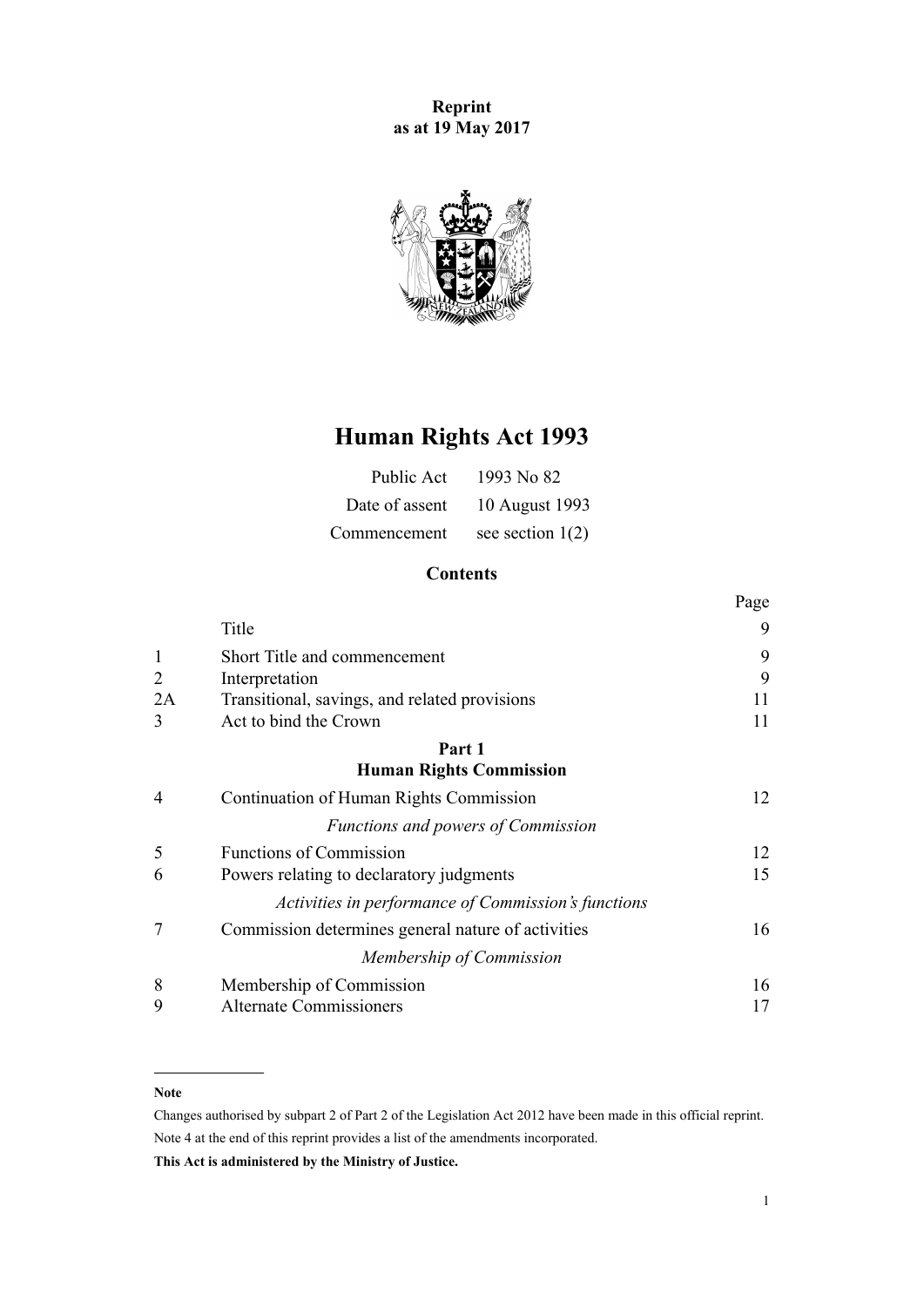|            | Human Rights Act 1993                                                                                                                                            | Reprinted as at<br>19 May 2017 |
|------------|------------------------------------------------------------------------------------------------------------------------------------------------------------------|--------------------------------|
|            | <b>Functions of Commissioners</b>                                                                                                                                |                                |
|            | [Repealed]                                                                                                                                                       |                                |
| 10         | Meetings of Commission                                                                                                                                           | 18                             |
|            | Criteria for appointment                                                                                                                                         |                                |
| 11         | Criteria for appointment                                                                                                                                         | 19                             |
|            | <b>Complaints Division</b>                                                                                                                                       |                                |
|            | [Repealed]                                                                                                                                                       |                                |
| 12<br>13   | Further criteria for appointment of Chief Commissioner<br>Further criteria for appointment of Commissioner appointed to<br>lead Commission work in priority area | 20<br>21                       |
|            | Further provisions on Commissioners and alternate<br>Commissioners                                                                                               |                                |
|            | [Repealed]                                                                                                                                                       |                                |
| 14         | Further criteria for appointment of Equal Employment<br>Opportunities Commissioner [Repealed]                                                                    | 21                             |
|            | <b>Functions of Commissioners</b>                                                                                                                                |                                |
| 15<br>16   | <b>Functions of Chief Commissioner</b><br>Additional functions of Commissioner appointed or designated to<br>lead work of Commission in priority areas           | 21<br>22                       |
| 17         | Functions of Equal Employment Opportunities Commissioner<br>[Repealed]                                                                                           | 22                             |
|            | General manager and staff of Commission                                                                                                                          |                                |
| 18         | General manager and staff of Commission                                                                                                                          | 23                             |
|            | Commissioners to act independently                                                                                                                               |                                |
| 19         | Duty to act independently                                                                                                                                        | 23                             |
|            | <b>Office of Human Rights Proceedings</b>                                                                                                                        |                                |
| 20         | Office of Human Rights Proceedings                                                                                                                               | 23                             |
|            | Director of Human Rights Proceedings                                                                                                                             |                                |
| 20A<br>20B | Director of Human Rights Proceedings<br>Criteria and requirement for appointment                                                                                 | 24<br>24                       |
|            | Appointment of Judge as Human Rights Commissioner                                                                                                                |                                |
| 20C        | Appointment of Judge as Human Rights Commissioner                                                                                                                | 25                             |
|            | Provisions relating to office holders                                                                                                                            |                                |
| 20D<br>20E | Office holders to whom sections 20E to 20G apply<br>Service in office [Repealed]                                                                                 | 25<br>26                       |
| 20F        | Term of office                                                                                                                                                   | 26                             |
| 20G        | Vacation of office                                                                                                                                               | 26                             |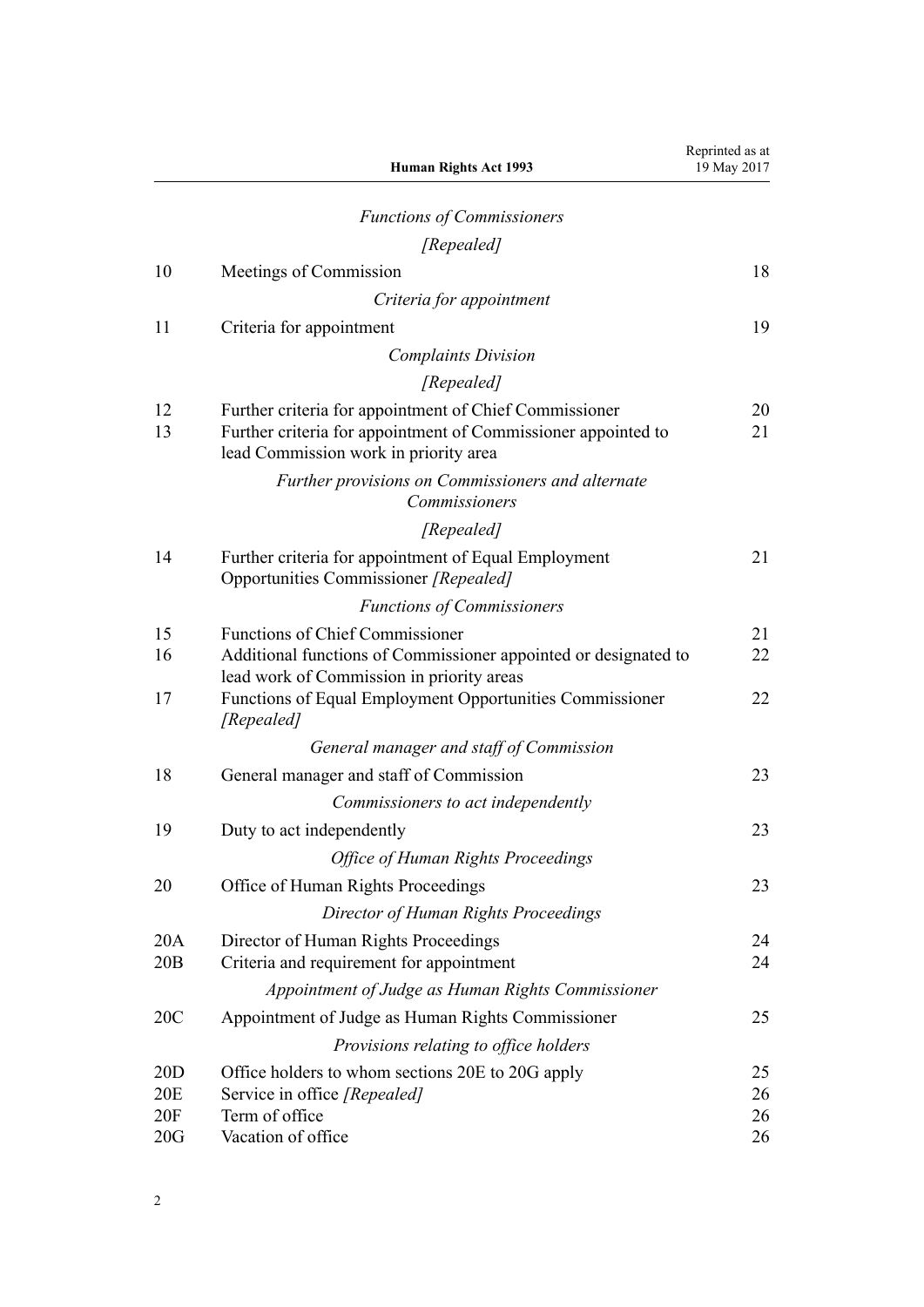| Reprinted as at<br>19 May 2017 | Human Rights Act 1993                                                                                         |          |
|--------------------------------|---------------------------------------------------------------------------------------------------------------|----------|
|                                | Administrative provisions relating to Human Rights Commission<br>and Office of Human Rights Proceedings       |          |
| 20H                            | Administrative provisions set out in Schedules 1 and 2                                                        | 27       |
|                                | Part 1A                                                                                                       |          |
|                                | Discrimination by Government, related persons and bodies, or<br>persons or bodies acting with legal authority |          |
| <b>20I</b>                     | Purpose of this Part                                                                                          | 27       |
| 20J                            | Acts or omissions in relation to which this Part applies                                                      | 27       |
| 20K                            | Purposes for which section 20L applies                                                                        | 28       |
| 20L                            | Acts or omissions in breach of this Part                                                                      | 28       |
|                                | Part 2                                                                                                        |          |
|                                | <b>Unlawful discrimination</b>                                                                                |          |
|                                | Application of Part to persons and bodies referred to in section 3<br>of New Zealand Bill of Rights Act 1990  |          |
| 21A                            | Application of this Part limited if section 3 of New Zealand Bill of<br>Rights Act 1990 applies               | 29       |
|                                | Acts or omissions authorised or required by law                                                               |          |
| 21B                            | Relationship between this Part and other law                                                                  | 29       |
|                                | Prohibited grounds of discrimination                                                                          |          |
| 21                             | Prohibited grounds of discrimination                                                                          | 30       |
|                                | Discrimination in employment matters                                                                          |          |
| 22                             |                                                                                                               | 32       |
| 23                             | Employment<br>Particulars of applicants for employment                                                        | 32       |
|                                |                                                                                                               |          |
|                                | Exceptions in relation to employment matters                                                                  |          |
| 24                             | Exception in relation to crews of ships and aircraft                                                          | 33       |
| 25                             | Exception in relation to work involving national security                                                     | 33       |
| 26<br>27                       | Exception in relation to work performed outside New Zealand                                                   | 33       |
| 28                             | Exceptions in relation to authenticity and privacy<br>Exceptions for purposes of religion                     | 33<br>34 |
| 29                             | Further exceptions in relation to disability                                                                  | 35       |
| 30                             | Further exceptions in relation to age                                                                         | 35       |
| 30A                            | Exception in relation to employment-related retirement benefits                                               | 36       |
| 31                             | Exception in relation to employment of a political nature                                                     | 36       |
| 32                             | Exception in relation to family status                                                                        | 37       |
| 33                             | Armed forces [Repealed]                                                                                       | 37       |
| 34                             | Regular forces                                                                                                | 37       |
| 35                             | General qualification on exceptions                                                                           | 37       |
|                                | Discrimination in partnerships                                                                                |          |
| 36                             | Partnerships                                                                                                  | 38       |
|                                |                                                                                                               |          |

3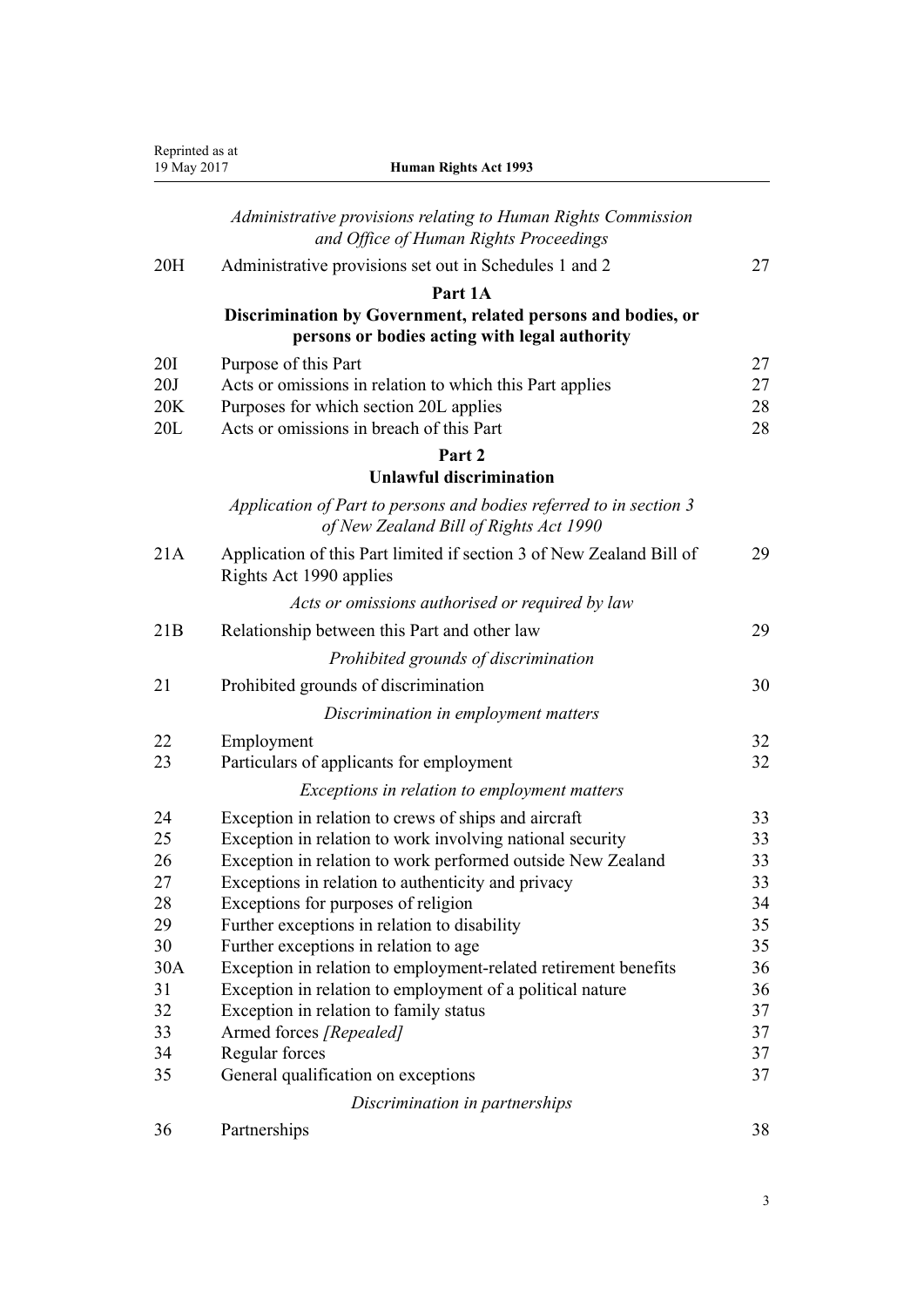|    | Human Rights Act 1993                                                                                            | Reprinted as at<br>19 May 2017 |
|----|------------------------------------------------------------------------------------------------------------------|--------------------------------|
|    | Discrimination by industrial and professional associations,<br>qualifying bodies, and vocational training bodies |                                |
| 37 | Organisations of employees or employers and professional and<br>trade associations                               | 39                             |
| 38 | Qualifying bodies                                                                                                | 40                             |
| 39 | Exceptions in relation to qualifying bodies                                                                      | 41                             |
| 40 | Vocational training bodies                                                                                       | 42                             |
| 41 | Exceptions in relation to vocational training bodies                                                             | 42                             |
|    | Discrimination in access to places, vehicles, and facilities                                                     |                                |
| 42 | Access by the public to places, vehicles, and facilities                                                         | 43                             |
| 43 | Exceptions in relation to access by the public to places, vehicles,<br>and facilities                            | 43                             |
|    | Discrimination in provision of goods and services                                                                |                                |
| 44 | Provision of goods and services                                                                                  | 44                             |
| 45 | Exception in relation to courses and counselling                                                                 | 44                             |
| 46 | Exception in relation to public decency or safety                                                                | 45                             |
| 47 | Exception in relation to skill                                                                                   | 45                             |
| 48 | Exception in relation to insurance                                                                               | 45                             |
| 49 | Exception in relation to sport                                                                                   | 46                             |
| 50 | Exception in relation to travel services                                                                         | 46                             |
| 51 | Exception in relation to reduced charges                                                                         | 46                             |
| 52 | Exception in relation to disability                                                                              | 46                             |
|    | Discrimination in provision of land, housing, and other<br>accommodation                                         |                                |
| 53 | Land, housing, and other accommodation                                                                           | 47                             |
| 54 | Exception in relation to shared residential accommodation                                                        | 47                             |
| 55 | Exception in relation to hostels, institutions, etc                                                              | 47                             |
| 56 | Further exception in relation to disability                                                                      | 48                             |
|    | Discrimination in access to educational establishments                                                           |                                |
| 57 | Educational establishments                                                                                       | 48                             |
| 58 | Exceptions in relation to establishments for particular groups                                                   | 49                             |
| 59 | Exception in relation to courses and counselling                                                                 | 49                             |
| 60 | Further exceptions in relation to disability                                                                     | 49                             |
|    | Other forms of discrimination                                                                                    |                                |
| 61 | Racial disharmony                                                                                                | 50                             |
| 62 | Sexual harassment                                                                                                | 51                             |
| 63 | Racial harassment                                                                                                | 52                             |
| 64 | Choice of procedures [Repealed]                                                                                  | 52                             |
| 65 | Indirect discrimination                                                                                          | 53                             |
| 66 | Victimisation                                                                                                    | 53                             |
| 67 | Advertisements                                                                                                   | 53                             |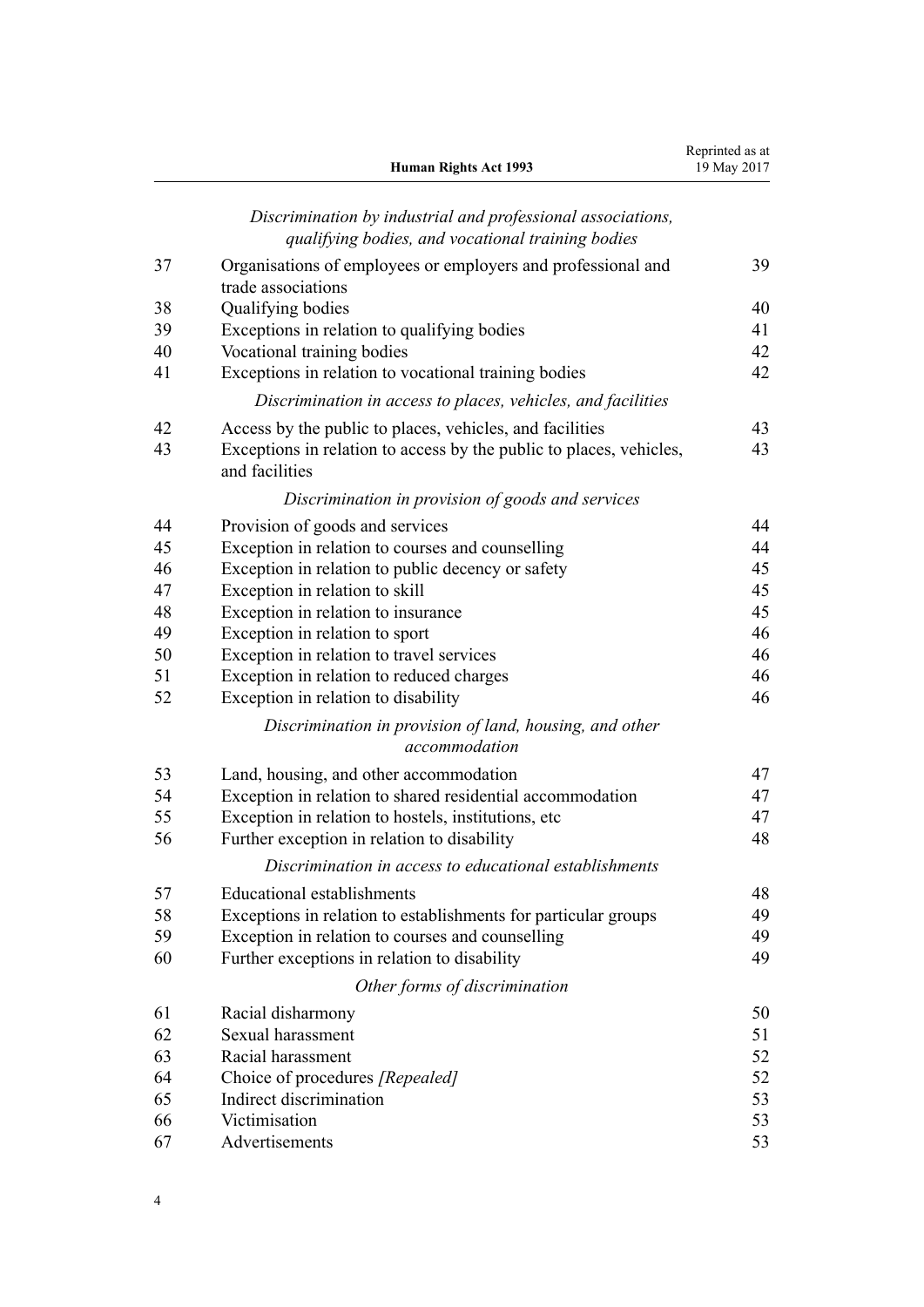| Reprinted as at<br>19 May 2017 | Human Rights Act 1993                                                         |    |
|--------------------------------|-------------------------------------------------------------------------------|----|
| 68                             | Liability of employer and principals                                          | 54 |
| 69                             | Further provision in relation to sexual or racial harassment in<br>employment | 54 |
|                                | Special provisions relating to superannuation schemes                         |    |
| 70                             | Superannuation schemes                                                        | 55 |
| 71                             | Reports on superannuation schemes                                             | 57 |
| 72                             | Power to vary trust deeds                                                     | 57 |
|                                | Other matters                                                                 |    |
| 73                             | Measures to ensure equality                                                   | 57 |
| 74                             | Measures relating to pregnancy, childbirth, or family<br>responsibilities     | 58 |
|                                | Part 3                                                                        |    |
|                                | Resolution of disputes about compliance with Part 1A and Part                 |    |
|                                | 2                                                                             |    |
| 75                             | Object of this Part                                                           | 58 |
| 76                             | Functions of Commission under this Part                                       | 59 |
| 77                             | Dispute resolution services                                                   | 59 |
| 78                             | Method of providing services                                                  | 60 |
| 79                             | How complaints received to be treated                                         | 60 |
| 79A                            | Choice of procedures                                                          | 61 |
| 80                             | Taking action or further action in relation to complaint                      | 62 |
| 81                             | Commission to inform parties of process                                       | 62 |
| 82                             | Information gathering and disclosure by Commission                            | 63 |
| 83                             | Settlement                                                                    | 64 |
| 84                             | Reference of complaint to Director or from Director or Tribunal               | 64 |
| 85                             | Confidentiality of information disclosed at dispute resolution<br>meeting     | 64 |
| 86                             | Evidence as to dispute resolution meeting                                     | 65 |
| 87                             | Certain information not to be made available                                  | 65 |
| 88                             | Limits on effect of section $80(1)$ or sections 85 to 87                      | 65 |
| 89                             | Enforcement of terms of settlement agreed by parties                          | 66 |
| 90                             | Functions of Director of Human Rights Proceedings under this Part             | 66 |
| 91                             | Requirements for Director's decisions under section 90                        | 67 |
| 92                             | Matters Director to have regard to in deciding whether to provide             | 68 |
|                                | representation in proceedings before Tribunal or in related<br>proceedings    |    |
| 92A                            | Director to notify and report on decisions on representation                  | 68 |
|                                | Proceedings                                                                   |    |
| 92 <sub>B</sub>                | Civil proceedings arising from complaints                                     | 69 |
| 92BA                           | Lodging of applications                                                       | 70 |
| 92C                            | Representation in civil proceedings arising from complaints                   | 70 |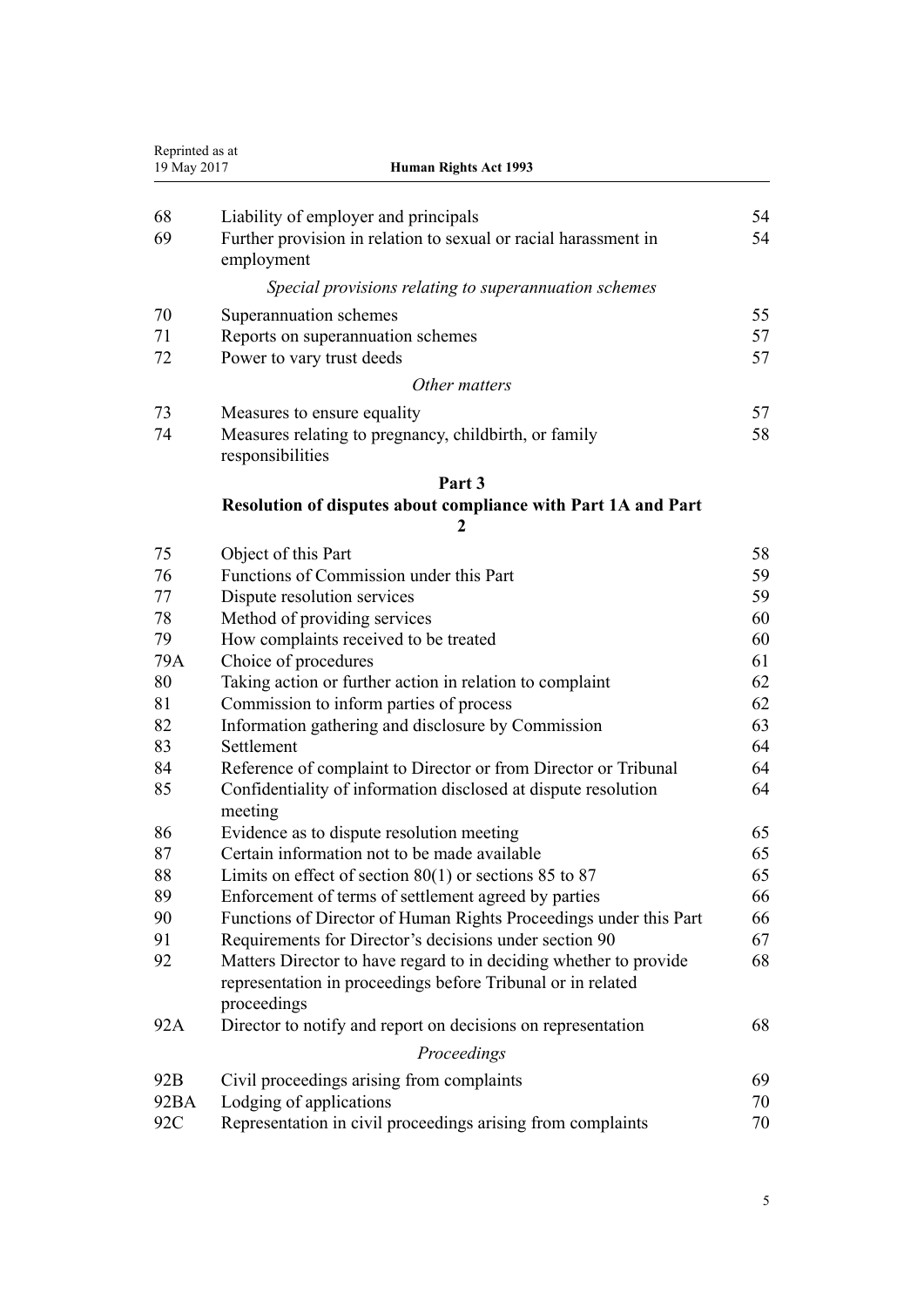|            | Human Rights Act 1993                                                                                            | Reprinted as at<br>19 May 2017 |
|------------|------------------------------------------------------------------------------------------------------------------|--------------------------------|
| 92D        | Tribunal may refer complaint back to Commission, or adjourn                                                      | 71                             |
|            | proceedings to seek resolution by settlement                                                                     |                                |
| 92E        | Civil proceedings arising from inquiry by Commission                                                             | 72                             |
| 92F        | Proof of justified limits and exceptions                                                                         | 72                             |
| 92G        | Right of Attorney-General to appear in civil proceedings                                                         | 72                             |
| 92H        | Right of Commission to appear in civil proceedings                                                               | 73                             |
|            | Remedies                                                                                                         |                                |
| 92I        | Remedies                                                                                                         | 74                             |
| 92J        | Remedy for enactments in breach of Part 1A                                                                       | 75                             |
| 92K        | <b>Effect of declaration</b>                                                                                     | 75                             |
| 92L        | Costs                                                                                                            | 76                             |
| 92M        | Damages                                                                                                          | 76                             |
| 92N        | Directions as to payment of damages in certain cases                                                             | 77                             |
| <b>920</b> | Tribunal may defer or modify remedies for breach of Part 1A or<br>Part 2 or terms of settlement                  | 78                             |
| 92P        | Matters to be taken into account in exercising powers given by<br>section 92O                                    | 78                             |
|            | Monetary limits on remedies Tribunal may grant                                                                   |                                |
| 92Q        | Monetary limits on remedies Tribunal may grant                                                                   | 79                             |
|            | Granting of remedies by High Court on reference from Tribunal                                                    |                                |
| 92R        | Tribunal to refer granting of remedies to High Court                                                             | 80                             |
| 92S        | Further provisions on reference to High Court                                                                    | 80                             |
| 92T        | High Court decides remedies on reference from Tribunal                                                           | 80                             |
| 92U        | High Court's decision on remedies to be included in, and given<br>effect to as part of, Tribunal's determination | 81                             |
|            | Abandonment or agreement to bring claim within Tribunal's<br>jurisdiction                                        |                                |
| 92V        | Abandonment to enable Tribunal to make award of damages                                                          | 81                             |
| 92W        | Extension of jurisdiction by agreement between parties                                                           | 82                             |
|            | Part 4                                                                                                           |                                |
|            | <b>Human Rights Review Tribunal</b>                                                                              |                                |
| 93         | Human Rights Review Tribunal                                                                                     | 82                             |
|            | Functions and powers of Tribunal                                                                                 |                                |
| 94         | <b>Functions of Tribunal</b>                                                                                     | 83                             |
| 95         | Power to make interim order                                                                                      | 83                             |
| 96         | Review of interim orders                                                                                         | 83                             |
| 97         | Power in respect of exception for genuine occupational<br>qualification or genuine justification                 | 83                             |
|            | Constitution of Tribunal                                                                                         |                                |
| 98         | Membership of Tribunal                                                                                           | 84                             |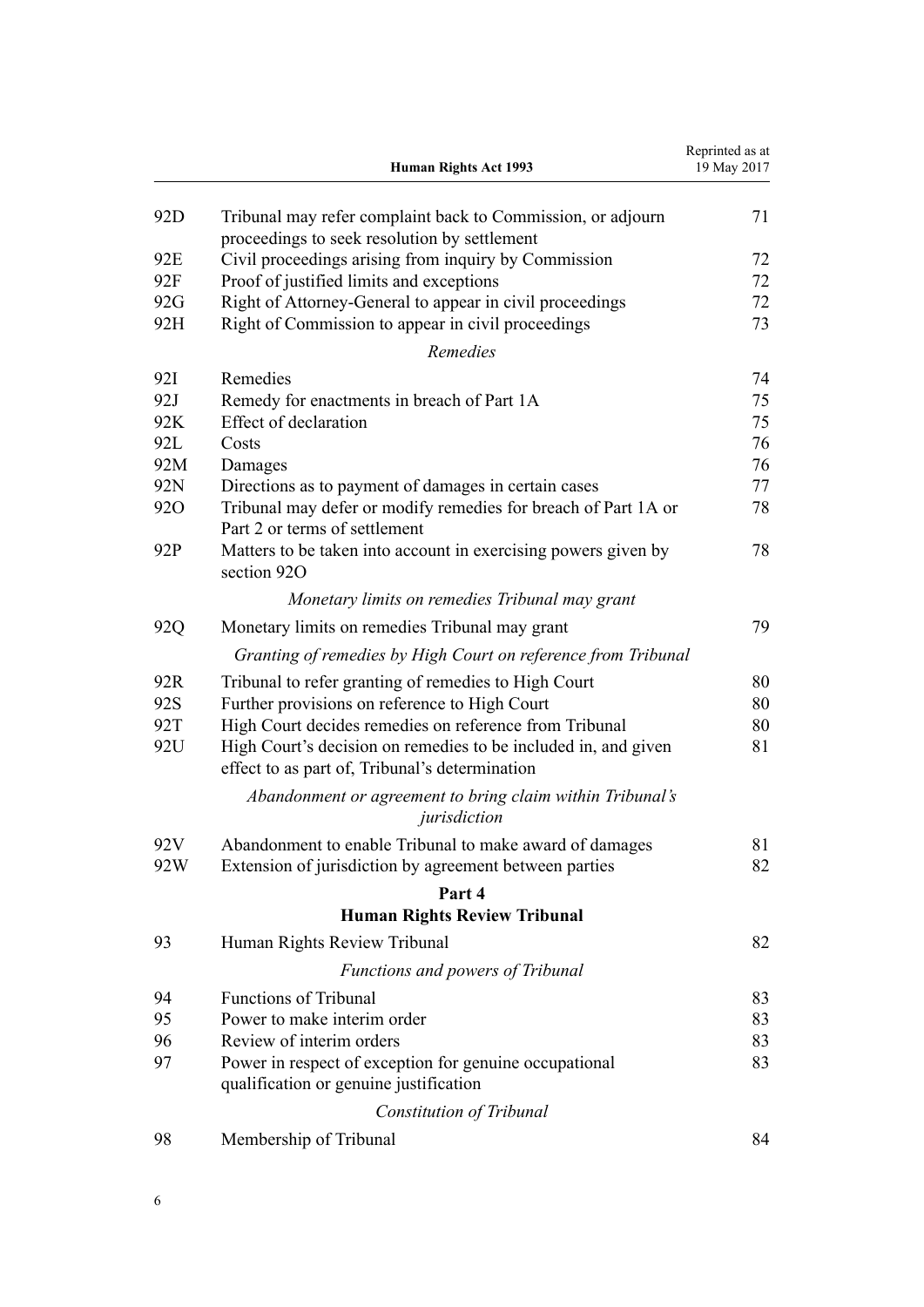| Reprinted as at<br>19 May 2017 | <b>Human Rights Act 1993</b>                                                                                                                                                                            |     |
|--------------------------------|---------------------------------------------------------------------------------------------------------------------------------------------------------------------------------------------------------|-----|
| 99                             | Chairpersons of Tribunal                                                                                                                                                                                | 84  |
| 99A                            | Criteria and requirement for appointment of Chairpersons                                                                                                                                                | 84  |
| 100                            |                                                                                                                                                                                                         | 85  |
| 101                            |                                                                                                                                                                                                         | 85  |
| 102                            | Appointment and term of office<br>Panel<br>Deputy Chairperson<br>Vacation of office by Chairperson and Deputy Chairperson<br>Procedure of Tribunal<br><b>Sittings of Tribunal</b><br>Substantial merits | 86  |
| 103                            |                                                                                                                                                                                                         | 87  |
|                                |                                                                                                                                                                                                         |     |
| 104                            |                                                                                                                                                                                                         | 87  |
| 105                            |                                                                                                                                                                                                         | 87  |
| 106                            | Evidence in proceedings before Tribunal                                                                                                                                                                 | 88  |
| 107                            | Sittings to be held in public except in special circumstances                                                                                                                                           | 88  |
| 108                            | Persons entitled to be heard                                                                                                                                                                            | 89  |
| 108A                           | Tribunal to give notice of proceedings                                                                                                                                                                  | 89  |
| 108B                           | Submissions in relation to remedies                                                                                                                                                                     | 89  |
| 109                            | Witness summons                                                                                                                                                                                         | 89  |
| 110                            | Service of summons                                                                                                                                                                                      | 90  |
| 111                            | Witnesses' allowances                                                                                                                                                                                   | 90  |
| 112                            | Privileges and immunities                                                                                                                                                                               | 91  |
| 113                            | Non-attendance or refusal to co-operate                                                                                                                                                                 | 91  |
| 114                            | Power to commit for contempt                                                                                                                                                                            | 91  |
| 115                            | Tribunal may dismiss trivial, etc, proceedings                                                                                                                                                          | 92  |
| 116                            | Reasons to be given                                                                                                                                                                                     | 92  |
| 117                            | Seal of Tribunal                                                                                                                                                                                        | 93  |
| 118                            | Members of Tribunal not personally liable                                                                                                                                                               | 93  |
| 119                            | Fees of members of Tribunal                                                                                                                                                                             | 93  |
| 120                            | Services for Tribunal                                                                                                                                                                                   | 93  |
| 121                            | Enforcement                                                                                                                                                                                             | 94  |
| 122                            | Stating case for High Court                                                                                                                                                                             | 94  |
| 122A                           | Removal to High Court of proceedings or issue                                                                                                                                                           | 95  |
| 122B                           | Proceedings or issue removed to High Court                                                                                                                                                              | 96  |
| 123                            | Appeals to High Court                                                                                                                                                                                   | 96  |
| 124                            | Appeal to Court of Appeal on a question of law                                                                                                                                                          | 97  |
| 125                            | Costs of appeal                                                                                                                                                                                         | 98  |
| 126                            | Additional members of High Court for purposes of Act                                                                                                                                                    | 98  |
|                                | Part 5                                                                                                                                                                                                  |     |
|                                | Powers in relation to inquiries                                                                                                                                                                         |     |
| 126A                           | Evidence order                                                                                                                                                                                          | 99  |
| 127                            | Evidence                                                                                                                                                                                                | 100 |
| 128                            | Protection and privileges of witnesses, etc.                                                                                                                                                            | 101 |
| 129                            | Disclosure of certain matters not to be required                                                                                                                                                        | 101 |
| 130                            | Proceedings privileged                                                                                                                                                                                  | 102 |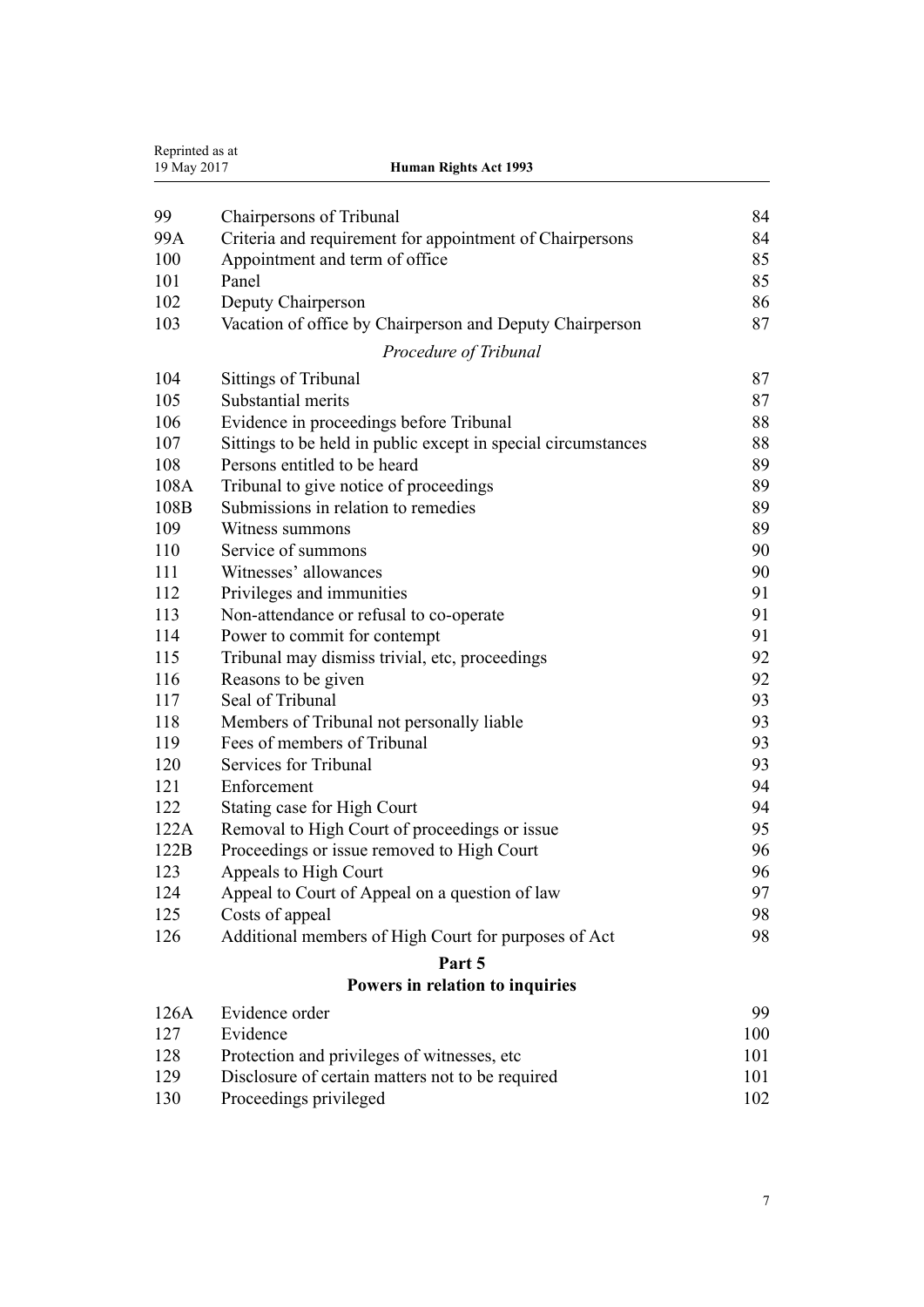|                              | Reprinted as at |
|------------------------------|-----------------|
| <b>Human Rights Act 1993</b> | 19 May 2017     |
|                              |                 |

# **[Part 6](#page-102-0) [Inciting racial disharmony](#page-102-0)**

| 131  | Inciting racial disharmony                                                    | 103 |
|------|-------------------------------------------------------------------------------|-----|
| 132  | No prosecution without Attorney-General's consent                             | 104 |
|      | Part 7                                                                        |     |
|      | <b>Miscellaneous provisions</b>                                               |     |
| 133  | Licences and registration                                                     | 104 |
| 134  | Access by the public to places, vehicles, and facilities                      | 105 |
| 135  | No prosecution without Attorney-General's consent                             | 105 |
| 136  | Condition in restraint of marriage, civil union, or de facto                  | 105 |
|      | relationship                                                                  |     |
| 137  | Advisors to be officials                                                      | 106 |
| 138  | No adverse statement                                                          | 106 |
| 139  | Restriction on delegation                                                     | 106 |
| 140  | Delegation of powers by Chief Commissioner                                    | 106 |
| 141  | Annual report [Repealed]                                                      | 107 |
| 141A | Certain acts not to be questioned [Repealed]                                  | 107 |
| 142  | Money to be appropriated by Parliament for purposes of this Act<br>[Repealed] | 107 |
| 143  | Offences                                                                      | 108 |
| 144  | Regulations                                                                   | 108 |
| 145  | Related amendments to other enactments [Repealed]                             | 108 |
| 146  | Repeals [Repealed]                                                            | 109 |
| 147  | Revocation [Repealed]                                                         | 109 |
|      | Transitional provisions                                                       |     |
| 148  | Former office of Commissioner abolished                                       | 109 |
| 148A | Certain former Commissioners to be transitional members of<br>Commission      | 109 |
|      | <b>Race Relations Conciliator</b>                                             |     |
| 148B | Assets and liabilities vest in Commission                                     | 110 |
| 148C | References to Race Relations Conciliator                                      | 110 |
| 148D | Proceedings                                                                   | 110 |
| 148E | Commission to arrange final audited accounts                                  | 110 |
| 148F | All employees transferred to Commission                                       | 111 |
|      | Proceedings Commissioner                                                      |     |
| 148G | Proceedings Commissioner                                                      | 111 |
| 148H | References to Proceedings Commissioner                                        | 111 |
| 148I | Proceedings to which Proceedings Commissioner party                           | 112 |
| 148J | Complaints referred to Proceedings Commissioner for decision as               | 112 |
|      | to proceedings                                                                |     |
| 148K | Transfer of employees from Commission to Office                               | 113 |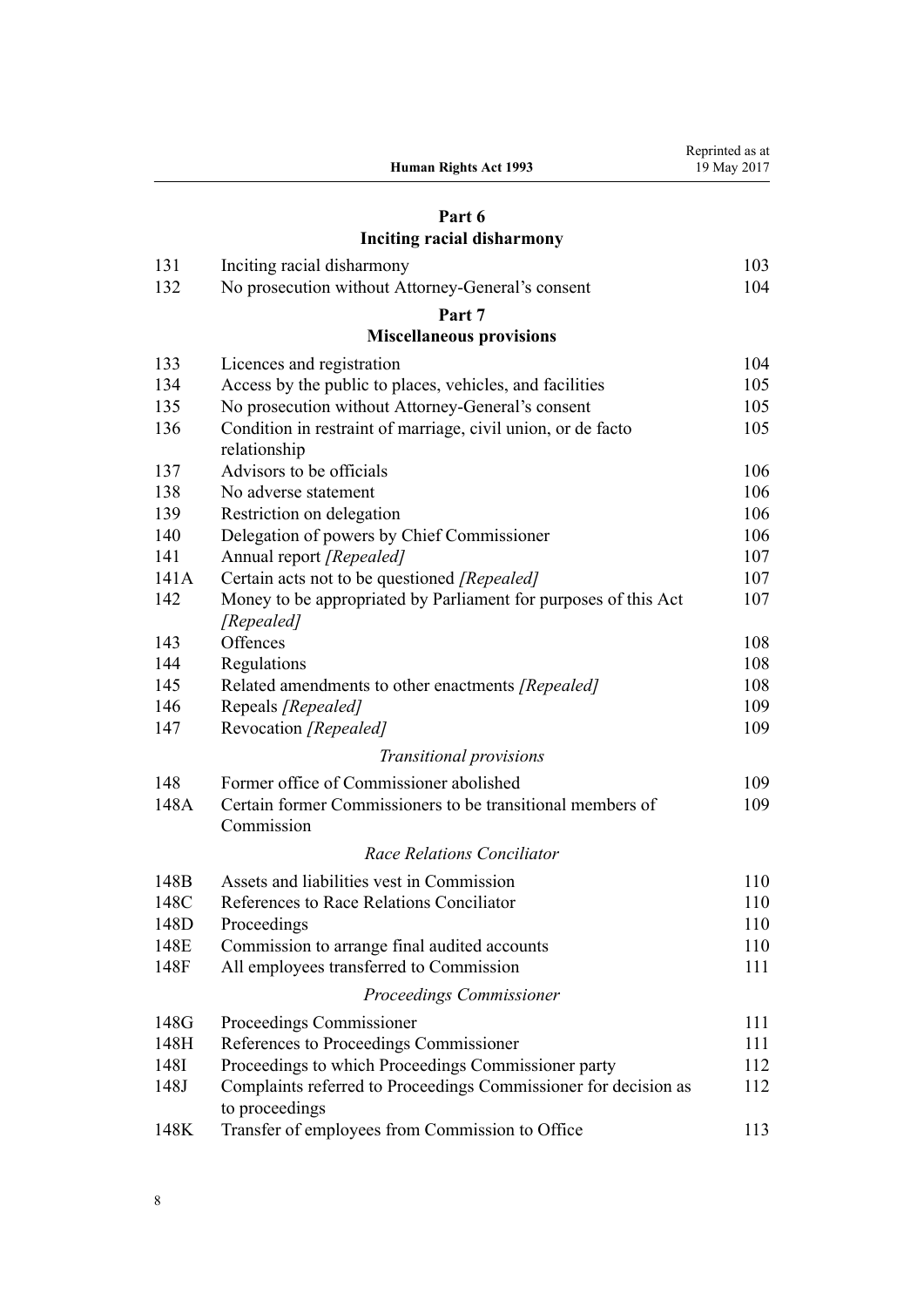<span id="page-8-0"></span>

| Reprinted as at<br>19 May 2017 | Human Rights Act 1993                                                                         | s <sub>2</sub> |
|--------------------------------|-----------------------------------------------------------------------------------------------|----------------|
|                                | <b>Complaints Division</b>                                                                    |                |
| 148L                           | Complaints Division abolished                                                                 | 113            |
| 148M                           | Outstanding complaints to be dealt with by Commission under new<br>procedure                  | 113            |
| 148N                           | Breaches of Part 1A                                                                           | 114            |
| 148O                           | Complaints about breaches of Part 1A                                                          | 114            |
|                                | Savings                                                                                       |                |
| 149                            | Special provisions in relation to written employment contracts in<br>force on 1 April 1992    | 114            |
| 150                            | Charitable instruments                                                                        | 115            |
| 151                            | Other enactments and actions not affected [Repealed]                                          | 115            |
| 152                            | Expiry of section 151 [Repealed]                                                              | 115            |
| 153                            | Savings                                                                                       | 115            |
|                                | <b>Schedule 1AA</b>                                                                           | 117            |
|                                | Transitional, savings, and related provisions                                                 |                |
|                                | <b>Schedule 1</b>                                                                             | 118            |
|                                | Administrative provisions applying in respect of Commission                                   |                |
|                                | <b>Schedule 2</b>                                                                             | 122            |
|                                | Administrative provisions applying in respect of Office of<br><b>Human Rights Proceedings</b> |                |
|                                | <b>Schedule 3</b><br><b>Enactments repealed</b>                                               | 125            |
|                                | [Repealed]                                                                                    |                |

**An Act to consolidate and amend the Race Relations Act 1971 and the Human Rights Commission Act 1977 and to provide better protection of human rights in New Zealand in general accordance with United Nations Covenants or Conventions on Human Rights**

# **1 Short Title and commencement**

- (1) This Act may be cited as the Human Rights Act 1993.
- (2) This Act shall come into force on 1 February 1994.

# **2 Interpretation**

(1) In this Act, unless the context otherwise requires,—

**act** includes an activity, condition, enactment, policy, practice, or requirement **actuary** means—

(a) a person who is a Fellow of the New Zealand Society of Actuaries Incorporated; or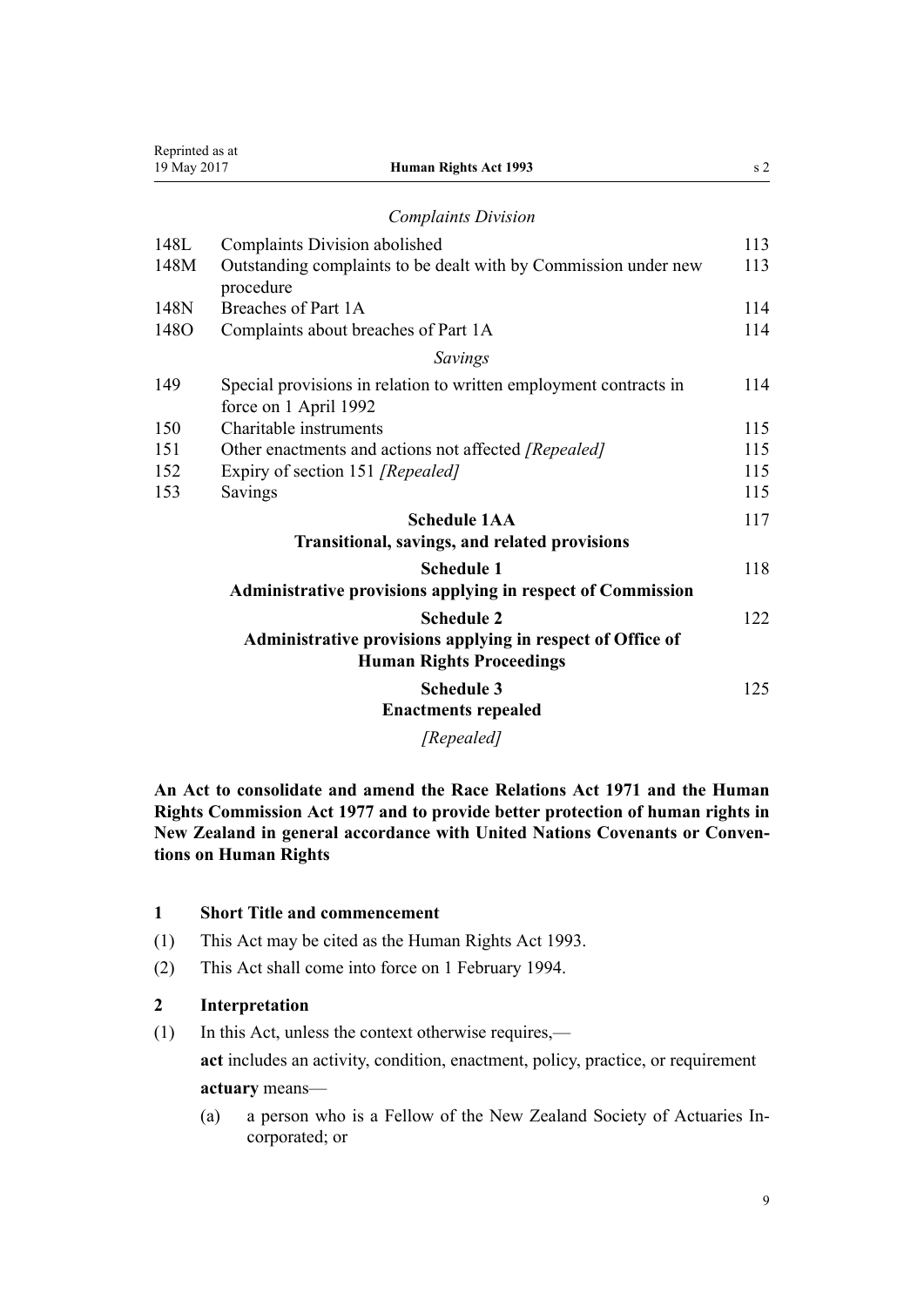(b) a person whom the Commission or the Complaints Division, as the case may be, considers to have an equivalent professional qualification

**Chief Commissioner** means the Commissioner appointed as the Chief Human Rights Commissioner

**Commission** means the Human Rights Commission continued by [section 4](#page-11-0) and includes the Office of Human Rights Proceedings

**Commissioner** means a member of the Commission

**Director of Human Rights Proceedings** or **Director** means the Director of Human Rights Proceedings or alternate Director of Human Rights Proceedings appointed under [section 20A](#page-23-0)

**dispose**, in [sections 53](#page-46-0) and [54,](#page-46-0) includes sell, assign, lease, let, sublease, sublet, license, or mortgage, and agree to dispose

**dispute resolution meeting** means a meeting of the kind referred to in [section](#page-58-0) [77\(2\)\(c\)](#page-58-0)

**dispute resolution services** includes the provision of answers to questions by members of the public about discrimination and compliance with this Act

**employer**, in [Part 2,](#page-28-0) includes—

- (a) the employer of an independent contractor; and
- (b) the person for whom work is done by contract workers under a contract between that person and the person who supplies those contract workers; and
- (c) the person for whom work is done by an unpaid worker

**employment agreement** has the meaning given to that term by [section 5](http://prd-lgnz-nlb.prd.pco.net.nz/pdflink.aspx?id=DLM58337) of the Employment Relations Act 2000

**employment contract** has the meaning given to that term by section 2 of the Employment Contracts Act 1991

**general manager** means the general manager of the Commission appointed by the Chief Commissioner under [section 18;](#page-22-0) and includes any acting general manager of the Commission

**Human Rights Review Tribunal** or **Tribunal** means the Tribunal continued by [section 93](#page-81-0)

**Minister** means the Minister of Justice

**Office of Human Rights Proceedings** or **Office** means the office referred to in [section 20](#page-22-0)

**prohibited ground of discrimination** has the meaning given to it by [section](#page-29-0) [21](#page-29-0)

**relative**, in relation to any person, means any other person who—

(a) is related to the person by blood, marriage, civil union, de facto relationship, affinity, or adoption; or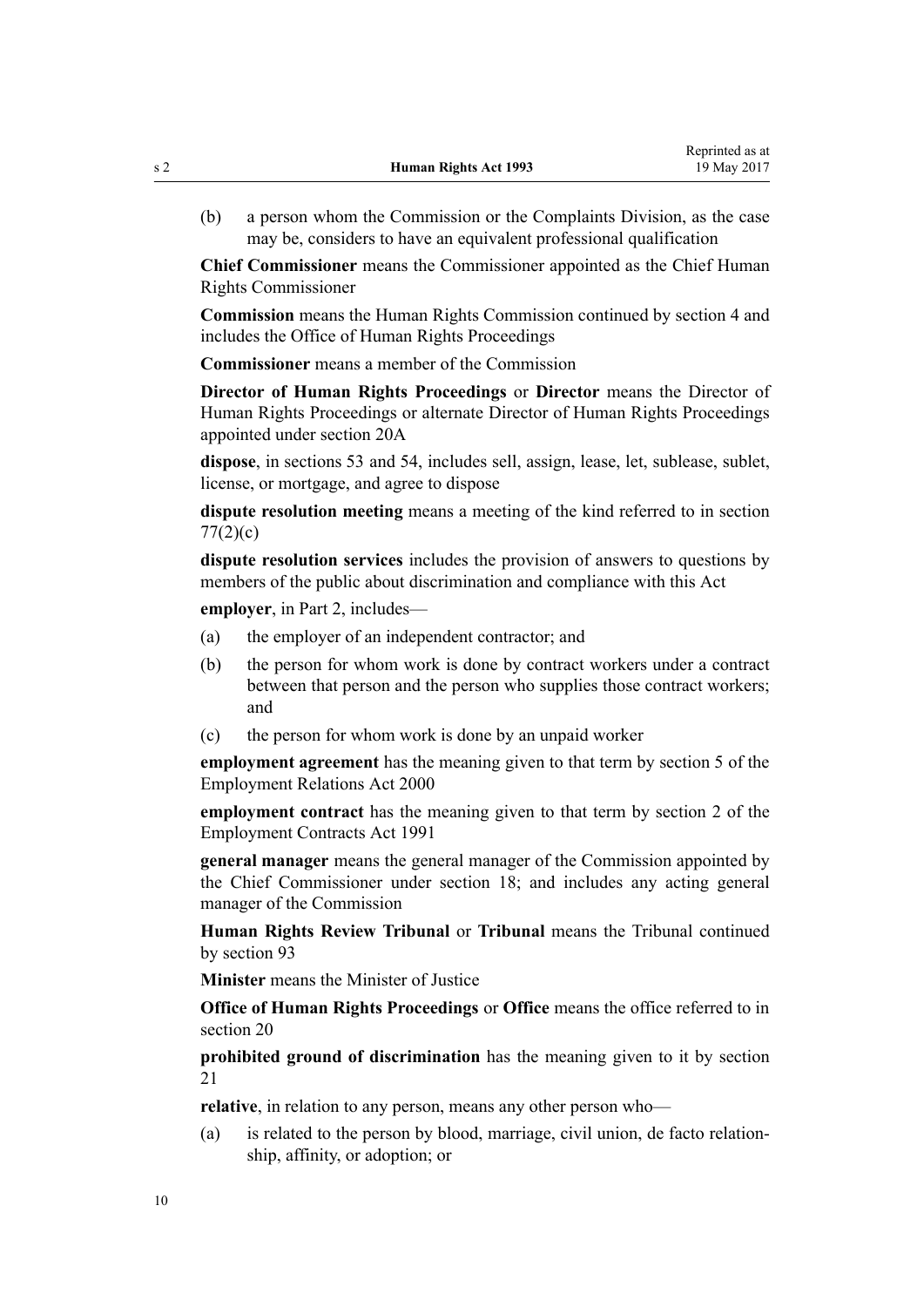- <span id="page-10-0"></span>(b) is wholly or mainly dependent on the person; or
- (c) is a member of the person's household

**residential accommodation**, in [sections 53](#page-46-0) and [54,](#page-46-0) includes accommodation in a dwellinghouse, flat, hotel, motel, boardinghouse, or camping ground

**superannuation scheme** means any superannuation scheme, fund, or plan, or any provident fund, set up to confer, on its members or other persons, retirement or other benefits, such as accident, disability, sickness, or death benefits

**trustees**, in relation to a superannuation scheme, includes the person or persons appointed to administer a superannuation scheme constituted under an Act of Parliament of New Zealand.

- (2) Unless the context otherwise requires, every reference in this Act to a complaint alleging a breach of 1 or more Parts of this Act includes a complaint that appears to allege or concern such a breach (whether or not it refers to the relevant Part in question).
- (3) Unless the context otherwise requires, every reference in this Act to a person against whom a complaint is made includes a body of any kind against whom a complaint is made.

Compare: 1977 No 49 ss 2, 15(13), 25(5); 1983 No 56 s 4(4); 1992 No 16 s 2(3); 1993 No 35 s 3(3) Section 2: substituted, on 1 January 2002, by [section 3](http://prd-lgnz-nlb.prd.pco.net.nz/pdflink.aspx?id=DLM121292) of the Human Rights Amendment Act 2001 (2001 No 96).

Section 2(1) **actuary**: inserted, on 1 May 2011, by [section 82](http://prd-lgnz-nlb.prd.pco.net.nz/pdflink.aspx?id=DLM3231793) of the Financial Markets Authority Act 2011 (2011 No 5).

Section 2(1) **Chief Commissioner**: amended, on 15 June 2016, by [section 5\(1\)](http://prd-lgnz-nlb.prd.pco.net.nz/pdflink.aspx?id=DLM4097513) of the Human Rights Amendment Act 2016 (2016 No 28).

Section 2(1) **Commission**: amended, on 25 January 2005, by [section 200](http://prd-lgnz-nlb.prd.pco.net.nz/pdflink.aspx?id=DLM331111) of the Crown Entities Act 2004 (2004 No 115).

Section 2(1) **Equal Employment Opportunities Commissioner**: repealed, on 15 June 2016, by [sec](http://prd-lgnz-nlb.prd.pco.net.nz/pdflink.aspx?id=DLM4097513)[tion 5\(2\)](http://prd-lgnz-nlb.prd.pco.net.nz/pdflink.aspx?id=DLM4097513) of the Human Rights Amendment Act 2016 (2016 No 28).

Section 2(1) **Race Relations Commissioner**: repealed, on 15 June 2016, by [section 5\(2\)](http://prd-lgnz-nlb.prd.pco.net.nz/pdflink.aspx?id=DLM4097513) of the Human Rights Amendment Act 2016 (2016 No 28).

Section 2(1) **relative** paragraph (a): amended, on 26 April 2005, by [section 7](http://prd-lgnz-nlb.prd.pco.net.nz/pdflink.aspx?id=DLM333795) of the Relationships (Statutory References) Act 2005 (2005 No 3).

#### **2A Transitional, savings, and related provisions**

The transitional, savings, and related provisions set out in [Schedule 1AA](#page-116-0) have effect according to their terms.

Section 2A: inserted, on 15 June 2016, by [section 4](http://prd-lgnz-nlb.prd.pco.net.nz/pdflink.aspx?id=DLM6069201) of the Human Rights Amendment Act 2016 (2016 No 28).

#### **3 Act to bind the Crown**

This Act shall bind the Crown.

Compare: 1971 No 150 s 2; 1977 No 49 s 3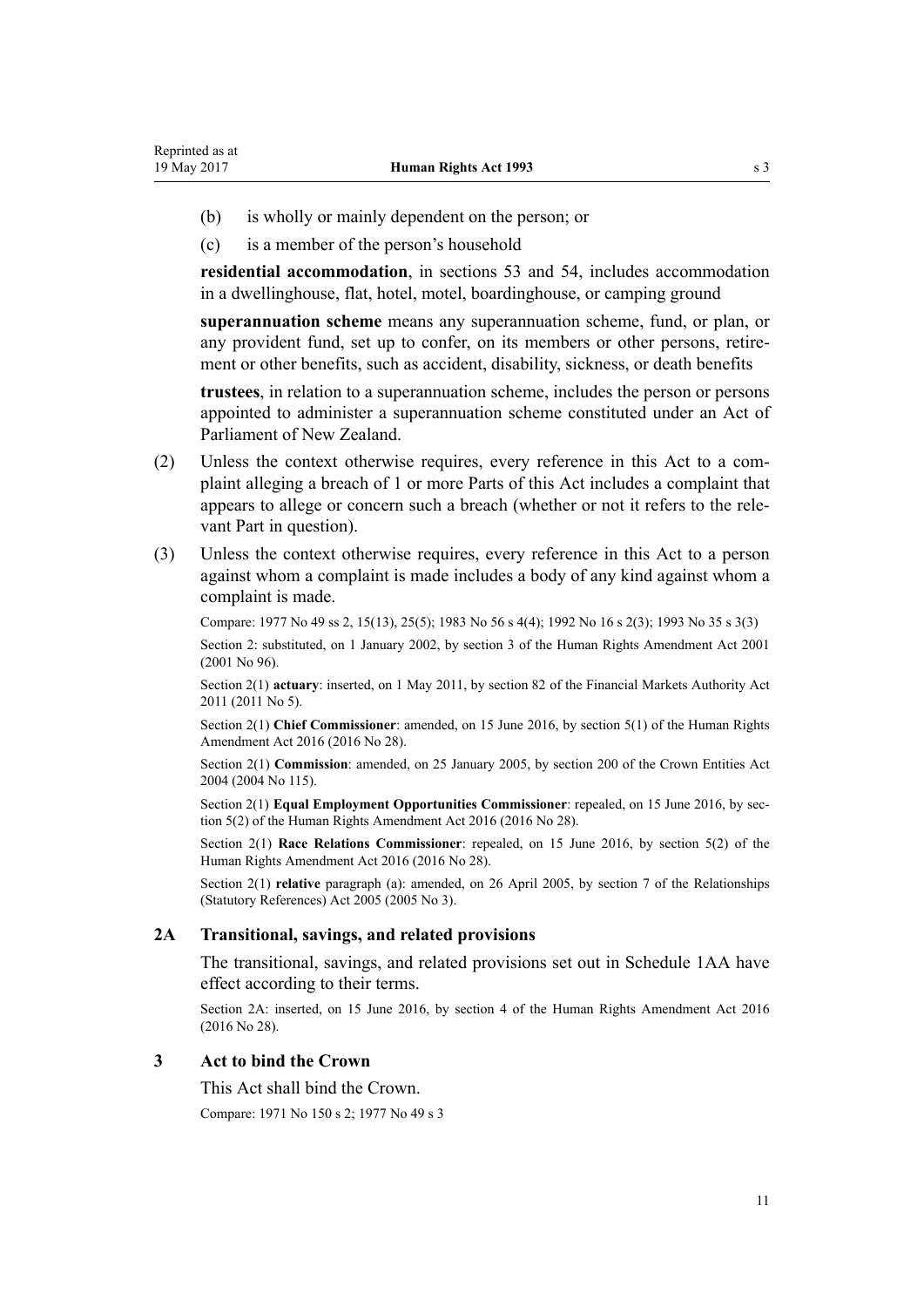# **Part 1**

# **Human Rights Commission**

#### <span id="page-11-0"></span>**4 Continuation of Human Rights Commission**

- (1) There shall continue to be a Human Rights Commission, which shall be the same body as the Human Rights Commission established under section 4 of the Human Rights Commission Act 1977.
- (2) The Commission is a Crown entity for the purposes of [section 7](http://prd-lgnz-nlb.prd.pco.net.nz/pdflink.aspx?id=DLM329641) of the Crown Entities Act 2004.
- (3) The [Crown Entities Act 2004](http://prd-lgnz-nlb.prd.pco.net.nz/pdflink.aspx?id=DLM329630) applies to the Commission except to the extent that this Act expressly provides otherwise.
- (4) Despite anything in any other Act, the powers of the Commission under [sec](http://prd-lgnz-nlb.prd.pco.net.nz/pdflink.aspx?id=DLM329930)[tions 16](http://prd-lgnz-nlb.prd.pco.net.nz/pdflink.aspx?id=DLM329930) and [17](http://prd-lgnz-nlb.prd.pco.net.nz/pdflink.aspx?id=DLM329931) of the Crown Entities Act 2004 may be exercised only—
	- (a) by persons authorised by or under this Act or the [Crown Entities Act](http://prd-lgnz-nlb.prd.pco.net.nz/pdflink.aspx?id=DLM329630) [2004](http://prd-lgnz-nlb.prd.pco.net.nz/pdflink.aspx?id=DLM329630) to perform functions of the Commission, for the purposes of performing those functions; or
	- (b) by the Director of Human Rights Proceedings, his or her alternate, or the staff of the Office of Human Rights Proceedings (acting in accordance with directions issued by the Director or his or her alternate), for the purposes of exercising or performing a function, power, or duty of the Director under this Act.

Compare: 1977 No 49 s 4

Section 4(2): substituted, on 25 January 2005, by [section 200](http://prd-lgnz-nlb.prd.pco.net.nz/pdflink.aspx?id=DLM331111) of the Crown Entities Act 2004 (2004 No 115).

Section 4(3): substituted, on 25 January 2005, by [section 200](http://prd-lgnz-nlb.prd.pco.net.nz/pdflink.aspx?id=DLM331111) of the Crown Entities Act 2004 (2004 No 115).

Section 4(4): added, on 1 January 2002, by [section 4](http://prd-lgnz-nlb.prd.pco.net.nz/pdflink.aspx?id=DLM121842) of the Human Rights Amendment Act 2001 (2001 No 96).

Section 4(4): amended, on 25 January 2005, by [section 200](http://prd-lgnz-nlb.prd.pco.net.nz/pdflink.aspx?id=DLM331111) of the Crown Entities Act 2004 (2004 No 115).

Section  $4(4)(a)$ : amended, on 25 January 2005, by [section 200](http://prd-lgnz-nlb.prd.pco.net.nz/pdflink.aspx?id=DLM331111) of the Crown Entities Act 2004 (2004) No 115).

#### *Functions and powers of Commission*

Heading: substituted, on 1 January 2002, by [section 5](http://prd-lgnz-nlb.prd.pco.net.nz/pdflink.aspx?id=DLM121843) of the Human Rights Amendment Act 2001 (2001 No 96).

#### **5 Functions of Commission**

- (1) The primary functions of the Commission are—
	- (a) to advocate and promote respect for, and an understanding and appreciation of, human rights in New Zealand society; and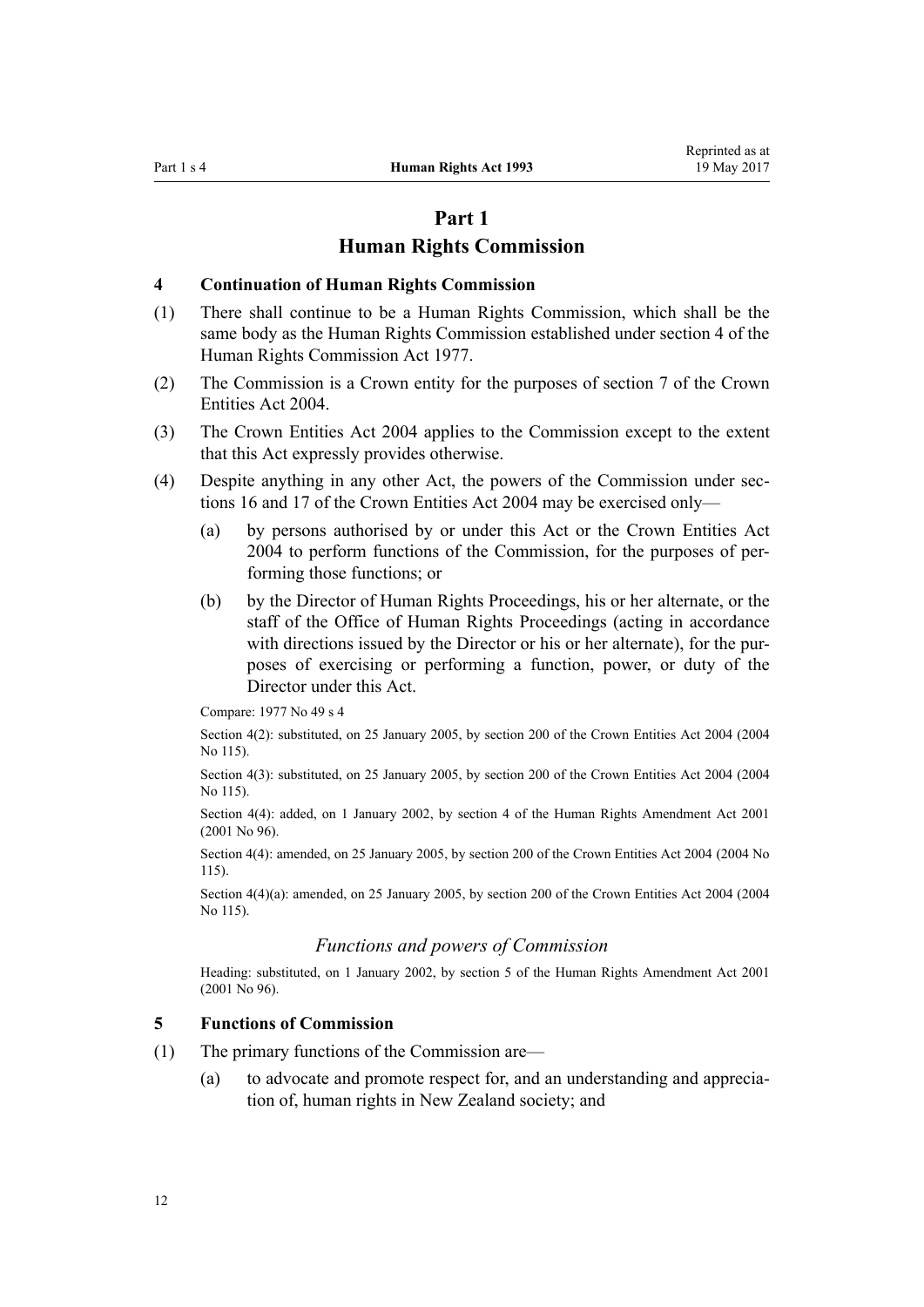- (b) to encourage the maintenance and development of harmonious relations between individuals and among the diverse groups in New Zealand society; and
- (c) to promote racial equality and cultural diversity; and
- (d) to promote equal employment opportunities (including pay equity); and
- (e) to promote and protect the full and equal enjoyment of human rights by persons with disabilities.
- (2) The Commission has, in order to carry out its primary functions under subsection (1), the following functions:
	- (a) to be an advocate for human rights and to promote and protect, by education and publicity, respect for, and observance of, human rights:
	- (b) to encourage and co-ordinate programmes and activities in the field of human rights:
	- (c) to make public statements in relation to any matter that may affect or infringe human rights (whether or not those human rights are affirmed in New Zealand domestic human rights law or international human rights law), including statements commenting on the position of the Government in relation to that matter:
	- (ca) to make public statements promoting an understanding of, and compliance with, this Act or the [New Zealand Bill of Rights Act 1990](http://prd-lgnz-nlb.prd.pco.net.nz/pdflink.aspx?id=DLM224791) (for example, statements promoting understanding of measures to ensure equality, of indirect discrimination, or of institutions and procedures under this Act for dealing with complaints of unlawful discrimination):
	- (d) to promote by research, education, and discussion a better understanding of the human rights dimensions of the [Treaty of Waitangi](http://prd-lgnz-nlb.prd.pco.net.nz/pdflink.aspx?id=DLM435834) and their relationship with domestic and international human rights law:
	- (e) to prepare and publish, as the Commission considers appropriate, guidelines and voluntary codes of practice for the avoidance of acts or practices that may be inconsistent with, or contrary to, this Act:
	- (f) to receive and invite representations from members of the public on any matter affecting human rights:
	- (g) to consult and co-operate with other persons and bodies concerned with the protection of human rights:
	- (h) to inquire generally into any matter, including any enactment or law, or any practice, or any procedure, whether governmental or non-governmental, if it appears to the Commission that the matter involves, or may involve, the infringement of human rights:
	- (i) to appear in or bring proceedings, in accordance with [section 6](#page-14-0) or [sec](#page-68-0)[tion 92B](#page-68-0) or [section 92E](#page-71-0) or [section 92H](#page-72-0) or [section 97](#page-82-0):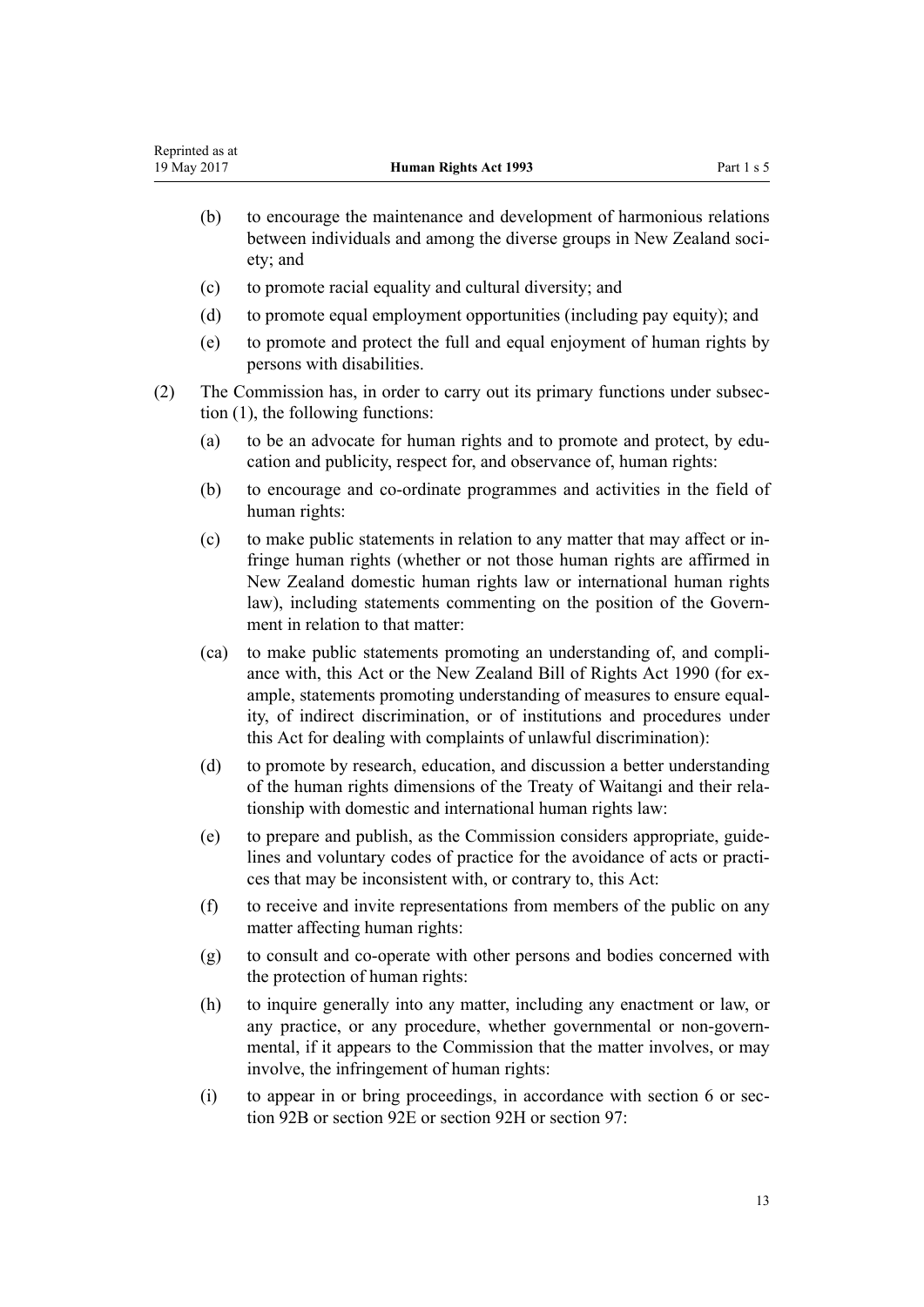- (j) to apply to a court or tribunal, under rules of court or regulations specifying the tribunal's procedure, to be appointed as intervener or as counsel assisting the court or tribunal, or to take part in proceedings before the court or tribunal in another way permitted by those rules or regulations, if, in the Commission's opinion, taking part in the proceedings in that way will facilitate the performance of its functions stated in paragraph (a):
- (k) to report to the Prime Minister on—
	- (i) any matter affecting human rights, including the desirability of legislative, administrative, or other action to give better protection to human rights and to ensure better compliance with standards laid down in international instruments on human rights:
	- (ii) the desirability of New Zealand becoming bound by any international instrument on human rights:
	- (iii) *[Repealed]*
- (ka) to report to either or both of the Prime Minister and the Minister responsible on any existing or proposed legislation (including subordinate legislation), administrative provision, or policy of the Government that the Commission considers may affect human rights:
- (kb) to promote the development of new international instruments on human rights:
- (kc) to promote and monitor compliance by New Zealand with, and the reporting by New Zealand on, the implementation of international instruments on human rights ratified by New Zealand:
- (l) to make public statements in relation to any group of persons in, or who may be coming to, New Zealand who are or may be subject to hostility, or who have been or may be brought into contempt, on the basis that that group consists of persons against whom discrimination is unlawful under this Act:
- (m) to develop a national plan of action, in consultation with interested parties, for the promotion and protection of human rights in New Zealand:
- (n) to exercise the following functions in relation to equal employment opportunities:
	- (i) to evaluate, through the use of benchmarks developed by the Commission, the roles that legislation, guidelines, and voluntary codes of practice play in facilitating and promoting best practice in equal employment opportunities:
	- (ii) to lead the development of guidelines and voluntary codes of practice to facilitate and promote best practice in equal employment opportunities (including codes that identify related rights and obligations in legislation) in accordance with paragraph (e):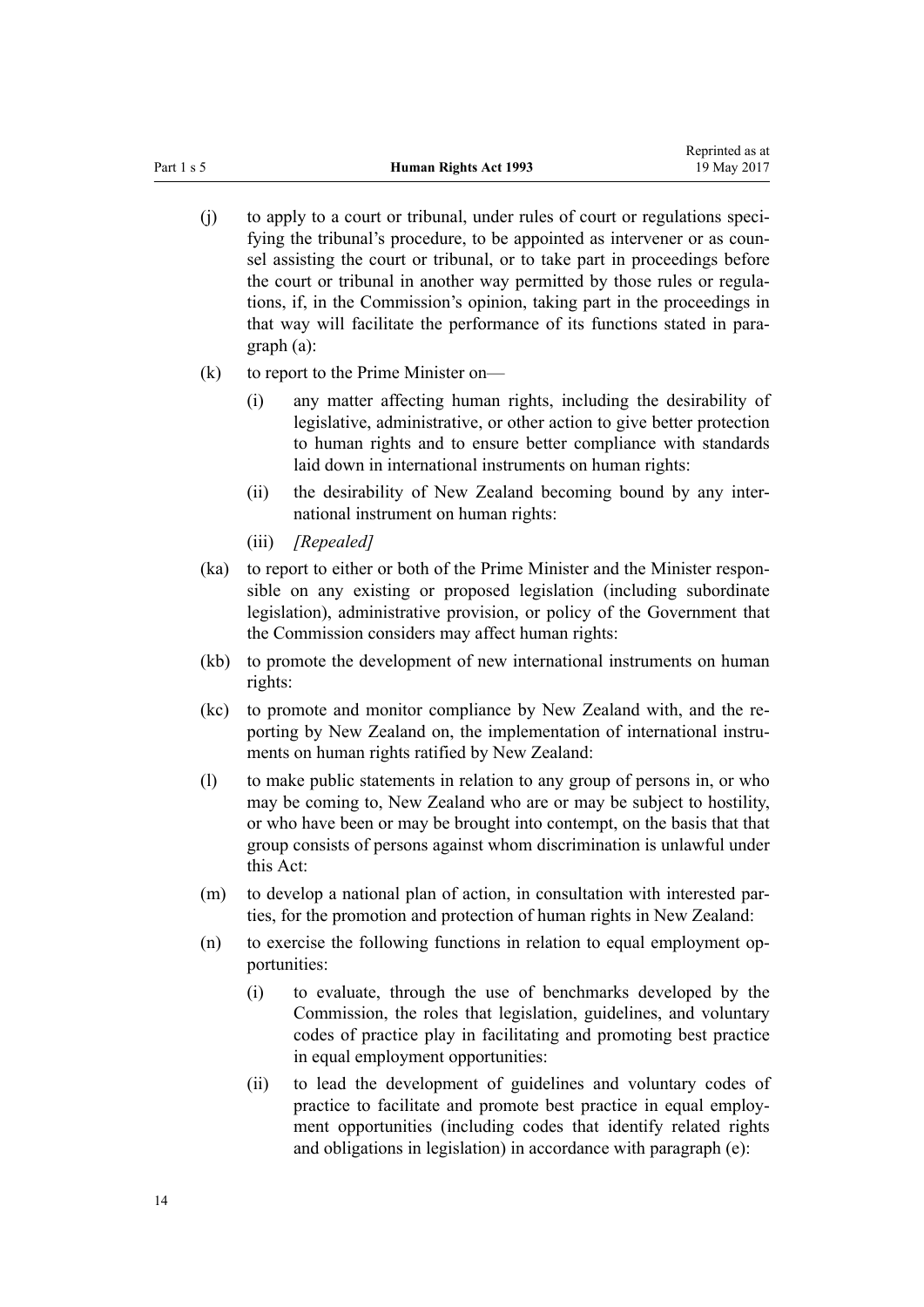- <span id="page-14-0"></span>(iii) to monitor and analyse progress in improving equal employment opportunities in New Zealand and to report to the Minister on the results of that monitoring and analysis:
- (iv) to liaise with, and complement the work of, any trust or body that has as one of its purposes the promotion of equal employment opportunities:
- (o) to exercise or perform any other functions, powers, and duties conferred or imposed on it by or under this Act or any other enactment.
- (3) The Commission may, in the public interest or in the interests of a person, department, or organisation, publish reports relating generally to the exercise of its functions under this Act or to a particular inquiry by it under this Act, whether or not the matters to be dealt with in a report of that kind have been the subject of a report to the Minister or the Prime Minister.

Compare: 1977 No 49 ss 5(1), (3), (5), 6(1), (2), 28A, 78(1); 1977 No 49 ss 78(1), 86

Section 5: substituted, on 1 January 2002, by [section 5](http://prd-lgnz-nlb.prd.pco.net.nz/pdflink.aspx?id=DLM121843) of the Human Rights Amendment Act 2001 (2001 No 96).

Section 5 heading: amended, on 25 January 2005, by [section 200](http://prd-lgnz-nlb.prd.pco.net.nz/pdflink.aspx?id=DLM331111) of the Crown Entities Act 2004 (2004 No 115).

Section 5(1)(b): amended, on 15 June 2016, by [section 6\(1\)](http://prd-lgnz-nlb.prd.pco.net.nz/pdflink.aspx?id=DLM4097517) of the Human Rights Amendment Act 2016 (2016 No 28).

Section  $5(1)(c)$ : inserted, on 15 June 2016, by section  $6(2)$  of the Human Rights Amendment Act 2016 (2016 No 28).

Section 5(1)(d): inserted, on 15 June 2016, by [section 6\(2\)](http://prd-lgnz-nlb.prd.pco.net.nz/pdflink.aspx?id=DLM4097517) of the Human Rights Amendment Act 2016 (2016 No 28).

Section  $5(1)(e)$ : inserted, on 15 June 2016, by [section 6\(2\)](http://prd-lgnz-nlb.prd.pco.net.nz/pdflink.aspx?id=DLM4097517) of the Human Rights Amendment Act 2016 (2016 No 28).

Section  $5(2)(c)$ : replaced, on 15 June 2016, by section  $6(3)$  of the Human Rights Amendment Act 2016 (2016 No 28).

Section 5(2)(ca): inserted, on 15 June 2016, by [section 6\(3\)](http://prd-lgnz-nlb.prd.pco.net.nz/pdflink.aspx?id=DLM4097517) of the Human Rights Amendment Act 2016 (2016 No 28).

Section 5(2)(k)(iii): repealed, on 15 June 2016, by [section 6\(4\)](http://prd-lgnz-nlb.prd.pco.net.nz/pdflink.aspx?id=DLM4097517) of the Human Rights Amendment Act 2016 (2016 No 28).

Section 5(2)(ka): inserted, on 15 June 2016, by [section 6\(5\)](http://prd-lgnz-nlb.prd.pco.net.nz/pdflink.aspx?id=DLM4097517) of the Human Rights Amendment Act 2016 (2016 No 28).

Section 5(2)(kb): inserted, on 15 June 2016, by [section 6\(5\)](http://prd-lgnz-nlb.prd.pco.net.nz/pdflink.aspx?id=DLM4097517) of the Human Rights Amendment Act 2016 (2016 No 28).

Section 5(2)(kc): inserted, on 15 June 2016, by [section 6\(5\)](http://prd-lgnz-nlb.prd.pco.net.nz/pdflink.aspx?id=DLM4097517) of the Human Rights Amendment Act 2016 (2016 No 28).

Section  $5(2)(n)$ : inserted, on 15 June 2016, by [section 6\(6\)](http://prd-lgnz-nlb.prd.pco.net.nz/pdflink.aspx?id=DLM4097517) of the Human Rights Amendment Act 2016 (2016 No 28).

#### **6 Powers relating to declaratory judgments**

(1) If at any time the Commission considers that it may be desirable to obtain a declaratory judgment or order of the High Court in accordance with the [Declar](http://prd-lgnz-nlb.prd.pco.net.nz/pdflink.aspx?id=DLM176192)[atory Judgments Act 1908,](http://prd-lgnz-nlb.prd.pco.net.nz/pdflink.aspx?id=DLM176192) the Commission may, despite anything to the con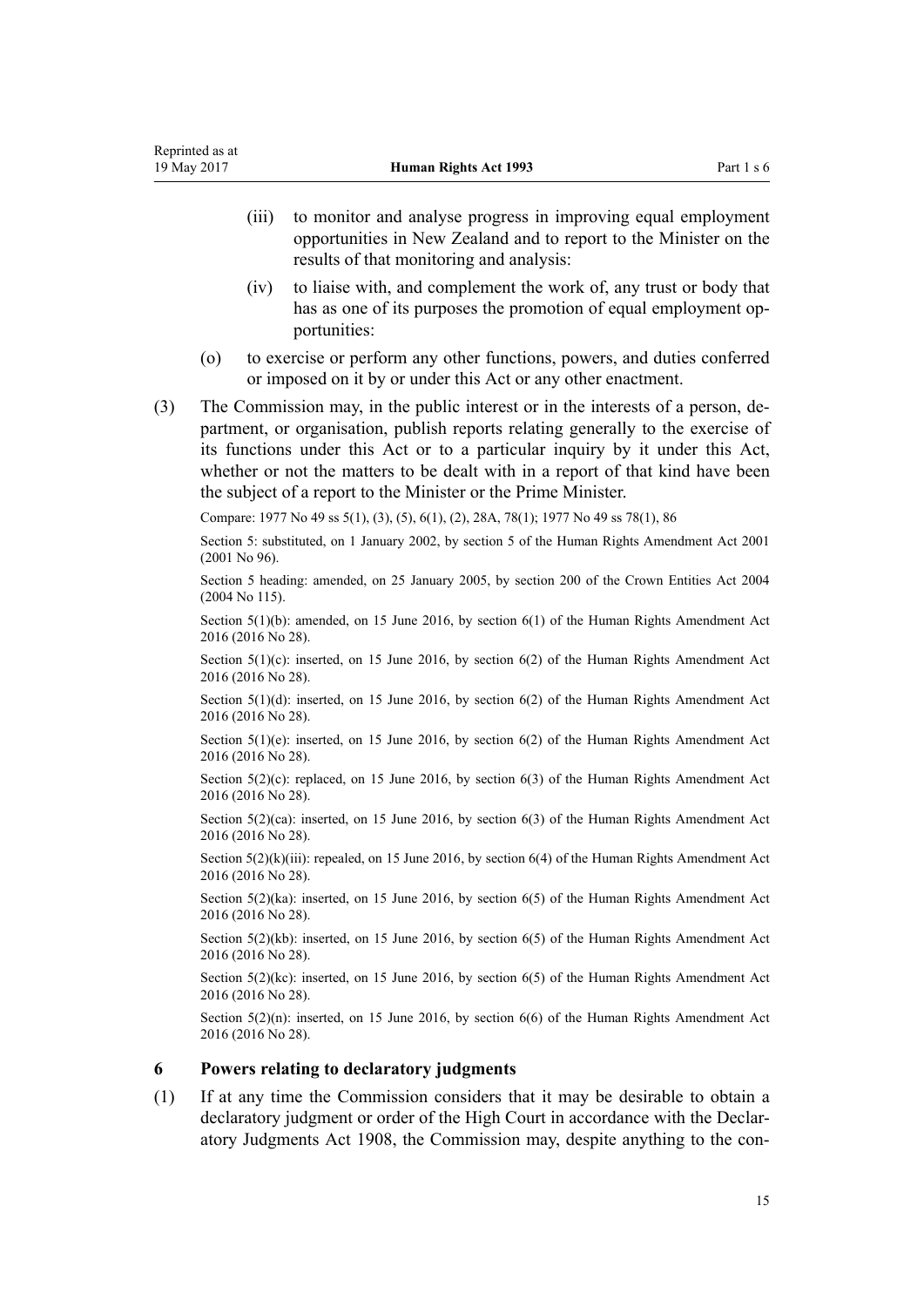<span id="page-15-0"></span>trary in that Act or any other enactment or rule of law, institute proceedings under that Act.

- (2) The Commission may exercise the right in subsection (1) only if it considers that the exercise of the right will facilitate the performance of its functions stated in section  $5(2)(a)$ .
- (3) Subsection (1) does not limit the ability of the Commission to appear in or bring proceedings under [section 92B](#page-68-0) or [section 92E](#page-71-0) or [section 92H](#page-72-0) or [section](#page-82-0) [97.](#page-82-0)

Compare: 1977 No 49 s 5A; 1983 No 56 s 3

Section 6: substituted, on 1 January 2002, by [section 5](http://prd-lgnz-nlb.prd.pco.net.nz/pdflink.aspx?id=DLM121843) of the Human Rights Amendment Act 2001 (2001 No 96).

#### *Activities in performance of Commission's functions*

Heading: substituted, on 1 January 2002, by [section 5](http://prd-lgnz-nlb.prd.pco.net.nz/pdflink.aspx?id=DLM121843) of the Human Rights Amendment Act 2001 (2001 No 96).

# **7 Commission determines general nature of activities**

- (1) Subject to the role of the Minister in the process of setting and monitoring the strategic direction and targets of the Commission under [Part 4](http://prd-lgnz-nlb.prd.pco.net.nz/pdflink.aspx?id=DLM330504) of the Crown Entities Act 2004, the members of the Commission acting together determine the strategic direction and the general nature of activities undertaken in the performance of the Commission's functions.
- (2) The Chief Commissioner is responsible to the Commission for ensuring that activities undertaken in the performance of the Commission's functions are not inconsistent with determinations of the Commission.

Section 7: substituted, on 1 January 2002, by [section 5](http://prd-lgnz-nlb.prd.pco.net.nz/pdflink.aspx?id=DLM121843) of the Human Rights Amendment Act 2001 (2001 No 96).

Section 7(1): amended, on 25 January 2005, by [section 200](http://prd-lgnz-nlb.prd.pco.net.nz/pdflink.aspx?id=DLM331111) of the Crown Entities Act 2004 (2004 No 115).

#### *Membership of Commission*

Heading: inserted, on 1 January 2002, by [section 5](http://prd-lgnz-nlb.prd.pco.net.nz/pdflink.aspx?id=DLM121843) of the Human Rights Amendment Act 2001 (2001 No 96).

#### **8 Membership of Commission**

- (1) The Commission consists of the following Human Rights Commissioners:
	- (a) the Chief Commissioner; and
	- (b) not less than 3 and not more than 4 other Commissioners.
- (1A) There must be a Commissioner, other than the Chief Commissioner, appointed to lead the work of the Commission in each of the following priority areas:
	- (a) disability rights (the Disability Rights Commissioner):
	- (b) equal employment opportunities (including pay equity) (the Equal Employment Opportunities Commissioner):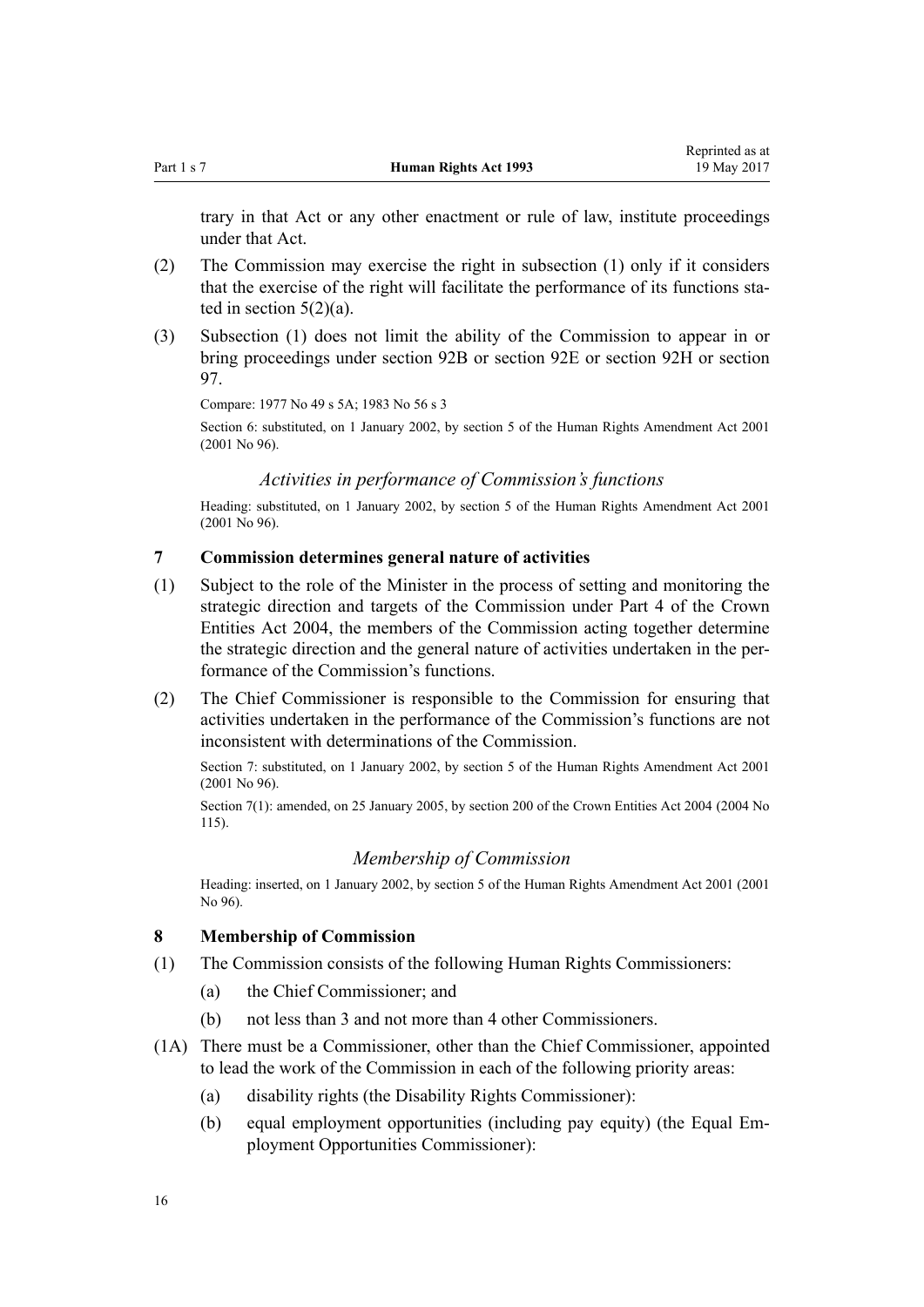- (c) race relations (the Race Relations Commissioner).
- <span id="page-16-0"></span>(1B) A Commissioner must lead the work of the Commission in any other priority area that is designated by the Chief Commissioner, and the Chief Commissioner may designate an area of work as a priority area only in accordance with the strategic direction and the general nature of activities determined by the Commission under [section 7\(1\)](#page-15-0) and after consultation with the Minister and the other Commissioners.
- (2) The Commissioners are the board for the purposes of the [Crown Entities Act](http://prd-lgnz-nlb.prd.pco.net.nz/pdflink.aspx?id=DLM329630) [2004](http://prd-lgnz-nlb.prd.pco.net.nz/pdflink.aspx?id=DLM329630).
- (3) The Chief Commissioner holds office as chairperson of the board for the purposes of the [Crown Entities Act 2004](http://prd-lgnz-nlb.prd.pco.net.nz/pdflink.aspx?id=DLM329630) for the same term as he or she is Chief Commissioner.
- (4) [Clauses 1 to 5](http://prd-lgnz-nlb.prd.pco.net.nz/pdflink.aspx?id=DLM331133) of Schedule 5 of the Crown Entities Act 2004 do not apply to the Commission.

Compare: 1977 No 49 s 7(1)(a), (c), (ca), (d), (2); 1983 No 56 s 4(1), (2); 1991 No 132 s 3(1); 1993 No 35 s 2

Section 8: substituted, on 1 January 2002, by [section 5](http://prd-lgnz-nlb.prd.pco.net.nz/pdflink.aspx?id=DLM121843) of the Human Rights Amendment Act 2001 (2001 No 96).

Section 8(1): replaced, on 15 June 2016, by [section 7](http://prd-lgnz-nlb.prd.pco.net.nz/pdflink.aspx?id=DLM4097518) of the Human Rights Amendment Act 2016 (2016 No 28).

Section 8(1A): inserted, on 15 June 2016, by [section 7](http://prd-lgnz-nlb.prd.pco.net.nz/pdflink.aspx?id=DLM4097518) of the Human Rights Amendment Act 2016 (2016 No 28).

Section 8(1B): inserted, on 15 June 2016, by [section 7](http://prd-lgnz-nlb.prd.pco.net.nz/pdflink.aspx?id=DLM4097518) of the Human Rights Amendment Act 2016 (2016 No 28).

Section 8(2): substituted, on 25 January 2005, by [section 200](http://prd-lgnz-nlb.prd.pco.net.nz/pdflink.aspx?id=DLM331111) of the Crown Entities Act 2004 (2004) No 115).

Section 8(3): substituted, on 25 January 2005, by [section 200](http://prd-lgnz-nlb.prd.pco.net.nz/pdflink.aspx?id=DLM331111) of the Crown Entities Act 2004 (2004 No 115).

Section 8(4): added, on 25 January 2005, by [section 200](http://prd-lgnz-nlb.prd.pco.net.nz/pdflink.aspx?id=DLM331111) of the Crown Entities Act 2004 (2004 No 115).

#### **9 Alternate Commissioners**

- (1) The Governor-General may, on the recommendation of the Minister, appoint as alternate Commissioners persons who may be designated as the alternate of a Commissioner by either the Minister under subsection (2) or the Chief Commissioner under subsection (3).
- (2) The Minister may designate a Commissioner or an alternate Commissioner to act as the Chief Commissioner—
	- (a) during the period following the resignation of the Chief Commissioner and ending when the Chief Commissioner's successor comes into office; or
	- (b) during the Chief Commissioner's incapacity or in respect of a particular function or activity of the Commission, as the case may be, if—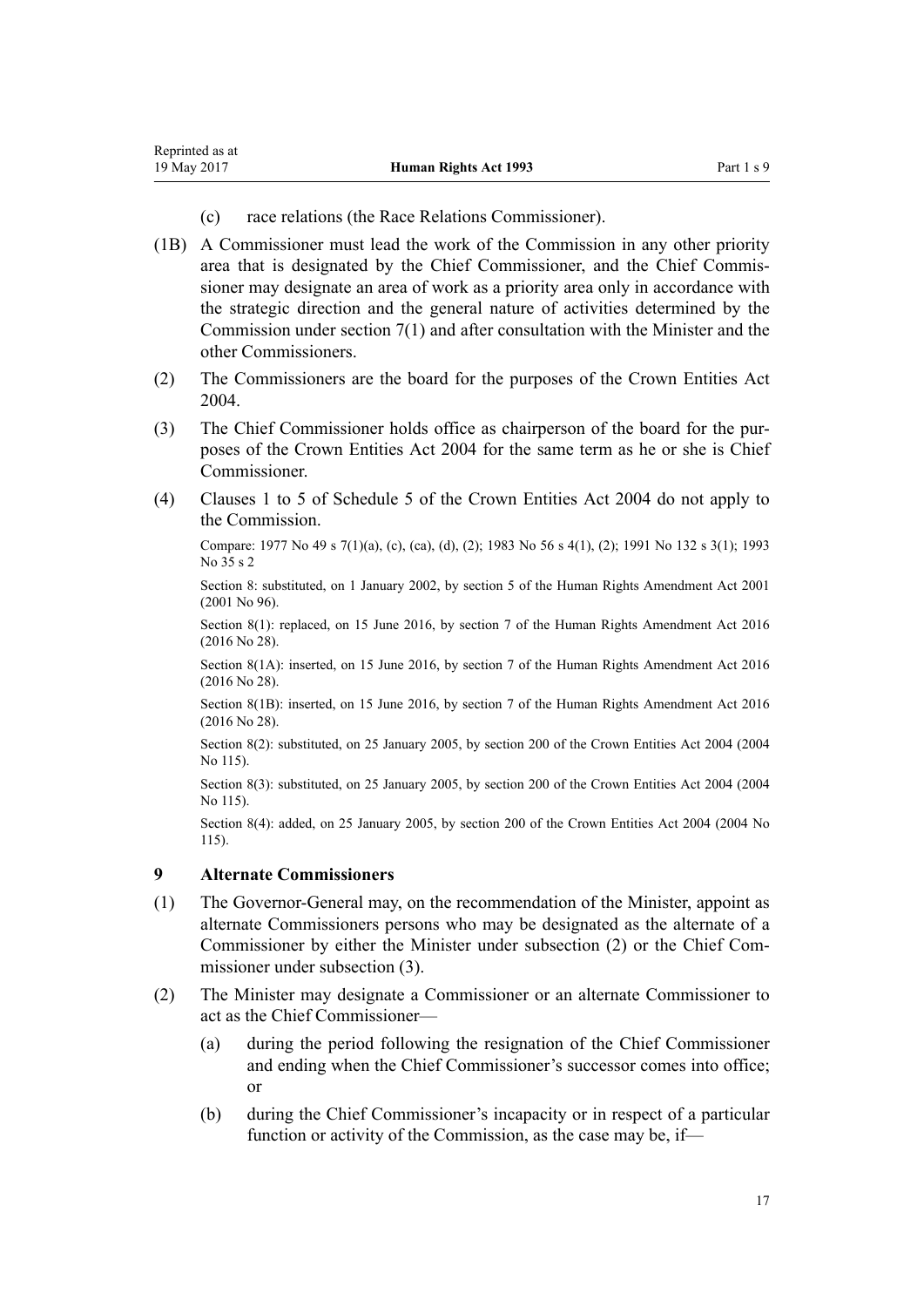| (a)<br>the Chief Commissioner is a Commissioner acting as the Chief Commis-<br>sioner under a designation under subsection (2); or<br>the Chief Commissioner is satisfied that any other Commissioner is in-<br>(b)<br>capacitated by illness, absence, or other sufficient cause from performing<br>the duties of his or her office; or<br>a Judge who is for the time being holding office as a Commissioner de-<br>(c)<br>clines to participate in, or withdraws from participation in, the particular<br>function or activity of the Commission under section $20C(2)$ ; or<br>(d)<br>any other Commissioner considers it is not proper or desirable that he or<br>she should participate in the function or activity of the Commission.<br>An alternate Commissioner designated under subsection (2) or subsection (3)<br>(4)<br>must, while the alternate Commissioner acts as Chief Commissioner or as a<br>Commissioner, be taken to be the Chief Commissioner or the Commissioner in<br>whose place the alternate Commissioner acts.<br>No designation of an alternate Commissioner, and no act done by an alternate<br>(5)<br>Commissioner, and no act done by the Commission while any alternate Com-<br>missioner is acting, may in any proceedings be questioned on the ground that<br>the occasion for the alternate Commissioner's designation had not arisen or had<br>ceased.<br>Compare: 1977 No 49 s 7B; 1985 No 23 s 2<br>Section 9: substituted, on 1 January 2002, by section 5 of the Human Rights Amendment Act 2001<br>$(2001$ No 96).<br><b>Functions of Commissioners</b><br>[Repealed]<br>Heading: repealed, on 1 January 2002, by section 5 of the Human Rights Amendment Act 2001<br>(2001 No 96).<br><b>Meetings of Commission</b><br>10<br>(1)<br>[Repealed]<br>(2)<br>[Repealed] |  |
|-------------------------------------------------------------------------------------------------------------------------------------------------------------------------------------------------------------------------------------------------------------------------------------------------------------------------------------------------------------------------------------------------------------------------------------------------------------------------------------------------------------------------------------------------------------------------------------------------------------------------------------------------------------------------------------------------------------------------------------------------------------------------------------------------------------------------------------------------------------------------------------------------------------------------------------------------------------------------------------------------------------------------------------------------------------------------------------------------------------------------------------------------------------------------------------------------------------------------------------------------------------------------------------------------------------------------------------------------------------------------------------------------------------------------------------------------------------------------------------------------------------------------------------------------------------------------------------------------------------------------------------------------------------------------------------------------------------------------------------------------------------------------------------------------------------------|--|
|                                                                                                                                                                                                                                                                                                                                                                                                                                                                                                                                                                                                                                                                                                                                                                                                                                                                                                                                                                                                                                                                                                                                                                                                                                                                                                                                                                                                                                                                                                                                                                                                                                                                                                                                                                                                                   |  |
|                                                                                                                                                                                                                                                                                                                                                                                                                                                                                                                                                                                                                                                                                                                                                                                                                                                                                                                                                                                                                                                                                                                                                                                                                                                                                                                                                                                                                                                                                                                                                                                                                                                                                                                                                                                                                   |  |
|                                                                                                                                                                                                                                                                                                                                                                                                                                                                                                                                                                                                                                                                                                                                                                                                                                                                                                                                                                                                                                                                                                                                                                                                                                                                                                                                                                                                                                                                                                                                                                                                                                                                                                                                                                                                                   |  |
|                                                                                                                                                                                                                                                                                                                                                                                                                                                                                                                                                                                                                                                                                                                                                                                                                                                                                                                                                                                                                                                                                                                                                                                                                                                                                                                                                                                                                                                                                                                                                                                                                                                                                                                                                                                                                   |  |
|                                                                                                                                                                                                                                                                                                                                                                                                                                                                                                                                                                                                                                                                                                                                                                                                                                                                                                                                                                                                                                                                                                                                                                                                                                                                                                                                                                                                                                                                                                                                                                                                                                                                                                                                                                                                                   |  |
|                                                                                                                                                                                                                                                                                                                                                                                                                                                                                                                                                                                                                                                                                                                                                                                                                                                                                                                                                                                                                                                                                                                                                                                                                                                                                                                                                                                                                                                                                                                                                                                                                                                                                                                                                                                                                   |  |
|                                                                                                                                                                                                                                                                                                                                                                                                                                                                                                                                                                                                                                                                                                                                                                                                                                                                                                                                                                                                                                                                                                                                                                                                                                                                                                                                                                                                                                                                                                                                                                                                                                                                                                                                                                                                                   |  |
|                                                                                                                                                                                                                                                                                                                                                                                                                                                                                                                                                                                                                                                                                                                                                                                                                                                                                                                                                                                                                                                                                                                                                                                                                                                                                                                                                                                                                                                                                                                                                                                                                                                                                                                                                                                                                   |  |
|                                                                                                                                                                                                                                                                                                                                                                                                                                                                                                                                                                                                                                                                                                                                                                                                                                                                                                                                                                                                                                                                                                                                                                                                                                                                                                                                                                                                                                                                                                                                                                                                                                                                                                                                                                                                                   |  |
|                                                                                                                                                                                                                                                                                                                                                                                                                                                                                                                                                                                                                                                                                                                                                                                                                                                                                                                                                                                                                                                                                                                                                                                                                                                                                                                                                                                                                                                                                                                                                                                                                                                                                                                                                                                                                   |  |
|                                                                                                                                                                                                                                                                                                                                                                                                                                                                                                                                                                                                                                                                                                                                                                                                                                                                                                                                                                                                                                                                                                                                                                                                                                                                                                                                                                                                                                                                                                                                                                                                                                                                                                                                                                                                                   |  |
|                                                                                                                                                                                                                                                                                                                                                                                                                                                                                                                                                                                                                                                                                                                                                                                                                                                                                                                                                                                                                                                                                                                                                                                                                                                                                                                                                                                                                                                                                                                                                                                                                                                                                                                                                                                                                   |  |
|                                                                                                                                                                                                                                                                                                                                                                                                                                                                                                                                                                                                                                                                                                                                                                                                                                                                                                                                                                                                                                                                                                                                                                                                                                                                                                                                                                                                                                                                                                                                                                                                                                                                                                                                                                                                                   |  |
|                                                                                                                                                                                                                                                                                                                                                                                                                                                                                                                                                                                                                                                                                                                                                                                                                                                                                                                                                                                                                                                                                                                                                                                                                                                                                                                                                                                                                                                                                                                                                                                                                                                                                                                                                                                                                   |  |
| [Repealed]<br>(3)                                                                                                                                                                                                                                                                                                                                                                                                                                                                                                                                                                                                                                                                                                                                                                                                                                                                                                                                                                                                                                                                                                                                                                                                                                                                                                                                                                                                                                                                                                                                                                                                                                                                                                                                                                                                 |  |
| 18                                                                                                                                                                                                                                                                                                                                                                                                                                                                                                                                                                                                                                                                                                                                                                                                                                                                                                                                                                                                                                                                                                                                                                                                                                                                                                                                                                                                                                                                                                                                                                                                                                                                                                                                                                                                                |  |
|                                                                                                                                                                                                                                                                                                                                                                                                                                                                                                                                                                                                                                                                                                                                                                                                                                                                                                                                                                                                                                                                                                                                                                                                                                                                                                                                                                                                                                                                                                                                                                                                                                                                                                                                                                                                                   |  |
|                                                                                                                                                                                                                                                                                                                                                                                                                                                                                                                                                                                                                                                                                                                                                                                                                                                                                                                                                                                                                                                                                                                                                                                                                                                                                                                                                                                                                                                                                                                                                                                                                                                                                                                                                                                                                   |  |

- <span id="page-17-0"></span>(i) the Minister is satisfied that the Chief Commissioner is incapacitated by illness, absence, or other sufficient cause from performing the duties of his or her office; or
- (ii) the Chief Commissioner considers it is not proper or desirable that he or she should participate in the function or activity.
- (3) The Chief Commissioner may designate an alternate Commissioner to act as a Commissioner during the period the Chief Commissioner is acting as Chief Commissioner, or during the period of the Commissioner's incapacity, or in respect of a particular function or activity of the Commission, as the case may be,
	-
	- capacitated by illness, absence, or other sufficient cause from performing
	- clines to participate in, or withdraws from participation in, the particular
	-
- must, while the alternate Commissioner acts as Chief Commissioner or as a Commissioner, be taken to be the Chief Commissioner or the Commissioner in
- Commissioner, and no act done by the Commission while any alternate Commissioner is acting, may in any proceedings be questioned on the ground that the occasion for the alternate Commissioner's designation had not arisen or had

- 
- (2) *[Repealed]*
- (3) *[Repealed]*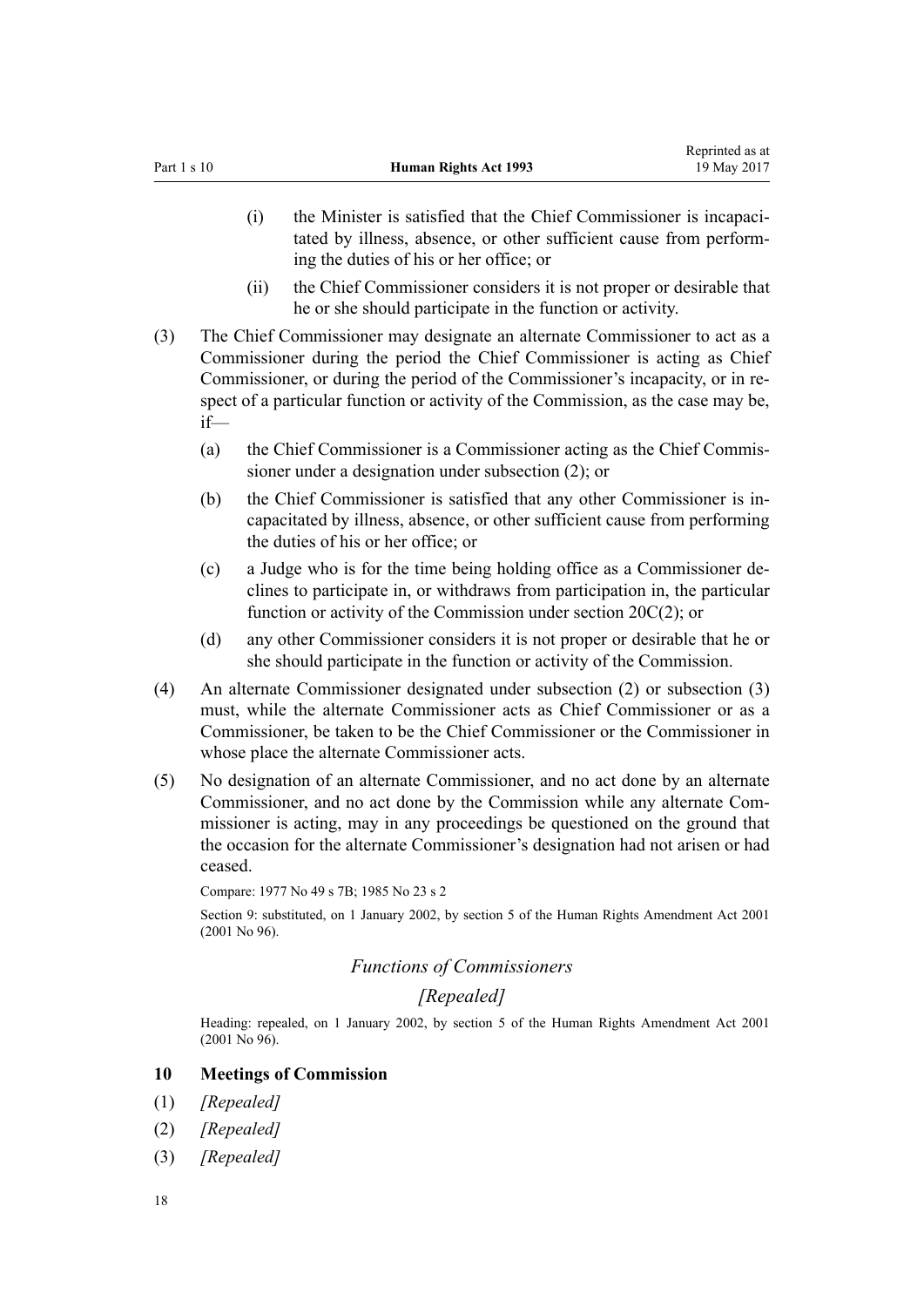- <span id="page-18-0"></span>(4) *[Repealed]*
- (5) *[Repealed]*
- (6) *[Repealed]*
- (7) *[Repealed]*
- (8) *[Repealed]*
	- Compare: 1977 No 49 s 10

Section 10: substituted, on 1 January 2002, by [section 5](http://prd-lgnz-nlb.prd.pco.net.nz/pdflink.aspx?id=DLM121843) of the Human Rights Amendment Act 2001 (2001 No 96).

Section 10(1): repealed, on 25 January 2005, by [section 200](http://prd-lgnz-nlb.prd.pco.net.nz/pdflink.aspx?id=DLM331111) of the Crown Entities Act 2004 (2004) No 115).

Section 10(2): repealed, on 15 June 2016, by [section 8](http://prd-lgnz-nlb.prd.pco.net.nz/pdflink.aspx?id=DLM4097519) of the Human Rights Amendment Act 2016 (2016 No 28).

Section 10(3): repealed, on 15 June 2016, by [section 8](http://prd-lgnz-nlb.prd.pco.net.nz/pdflink.aspx?id=DLM4097519) of the Human Rights Amendment Act 2016 (2016 No 28).

Section 10(4): repealed, on 25 January 2005, by [section 200](http://prd-lgnz-nlb.prd.pco.net.nz/pdflink.aspx?id=DLM331111) of the Crown Entities Act 2004 (2004 No 115).

Section 10(5): repealed, on 25 January 2005, by [section 200](http://prd-lgnz-nlb.prd.pco.net.nz/pdflink.aspx?id=DLM331111) of the Crown Entities Act 2004 (2004) No 115).

Section 10(6): repealed, on 25 January 2005, by [section 200](http://prd-lgnz-nlb.prd.pco.net.nz/pdflink.aspx?id=DLM331111) of the Crown Entities Act 2004 (2004 No 115).

Section 10(7): repealed, on 25 January 2005, by [section 200](http://prd-lgnz-nlb.prd.pco.net.nz/pdflink.aspx?id=DLM331111) of the Crown Entities Act 2004 (2004) No 115).

Section 10(8): repealed, on 25 January 2005, by [section 200](http://prd-lgnz-nlb.prd.pco.net.nz/pdflink.aspx?id=DLM331111) of the Crown Entities Act 2004 (2004 No 115).

# *Criteria for appointment*

Heading: inserted, on 1 January 2002, by [section 5](http://prd-lgnz-nlb.prd.pco.net.nz/pdflink.aspx?id=DLM121843) of the Human Rights Amendment Act 2001 (2001 No 96).

#### **11 Criteria for appointment**

- (1) In recommending persons for appointment as Commissioners or alternate Commissioners, the Minister must have regard to the need for Commissioners and alternate Commissioners appointed to have among them—
	- (a) knowledge of, or experience in,—
		- (i) different aspects of matters likely to come before the Commission:
		- (ii) New Zealand law, or the law of another country, or international law, on human rights:
		- (iii) the [Treaty of Waitangi](http://prd-lgnz-nlb.prd.pco.net.nz/pdflink.aspx?id=DLM435834) and rights of indigenous peoples:
		- (iv) current economic, employment, or social issues:
		- (v) cultural issues and the needs and aspirations (including life experiences) of different communities of interest and population groups in New Zealand society:
	- (b) skills in, or experience in,—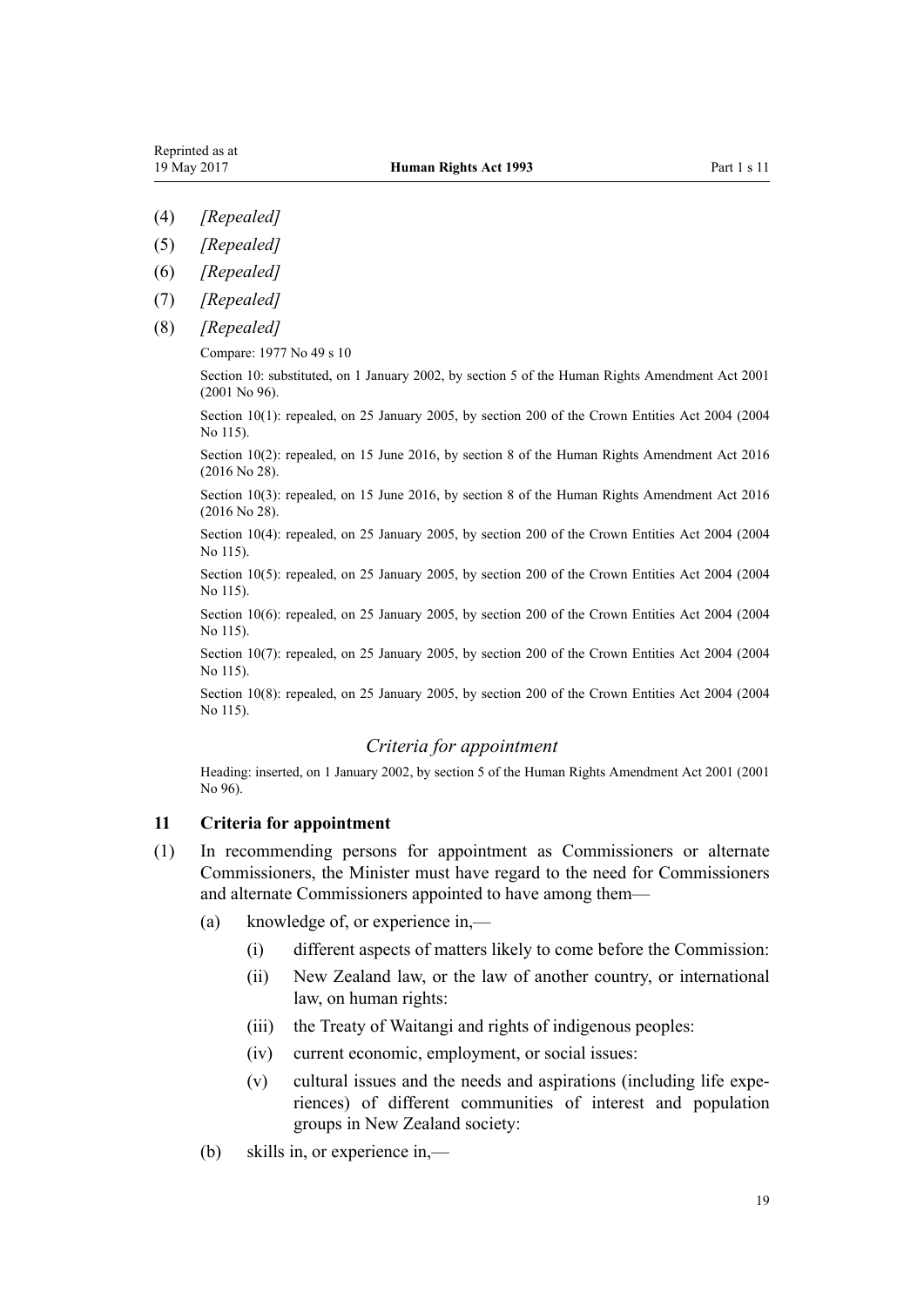- <span id="page-19-0"></span>(i) advocacy or public education:
- (ii) business, commerce, economics, industry, or financial or personnel management:
- (iii) community affairs:
- (iv) public administration, or the law relating to public administration.
- (1A) Subsection (1) does not limit [section 29](http://prd-lgnz-nlb.prd.pco.net.nz/pdflink.aspx?id=DLM329955) of the Crown Entities Act 2004.
- (2) Nothing in this section limits section 12 or [section 13.](#page-20-0)

Compare: 1977 No 49 s 7(3); 1985 No 23 s 3(1)

Section 11: substituted, on 1 January 2002, by [section 5](http://prd-lgnz-nlb.prd.pco.net.nz/pdflink.aspx?id=DLM121843) of the Human Rights Amendment Act 2001 (2001 No 96).

Section 11(1A): inserted, on 25 January 2005, by [section 200](http://prd-lgnz-nlb.prd.pco.net.nz/pdflink.aspx?id=DLM331111) of the Crown Entities Act 2004 (2004 No 115).

Section 11(2): amended, on 15 June 2016, by [section 9](http://prd-lgnz-nlb.prd.pco.net.nz/pdflink.aspx?id=DLM4097520) of the Human Rights Amendment Act 2016 (2016 No 28).

Section 11(2): amended, on 25 January 2005, by [section 200](http://prd-lgnz-nlb.prd.pco.net.nz/pdflink.aspx?id=DLM331111) of the Crown Entities Act 2004 (2004) No 115).

#### *Complaints Division*

#### *[Repealed]*

Heading: repealed, on 1 January 2002, by [section 5](http://prd-lgnz-nlb.prd.pco.net.nz/pdflink.aspx?id=DLM121843) of the Human Rights Amendment Act 2001 (2001 No 96).

#### **12 Further criteria for appointment of Chief Commissioner**

In recommending a person for appointment as Chief Commissioner, the Minister must have regard not only to the criteria stated in [section 11](#page-18-0) but also to the person's—

- (a) ability to provide leadership in relation to the performance of the functions of the Commission (for example, being an advocate for, and promoting, by education and publicity, respect for and observance of human rights):
- (b) ability to represent the Commission, and to create and maintain effective relationships between it and other persons or bodies:
- (c) knowledge of New Zealand law, the law of other countries, and international law, on human rights, and of New Zealand's obligations under international instruments on human rights:
- (d) appreciation of issues or trends in human rights arising in other countries or internationally, and of the relevance of those issues or trends for New Zealand:
- (e) ability to perform the functions stated in [section 15](#page-20-0).

Section 12: substituted, on 1 January 2002, by [section 5](http://prd-lgnz-nlb.prd.pco.net.nz/pdflink.aspx?id=DLM121843) of the Human Rights Amendment Act 2001 (2001 No 96).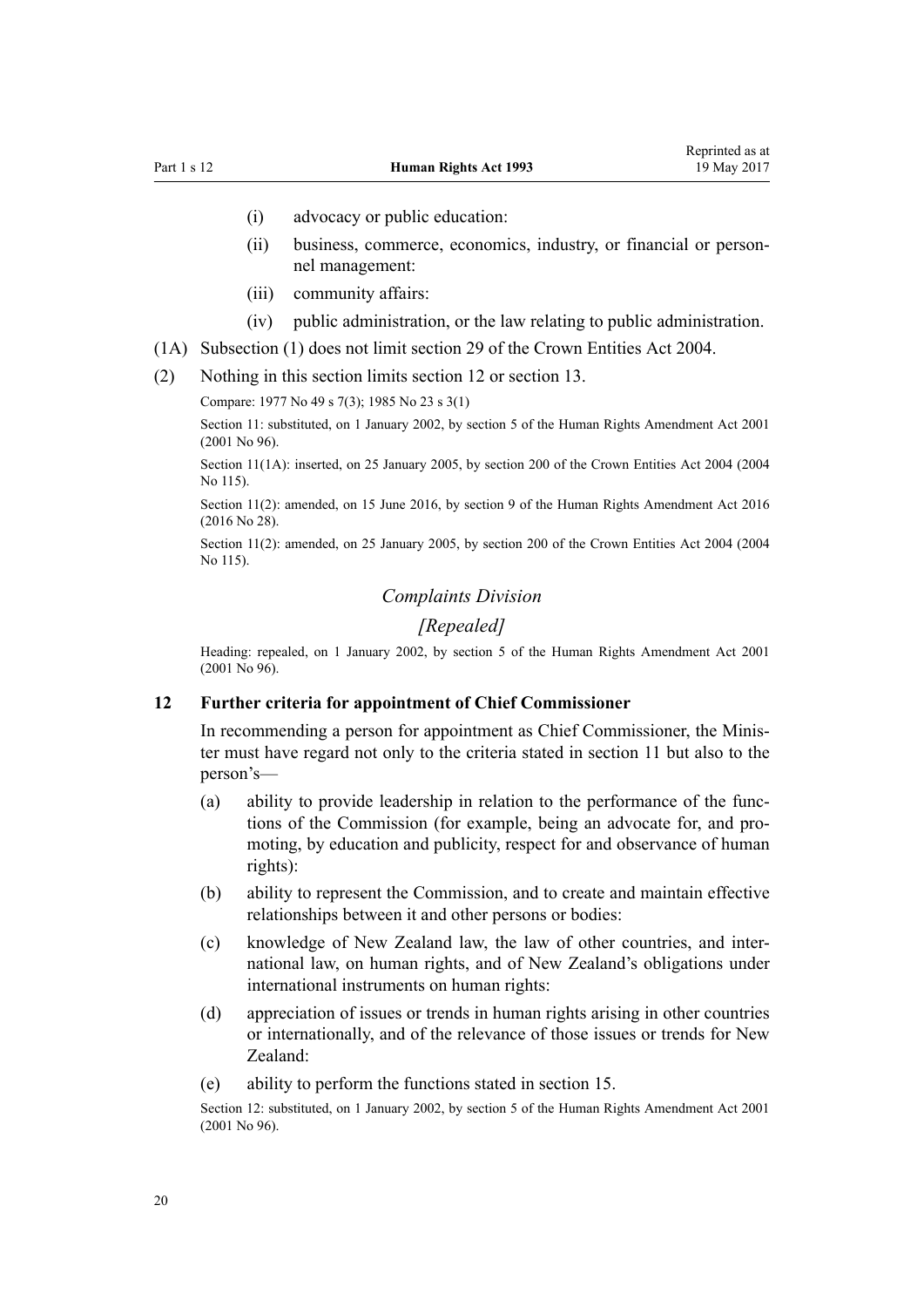# <span id="page-20-0"></span>**13 Further criteria for appointment of Commissioner appointed to lead Commission work in priority area**

In recommending a person for appointment as a Commissioner appointed to lead the work of the Commission in a priority area under [section 8\(1A\),](#page-15-0) the Minister must have regard not only to the criteria stated in [section 11](#page-18-0) but also to the person's—

- (a) understanding of the principles and practice of the priority area in question, including its origin and development in New Zealand:
- (b) appreciation of issues, trends, and developments, in other countries and internationally, affecting the priority area in question, and the relevance of those issues, trends, or developments for New Zealand:
- (c) ability to perform the functions stated in [section 16](#page-21-0).

Section 13: replaced, on 15 June 2016, by [section 10](http://prd-lgnz-nlb.prd.pco.net.nz/pdflink.aspx?id=DLM4097521) of the Human Rights Amendment Act 2016 (2016 No 28).

*Further provisions on Commissioners and alternate Commissioners*

# *[Repealed]*

Heading: repealed, on 1 January 2002, by [section 5](http://prd-lgnz-nlb.prd.pco.net.nz/pdflink.aspx?id=DLM121843) of the Human Rights Amendment Act 2001 (2001 No 96).

#### **14 Further criteria for appointment of Equal Employment Opportunities Commissioner**

#### *[Repealed]*

Section 14: repealed, on 15 June 2016, by [section 11](http://prd-lgnz-nlb.prd.pco.net.nz/pdflink.aspx?id=DLM4097523) of the Human Rights Amendment Act 2016 (2016 No 28).

#### *Functions of Commissioners*

Heading: inserted, on 1 January 2002, by [section 5](http://prd-lgnz-nlb.prd.pco.net.nz/pdflink.aspx?id=DLM121843) of the Human Rights Amendment Act 2001 (2001 No 96).

### **15 Functions of Chief Commissioner**

The Chief Commissioner has the following functions:

- (a) to chair the Commission, and lead discussions of the Commission except when it is the function of a Commissioner to do so under [section](#page-21-0)  $16(1)(a)$ :
- (b) to ensure that activities undertaken in the performance of the Commission's functions are consistent with the strategic direction and other determinations of the Commission under [section 7](#page-15-0):
- (c) to ensure that the Commission is effective and efficient in carrying out its functions:
- (d) to ensure that the Commission meets its obligations under the [Crown](http://prd-lgnz-nlb.prd.pco.net.nz/pdflink.aspx?id=DLM329630) [Entities Act 2004](http://prd-lgnz-nlb.prd.pco.net.nz/pdflink.aspx?id=DLM329630), the [Public Finance Act 1989](http://prd-lgnz-nlb.prd.pco.net.nz/pdflink.aspx?id=DLM160808), and the [State Sector Act](http://prd-lgnz-nlb.prd.pco.net.nz/pdflink.aspx?id=DLM129109) [1988](http://prd-lgnz-nlb.prd.pco.net.nz/pdflink.aspx?id=DLM129109):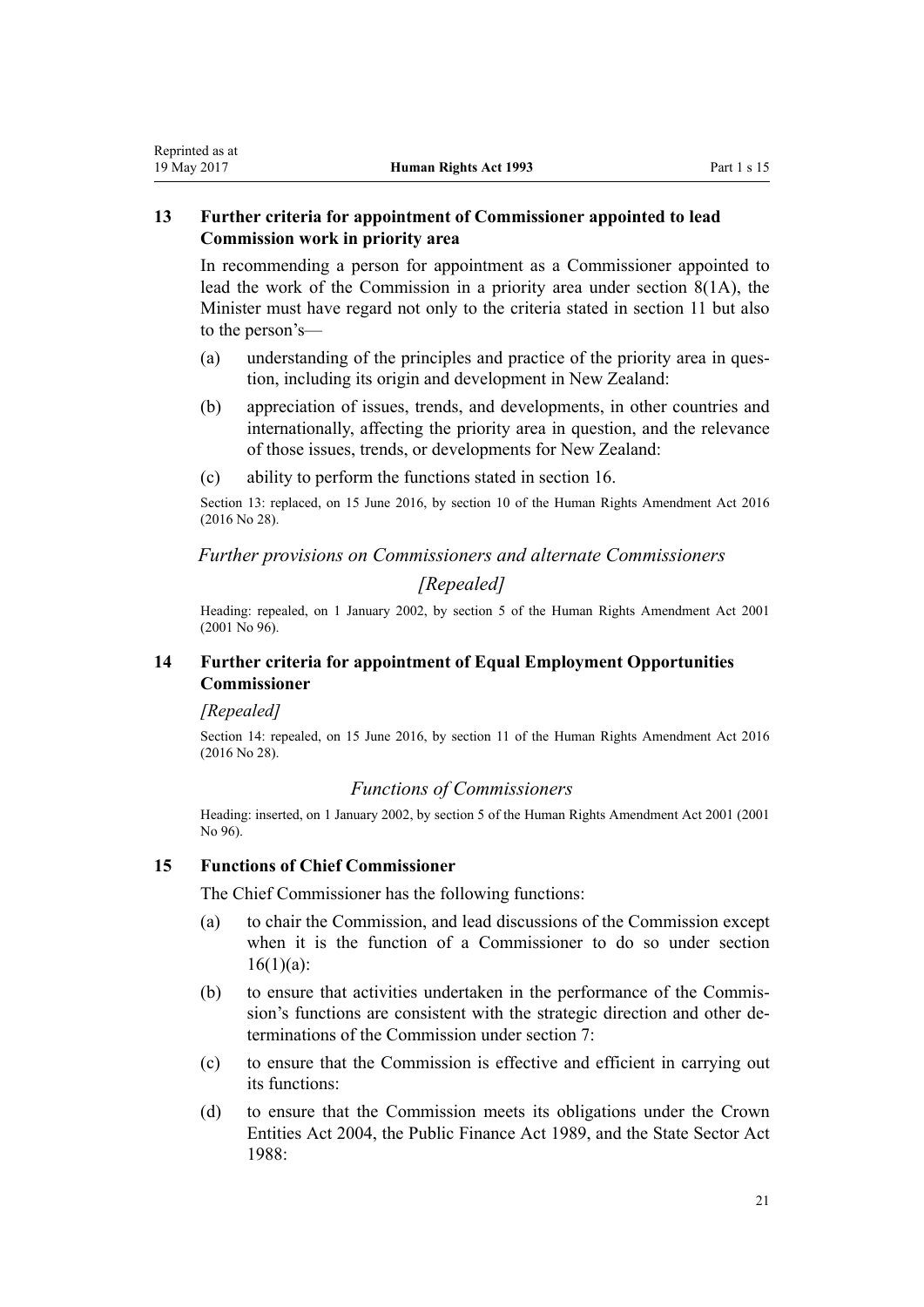- <span id="page-21-0"></span>(e) to allocate spheres of responsibility (including responsibility for priority areas designated under [section 8\(1B\)\)](#page-15-0) among the Commissioners, and to determine the extent to which Commissioners engage in activities undertaken in the performance of the Commission's functions (except for those stated in [section 76\)](#page-58-0), but in each case only after consultation with the Minister:
- (f) to supervise and liaise with the general manager on matters of administration in relation to the Commission and on the activities undertaken in the performance of the Commission's functions:
- (g) any other functions, powers, or duties conferred or imposed on him or her by or under this Act or any other enactment.

Section 15: replaced, on 15 June 2016, by [section 12](http://prd-lgnz-nlb.prd.pco.net.nz/pdflink.aspx?id=DLM4097524) of the Human Rights Amendment Act 2016 (2016 No 28).

## **16 Additional functions of Commissioner appointed or designated to lead work of Commission in priority areas**

- (1) A Commissioner who is appointed or designated to lead the work of the Commission in a priority area under [section 8\(1A\) or \(1B\)](#page-15-0) has the following additional functions:
	- (a) to lead discussions of the Commission in relation to that priority area of work:
	- (b) to provide advice and leadership on matters in that priority area of work that arise in the course of activities undertaken in the performance of the Commission's functions, both when engaging in those activities and when consulted:
	- (c) to contribute to the public debate on matters in that priority area of work:
	- (d) any other functions or duties conferred or imposed upon him or her by or under this Act or any other enactment.
- (2) However, the exercise by a Commissioner of the functions stated in subsection (1) is subject to directions given by the Chief Commissioner in the exercise of his or her responsibilities under [section 15\(b\), \(c\), and \(d\).](#page-20-0)

Section 16: replaced, on 15 June 2016, by [section 13](http://prd-lgnz-nlb.prd.pco.net.nz/pdflink.aspx?id=DLM4097526) of the Human Rights Amendment Act 2016 (2016 No 28).

# **17 Functions of Equal Employment Opportunities Commissioner**

# *[Repealed]*

Section 17: repealed, on 15 June 2016, by [section 14](http://prd-lgnz-nlb.prd.pco.net.nz/pdflink.aspx?id=DLM4097528) of the Human Rights Amendment Act 2016 (2016 No 28).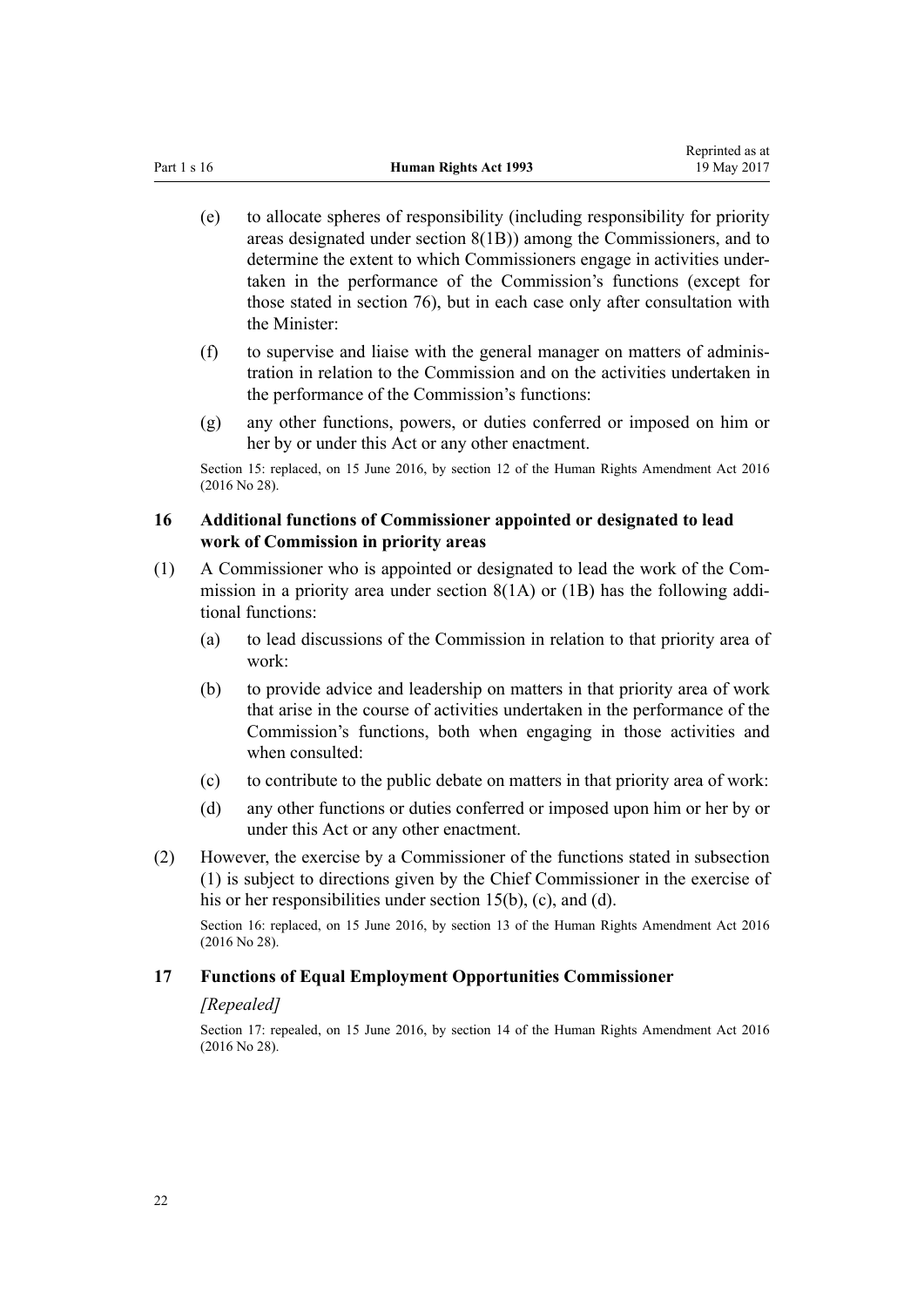#### *General manager and staff of Commission*

<span id="page-22-0"></span>Heading: inserted, on 1 January 2002, by [section 5](http://prd-lgnz-nlb.prd.pco.net.nz/pdflink.aspx?id=DLM121843) of the Human Rights Amendment Act 2001 (2001 No 96).

#### **18 General manager and staff of Commission**

- (1) The general manager and staff of the Commission undertake activities required to perform the functions of the Commission in accordance with the strategic direction and other determinations of the Commission under [section 7.](#page-15-0)
- (2) The general manager—
	- (a) is responsible to the Chief Commissioner and reports to him or her; and
	- (b) is appointed by the Chief Commissioner, in accordance with [clause 1](#page-117-0) of Schedule 1; and
	- (c) is the chief executive of the Commission for the purposes of the [Crown](http://prd-lgnz-nlb.prd.pco.net.nz/pdflink.aspx?id=DLM329630) [Entities Act 2004.](http://prd-lgnz-nlb.prd.pco.net.nz/pdflink.aspx?id=DLM329630)
- (3) Employees of the Commission are responsible to the general manager and report to him or her.

Section 18: substituted, on 1 January 2002, by [section 5](http://prd-lgnz-nlb.prd.pco.net.nz/pdflink.aspx?id=DLM121843) of the Human Rights Amendment Act 2001 (2001 No 96).

Section 18(2)(b): amended, on 25 January 2005, by [section 200](http://prd-lgnz-nlb.prd.pco.net.nz/pdflink.aspx?id=DLM331111) of the Crown Entities Act 2004 (2004 No 115).

Section 18(2)(c): added, on 25 January 2005, by [section 200](http://prd-lgnz-nlb.prd.pco.net.nz/pdflink.aspx?id=DLM331111) of the Crown Entities Act 2004 (2004) No 115).

#### *Commissioners to act independently*

Heading: inserted, on 1 January 2002, by [section 5](http://prd-lgnz-nlb.prd.pco.net.nz/pdflink.aspx?id=DLM121843) of the Human Rights Amendment Act 2001 (2001 No 96).

#### **19 Duty to act independently**

Except as expressly provided otherwise in this or another Act, the Commission must act independently in performing its statutory functions and duties, and exercising its statutory powers, under—

- (a) this Act; and
- (b) any other Act that expressly provides for the functions, powers, or duties of the Commission (other than the [Crown Entities Act 2004](http://prd-lgnz-nlb.prd.pco.net.nz/pdflink.aspx?id=DLM329630)).

Section 19: substituted, on 25 January 2005, by [section 200](http://prd-lgnz-nlb.prd.pco.net.nz/pdflink.aspx?id=DLM331111) of the Crown Entities Act 2004 (2004 No 115).

#### *Office of Human Rights Proceedings*

Heading: inserted, on 1 January 2002, by [section 5](http://prd-lgnz-nlb.prd.pco.net.nz/pdflink.aspx?id=DLM121843) of the Human Rights Amendment Act 2001 (2001 No 96).

#### **20 Office of Human Rights Proceedings**

(1) The Office of Human Rights Proceedings is part of the Commission and is headed by the Director of Human Rights Proceedings or his or her alternate.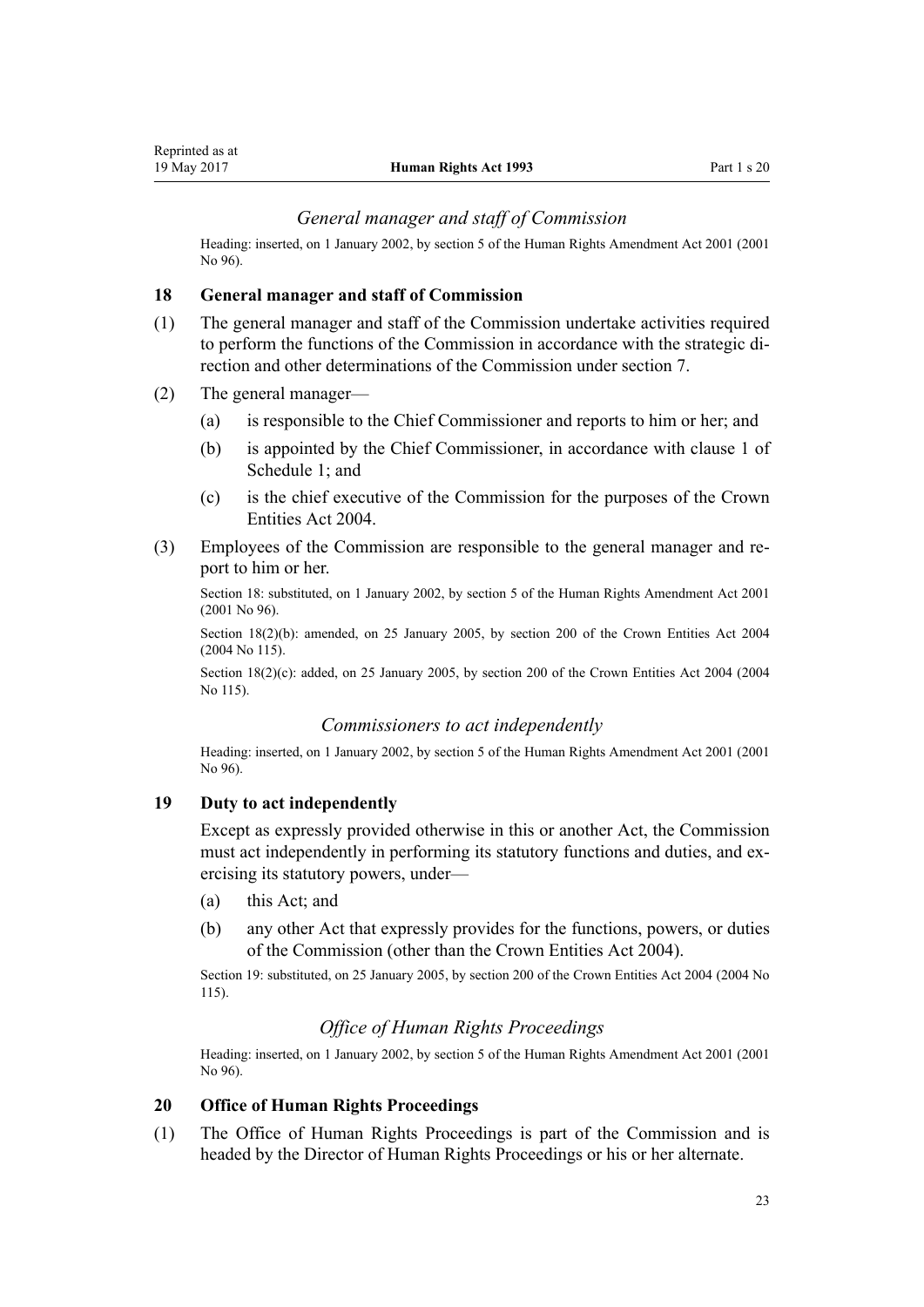<span id="page-23-0"></span>

| Part 1 s 20A | <b>Human Rights Act 1993</b> | 19 May 2017 |
|--------------|------------------------------|-------------|
|              |                              |             |

Reprinted as at

- (2) The staff of the Office report to the Director or his or her alternate, and help him or her to exercise or perform the functions, powers, and duties of the Director under this Act.
- (3) In exercising or performing the functions, powers, and duties of the Director, the Director or his or her alternate and the staff of the Office must act independently from the Commission and Ministers of the Crown.
- (4) However, the Director or his or her alternate is responsible to the Chief Commissioner for the efficient, effective, and economical administration of the activities of the Office.

Section 20: substituted, on 1 January 2002, by [section 5](http://prd-lgnz-nlb.prd.pco.net.nz/pdflink.aspx?id=DLM121843) of the Human Rights Amendment Act 2001 (2001 No 96).

# *Director of Human Rights Proceedings*

Heading: inserted, on 1 January 2002, by [section 5](http://prd-lgnz-nlb.prd.pco.net.nz/pdflink.aspx?id=DLM121843) of the Human Rights Amendment Act 2001 (2001 No 96).

#### **20A Director of Human Rights Proceedings**

- (1) The Director of Human Rights Proceedings is appointed by the Governor-General on the recommendation of the Minister.
- (2) The Governor-General may, on the recommendation of the Minister, appoint as alternate Director of Human Rights Proceedings a person designated for appointment as alternate Director by the Minister.
- (3) The Minister must not designate a person for appointment as alternate Director of Human Rights Proceedings unless—
	- (a) the Minister is satisfied that the Director is incapacitated by illness, absence, or other sufficient cause from performing the duties of his or her office; or
	- (b) the Director considers it is not proper or desirable that the Director should perform any particular duty of his or her office.

Compare: 1977 No 49 s 7B; 1985 No 23 s 2

Section 20A: inserted, on 1 January 2002, by [section 5](http://prd-lgnz-nlb.prd.pco.net.nz/pdflink.aspx?id=DLM121843) of the Human Rights Amendment Act 2001 (2001 No 96).

#### **20B Criteria and requirement for appointment**

- (1) In recommending a person for appointment as Director of Human Rights Proceedings or as his or her alternate, the Minister must have regard not only to the person's attributes but also to the person's—
	- (a) knowledge of, or experience in,—
		- (i) the different aspects of matters likely to come before the Human Rights Review Tribunal:
		- (ii) New Zealand law, or the law of another country, or international law, on human rights: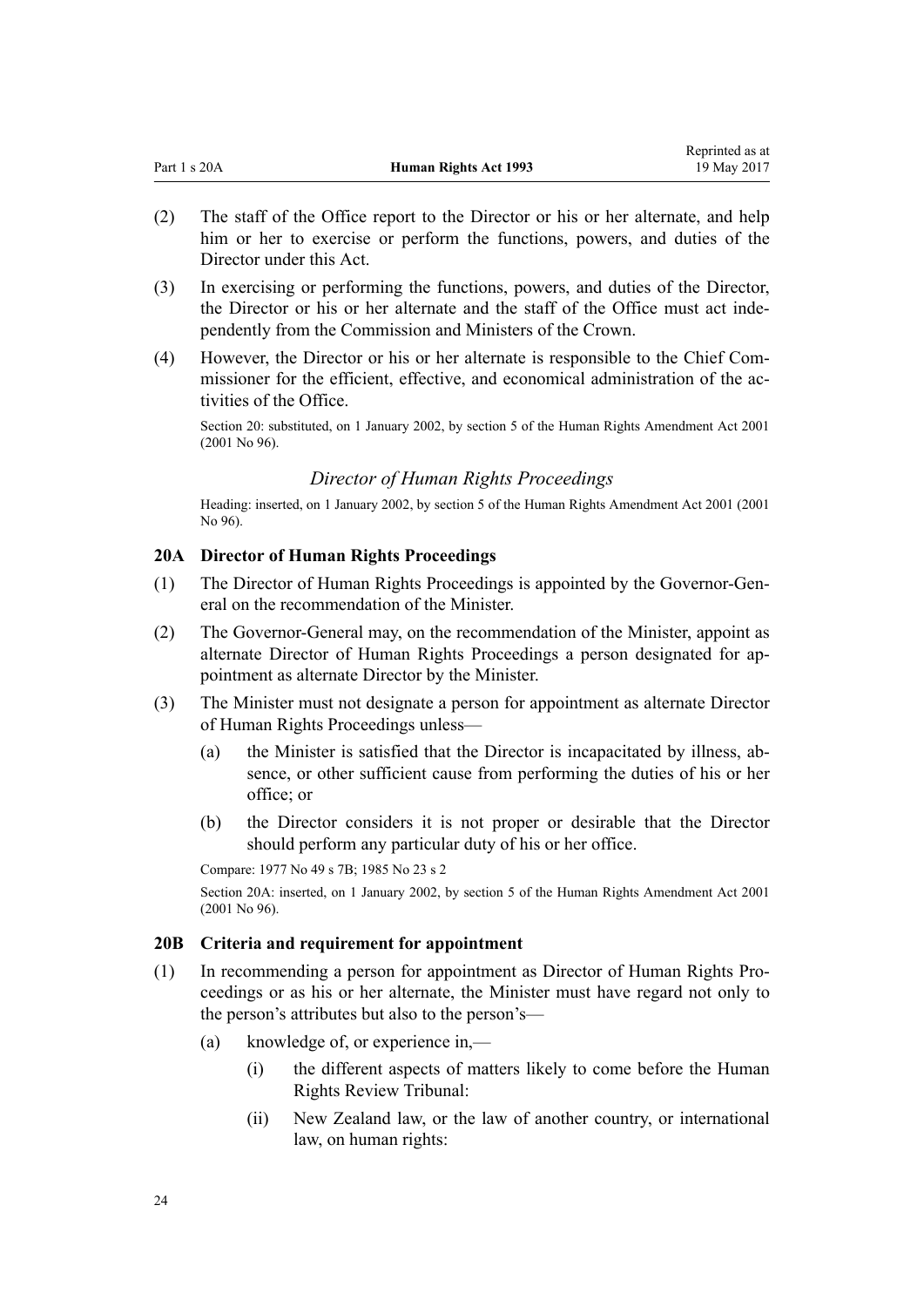- (iii) current economic, employment, or other social issues:
- <span id="page-24-0"></span>(b) skills in, or experience in, the practice of public law (including the conduct of litigation), and financial and personnel management:
- (c) ability to exercise or perform, and to ensure the Office of Human Rights Proceedings helps the person to exercise or perform, efficiently and effectively, the functions, powers, and duties of the Director under this Act.
- (2) Every person appointed as Director of Human Rights Proceedings or as his or her alternate must be a barrister or solicitor of the High Court of not less than 5 years' legal experience.

Compare: 1977 No 49 s 7(3); 1985 No 23 s 3(1)

Section 20B: inserted, on 1 January 2002, by [section 5](http://prd-lgnz-nlb.prd.pco.net.nz/pdflink.aspx?id=DLM121843) of the Human Rights Amendment Act 2001 (2001 No 96).

#### *Appointment of Judge as Human Rights Commissioner*

Heading: inserted, on 1 January 2002, by [section 5](http://prd-lgnz-nlb.prd.pco.net.nz/pdflink.aspx?id=DLM121843) of the Human Rights Amendment Act 2001 (2001 No 96).

### **20C Appointment of Judge as Human Rights Commissioner**

- (1) The appointment of a Judge as a Commissioner or alternate Commissioner or service by a Judge as a Commissioner or alternate Commissioner does not affect his or her tenure of judicial office or his or her rank, title, status, precedence, salary, annual or other allowances, or other rights or privileges as a Judge (including those in relation to superannuation), and, for all purposes, his or her service as a Commissioner or alternate Commissioner must be taken to be service as a Judge.
- (2) A Judge who is for the time being holding office as a Commissioner may, at any time, decline to participate in, or withdraw from participation in, any particular function or activity of the Commission if the Judge considers it incompatible with his or her judicial office.

Compare: 1977 No 49 ss 7(5A), 7A; 1983 No 56 ss 4(3), 5; 1985 No 23 s 3(1)

Section 20C: inserted, on 1 January 2002, by [section 5](http://prd-lgnz-nlb.prd.pco.net.nz/pdflink.aspx?id=DLM121843) of the Human Rights Amendment Act 2001 (2001 No 96).

#### *Provisions relating to office holders*

Heading: inserted, on 1 January 2002, by [section 5](http://prd-lgnz-nlb.prd.pco.net.nz/pdflink.aspx?id=DLM121843) of the Human Rights Amendment Act 2001 (2001 No 96).

#### **20D Office holders to whom sections 20E to 20G apply**

- (1) [Sections 20F](#page-25-0) and [20G](#page-25-0) each applies to a person (the **office holder**) who holds one of the following offices (the **office**):
	- (a) *[Repealed]*
	- (b) *[Repealed]*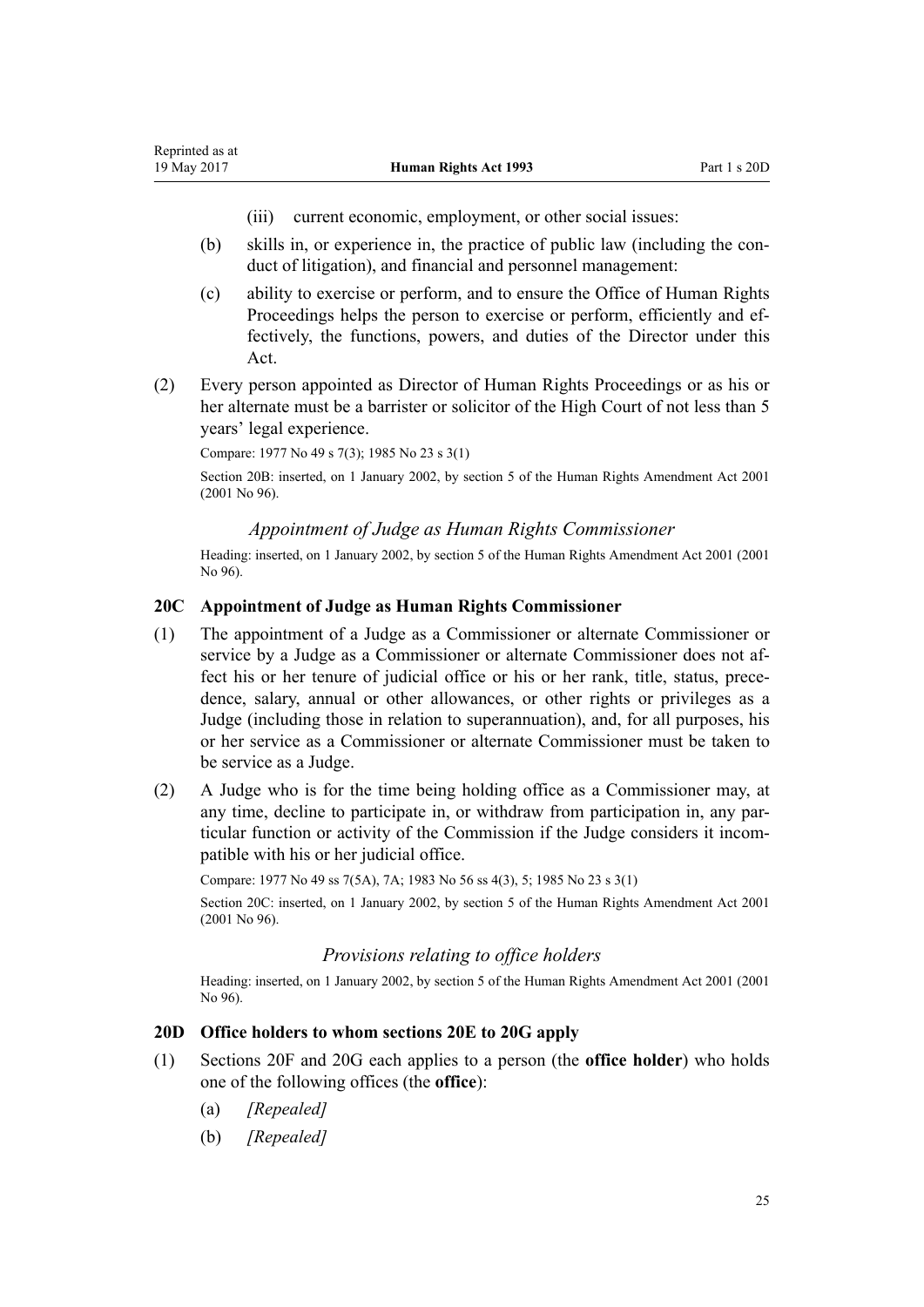- <span id="page-25-0"></span>(c) Director of Human Rights Proceedings:
- (d) alternate Director of Human Rights Proceedings.
- (2) *[Repealed]*
- (3) *[Repealed]*

Compare: 1983 No 56 s 6; 1985 No 23 s 3(1)

Section 20D: inserted, on 1 January 2002, by [section 5](http://prd-lgnz-nlb.prd.pco.net.nz/pdflink.aspx?id=DLM121843) of the Human Rights Amendment Act 2001 (2001 No 96).

Section 20D(1): amended, on 25 January 2005, by [section 200](http://prd-lgnz-nlb.prd.pco.net.nz/pdflink.aspx?id=DLM331111) of the Crown Entities Act 2004 (2004 No 115).

Section 20D(1)(a): repealed, on 25 January 2005, by [section 200](http://prd-lgnz-nlb.prd.pco.net.nz/pdflink.aspx?id=DLM331111) of the Crown Entities Act 2004 (2004 No 115).

Section 20D(1)(b): repealed, on 25 January 2005, by [section 200](http://prd-lgnz-nlb.prd.pco.net.nz/pdflink.aspx?id=DLM331111) of the Crown Entities Act 2004 (2004 No 115).

Section 20D(2): repealed, on 25 January 2005, by [section 200](http://prd-lgnz-nlb.prd.pco.net.nz/pdflink.aspx?id=DLM331111) of the Crown Entities Act 2004 (2004 No 115).

Section 20D(3): repealed, on 25 January 2005, by [section 200](http://prd-lgnz-nlb.prd.pco.net.nz/pdflink.aspx?id=DLM331111) of the Crown Entities Act 2004 (2004 No 115).

#### **20E Service in office**

#### *[Repealed]*

Section 20E: repealed, on 25 January 2005, by [section 200](http://prd-lgnz-nlb.prd.pco.net.nz/pdflink.aspx?id=DLM331111) of the Crown Entities Act 2004 (2004 No 115).

#### **20F Term of office**

The office holder—

- (a) holds the office for the term (not longer than 5 years) the Governor-General, on the recommendation of the Minister, specifies in the person's appointment; and
- (b) may, from time to time, be reappointed; and
- (c) unless he or she sooner vacates or no longer holds or is removed from the office under section 20G, continues in it until his or her successor comes into it, even though the term for which he or she was appointed has expired.

Compare: 1971 No 150 s 12(1), (2); 1977 No 49 s 8; 1985 No 23 s 3(1)

Section 20F: inserted, on 1 January 2002, by [section 5](http://prd-lgnz-nlb.prd.pco.net.nz/pdflink.aspx?id=DLM121843) of the Human Rights Amendment Act 2001 (2001 No 96).

#### **20G Vacation of office**

The office holder—

- (a) may resign from the office by delivering to the Minister a notice in writing to that effect and stating when the resignation takes effect:
- (b) ceases to hold office if he or she dies: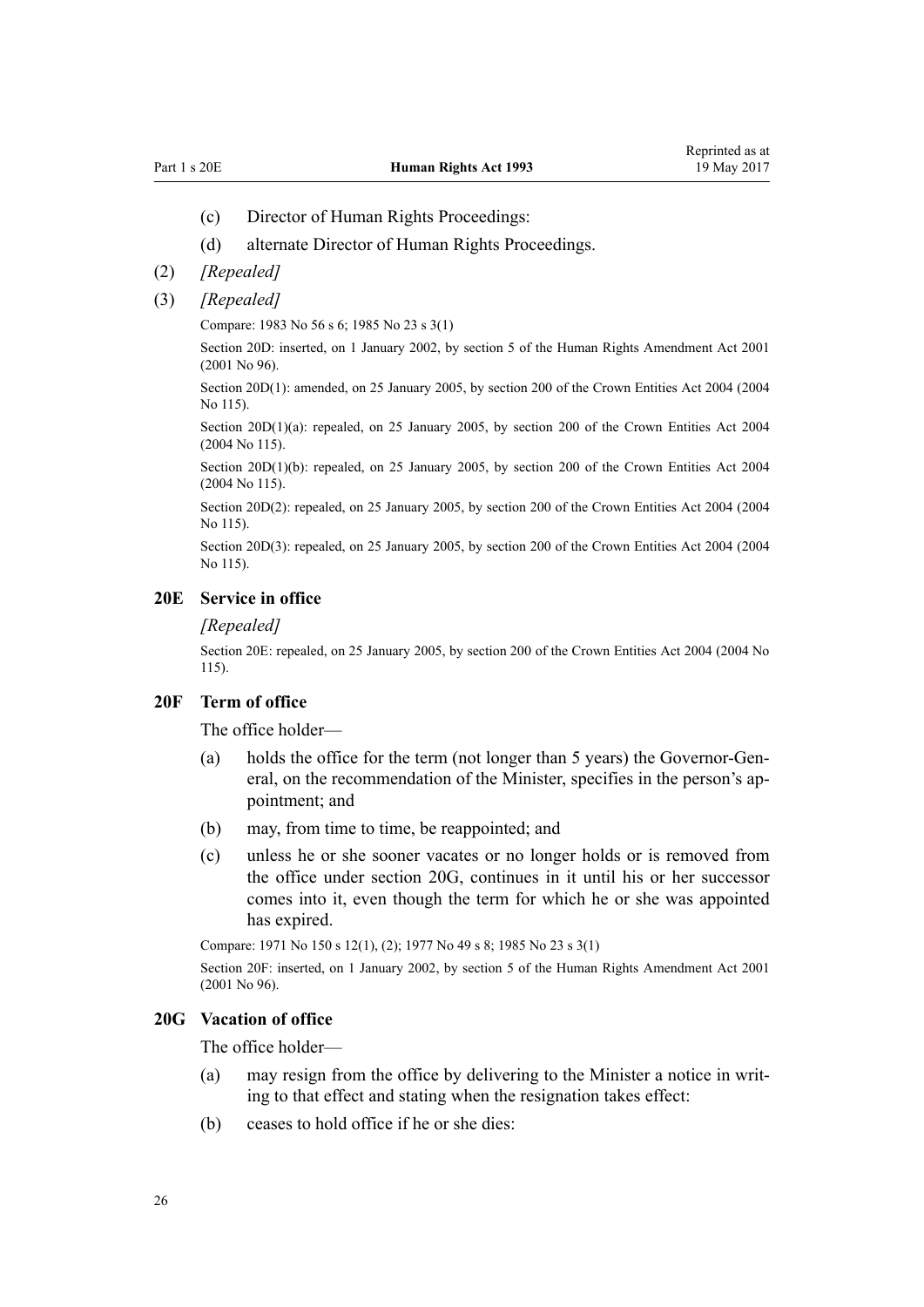- <span id="page-26-0"></span>(c) ceases to hold office if he or she is, under the Insolvency Act 2006, adjudged bankrupt:
- (d) may, at any time, be removed from the office by the Governor-General for incapacity affecting performance of duty, neglect of duty, or misconduct, proved to the satisfaction of the Governor-General.

Compare: 1971 No 150 s 12(3); 1977 No 49 s 9; 1985 No 23 s 3(1)

Section 20G: inserted, on 1 January 2002, by [section 5](http://prd-lgnz-nlb.prd.pco.net.nz/pdflink.aspx?id=DLM121843) of the Human Rights Amendment Act 2001 (2001 No 96).

Section 20G(c): amended, on 3 December 2007, by [section 445](http://prd-lgnz-nlb.prd.pco.net.nz/pdflink.aspx?id=DLM387857) of the Insolvency Act 2006 (2006 No 55).

# *Administrative provisions relating to Human Rights Commission and Office of Human Rights Proceedings*

Heading: inserted, on 1 January 2002, by [section 5](http://prd-lgnz-nlb.prd.pco.net.nz/pdflink.aspx?id=DLM121843) of the Human Rights Amendment Act 2001 (2001 No 96).

## **20H Administrative provisions set out in Schedules 1 and 2**

- (1) [Schedule 1](#page-117-0) applies in respect of the Commission.
- (2) [Schedule 2](#page-121-0) applies in respect of the Office.

Section 20H: inserted, on 1 January 2002, by [section 5](http://prd-lgnz-nlb.prd.pco.net.nz/pdflink.aspx?id=DLM121843) of the Human Rights Amendment Act 2001 (2001 No 96).

# **Part 1A**

# **Discrimination by Government, related persons and bodies, or persons or bodies acting with legal authority**

Part 1A: inserted, on 1 January 2002, by [section 6](http://prd-lgnz-nlb.prd.pco.net.nz/pdflink.aspx?id=DLM121882) of the Human Rights Amendment Act 2001 (2001 No 96).

#### **20I Purpose of this Part**

The purpose of this Part is to provide that, in general, an act or omission that is inconsistent with the right to freedom from discrimination affirmed by [section](http://prd-lgnz-nlb.prd.pco.net.nz/pdflink.aspx?id=DLM225519) [19](http://prd-lgnz-nlb.prd.pco.net.nz/pdflink.aspx?id=DLM225519) of the New Zealand Bill of Rights Act 1990 is in breach of this Part if the act or omission is that of a person or body referred to in [section 3](http://prd-lgnz-nlb.prd.pco.net.nz/pdflink.aspx?id=DLM224799) of the New Zealand Bill of Rights Act 1990.

Section 20I: inserted, on 1 January 2002, by [section 6](http://prd-lgnz-nlb.prd.pco.net.nz/pdflink.aspx?id=DLM121882) of the Human Rights Amendment Act 2001 (2001 No 96).

#### **20J Acts or omissions in relation to which this Part applies**

- (1) This Part applies only in relation to an act or omission of a person or body referred to in [section 3](http://prd-lgnz-nlb.prd.pco.net.nz/pdflink.aspx?id=DLM224799) of the New Zealand Bill of Rights Act 1990, namely—
	- (a) the legislative, executive, or judicial branch of the Government of New Zealand; or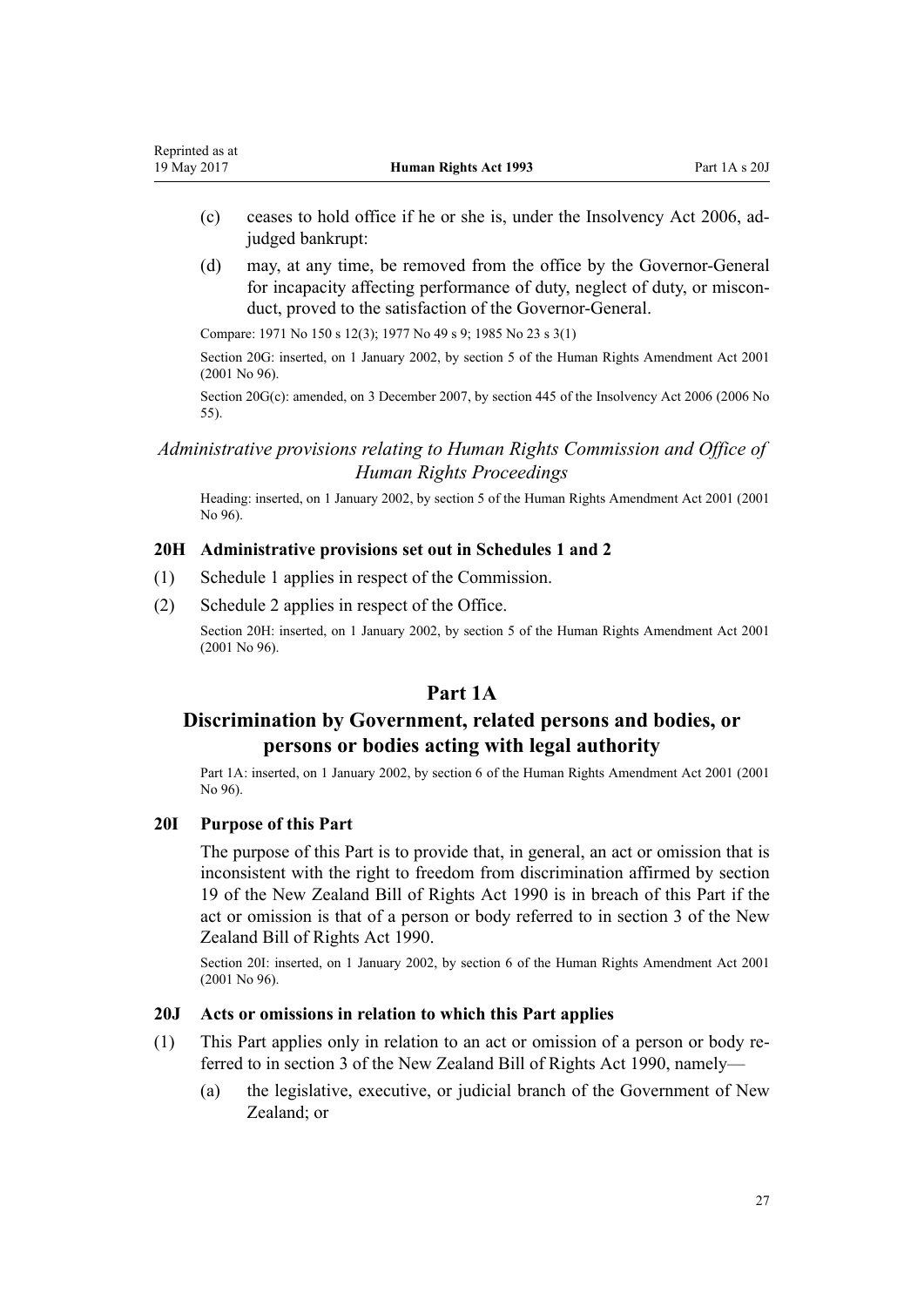- <span id="page-27-0"></span>(b) a person or body in the performance of any public function, power, or duty conferred or imposed on that person or body by or pursuant to law.
- (2) Despite subsection (1), this Part does not apply in relation to an act or omission that is unlawful under any of [sections 22](#page-31-0), [23](#page-31-0), [61 to 63,](#page-49-0) and [66](#page-52-0).
- (3) If this Part applies in relation to an act or omission, [Part 2](#page-28-0) does not apply to that act or omission.
- (4) Nothing in this Part affects the [New Zealand Bill of Rights Act 1990](http://prd-lgnz-nlb.prd.pco.net.nz/pdflink.aspx?id=DLM224791). Section 20J: inserted, on 1 January 2002, by [section 6](http://prd-lgnz-nlb.prd.pco.net.nz/pdflink.aspx?id=DLM121882) of the Human Rights Amendment Act 2001 (2001 No 96).

#### **20K Purposes for which section 20L applies**

Section 20L applies only for the purposes of—

- (a) any inquiry undertaken by the Commission under section  $5(2)(h)$ :
- (b) the assessment, consideration, mediation, or determination of a complaint under [Part 3](#page-57-0):
- (c) any determination made by the Director under [Part 3](#page-57-0) concerning the provision of representation in proceedings before the Human Rights Review Tribunal:
- (d) any determination made in proceedings before the Human Rights Review Tribunal or in any proceedings in any court on an appeal from a decision of that Tribunal:
- (e) any determination made by any court or tribunal in proceedings brought under this Act by the Commission:
- (f) any other process or proceedings commenced or conducted under [Part 3:](#page-57-0)
- (g) any related matter.

Section 20K: inserted, on 1 January 2002, by [section 6](http://prd-lgnz-nlb.prd.pco.net.nz/pdflink.aspx?id=DLM121882) of the Human Rights Amendment Act 2001 (2001 No 96).

#### **20L Acts or omissions in breach of this Part**

- (1) An act or omission in relation to which this Part applies (including an enactment) is in breach of this Part if it is inconsistent with [section 19](http://prd-lgnz-nlb.prd.pco.net.nz/pdflink.aspx?id=DLM225519) of the New Zealand Bill of Rights Act 1990.
- (2) For the purposes of subsection (1), an act or omission is inconsistent with [sec](http://prd-lgnz-nlb.prd.pco.net.nz/pdflink.aspx?id=DLM225519)[tion 19](http://prd-lgnz-nlb.prd.pco.net.nz/pdflink.aspx?id=DLM225519) of the New Zealand Bill of Rights Act 1990 if the act or omission—
	- (a) limits the right to freedom from discrimination affirmed by that section; and
	- (b) is not, under [section 5](http://prd-lgnz-nlb.prd.pco.net.nz/pdflink.aspx?id=DLM225501) of the New Zealand Bill of Rights Act 1990, a justified limitation on that right.
- (3) To avoid doubt, subsections (1) and (2) apply in relation to an act or omission even if it is authorised or required by an enactment.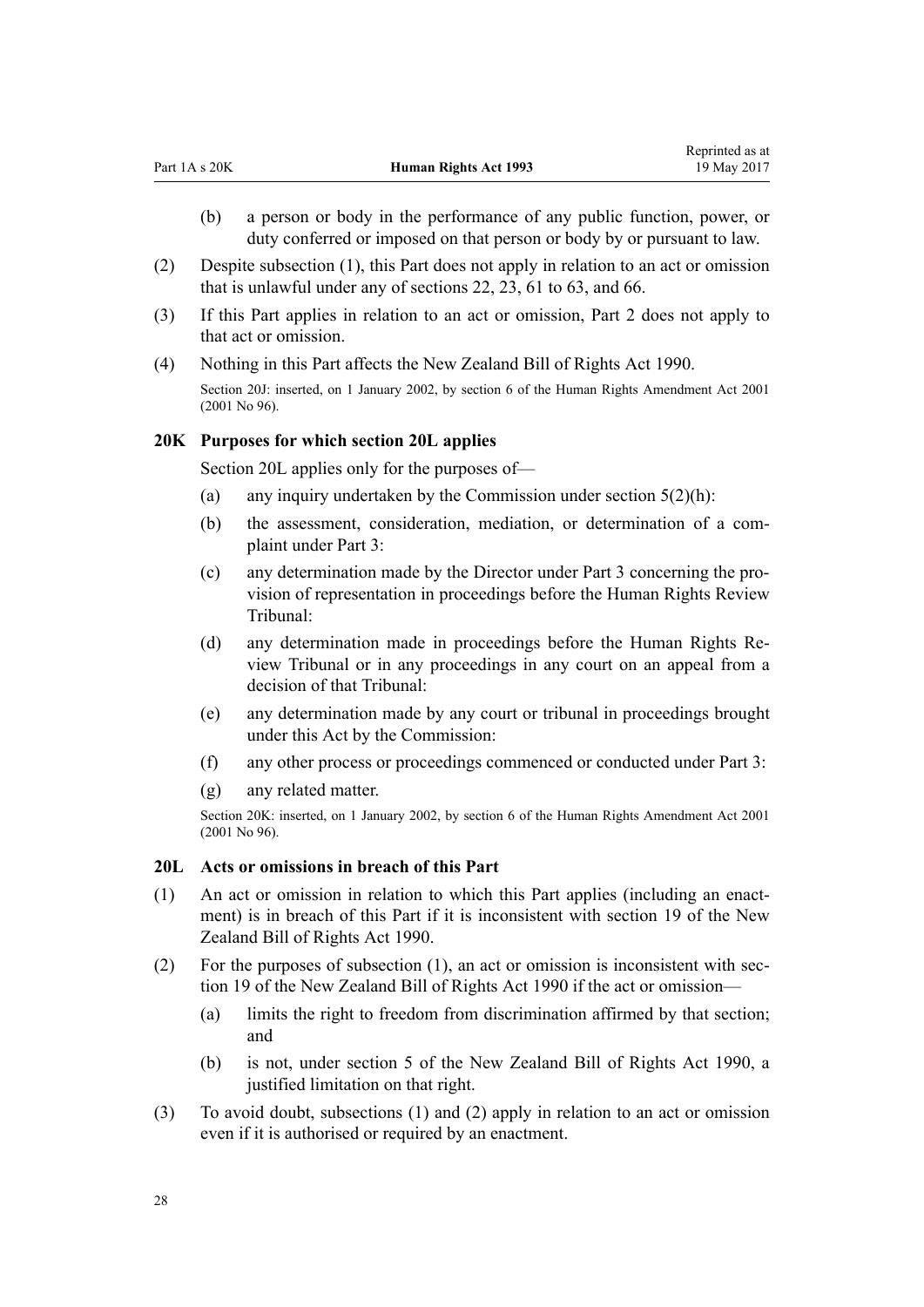<span id="page-28-0"></span>Section 20L: inserted, on 1 January 2002, by [section 6](http://prd-lgnz-nlb.prd.pco.net.nz/pdflink.aspx?id=DLM121882) of the Human Rights Amendment Act 2001 (2001 No 96).

# **Part 2 Unlawful discrimination**

# *Application of Part to persons and bodies referred to in section 3 of New Zealand Bill of Rights Act 1990*

Heading: inserted, on 1 January 2002, by [section 7](http://prd-lgnz-nlb.prd.pco.net.nz/pdflink.aspx?id=DLM121889) of the Human Rights Amendment Act 2001 (2001 No 96).

# **21A Application of this Part limited if section 3 of New Zealand Bill of Rights Act 1990 applies**

- (1) The only provisions of this Part that apply to an act or omission of a person or body described in subsection (2) are—
	- (a) [sections 21 to 35](#page-29-0) (which relate to discrimination in employment matters), [61 to 64](#page-49-0) (which relate to racial disharmony, and social and racial harassment) and [66](#page-52-0) (which relates to victimisation); and
	- (b) [sections 65](#page-52-0) and [67 to 74,](#page-52-0) but only to the extent that those sections relate to conduct that is unlawful under any of the provisions referred to in paragraph (a).
- (2) The persons and bodies referred to in subsection (1) are the ones referred to in [section 3](http://prd-lgnz-nlb.prd.pco.net.nz/pdflink.aspx?id=DLM224799) of the New Zealand Bill of Rights Act 1990, namely—
	- (a) the legislative, executive, and judicial branches of the Government of New Zealand; and
	- (b) every person or body in the performance of any public function, power, or duty conferred or imposed on that person or body by or pursuant to law.

Section 21A: inserted, on 1 January 2002, by [section 7](http://prd-lgnz-nlb.prd.pco.net.nz/pdflink.aspx?id=DLM121889) of the Human Rights Amendment Act 2001 (2001 No 96).

#### *Acts or omissions authorised or required by law*

Heading: inserted, on 1 January 2002, by [section 7](http://prd-lgnz-nlb.prd.pco.net.nz/pdflink.aspx?id=DLM121889) of the Human Rights Amendment Act 2001 (2001 No 96).

#### **21B Relationship between this Part and other law**

- (1) To avoid doubt, an act or omission of any person or body is not unlawful under this Part if that act or omission is authorised or required by an enactment or otherwise by law.
- (2) Nothing in this Part affects the [New Zealand Bill of Rights Act 1990](http://prd-lgnz-nlb.prd.pco.net.nz/pdflink.aspx?id=DLM224791).

Section 21B: inserted, on 1 January 2002, by [section 7](http://prd-lgnz-nlb.prd.pco.net.nz/pdflink.aspx?id=DLM121889) of the Human Rights Amendment Act 2001 (2001 No 96).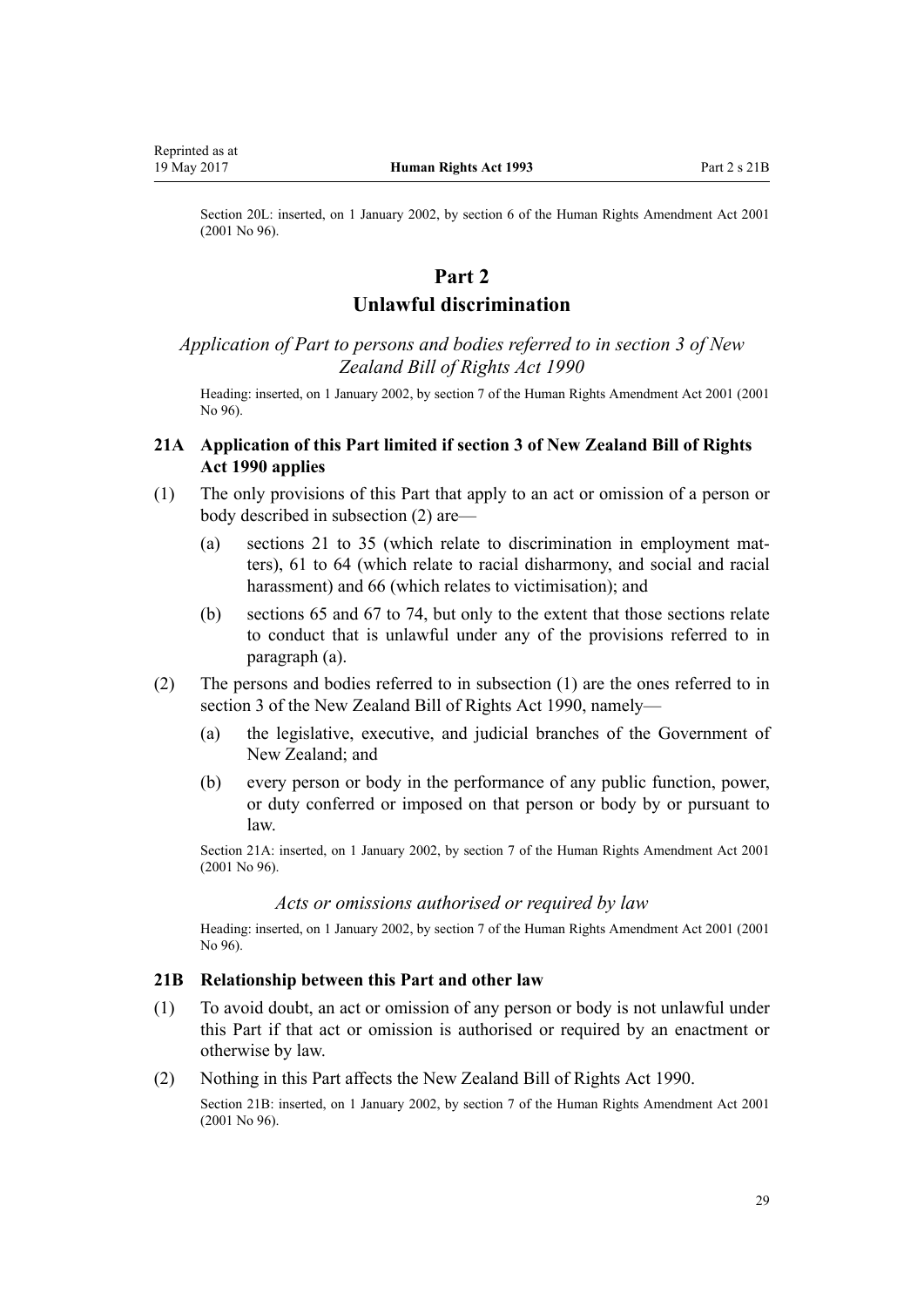#### *Prohibited grounds of discrimination*

<span id="page-29-0"></span>Heading: inserted, on 1 January 2002, by [section 7](http://prd-lgnz-nlb.prd.pco.net.nz/pdflink.aspx?id=DLM121889) of the Human Rights Amendment Act 2001 (2001 No 96).

#### **21 Prohibited grounds of discrimination**

- (1) For the purposes of this Act, the **prohibited grounds of discrimination** are—
	- (a) sex, which includes pregnancy and childbirth:
	- (b) marital status, which means being—
		- (i) single; or
		- (ii) married, in a civil union, or in a de facto relationship; or
		- (iii) the surviving spouse of a marriage or the surviving partner of a civil union or de facto relationship; or
		- (iv) separated from a spouse or civil union partner; or
		- (v) a party to a marriage or civil union that is now dissolved, or to a de facto relationship that is now ended:
	- (c) religious belief:
	- (d) ethical belief, which means the lack of a religious belief, whether in respect of a particular religion or religions or all religions:
	- (e) colour:
	- (f) race:
	- (g) ethnic or national origins, which includes nationality or citizenship:
	- (h) disability, which means—
		- (i) physical disability or impairment:
		- (ii) physical illness:
		- (iii) psychiatric illness:
		- (iv) intellectual or psychological disability or impairment:
		- (v) any other loss or abnormality of psychological, physiological, or anatomical structure or function:
		- (vi) reliance on a guide dog, wheelchair, or other remedial means:
		- (vii) the presence in the body of organisms capable of causing illness:
	- (i) age, which means,—
		- $(i)$  for the purposes of [sections 22 to 41](#page-31-0) and [section 70](#page-54-0) and in relation to any different treatment based on age that occurs in the period beginning with 1 February 1994 and ending with the close of 31 January 1999, any age commencing with the age of 16 years and ending with the date on which persons of the age of the person whose age is in issue qualify for national superannuation under [section 7](http://prd-lgnz-nlb.prd.pco.net.nz/pdflink.aspx?id=DLM113987) of the New Zealand Superannuation and Retire-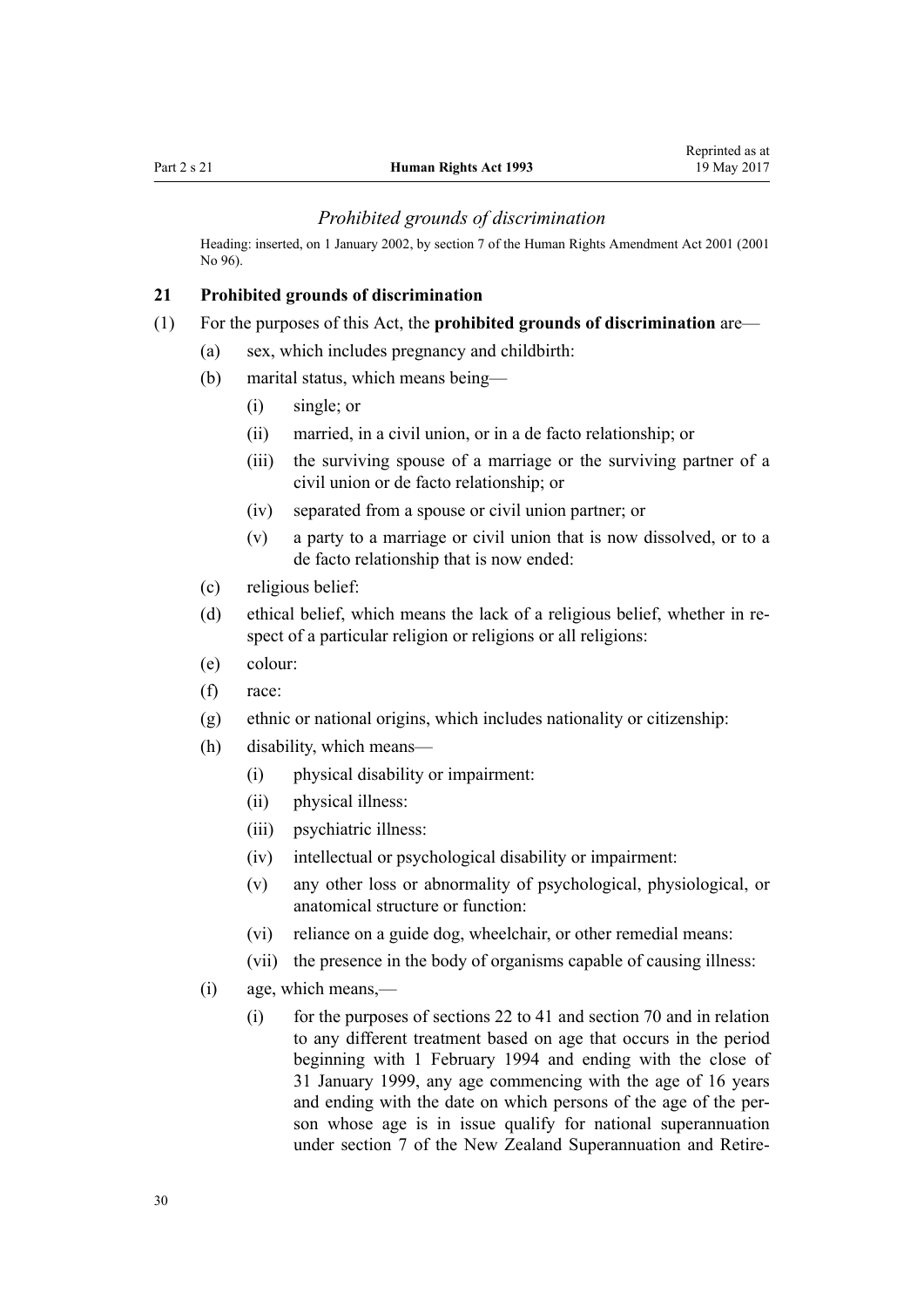|      | ment Income Act 2001 (irrespective of whether or not the particu-<br>lar person qualifies for national superannuation at that age or any<br>other age): |
|------|---------------------------------------------------------------------------------------------------------------------------------------------------------|
| (11) | for the purposes of sections 22 to 41 and section 70 and in relation                                                                                    |

- d in relation to any different treatment based on age that occurs on or after 1 February 1999, any age commencing with the age of 16 years:
- (iii) for the purposes of any other provision of [Part 2,](#page-28-0) any age commencing with the age of 16 years:
- (j) political opinion, which includes the lack of a particular political opinion or any political opinion:
- (k) employment status, which means—
	- (i) being unemployed; or
	- (ii) being a recipient of a benefit under the [Social Security Act 1964](http://prd-lgnz-nlb.prd.pco.net.nz/pdflink.aspx?id=DLM359106) or an entitlement under the [Accident Compensation Act 2001](http://prd-lgnz-nlb.prd.pco.net.nz/pdflink.aspx?id=DLM99493):
- (l) family status, which means—
	- (i) having the responsibility for part-time care or full-time care of children or other dependants; or
	- (ii) having no responsibility for the care of children or other dependants; or
	- (iii) being married to, or being in a civil union or de facto relationship with, a particular person; or
	- (iv) being a relative of a particular person:
- (m) sexual orientation, which means a heterosexual, homosexual, lesbian, or bisexual orientation.
- (2) Each of the grounds specified in subsection (1) is a prohibited ground of discrimination, for the purposes of this Act, if—
	- (a) it pertains to a person or to a relative or associate of a person; and
	- (b) it either—
		- (i) currently exists or has in the past existed; or
		- (ii) is suspected or assumed or believed to exist or to have existed by the person alleged to have discriminated.

Section 21(1)(b): substituted, on 26 April 2005, by [section 7](http://prd-lgnz-nlb.prd.pco.net.nz/pdflink.aspx?id=DLM333795) of the Relationships (Statutory References) Act 2005 (2005 No 3).

Section  $21(1)(i)(i)$ : amended, on 21 April 2005, by [section 9\(1\)](http://prd-lgnz-nlb.prd.pco.net.nz/pdflink.aspx?id=DLM346494) of the New Zealand Superannuation and Retirement Income Amendment Act 2005 (2005 No 42).

Section  $21(1)(i)(i)$ : amended, on 12 October 2001, by [section 77](http://prd-lgnz-nlb.prd.pco.net.nz/pdflink.aspx?id=DLM114875) of the New Zealand Superannuation Act 2001 (2001 No 84).

Section  $21(1)(k)(ii)$ : substituted, on 1 July 1999, by section 415(1) of the Accident Insurance Act 1998 (1998 No 114).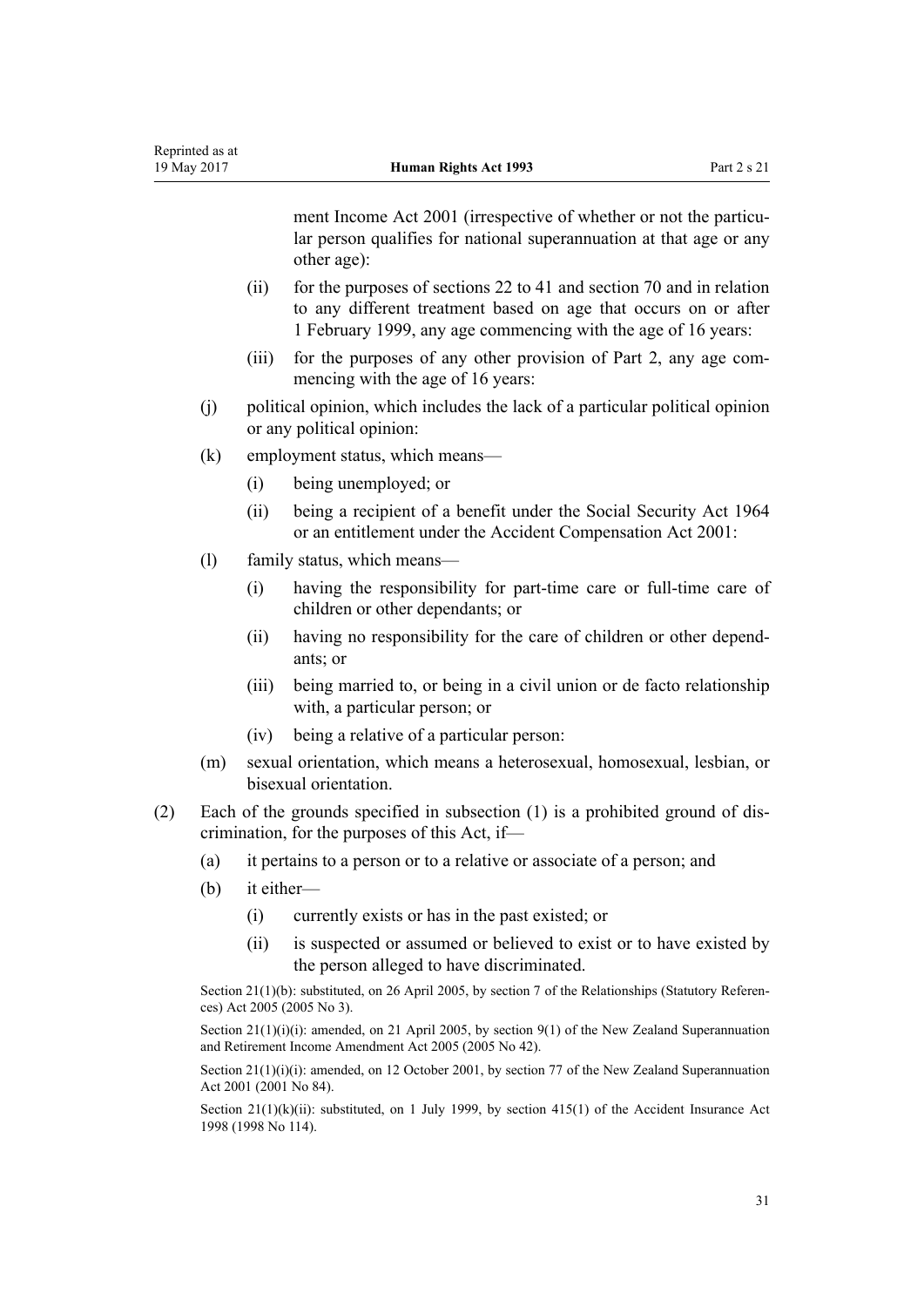<span id="page-31-0"></span>Section 21(1)(k)(ii): amended, on 3 March 2010, pursuant to [section 5\(1\)\(b\)](http://prd-lgnz-nlb.prd.pco.net.nz/pdflink.aspx?id=DLM2773701) of the Accident Compensation Amendment Act 2010 (2010 No 1).

Section 21(1)(l)(iii): amended, on 26 April 2005, by [section 7](http://prd-lgnz-nlb.prd.pco.net.nz/pdflink.aspx?id=DLM333795) of the Relationships (Statutory References) Act 2005 (2005 No 3).

#### *Discrimination in employment matters*

#### **22 Employment**

- (1) Where an applicant for employment or an employee is qualified for work of any description, it shall be unlawful for an employer, or any person acting or purporting to act on behalf of an employer,—
	- (a) to refuse or omit to employ the applicant on work of that description which is available; or
	- (b) to offer or afford the applicant or the employee less favourable terms of employment, conditions of work, superannuation or other fringe benefits, and opportunities for training, promotion, and transfer than are made available to applicants or employees of the same or substantially similar capabilities employed in the same or substantially similar circumstances on work of that description; or
	- (c) to terminate the employment of the employee, or subject the employee to any detriment, in circumstances in which the employment of other employees employed on work of that description would not be terminated, or in which other employees employed on work of that description would not be subjected to such detriment; or
	- (d) to retire the employee, or to require or cause the employee to retire or resign,—

by reason of any of the prohibited grounds of discrimination.

(2) It shall be unlawful for any person concerned with procuring employment for other persons or procuring employees for any employer to treat any person seeking employment differently from other persons in the same or substantially similar circumstances by reason of any of the prohibited grounds of discrimination.

Compare: 1977 No 49 s 15(1), (2); 1992 No 16 s 3

#### **23 Particulars of applicants for employment**

It shall be unlawful for any person to use or circulate any form of application for employment or to make any inquiry of or about any applicant for employment which indicates, or could reasonably be understood as indicating, an intention to commit a breach of section 22.

Compare: 1977 No 49 s 18; 1992 No 16 s 7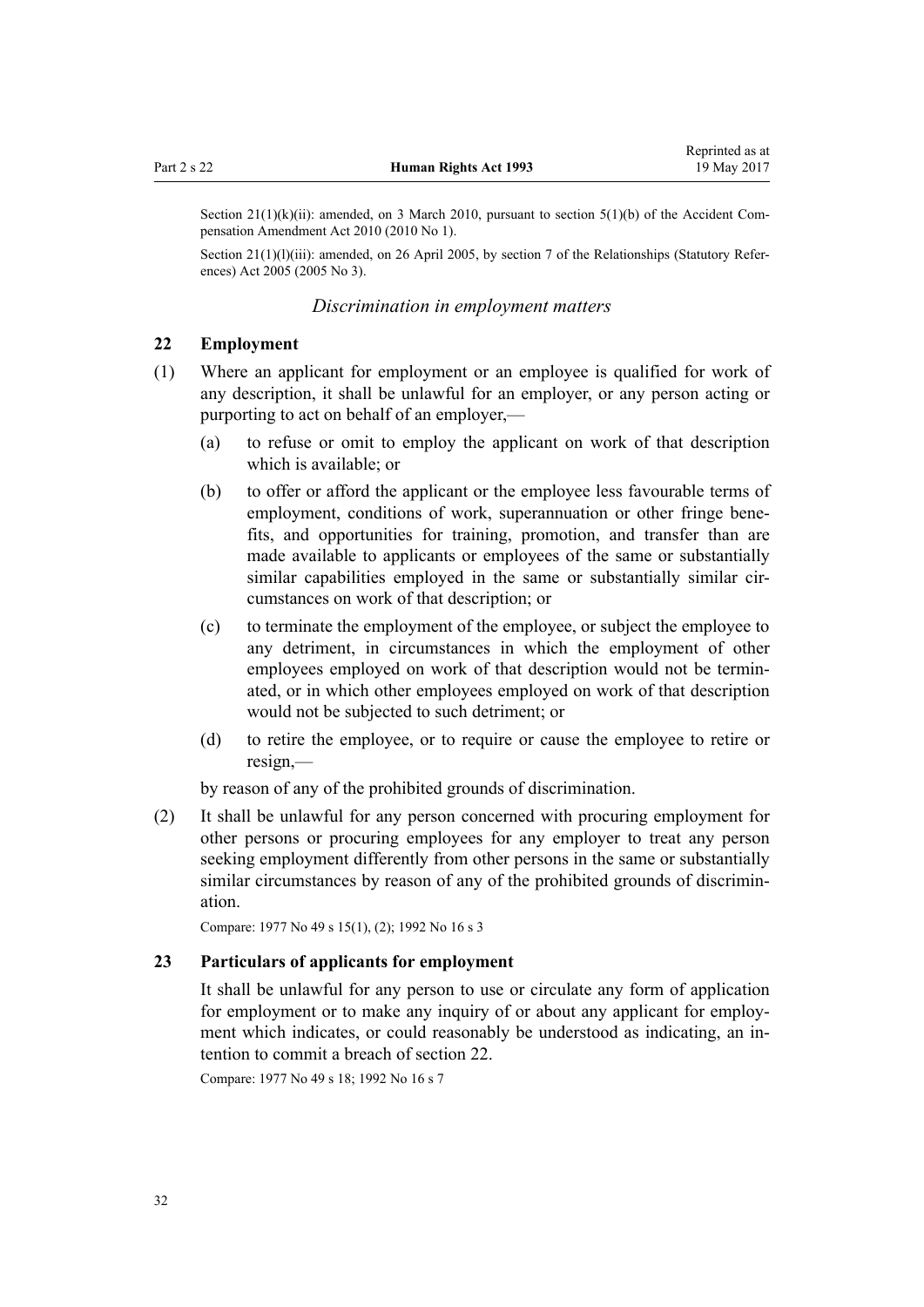*Exceptions in relation to employment matters*

# <span id="page-32-0"></span>**24 Exception in relation to crews of ships and aircraft**

Nothing in [section 22](#page-31-0) shall apply to the employment or an application for employment of a person on a ship or aircraft, not being a New Zealand ship or aircraft, if the person employed or seeking employment was engaged or applied for it outside New Zealand.

Compare: 1977 No 49 s 15(8)

# **25 Exception in relation to work involving national security**

- (1) Nothing in [section 22](#page-31-0) shall apply to any restrictions on the employment of any person on work involving the national security of New Zealand—
	- (a) by reference to his or her—
		- (i) religious or ethical belief; or
		- (ii) political opinion; or
		- (iii) disability, within the meaning of [section](#page-29-0)  $21(1)(h)(iii)$  or section  $21(1)(h)(iv)$ ; or
		- (iv) family status, within the meaning of [section](#page-29-0)  $21(1)(1)(iii)$  or section  $21(1)(1)(iv)$ ; or
		- (v) national origin; or
	- (b) by reference to the national origin of any relative of that person.
- (2) It shall not be a breach of [section 22](#page-31-0) to decline to employ a person under the age of 20 years on work involving the national security of New Zealand where that work requires a secret or top secret security clearance.

Compare: 1977 No 49 s 15(10)

#### **26 Exception in relation to work performed outside New Zealand**

Nothing in [section 22](#page-31-0) shall prevent different treatment based on sex, religious or ethical belief, or age if the duties of the position in respect of which that treatment is accorded—

- (a) are to be performed wholly or mainly outside New Zealand; and
- (b) are such that, because of the laws, customs, or practices of the country in which those duties are to be performed, they are ordinarily carried out only by a person who is of a particular sex or religious or ethical belief, or who is in a particular age group.

Compare: 1977 No 49 ss 15(9), 15A(1)(b); 1992 No 16 s 4

#### **27 Exceptions in relation to authenticity and privacy**

(1) Nothing in [section 22](#page-31-0) shall prevent different treatment based on sex or age where, for reasons of authenticity, being of a particular sex or age is a genuine occupational qualification for the position or employment.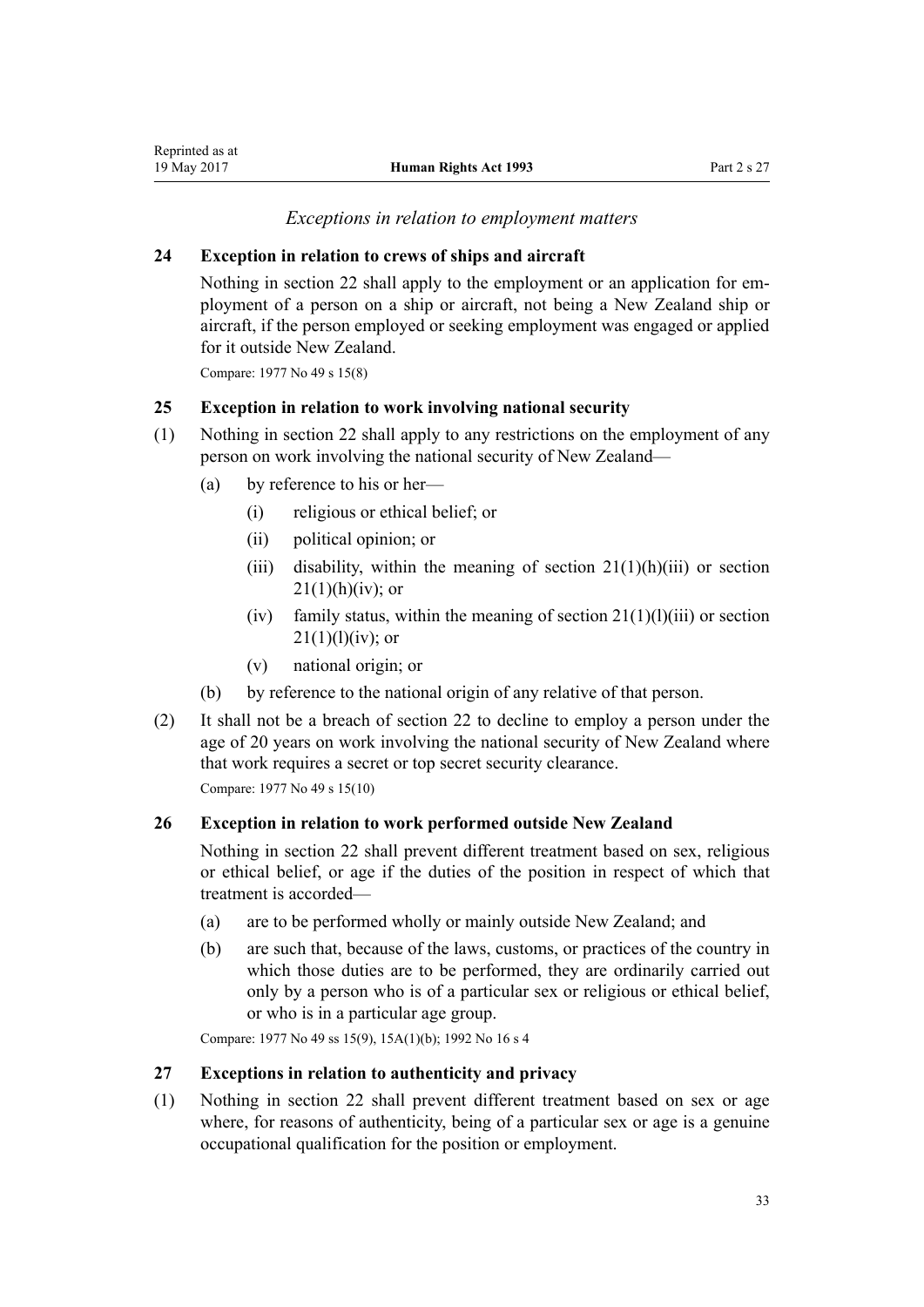<span id="page-33-0"></span>

|             |                       | Reprinted as at |
|-------------|-----------------------|-----------------|
| Part 2 s 28 | Human Rights Act 1993 | 19 May 2017     |

- (2) Nothing in [section 22](#page-31-0) shall prevent different treatment based on sex, religious or ethical belief, disability, age, political opinion, or sexual orientation where the position is one of domestic employment in a private household.
- (3) Nothing in [section 22](#page-31-0) shall prevent different treatment based on sex where—
	- (a) the position needs to be held by one sex to preserve reasonable standards of privacy; or
	- (b) the nature or location of the employment makes it impracticable for the employee to live elsewhere than in premises provided by the employer, and—
		- (i) the only premises available (being premises in which more than 1 employee is required to sleep) are not equipped with separate sleeping accommodation for each sex; and
		- (ii) it is not reasonable to expect the employer to equip those premises with separate accommodation, or to provide separate premises, for each sex.
- (4) Nothing in [section 22](#page-31-0) shall prevent different treatment based on sex, race, ethnic or national origins, or sexual orientation where the position is that of a counsellor on highly personal matters such as sexual matters or the prevention of violence.
- (5) Where, as a term or condition of employment, a position ordinarily obliges or qualifies the holder of that position to live in premises provided by the employer, the employer does not commit a breach of [section 22](#page-31-0) by omitting to apply that term or condition in respect of employees of a particular sex or marital status if in all the circumstances it is not reasonably practicable for the employer to do so.

Compare: 1977 No 49 ss 15(3), 15A(1)(a); 1992 No 16 s 4

## **28 Exceptions for purposes of religion**

- (1) Nothing in [section 22](#page-31-0) shall prevent different treatment based on sex where the position is for the purposes of an organised religion and is limited to one sex so as to comply with the doctrines or rules or established customs of the religion.
- (2) Nothing in [section 22](#page-31-0) shall prevent different treatment based on religious or ethical belief where—
	- (a) that treatment is accorded under [section 464](http://prd-lgnz-nlb.prd.pco.net.nz/pdflink.aspx?id=DLM7270093) of the Education Act 1989; or
	- (b) the sole or principal duties of the position (not being a position to which [section 464](http://prd-lgnz-nlb.prd.pco.net.nz/pdflink.aspx?id=DLM7270093) of the Education Act 1989 applies)—
		- (i) are, or are substantially the same as, those of a clergyman, priest, pastor, official, or teacher among adherents of that belief or otherwise involve the propagation of that belief; or
		- (ii) are those of a teacher in a private school; or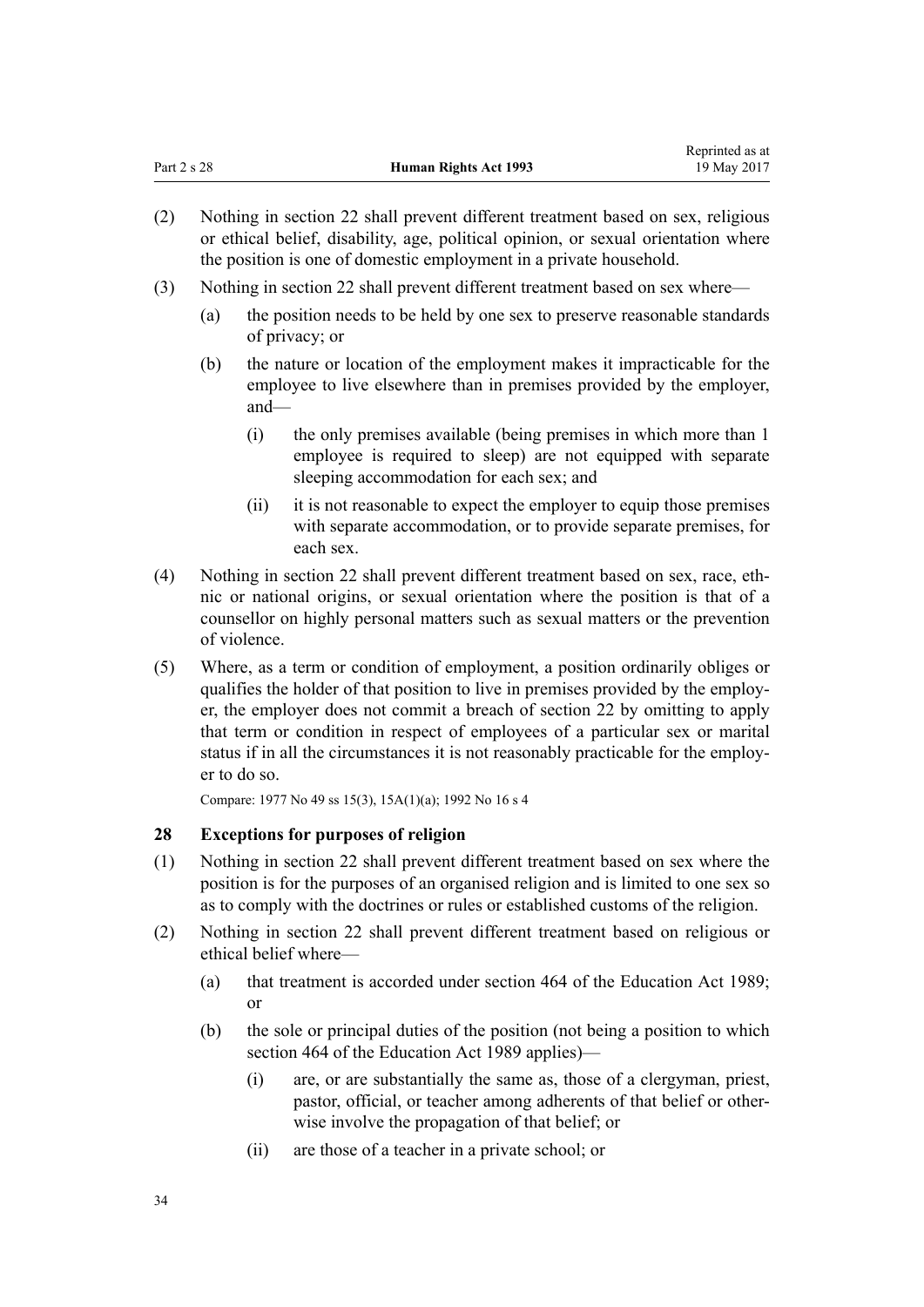- (iii) consist of acting as a social worker on behalf of an organisation whose members comprise solely or principally adherents of that belief.
- <span id="page-34-0"></span>(3) Where a religious or ethical belief requires its adherents to follow a particular practice, an employer must accommodate the practice so long as any adjustment of the employer's activities required to accommodate the practice does not unreasonably disrupt the employer's activities.

```
Compare: 1977 No 49 s 15(6), (7)
```
Section  $28(2)(a)$ : amended, on 19 May 2017, by section  $161(1)$  of the Education (Update) Amendment Act 2017 (2017 No 20).

Section 28(2)(b): amended, on 19 May 2017, by [section 161\(1\)](http://prd-lgnz-nlb.prd.pco.net.nz/pdflink.aspx?id=DLM6929049) of the Education (Update) Amendment Act 2017 (2017 No 20).

# **29 Further exceptions in relation to disability**

- (1) Nothing in [section 22](#page-31-0) shall prevent different treatment based on disability where—
	- (a) the position is such that the person could perform the duties of the position satisfactorily only with the aid of special services or facilities and it is not reasonable to expect the employer to provide those services or facilities; or
	- (b) the environment in which the duties of the position are to be performed or the nature of those duties, or of some of them, is such that the person could perform those duties only with a risk of harm to that person or to others, including the risk of infecting others with an illness, and it is not reasonable to take that risk.
- (2) Nothing in subsection (1)(b) shall apply if the employer could, without unreasonable disruption, take reasonable measures to reduce the risk to a normal level.
- (3) Nothing in [section 22](#page-31-0) shall apply to terms of employment or conditions of work that are set or varied after taking into account—
	- (a) any special limitations that the disability of a person imposes on his or her capacity to carry out the work; and
	- (b) any special services or facilities that are provided to enable or facilitate the carrying out of the work.

# **30 Further exceptions in relation to age**

- (1) Nothing in section  $22(1)(a)$  or section  $22(1)(d)$  shall apply in relation to any position or employment where being of a particular age or in a particular age group is a genuine occupational qualification for that position or employment, whether for reasons of safety or for any other reason.
- (2) Nothing in [section 22\(1\)\(b\)](#page-31-0) shall prevent payment of a person at a lower rate than another person employed in the same or substantially similar circumstan-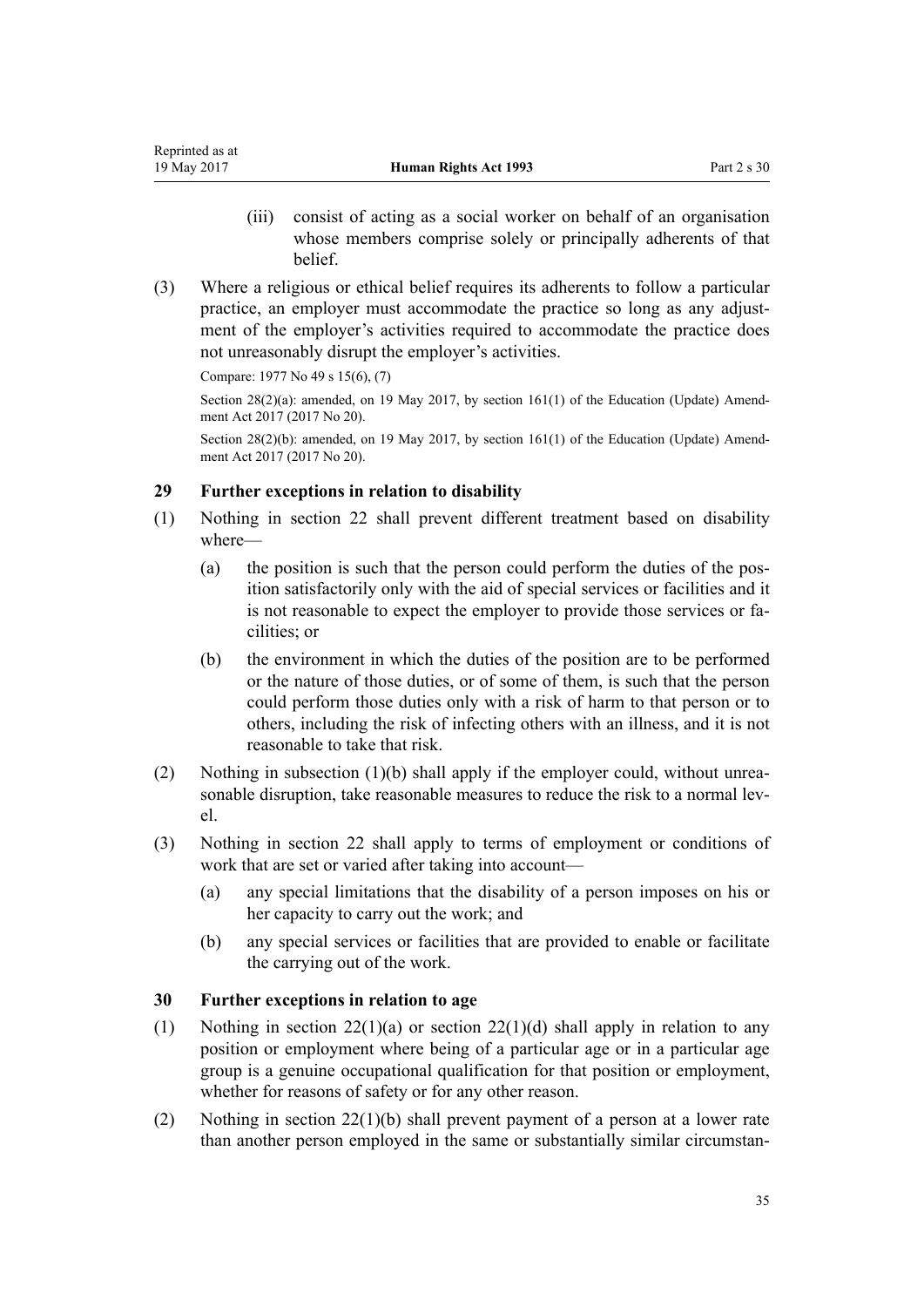<span id="page-35-0"></span>ces where the lower rate is paid on the basis that the first-mentioned person has not attained a particular age, not exceeding 20 years of age.

(3) Nothing in [section 22\(1\)\(a\)](#page-31-0) shall prevent preferential treatment based on age accorded to persons who are to be paid in accordance with subsection (2). Compare: 1977 No 49 s 15A(2)–(4); 1992 No 16 s 4

#### **30A Exception in relation to employment-related retirement benefits**

- (1) Nothing in section  $22(1)(b)$  prevents different treatment based on age with respect to, or in any way related to, the payment of a benefit to an employee on retirement if—
	- (a) the employee's entitlement to that benefit (**the retirement benefit**), or the calculation of that retirement benefit, is determined in whole or in part (and whether directly or indirectly) by the employee's age; and
	- (b) the retirement benefit is a term of a written employment contract that was in force on or before 1 February 1999; and
	- (c) the employee was, on or before 1 February 1999, a party to that employment contract.
- (2) If a retirement benefit was a term of an employee's written employment contract on 1 February 1999, subsection (1) continues to apply in relation to the payment of that retirement benefit even if either or both of the following things occur after that date:
	- (a) the employee and the employer enter into a new written employment contract or employment agreement under which the employee remains entitled to that retirement benefit:
	- (b) a different person becomes the employee's employer as a result of a merger, takeover, restructuring, or reorganisation, but the employee remains entitled to that retirement benefit by virtue of any enactment or agreement.
- (3) This section does not limit [section 149.](#page-113-0)

Section 30A: inserted, on 1 October 1999, by [section 2](http://prd-lgnz-nlb.prd.pco.net.nz/pdflink.aspx?id=DLM39233) of the Human Rights Amendment Act 1999 (1999 No 100).

Section 30A(2)(a): amended, on 2 October 2000, by [section 240](http://prd-lgnz-nlb.prd.pco.net.nz/pdflink.aspx?id=DLM61487) of the Employment Relations Act 2000 (2000 No 24).

#### **31 Exception in relation to employment of a political nature**

Nothing in [section 22](#page-31-0) shall prevent different treatment based on political opinion where the position is one as—

- (a) a political adviser or secretary to a member of Parliament; or
- (b) a political adviser to a member of a local authority; or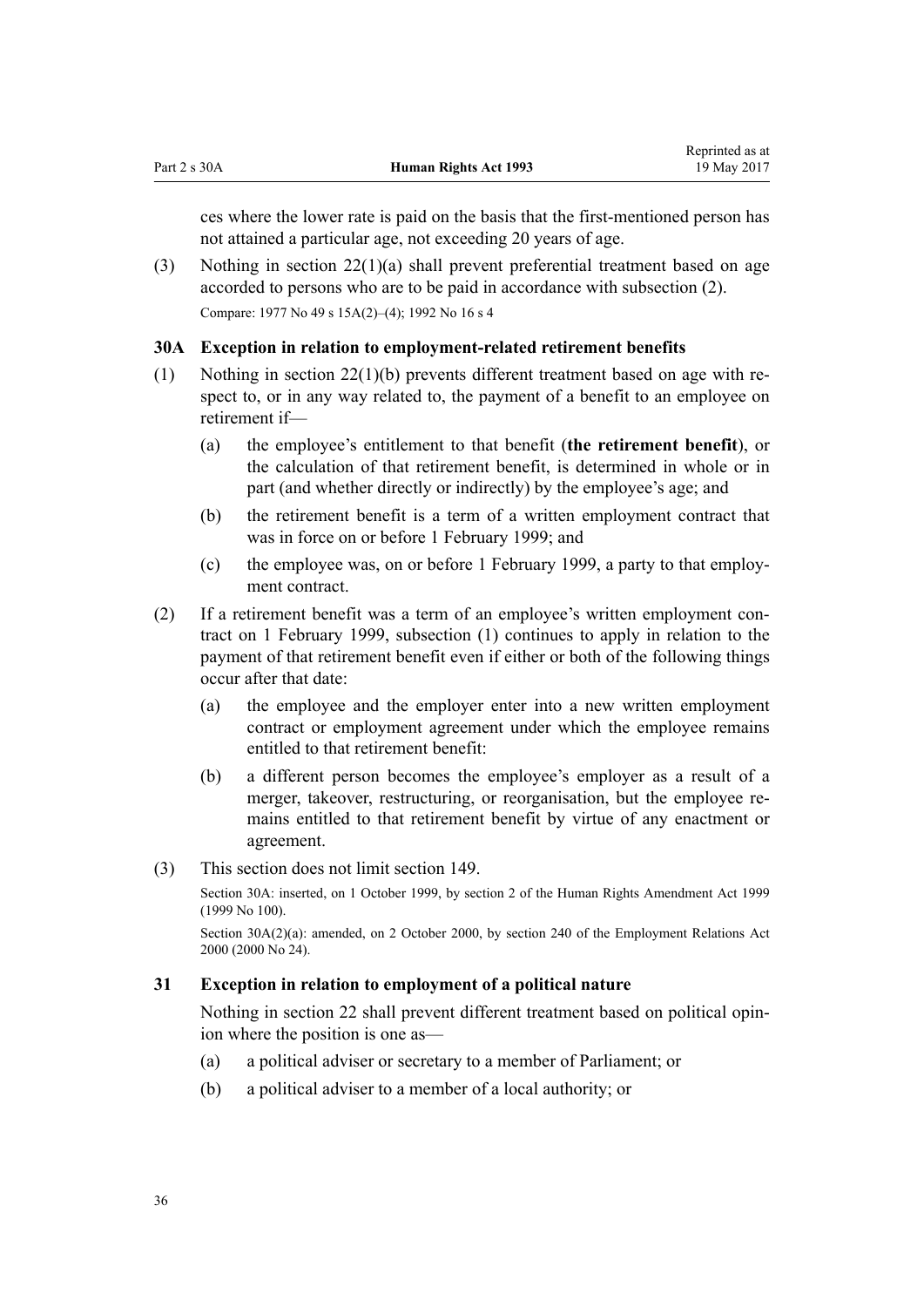- (c) a political adviser to a candidate seeking election to the House of Representatives or to a local authority within the meaning of the [Local Elect](http://prd-lgnz-nlb.prd.pco.net.nz/pdflink.aspx?id=DLM93300)[oral Act 2001](http://prd-lgnz-nlb.prd.pco.net.nz/pdflink.aspx?id=DLM93300); or
- (d) a member of the staff of a political party.

Section 31(c): amended, on 1 July 2001, by [section 151](http://prd-lgnz-nlb.prd.pco.net.nz/pdflink.aspx?id=DLM95330) of the Local Electoral Act 2001 (2001 No 35).

# **32 Exception in relation to family status**

Nothing in [section 22](#page-31-0) shall prevent restrictions imposed by an employer—

- (a) on the employment of any person who is married to, or in a civil union or in a de facto relationship with, or who is a relative of, another employee if—
	- (i) there would be a reporting relationship between them; or
	- (ii) there is a risk of collusion between them to the detriment of the employer; or
- (b) on the employment of any person who is married to, or in a civil union or in a de facto relationship with, or who is a relative of, an employee of another employer if there is a risk of collusion between them to the detriment of that person's employer.

Section 32(a): amended, on 26 April 2005, by [section 7](http://prd-lgnz-nlb.prd.pco.net.nz/pdflink.aspx?id=DLM333795) of the Relationships (Statutory References) Act 2005 (2005 No 3).

Section 32(b): amended, on 26 April 2005, by [section 7](http://prd-lgnz-nlb.prd.pco.net.nz/pdflink.aspx?id=DLM333795) of the Relationships (Statutory References) Act 2005 (2005 No 3).

# **33 Armed forces**

## *[Repealed]*

Section 33: repealed, on 5 May 2007, by [section 5](http://prd-lgnz-nlb.prd.pco.net.nz/pdflink.aspx?id=DLM407642) of the Human Rights (Women in Armed Forces) Amendment Act 2007 (2007 No 16).

# **34 Regular forces**

- (1) Nothing in section  $22(1)(c)$  or section  $22(1)(d)$  shall prevent the Chief of Defence Force from instituting, under [section 57A](http://prd-lgnz-nlb.prd.pco.net.nz/pdflink.aspx?id=DLM206409) of the Defence Act 1990, the discharge or release of a member of the regular forces.
- (2) *[Repealed]*

Section 34 heading: amended, on 1 October 2008, by [section 130\(1\)](http://prd-lgnz-nlb.prd.pco.net.nz/pdflink.aspx?id=DLM1102383) of the Policing Act 2008 (2008 No 72).

Section 34(2): repealed, on 1 October 2008, by [section 130\(1\)](http://prd-lgnz-nlb.prd.pco.net.nz/pdflink.aspx?id=DLM1102383) of the Policing Act 2008 (2008 No 72).

## **35 General qualification on exceptions**

No employer shall be entitled, by virtue of any of the exceptions in this Part, to accord to any person in respect of any position different treatment based on a prohibited ground of discrimination even though some of the duties of that position would fall within any of those exceptions if, with some adjustment of the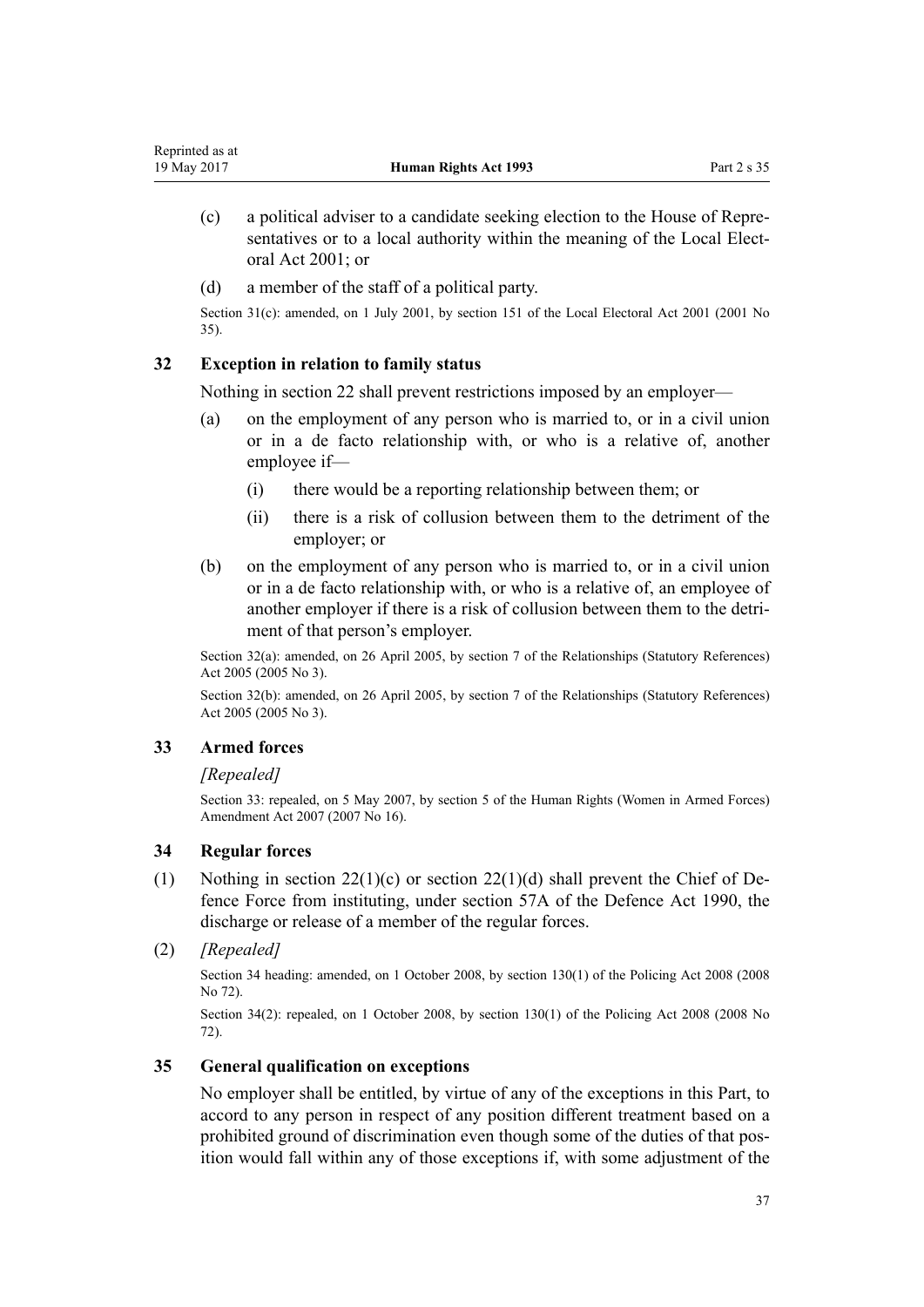activities of the employer (not being an adjustment involving unreasonable disruption of the activities of the employer), some other employee could carry out those particular duties.

Compare: 1977 No 49 s 15(4)

#### *Discrimination in partnerships*

## **36 Partnerships**

- (1) It shall be unlawful for a firm, or for persons jointly promoting the formation of a firm,—
	- (a) to refuse or to omit to offer a person admission to the firm as a partner; or
	- (b) to offer or afford a person less favourable terms and conditions as a partner than are made available to other members or prospective members of the firm,—

by reason of any of the prohibited grounds of discrimination.

- (2) It shall be unlawful for a firm—
	- (a) to deny any partner increased status in the firm or an increased share in the capital or profits of the firm; or
	- (b) to expel any partner from the firm or to subject any partner to any other detriment,—

by reason of any of the prohibited grounds of discrimination.

- (2A) It is unlawful for a firm, or for persons jointly promoting the formation of a firm, to fail to provide special services or facilities that could reasonably be provided by the firm, or those persons, in the circumstances and that, if provided, would enable a person with a disability—
	- (a) to be accepted as a partner and remain in partnership; or
	- (b) to be offered the same terms and conditions as a partner (including terms and conditions as to status in the firm or entitlements to shares in capital or profits) that are made available to other members or prospective members of the firm.
- (3) Nothing in this section prevents the fixing of reasonable terms and conditions in relation to a partner or prospective partner, who by reason of disability or age—
	- (a) has a restricted capacity to participate or continue to participate in the partnership, that cannot be restored to normal by the provision of any special services or facilities required to be provided under subsection  $(2A)$ ; or
	- (b) requires special conditions if he or she is to participate or continue to participate in the partnership, even if any special services or facilities required to be provided under subsection (2A) are provided.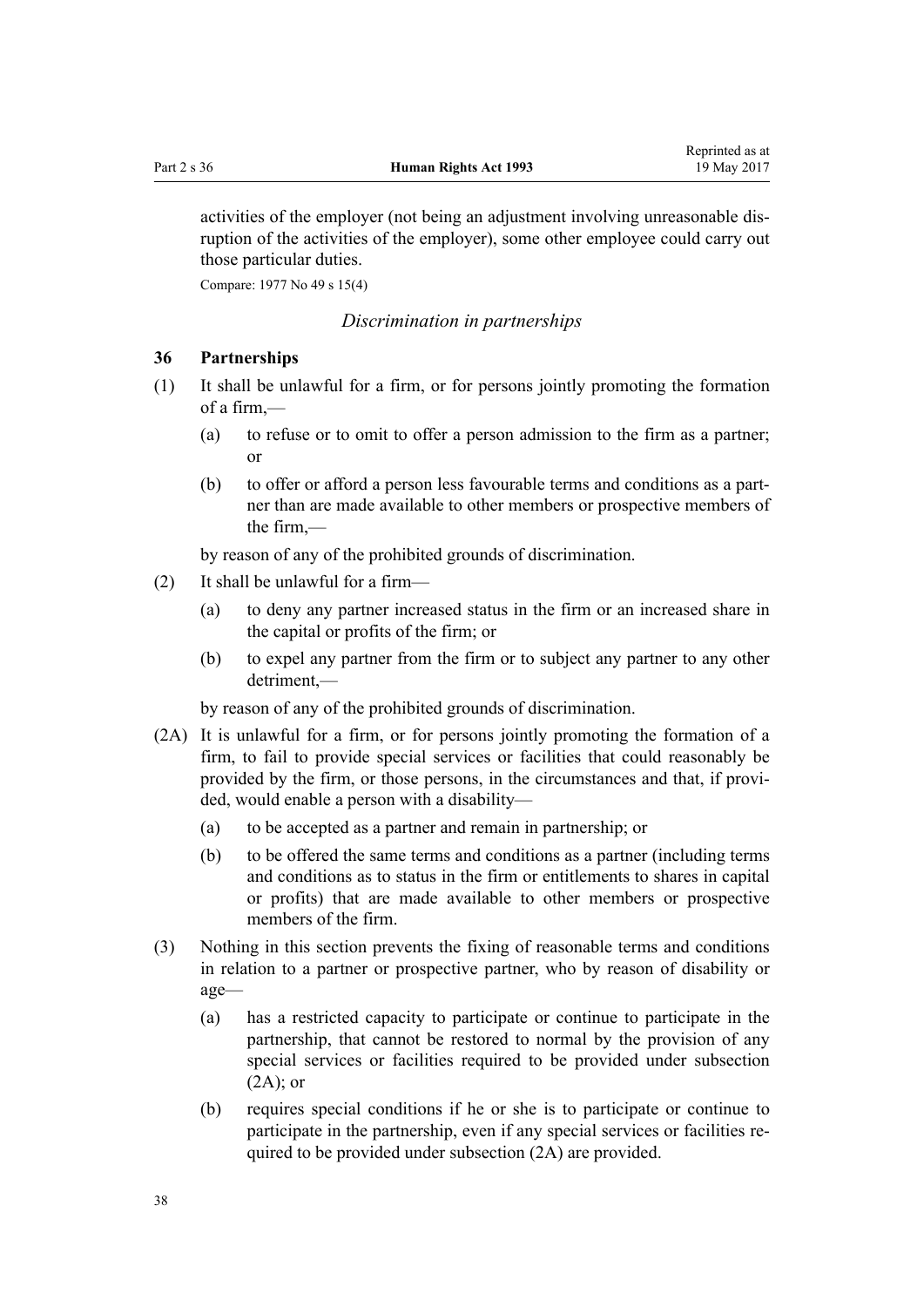| Reprinted as at |                              |             |
|-----------------|------------------------------|-------------|
| 19 May 2017     | <b>Human Rights Act 1993</b> | Part 2 s 37 |

- (4) Nothing in this section applies in respect of a person with a disability, if the disability of the person is such that—
	- (a) there would be a risk of harm to that person or others, including the risk of infecting others with an illness if that person were to accept or remain in partnership or be given the same terms and conditions as a partner (including terms and conditions as to status in the firm or entitlement to shares in capital or profits) that were made available to other members or prospective members of the firm; and
	- (b) it is not reasonable to take that risk.
- (5) Subsection (4) does not apply if the firm, or persons jointly promoting the formation of a firm, could, without unreasonable disruption, take reasonable measures to reduce the risk to a normal level.

Compare: 1977 No 49 s 19; 1992 No 16 s 8

Representative and the set

Section 36(2A): inserted, on 10 September 2008, by [section 4\(1\)](http://prd-lgnz-nlb.prd.pco.net.nz/pdflink.aspx?id=DLM1582305) of the Human Rights Amendment Act 2008 (2008 No 65).

Section 36(3): substituted, on 10 September 2008, by [section 4\(2\)](http://prd-lgnz-nlb.prd.pco.net.nz/pdflink.aspx?id=DLM1582305) of the Human Rights Amendment Act 2008 (2008 No 65).

Section 36(4): added, on 10 September 2008, by [section 4\(2\)](http://prd-lgnz-nlb.prd.pco.net.nz/pdflink.aspx?id=DLM1582305) of the Human Rights Amendment Act 2008 (2008 No 65).

Section 36(5): added, on 10 September 2008, by [section 4\(2\)](http://prd-lgnz-nlb.prd.pco.net.nz/pdflink.aspx?id=DLM1582305) of the Human Rights Amendment Act 2008 (2008 No 65).

# *Discrimination by industrial and professional associations, qualifying bodies, and vocational training bodies*

# **37 Organisations of employees or employers and professional and trade associations**

- (1) It shall be unlawful for an organisation to which this section applies, or for any person acting or purporting to act on behalf of any such organisation,—
	- (a) to refuse or omit to accept any person for membership; or
	- (b) to offer any person less favourable terms of membership and less favourable access to any benefits, facilities, or services, including the right to stand for election and hold office in the organisation, than would otherwise be made available; or
	- (c) to deprive a person of membership, or suspend him or her, in circumstances in which other persons would not be deprived of membership or suspended,—

by reason of any of the prohibited grounds of discrimination.

(1A) It is unlawful for an organisation to which this section applies, or for any person acting or purporting to act on behalf of any such organisation, to fail to provide special services or facilities that could reasonably be provided by the organisation in the circumstances and that, if provided, would enable a person with a disability to—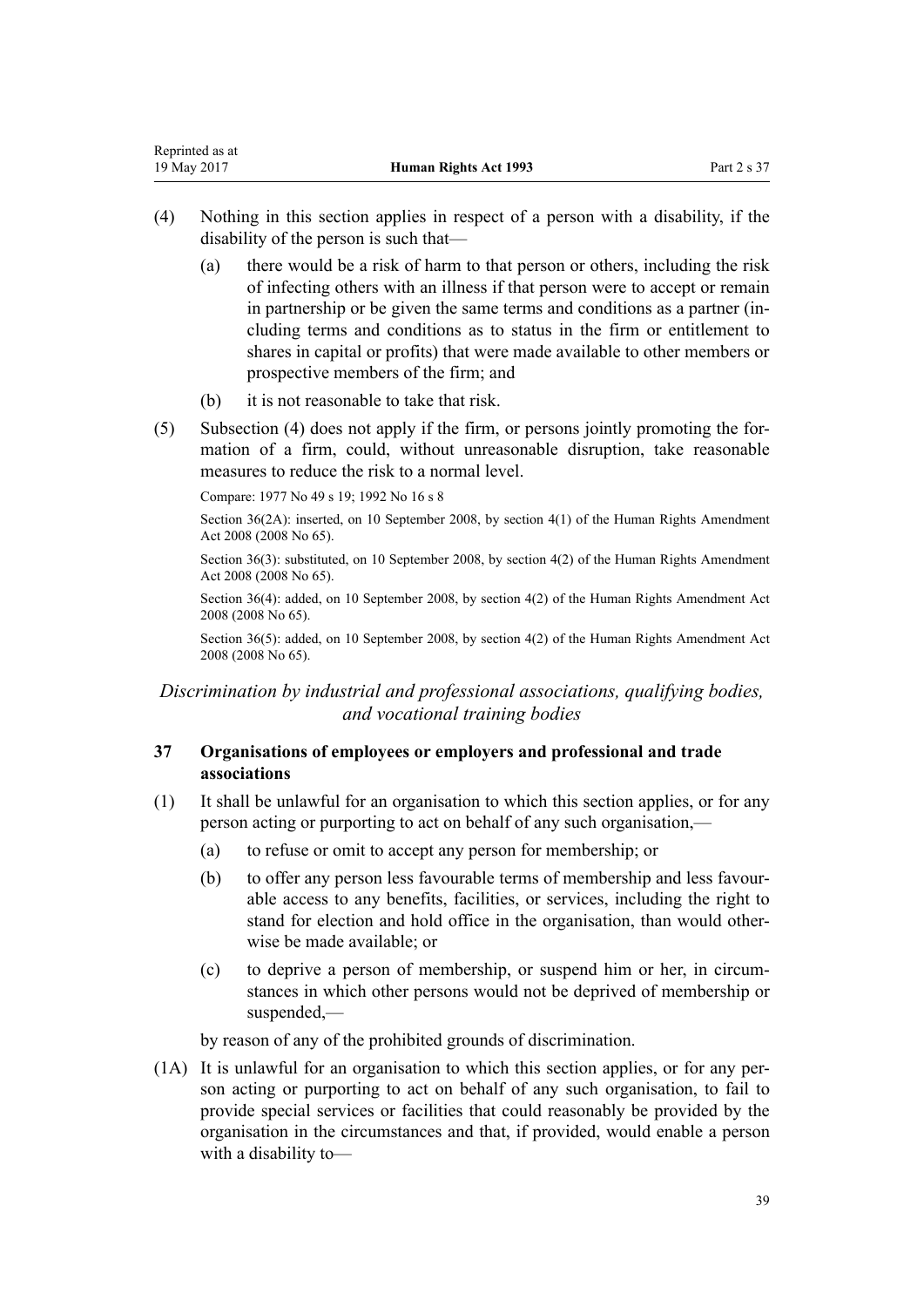- <span id="page-39-0"></span>(a) be accepted and remain in membership; or
- (b) be given equal access to benefits, facilities, or services provided by the organisation (including the right to stand for election and hold office).
- (2) Nothing in this section shall prevent an organisation to which this section applies from charging different fees to persons in different age groups.
- (2A) Nothing in this section applies in respect of a person with a disability, if the disability of the person is such that—
	- (a) there would be a risk of harm to that person or others, including the risk of infecting others with an illness if that person were to accept or remain in membership or be given equal access to benefits, facilities, or services provided by the organisation (including the right to stand for election and hold office); and
	- (b) it is not reasonable to take that risk.
- (2B) Subsection (2A) does not apply if the organisation could, without unreasonable disruption, take reasonable measures to reduce the risk to a normal level.
- (3) This section applies to an organisation of employees, an organisation of employers, or any other organisation that exists for the purposes of members who carry on a particular profession, trade, or calling.

Compare: 1977 No 49 s 20; 1992 No 16 s 9

Section 37(1A): inserted, on 10 September 2008, by [section 5\(1\)](http://prd-lgnz-nlb.prd.pco.net.nz/pdflink.aspx?id=DLM1582306) of the Human Rights Amendment Act 2008 (2008 No 65).

Section 37(2A): inserted, on 10 September 2008, by [section 5\(2\)](http://prd-lgnz-nlb.prd.pco.net.nz/pdflink.aspx?id=DLM1582306) of the Human Rights Amendment Act 2008 (2008 No 65).

Section 37(2B): inserted, on 10 September 2008, by [section 5\(2\)](http://prd-lgnz-nlb.prd.pco.net.nz/pdflink.aspx?id=DLM1582306) of the Human Rights Amendment Act 2008 (2008 No 65).

#### **38 Qualifying bodies**

- (1) It shall be unlawful for an authority or body empowered to confer an approval, authorisation, or qualification that is needed for, or facilitates, engagement in a profession, trade, or calling, or any person acting or purporting to act on behalf of any such authority or body,—
	- (a) to refuse or omit to confer that approval, authorisation, or qualification on a person; or
	- (b) to confer that approval, authorisation, or qualification on less favourable terms and conditions than would otherwise be made available; or
	- (c) to withdraw that approval, authorisation, or qualification or vary the terms on which it is held, in circumstances in which it would not otherwise be withdrawn or varied $-$

by reason of any of the prohibited grounds of discrimination.

(2) For the purposes of this section, **confer** includes renew or extend. Compare: 1977 No 49 s 21(1), (3); 1992 No 16 s 10(1)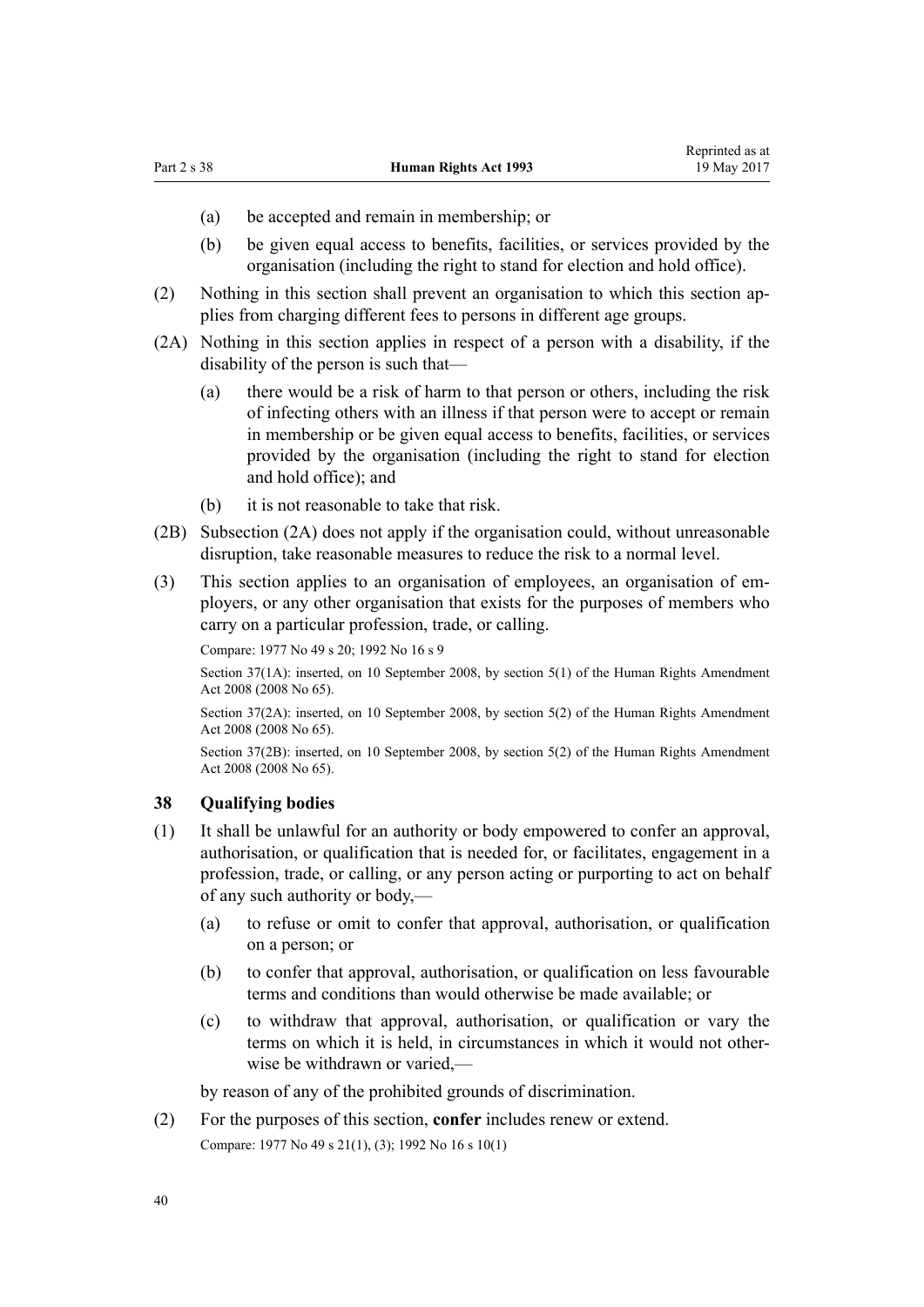# **39 Exceptions in relation to qualifying bodies**

- (1) Nothing in [section 38](#page-39-0) shall apply where the authorisation or qualification is needed for, or facilitates engagement in, a profession or calling for the purposes of an organised religion and is limited to one sex or to persons of that religious belief so as to comply with the doctrines or rules or established customs of that religion.
- (2) Nothing in [section 38](#page-39-0) shall prevent different treatment based on disability where—
	- (a) the person seeking or holding the approval, authorisation, or qualification is not, by reason of that person's disability, able to perform the duties required of a person who holds the approval, authorisation, or qualification; or
	- (b) the environment in which the duties required of a person who holds the approval, authorisation, or qualification are to be performed or the nature of those duties, or of some of them, are such that, if that approval, authorisation, or qualification were granted to or retained by the person with a disability, there would be a risk of harm to that person or others, including the risk of infecting others with an illness, and it is not reasonable to take that risk; or
	- (c) conditions placed on the granting of the approval, authorisation, or qualification to any person or on the retention of the approval, authorisation, or qualification by any person are reasonably related to the disability of that person.
- (2A) For the purposes of applying subsection (2)(a) and (b), an authority or body referred to in [section 38](#page-39-0) must,—
	- (a) in the case of subsection  $(2)(a)$ , take account of whether a disabled person could perform the required duties if he or she was provided with special services or facilities that could reasonably be provided by an employer or by any other relevant person:
	- (b) in the case of subsection  $(2)(b)$ , take account of whether the risk of harm referred to in that paragraph could be reduced to a normal level, without unreasonable disruption to an employer or to any other relevant person.
- (3) Nothing in [section 38](#page-39-0) shall apply where—
	- (a) the authority or body imposes a reasonable and appropriate minimum age under which the approval, authorisation, or qualification will not be conferred; or
	- (b) the authority or body imposes reasonable and appropriate terms and conditions on the grant or retention of the approval, authorisation, or qualification by reason of the age of the person seeking or holding it.

Compare: 1977 No 49 s 21(2), (2A); 1992 No 16 s 10(2)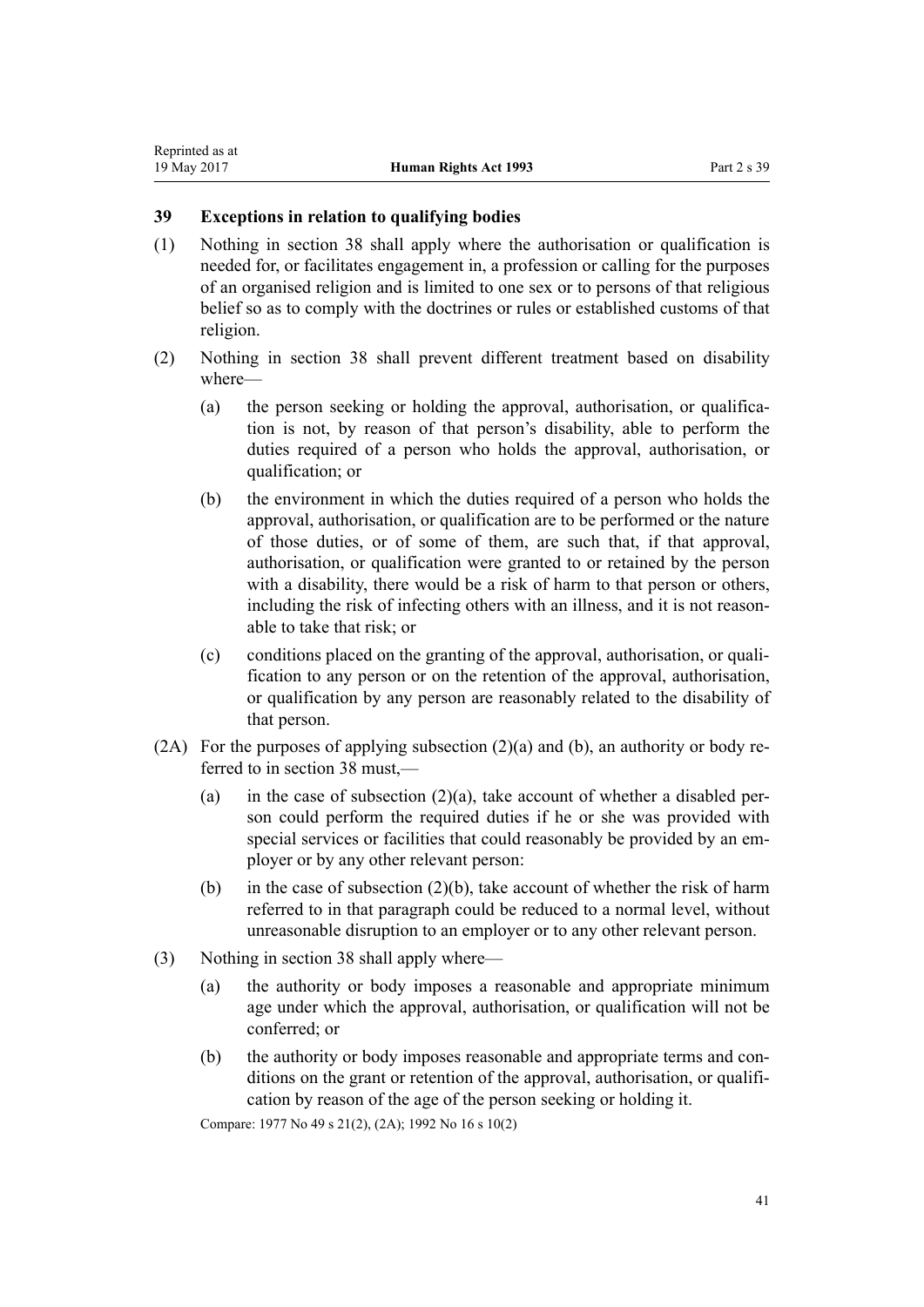<span id="page-41-0"></span>Section 39(2A): inserted, on 10 September 2008, by [section 6](http://prd-lgnz-nlb.prd.pco.net.nz/pdflink.aspx?id=DLM1582307) of the Human Rights Amendment Act 2008 (2008 No 65).

#### **40 Vocational training bodies**

It shall be unlawful for any organisation or association which has as its function or one of its principal functions the provision of training, or facilities or opportunities for training (including facilities or opportunities by way of financial grants), that would help to fit a person for any employment, or for any person acting or purporting to act on behalf of any such organisation or association,—

- (a) to refuse or omit to provide training, or facilities or opportunities for training; or
- (b) to provide training, or facilities or opportunities for training, on less favourable terms and conditions than would otherwise be made available; or
- (c) to terminate training, or facilities or opportunities for training,—

by reason of any of the prohibited grounds of discrimination. Compare: 1977 No 49 s 22(1); 1992 No 16 s 11(1)

#### **41 Exceptions in relation to vocational training bodies**

- (1) Nothing in section 40 shall prevent an organisation or association from affording persons preferential access to facilities for training that would help to fit them for employment where it appears to that organisation or association that those persons are in special need of training by reason of the period for which they have not been engaged in regular full-time employment.
- (2) Subject to subsection (3), nothing in section 40 shall apply where a person's disability is such that there would be a risk of harm to that person or to others, including the risk of infecting others with an illness, if that person were to be provided with training, or facilities or opportunities for training, and it is not reasonable to take that risk.
- (3) Nothing in subsection (2) shall apply if the organisation or association providing training, or facilities or opportunities for training, could, without unreasonable disruption, take reasonable measures to reduce the risk to a normal level.
- (4) Nothing in section 40 shall prevent an organisation or association from providing training, or facilities or opportunities for training (including facilities or opportunities by way of financial grants), only for persons above a particular age or in a particular age group.
- (5) Nothing in section 40 shall prevent the making of financial grants by an organisation or association only to persons above a particular age or in a particular age group.
- (6) Nothing in section 40 shall prevent an organisation or association from charging different fees to persons in different age groups.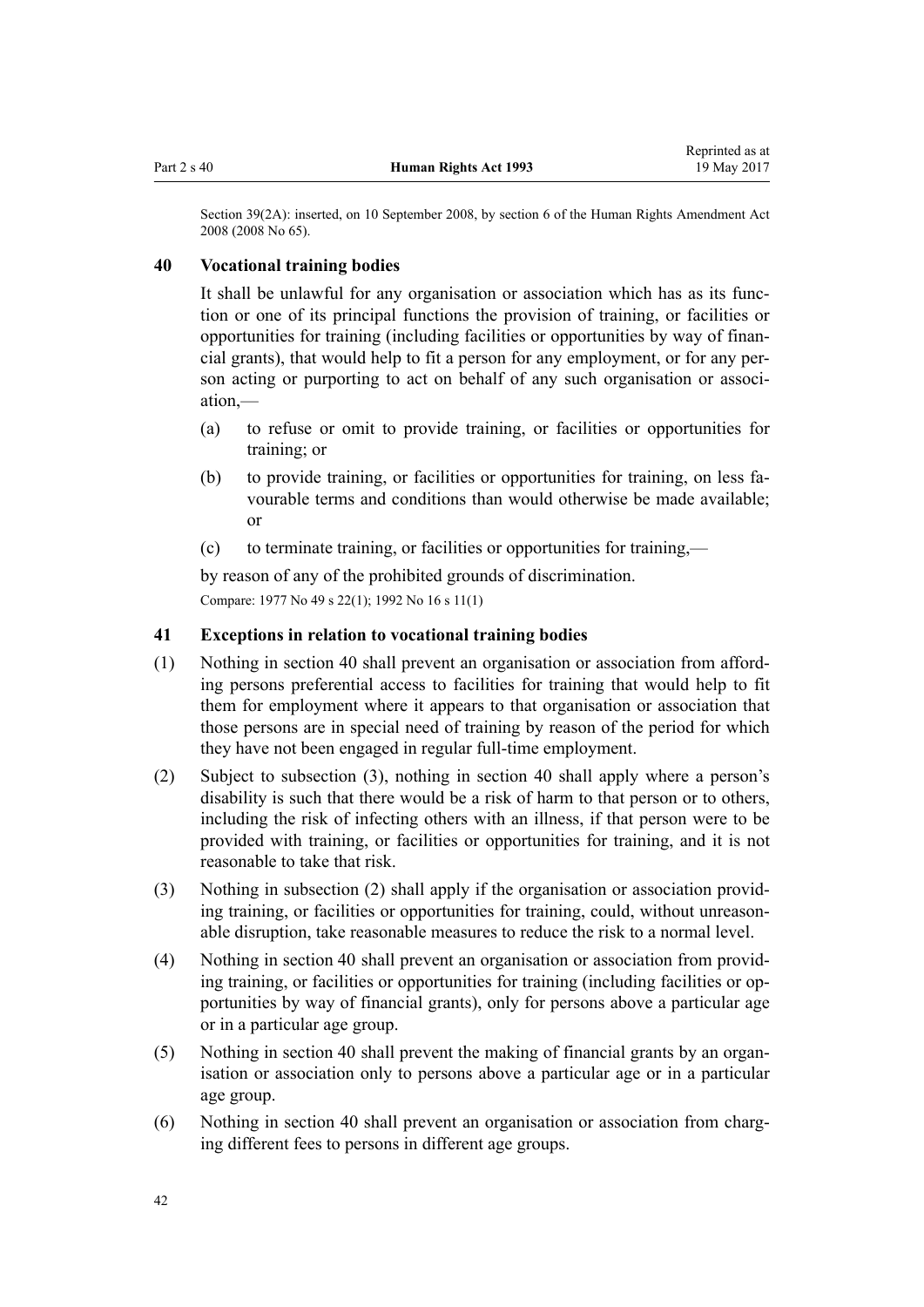- <span id="page-42-0"></span>(7) Nothing in [section 40](#page-41-0) makes it unlawful to fail to provide special services or facilities designed for a specified purpose if those special services or facilities cannot reasonably be provided in the circumstances.
- (8) In subsection (7), a **specified purpose** means 1 or more of the following purposes:
	- (a) to enable a person with a disability to undergo and remain in training; or
	- (b) to provide a person with a disability with facilities or opportunities for training; or
	- (c) to provide a person with a disability with facilities or opportunities for training on no less favourable terms and conditions than would otherwise be made available.

Compare: 1977 No 49 s 22(3), (4), (5), (6); 1992 No 16 s 11(3)

Section 41(7): added, on 10 September 2008, by [section 7](http://prd-lgnz-nlb.prd.pco.net.nz/pdflink.aspx?id=DLM1582308) of the Human Rights Amendment Act 2008 (2008 No 65).

Section 41(8): added, on 10 September 2008, by [section 7](http://prd-lgnz-nlb.prd.pco.net.nz/pdflink.aspx?id=DLM1582308) of the Human Rights Amendment Act 2008 (2008 No 65).

## *Discrimination in access to places, vehicles, and facilities*

## **42 Access by the public to places, vehicles, and facilities**

- (1) It shall be unlawful for any person—
	- (a) to refuse to allow any other person access to or use of any place or vehicle which members of the public are entitled or allowed to enter or use; or
	- (b) to refuse any other person the use of any facilities in that place or vehicle which are available to members of the public; or
	- (c) to require any other person to leave or cease to use that place or vehicle or those facilities,—

by reason of any of the prohibited grounds of discrimination.

(2) In this section, the term **vehicle** includes a vessel, an aircraft, or a hovercraft. Compare: 1977 No 49 s 23(1), (3)

# **43 Exceptions in relation to access by the public to places, vehicles, and facilities**

- (1) Section 42 shall not prevent the maintenance of separate facilities for each sex on the ground of public decency or public safety.
- (2) Nothing in section 42 requires any person to provide for any person, by reason of the disability of that person, special services or special facilities to enable any such person to gain access to or use any place or vehicle when it would not be reasonable to require the provision of such special services or facilities.
- (3) Nothing in subsection (2) limits [section 118](http://prd-lgnz-nlb.prd.pco.net.nz/pdflink.aspx?id=DLM306890) of the Building Act 2004.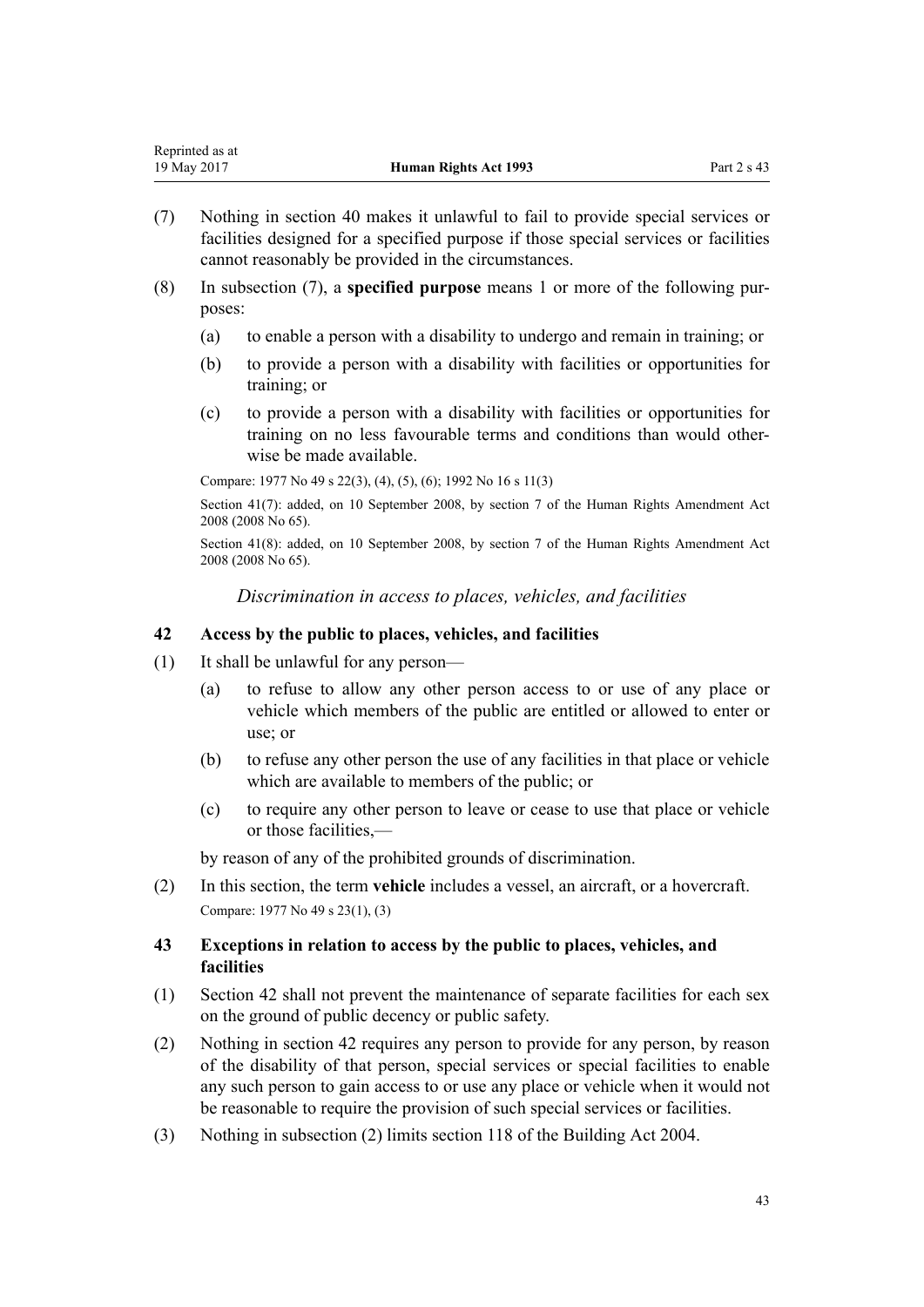<span id="page-43-0"></span>

| Part 2 s 44 | <b>Human Rights Act 1993</b> | 19 May 2017 |
|-------------|------------------------------|-------------|
|             |                              |             |

Reprinted as at

- (4) Subject to subsection (5), nothing in [section 42](#page-42-0) shall apply where the disability of a person is such that there would be a risk of harm to that person or to others, including the risk of infecting others with an illness, if that person were to have access to or use of any place or vehicle and it is not reasonable to take that risk.
- (5) Subsection (4) shall not apply if the person in charge of the place, vehicle, or facility could, without unreasonable disruption, take reasonable measures to reduce the risk to a normal level.

Compare: 1977 No 49 s 23(2)

Section 43(3): substituted, on 1 January 2002, by [section 8](http://prd-lgnz-nlb.prd.pco.net.nz/pdflink.aspx?id=DLM121895) of the Human Rights Amendment Act 2001 (2001 No 96).

Section 43(3): amended, on 31 March 2005, by [section 414](http://prd-lgnz-nlb.prd.pco.net.nz/pdflink.aspx?id=DLM309090) of the Building Act 2004 (2004 No 72).

*Discrimination in provision of goods and services*

# **44 Provision of goods and services**

- (1) It shall be unlawful for any person who supplies goods, facilities, or services to the public or to any section of the public—
	- (a) to refuse or fail on demand to provide any other person with those goods, facilities, or services; or
	- (b) to treat any other person less favourably in connection with the provision of those goods, facilities, or services than would otherwise be the case,—

by reason of any of the prohibited grounds of discrimination.

- (2) For the purposes of subsection (1), but without limiting the meaning of the terms goods, facilities, and services in that subsection, the term **facilities** includes facilities by way of banking or insurance or for grants, loans, credit, or finance.
- (3) Where any club, or any branch or affiliate of any club, that grants privileges to members of any other club, branch, or affiliate refuses or fails on demand to provide those privileges to any of those members, or treats any of those members less favourably in connection with the provision of those privileges than would otherwise be the case, by reason of any of the prohibited grounds of discrimination, that club, branch, or affiliate shall be deemed to have committed a breach of this section.
- (4) Subject to subsection (3), nothing in this section shall apply to access to membership of a club or to the provision of services or facilities to members of a club.

```
Compare: 1977 No 49 s 24(1)–(3)
```
## **45 Exception in relation to courses and counselling**

Nothing in section 44 shall prevent the holding of courses, or the provision of counselling, restricted to persons of a particular sex, race, ethnic or national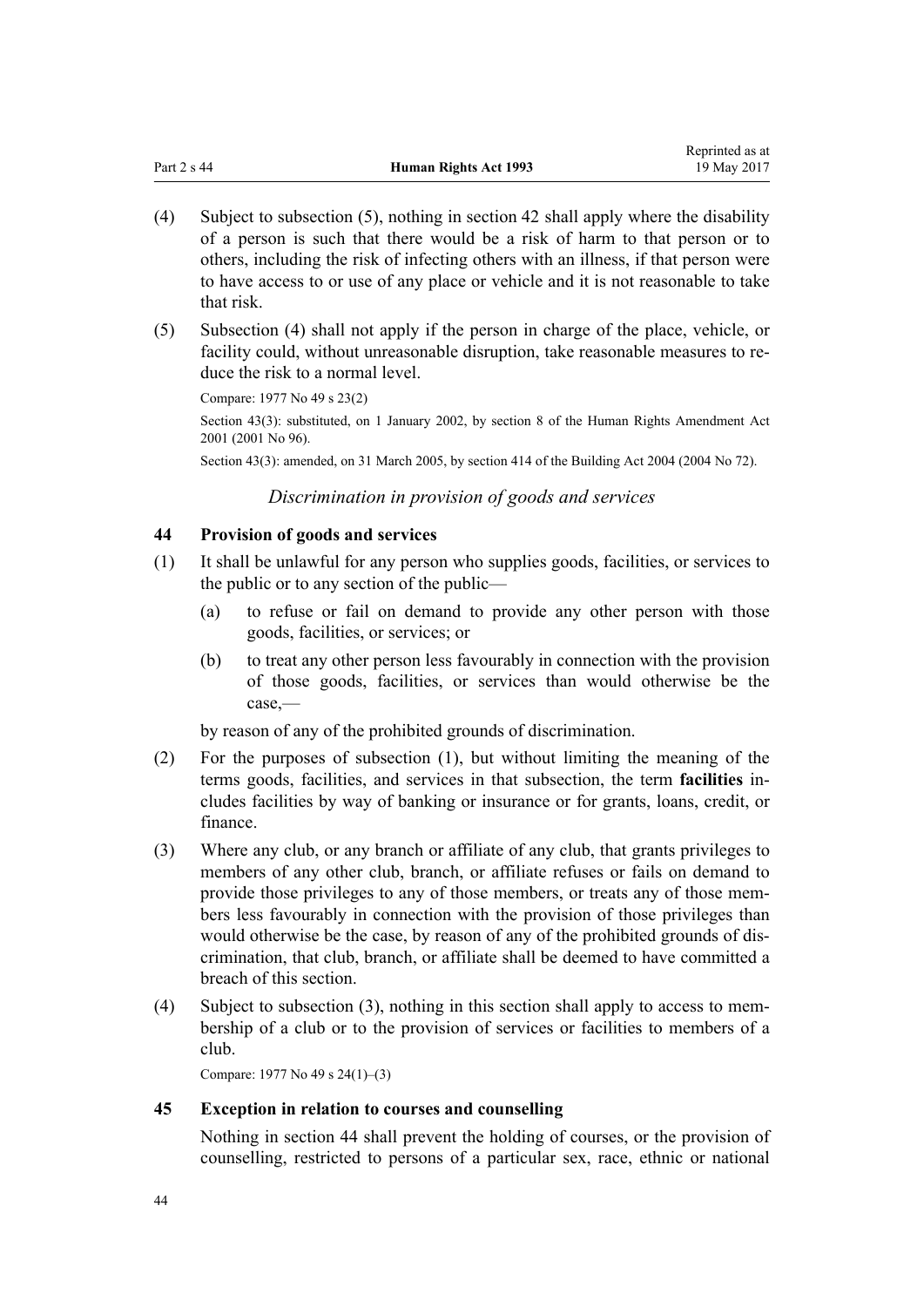origin, or sexual orientation where highly personal matters, such as sexual matters or the prevention of violence, are involved.

#### **46 Exception in relation to public decency or safety**

[Section 44](#page-43-0) shall not apply to the maintenance or provision of separate facilities or services for each sex on the ground of public decency or public safety. Compare: 1977 No 49 s 24(4)

## **47 Exception in relation to skill**

Where the nature of a skill varies according to whether it is exercised in relation to men or women, a person does not commit a breach of [section 44](#page-43-0) by exercising the skill in relation to one sex only, in accordance with that person's normal practice.

Compare: 1977 No 49 s 24(5)

## **48 Exception in relation to insurance**

- (1) It shall not be a breach of [section 44](#page-43-0) to offer or provide annuities, life insurance policies, accident insurance policies, or other policies of insurance, whether for individual persons or groups of persons, on different terms or conditions for each sex or for persons with a disability or for persons of different ages if the different treatment—
	- (a) is based on—
		- (i) actuarial or statistical data, upon which it is reasonable to rely, relating to life-expectancy, accidents, or sickness; or
		- (ii) where no such data is available in respect of persons with a disability, reputable medical or actuarial advice or opinion, upon which it is reasonable to rely, whether or not contained in an underwriting manual; and
	- (b) is reasonable having regard to the applicability of the data or advice or opinion, and of any other relevant factors, to the particular circumstances.
- (2) In assessing, for the purposes of this section, whether it is reasonable to rely on any data or advice or opinion, and whether different treatment is reasonable, the Commission or the Complaints Division may—
	- (a) require justification to be provided for reliance on the data or advice or opinion and for the different treatment; and
	- (b) request the views of an actuary on the justification for the reliance and for the different treatment.

#### Compare: 1977 No 49 s 24(6)

Section 48(2)(b): amended, on 1 May 2011, by [section 82](http://prd-lgnz-nlb.prd.pco.net.nz/pdflink.aspx?id=DLM3231793) of the Financial Markets Authority Act 2011 (2011 No 5).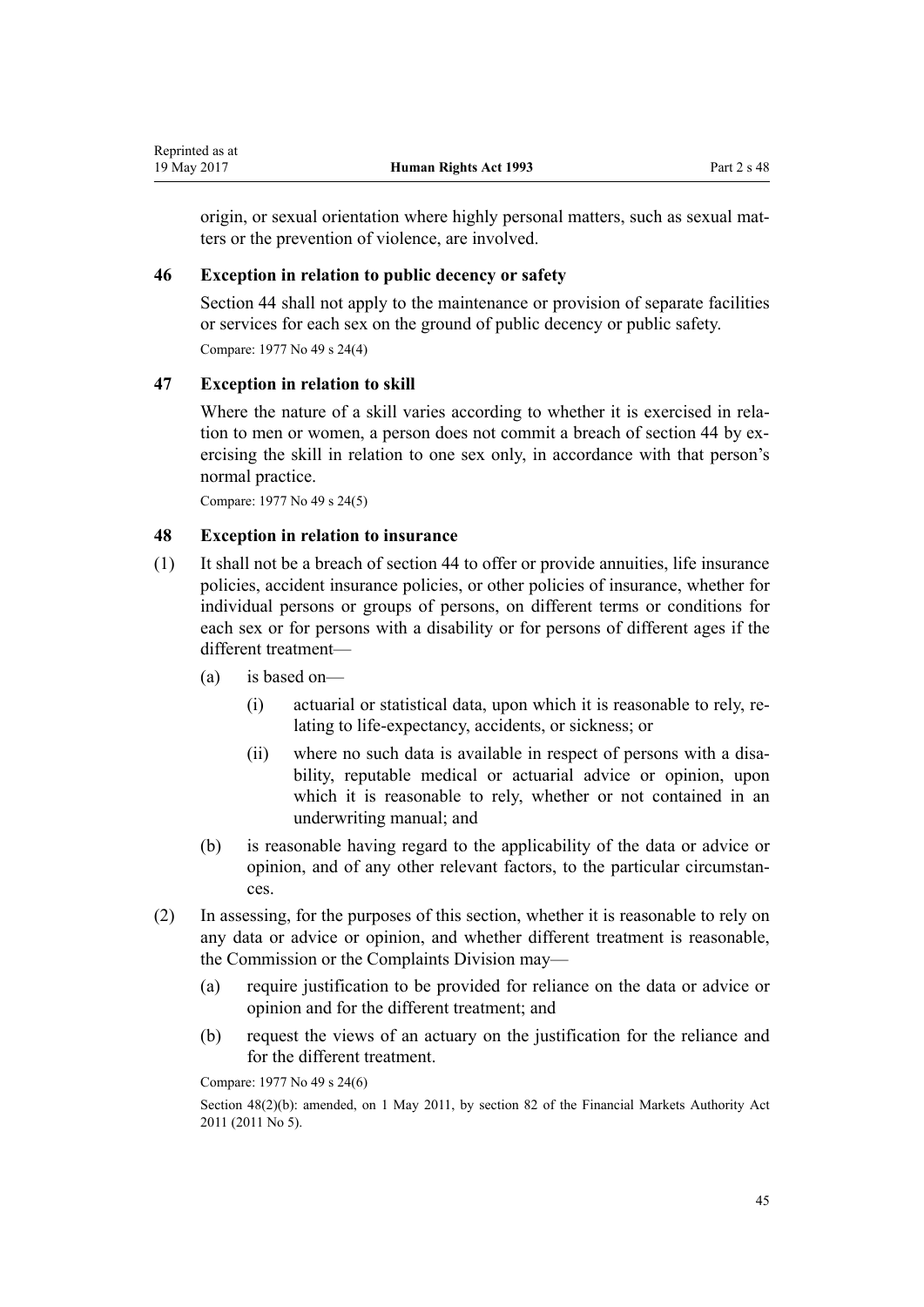# **49 Exception in relation to sport**

- (1) Subject to subsection (2), nothing in [section 44](#page-43-0) shall prevent the exclusion of persons of one sex from participation in any competitive sporting activity in which the strength, stamina, or physique of competitors is relevant.
- (2) Subsection (1) does not apply in relation to the exclusion of persons from participation in—
	- (a) the coaching of persons engaged in any sporting activity; or
	- (b) the umpiring or refereeing of any sporting activity; or
	- (c) the administration of any sporting activity; or
	- (d) sporting activities by persons who have not attained the age of 12 years.
- (3) It shall not be a breach of [section 44](#page-43-0) to exclude any person from any competitive sporting event or activity if that person's disability is such that there would be a risk of harm to that person or to others, including the risk of infecting others with an illness, if that person were to take part in that competitive sporting event or activity and it is not reasonable to take that risk.
- (4) It shall not be a breach of [section 44](#page-43-0) to conduct competitive sporting events or activities in which only persons with a particular disability or age qualification may take part.

# **50 Exception in relation to travel services**

It shall not be a breach of [section 44](#page-43-0) to provide group travel services which are expressed to be solely for the benefit of persons in a particular age group.

#### **51 Exception in relation to reduced charges**

It shall not be a breach of [section 44](#page-43-0) to provide goods, services, or facilities at a reduced fee, charge, or rate on the ground of age, disability, or employment status, whether or not there are conditions applicable to the reduced fee, charge, or rate.

## **52 Exception in relation to disability**

It shall not be a breach of [section 44](#page-43-0) for a person who supplies facilities or services—

- (a) to refuse to provide those facilities or services to any person if—
	- (i) that person's disability requires those facilities or services to be provided in a special manner; and
	- (ii) the person who supplies the facilities or services cannot reasonably be expected to provide them in that special manner; or
- (b) to provide those facilities or services to any person on terms that are more onerous than those on which they are made available to other persons, if—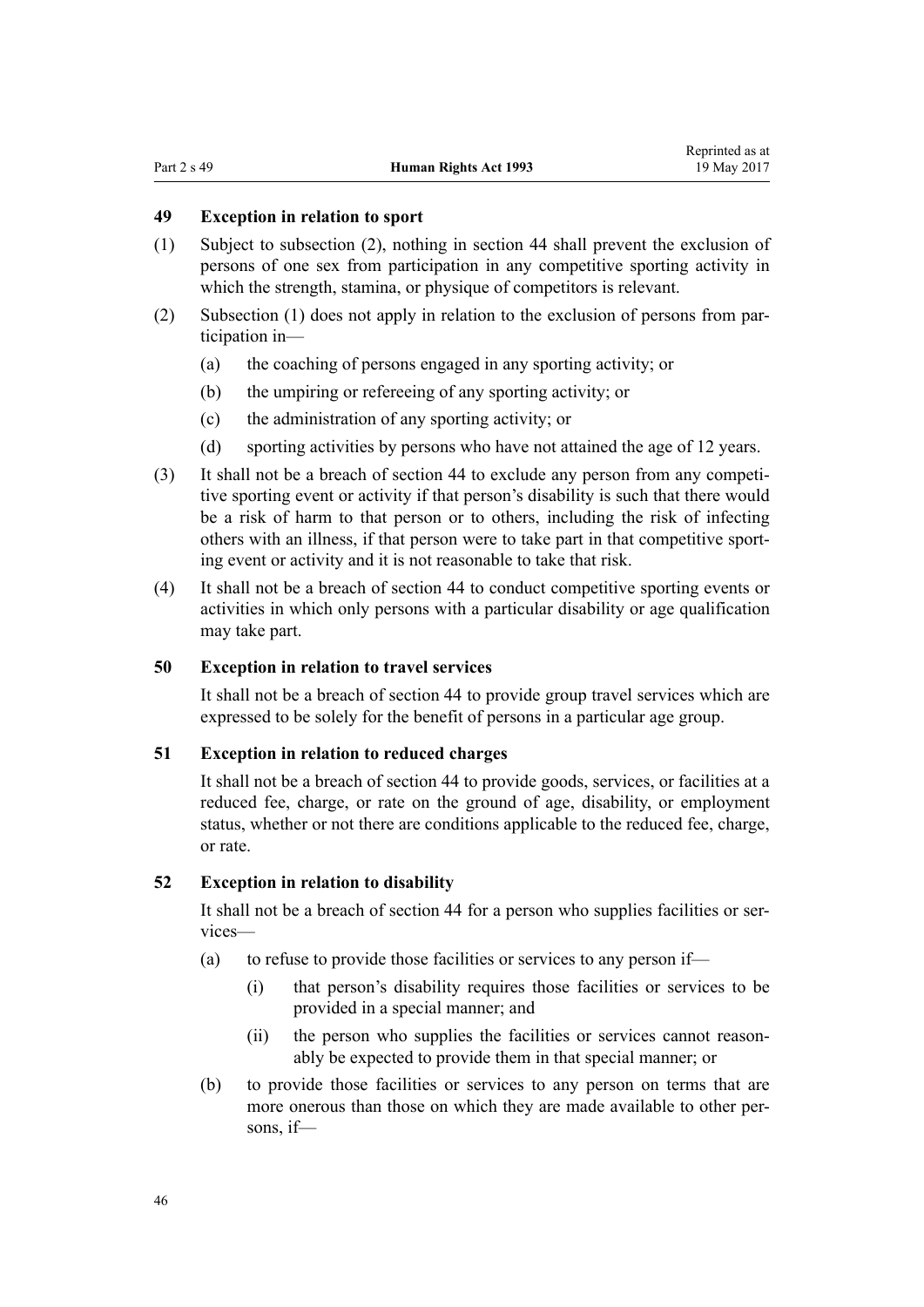- <span id="page-46-0"></span>(i) that person's disability requires those facilities or services to be provided in a special manner; and
- (ii) the person who supplies the facilities or services cannot reasonably be expected to provide them without requiring more onerous terms.

Compare: Equal Opportunity Act 1984 s 29(2) (Vic)

*Discrimination in provision of land, housing, and other accommodation*

# **53 Land, housing, and other accommodation**

- (1) It shall be unlawful for any person, on his or her own behalf or on behalf or purported behalf of any principal,—
	- (a) to refuse or fail to dispose of any estate or interest in land or any residential or business accommodation to any other person; or
	- (b) to dispose of such an estate or interest or such accommodation to any person on less favourable terms and conditions than are or would be offered to other persons; or
	- (c) to treat any person who is seeking to acquire or has acquired such an estate or interest or such accommodation differently from other persons in the same circumstances; or
	- (d) to deny any person, directly or indirectly, the right to occupy any land or any residential or business accommodation; or
	- (e) to terminate any estate or interest in land or the right of any person to occupy any land or any residential or business accommodation,—

by reason of any of the prohibited grounds of discrimination.

(2) It shall be unlawful for any person, on his or her own behalf or on behalf or purported behalf of any principal, to impose or seek to impose on any other person any term or condition which limits, by reference to any of the prohibited grounds of discrimination, the persons or class of persons who may be the licensees or invitees of the occupier of any land or any residential or business accommodation.

Compare: 1977 No 49 s 25(1), (2)

# **54 Exception in relation to shared residential accommodation**

Nothing in section 53 shall apply to residential accommodation which is to be shared with the person disposing of the accommodation, or on whose behalf it is disposed of.

Compare: 1977 No 49 s 25(4)

# **55 Exception in relation to hostels, institutions, etc**

Nothing in section 53 shall apply to accommodation in any hostel or in any establishment (such as a hospital, club, school, university, religious institution, or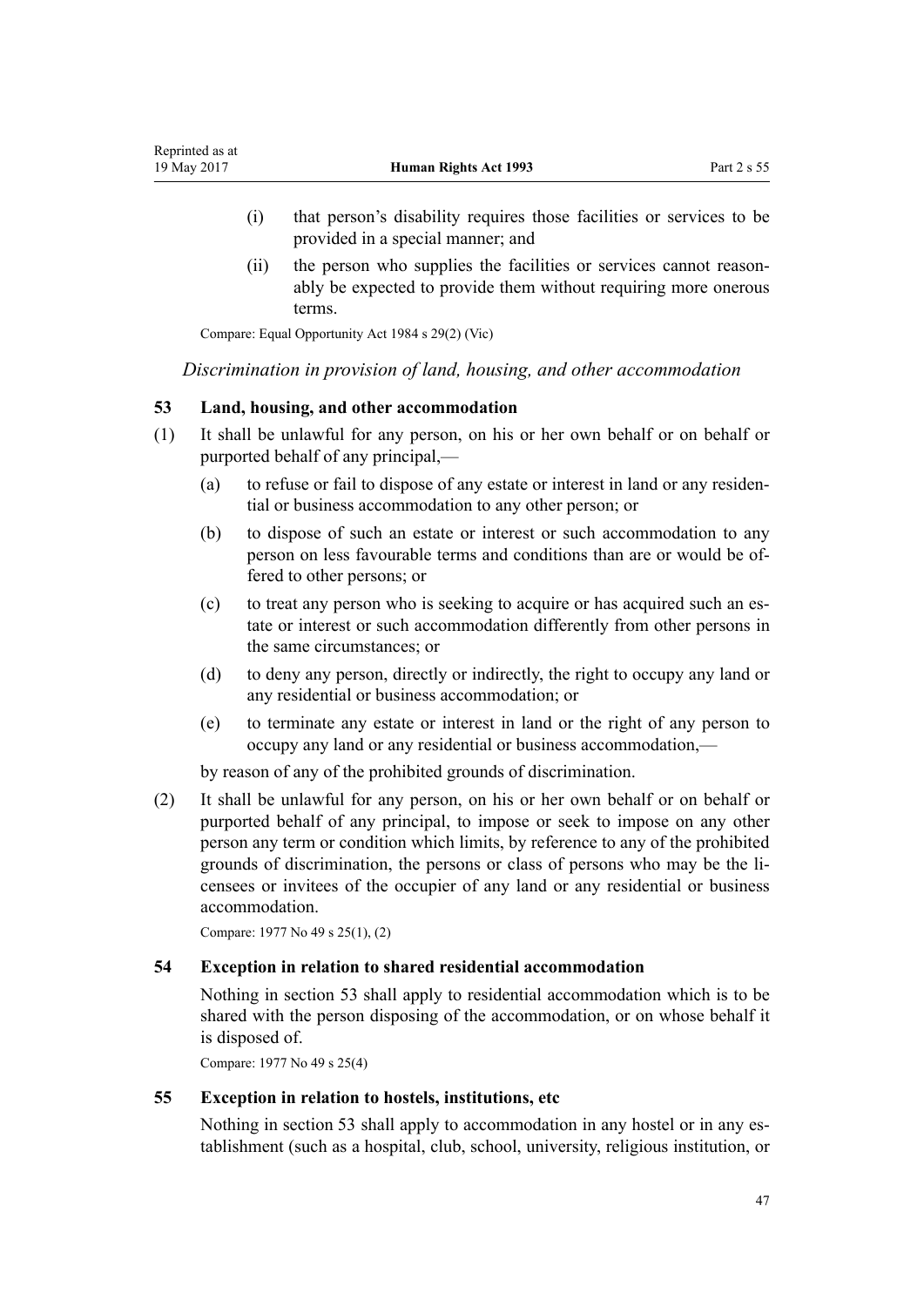<span id="page-47-0"></span>retirement village), or in any part of a hostel or any such establishment, where accommodation is provided only for persons of the same sex, marital status, or religious or ethical belief, or for persons with a particular disability, or for persons in a particular age group.

Compare: 1977 No 49 s 25(3)

#### **56 Further exception in relation to disability**

- (1) Subject to subsection (2), nothing in [section 53](#page-46-0) shall apply, in relation to any accommodation, if the disability of the person is such that there would be a risk of harm to that person or others, including the risk of infecting others with an illness, if that person were to live in that accommodation and it is not reasonable to take that risk.
- (2) Subsection (1) shall not apply if the person in charge of the accommodation could, without unreasonable disruption, take reasonable measures to reduce the risk to a normal level.
- (3) Nothing in [section 53](#page-46-0) makes it unlawful to fail to provide special services or facilities designed to make accommodation suitable for occupation by a person with a disability, if those special services or facilities cannot reasonably be provided in the circumstances.

Section 56(3): added, on 10 September 2008, by [section 8](http://prd-lgnz-nlb.prd.pco.net.nz/pdflink.aspx?id=DLM1582310) of the Human Rights Amendment Act 2008 (2008 No 65).

#### *Discrimination in access to educational establishments*

#### **57 Educational establishments**

- (1) It shall be unlawful for an educational establishment, or the authority responsible for the control of an educational establishment, or any person concerned in the management of an educational establishment or in teaching at an educational establishment,—
	- (a) to refuse or fail to admit a person as a pupil or student; or
	- (b) to admit a person as a pupil or a student on less favourable terms and conditions than would otherwise be made available; or
	- (c) to deny or restrict access to any benefits or services provided by the establishment; or
	- (d) to exclude a person as a pupil or a student or subject him or her to any other detriment,—

by reason of any of the prohibited grounds of discrimination.

(2) In this section, **educational establishment** includes an establishment offering any form of training or instruction and an educational establishment under the control of an organisation or association referred to in [section 40.](#page-41-0) Compare: 1977 No 49 s 26(1), (3)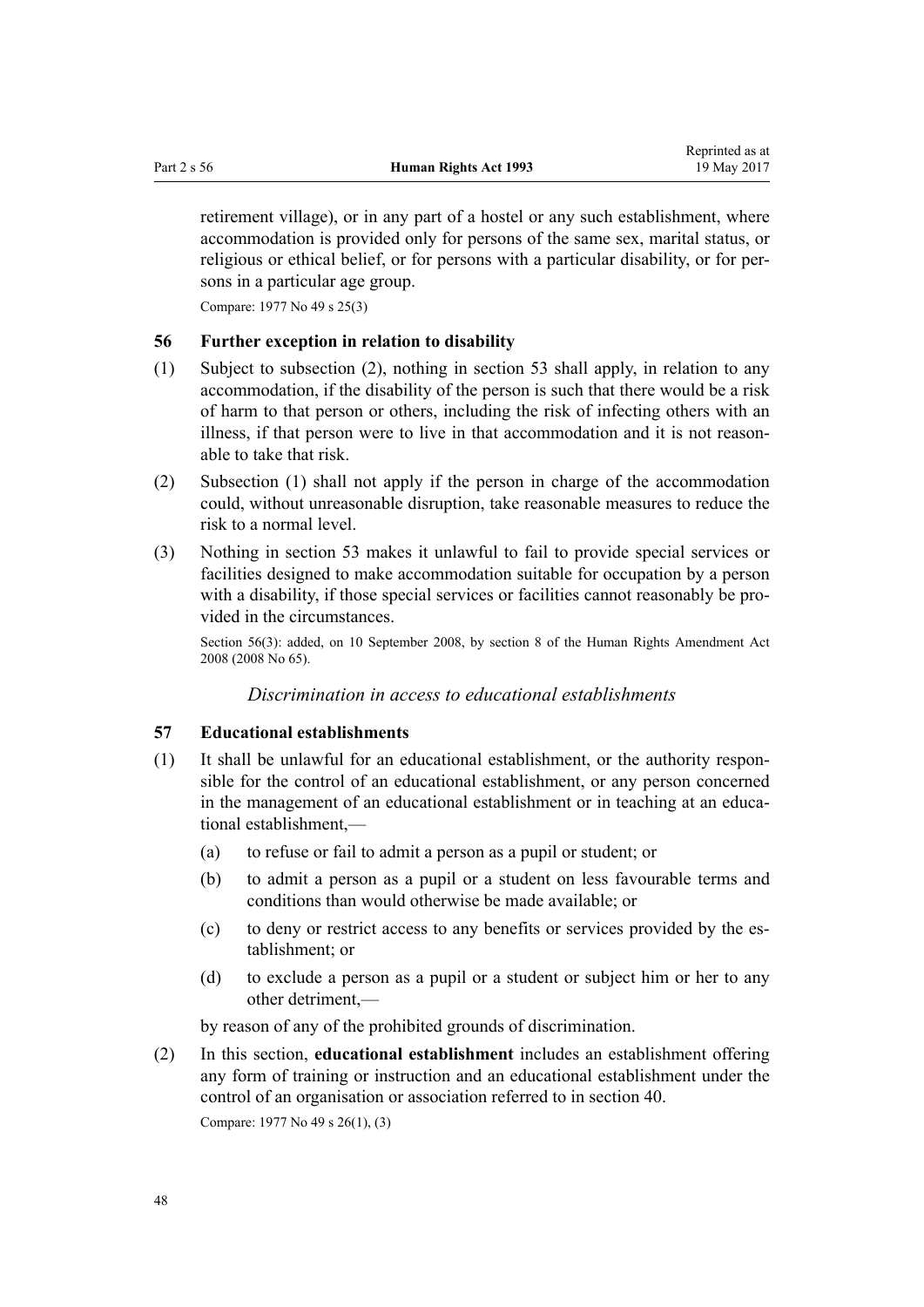## **58 Exceptions in relation to establishments for particular groups**

- (1) An educational establishment maintained wholly or principally for students of one sex, race, or religious belief, or for students with a particular disability, or for students in a particular age group, or the authority responsible for the control of any such establishment, does not commit a breach of [section 57](#page-47-0) by refusing to admit students of a different sex, race, or religious belief, or students not having that disability or not being in that age group.
- (2) Nothing in [section 57](#page-47-0) shall prevent an organisation or association from affording persons preferential access to facilities for training that would help to fit them for employment where it appears to that organisation or association that those persons are in special need of training by reason of the period for which they have not been engaged in regular full-time employment.
- (3) Nothing in [section 57](#page-47-0) shall prevent an organisation or association from providing training, or facilities or opportunities for training (including facilities or opportunities by way of financial grants), only for persons above a particular age or in a particular age group.
- (4) Nothing in [section 57](#page-47-0) shall prevent the making of financial grants by an organisation or association only to persons above a particular age or in a particular age group.
- (5) Nothing in [section 57](#page-47-0) shall prevent an organisation or association from charging different fees to persons in different age groups. Compare: 1977 No 49 s 26(2)

# **59 Exception in relation to courses and counselling**

Nothing in [section 57](#page-47-0) shall prevent the holding or provision, at any educational establishment, of courses or counselling restricted to persons of a particular sex, race, ethnic or national origin, or sexual orientation, where highly personal matters, such as sexual matters or the prevention of violence, are involved.

# **60 Further exceptions in relation to disability**

- (1) Nothing in [section 57](#page-47-0) applies to a person whose disability is such that that person requires special services or facilities that in the circumstances cannot reasonably be made available (being services or facilities that are required to enable the person to participate in the educational programme of an establishment referred to in that section or to enable the person to derive substantial benefits from that programme).
- (2) Subject to subsection (3), nothing in [section 57](#page-47-0) shall apply where the person's disability is such that there would be a risk of harm to that person or to others, including the risk of infecting others with an illness, if that person were to be admitted to an educational establishment and it is not reasonable to take that risk.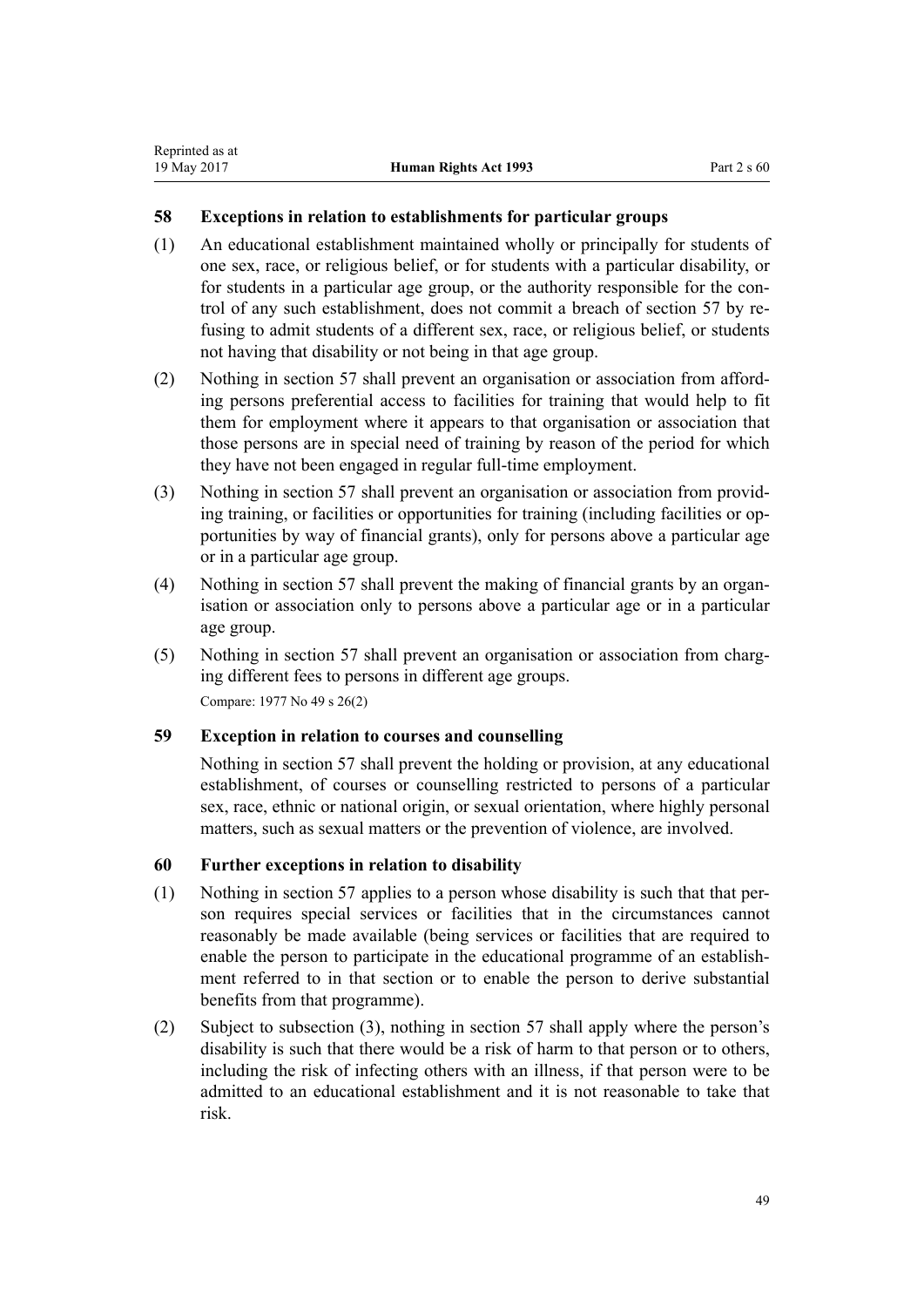<span id="page-49-0"></span>(3) Nothing in subsection (2) shall apply if the person in charge of the educational establishment could, without unreasonable disruption, take reasonable measures to reduce the risk to a normal level.

Compare: Equal Opportunity Act 1984 s 28(5) (Vic)

Section 60(1): amended, on 10 September 2008, by [section 9\(a\)](http://prd-lgnz-nlb.prd.pco.net.nz/pdflink.aspx?id=DLM1582311) of the Human Rights Amendment Act 2008 (2008 No 65).

Section 60(1): amended, on 10 September 2008, by [section 9\(b\)](http://prd-lgnz-nlb.prd.pco.net.nz/pdflink.aspx?id=DLM1582311) of the Human Rights Amendment Act 2008 (2008 No 65).

## *Other forms of discrimination*

## **61 Racial disharmony**

- (1) It shall be unlawful for any person—
	- (a) to publish or distribute written matter which is threatening, abusive, or insulting, or to broadcast by means of radio or television or other electronic communication words which are threatening, abusive, or insulting; or
	- (b) to use in any public place as defined in [section 2\(1\)](http://prd-lgnz-nlb.prd.pco.net.nz/pdflink.aspx?id=DLM53387) of the Summary Offences Act 1981, or within the hearing of persons in any such public place, or at any meeting to which the public are invited or have access, words which are threatening, abusive, or insulting; or
	- (c) to use in any place words which are threatening, abusive, or insulting if the person using the words knew or ought to have known that the words were reasonably likely to be published in a newspaper, magazine, or periodical or broadcast by means of radio or television,—

being matter or words likely to excite hostility against or bring into contempt any group of persons in or who may be coming to New Zealand on the ground of the colour, race, or ethnic or national origins of that group of persons.

- (2) It shall not be a breach of subsection (1) to publish in a newspaper, magazine, or periodical or broadcast by means of radio or television or other electronic communication a report relating to the publication or distribution of matter by any person or the broadcast or use of words by any person, if the report of the matter or words accurately conveys the intention of the person who published or distributed the matter or broadcast or used the words.
- (3) For the purposes of this section,—

**newspaper** means a paper containing public news or observations on public news, or consisting wholly or mainly of advertisements, being a newspaper that is published periodically at intervals not exceeding 3 months

**publishes** or **distributes** means publishes or distributes to the public at large or to any member or members of the public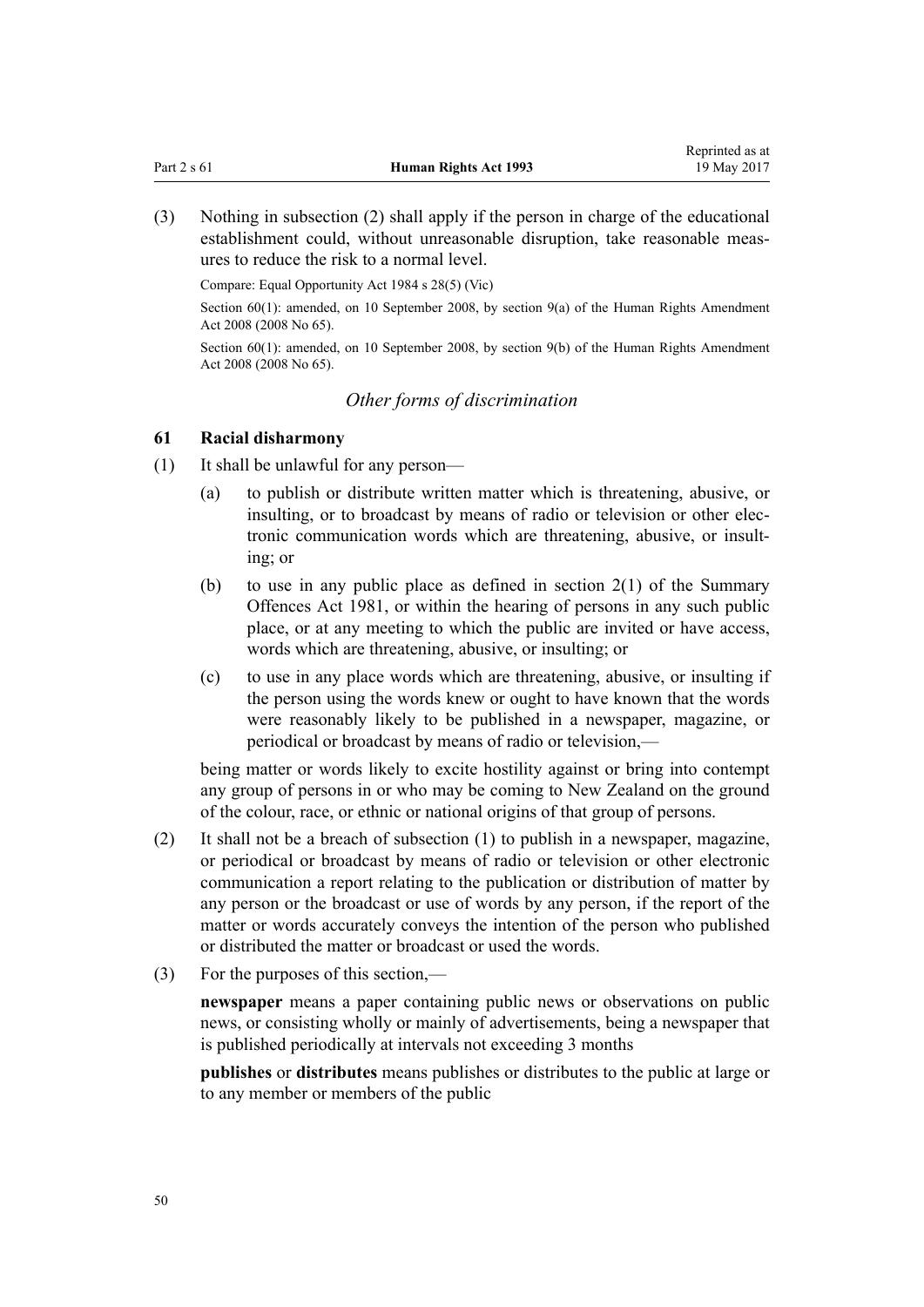<span id="page-50-0"></span>**written matter** includes any writing, sign, visible representation, or sound recording.

Compare: 1971 No 150 s 9A; 1977 No 49 s 86; 1989 No 127 s 2

Section  $61(1)(a)$ : amended, on 3 July 2015, by [section 36\(1\)](http://prd-lgnz-nlb.prd.pco.net.nz/pdflink.aspx?id=DLM5711880) of the Harmful Digital Communications Act 2015 (2015 No 63).

Section 61(2): amended, on 3 July 2015, by [section 36\(2\)](http://prd-lgnz-nlb.prd.pco.net.nz/pdflink.aspx?id=DLM5711880) of the Harmful Digital Communications Act 2015 (2015 No 63).

#### **62 Sexual harassment**

- (1) It shall be unlawful for any person (in the course of that person's involvement in any of the areas to which this subsection is applied by subsection (3)) to make a request of any other person for sexual intercourse, sexual contact, or other form of sexual activity which contains an implied or overt promise of preferential treatment or an implied or overt threat of detrimental treatment.
- (2) It shall be unlawful for any person (in the course of that person's involvement in any of the areas to which this subsection is applied by subsection (3)) by the use of language (whether written or spoken) of a sexual nature, or of visual material of a sexual nature, or by physical behaviour of a sexual nature, to subject any other person to behaviour that—
	- (a) is unwelcome or offensive to that person (whether or not that is conveyed to the first-mentioned person); and
	- (b) is either repeated, or of such a significant nature, that it has a detrimental effect on that person in respect of any of the areas to which this subsection is applied by subsection (3).
- (3) The areas to which subsections (1) and (2) apply are—
	- (a) the making of an application for employment:
	- (b) employment, which term includes unpaid work:
	- (c) participation in, or the making of an application for participation in, a partnership:
	- (d) membership, or the making of an application for membership, of an industrial union or professional or trade association:
	- (e) access to any approval, authorisation, or qualification:
	- (f) vocational training, or the making of an application for vocational training:
	- (g) access to places, vehicles, and facilities:
	- (h) access to goods and services:
	- (i) access to land, housing, or other accommodation:
	- (j) education:
	- (k) participation in fora for the exchange of ideas and information.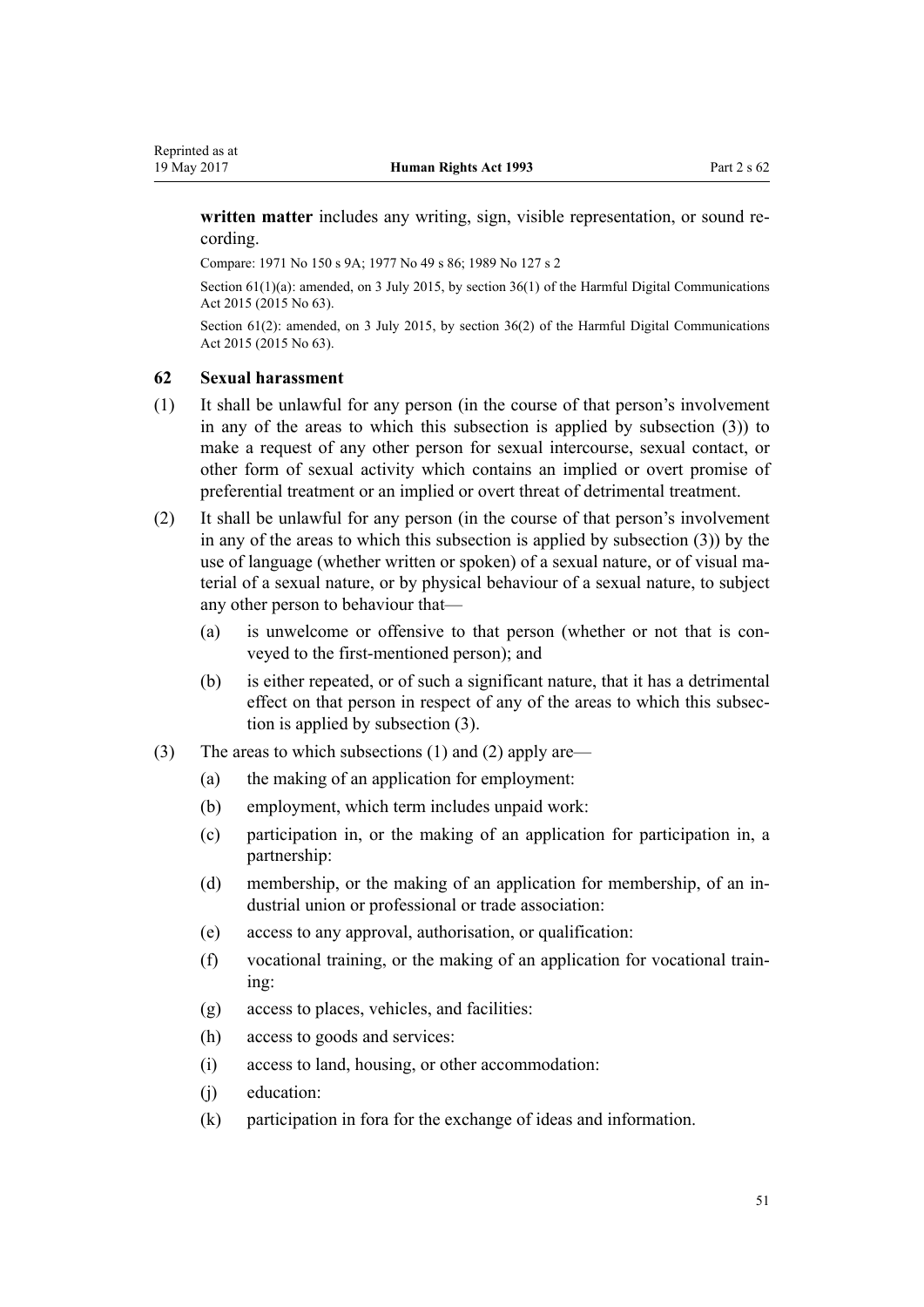<span id="page-51-0"></span>

| Part 2 s 63 | Human Rights Act 1993 | 19 May 2017 |
|-------------|-----------------------|-------------|

Reprinted as at

(4) Where a person complains of sexual harassment, no account shall be taken of any evidence of the person's sexual experience or reputation. Section 62(3)(k): inserted, on 3 July 2015, by [section 37](http://prd-lgnz-nlb.prd.pco.net.nz/pdflink.aspx?id=DLM5711881) of the Harmful Digital Communications Act 2015 (2015 No 63).

## **63 Racial harassment**

- (1) It shall be unlawful for any person to use language (whether written or spoken), or visual material, or physical behaviour that—
	- (a) expresses hostility against, or brings into contempt or ridicule, any other person on the ground of the colour, race, or ethnic or national origins of that person; and
	- (b) is hurtful or offensive to that other person (whether or not that is conveyed to the first-mentioned person); and
	- (c) is either repeated, or of such a significant nature, that it has a detrimental effect on that other person in respect of any of the areas to which this subsection is applied by subsection (2).
- (2) The areas to which subsection (1) applies are—
	- (a) the making of an application for employment:
	- (b) employment, which term includes unpaid work:
	- (c) participation in, or the making of an application for participation in, a partnership:
	- (d) membership, or the making of an application for membership, of an industrial union or professional or trade association:
	- (e) access to any approval, authorisation, or qualification:
	- (f) vocational training, or the making of an application for vocational training:
	- (g) access to places, vehicles, and facilities:
	- (h) access to goods and services:
	- (i) access to land, housing, or other accommodation:
	- (j) education:
	- (k) participation in fora for the exchange of ideas and information.

Section  $63(2)(k)$ : inserted, on 3 July 2015, by [section 38](http://prd-lgnz-nlb.prd.pco.net.nz/pdflink.aspx?id=DLM5711882) of the Harmful Digital Communications Act 2015 (2015 No 63).

## **64 Choice of procedures**

## *[Repealed]*

Section 64: repealed, on 1 December 2004, by [section 3](http://prd-lgnz-nlb.prd.pco.net.nz/pdflink.aspx?id=DLM316651) of the Human Rights Amendment Act 2004 (2004 No 88).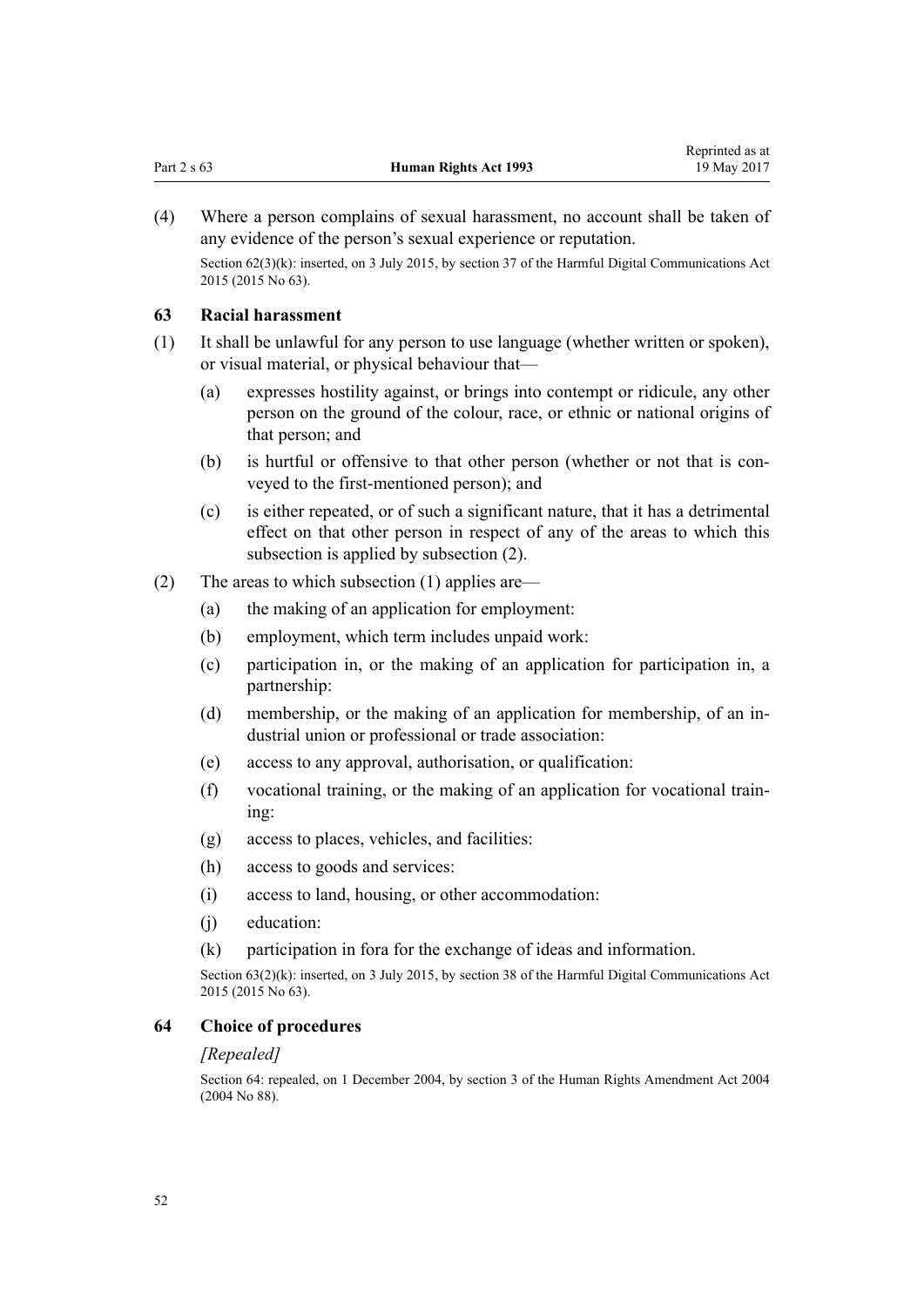## <span id="page-52-0"></span>**65 Indirect discrimination**

Where any conduct, practice, requirement, or condition that is not apparently in contravention of any provision of this Part has the effect of treating a person or group of persons differently on 1 of the prohibited grounds of discrimination in a situation where such treatment would be unlawful under any provision of this Part other than this section, that conduct, practice, condition, or requirement shall be unlawful under that provision unless the person whose conduct or practice is in issue, or who imposes the condition or requirement, establishes good reason for it.

Compare: 1977 No 49 s 27; 1992 No 16 s 12

## **66 Victimisation**

- (1) It shall be unlawful for any person to treat or to threaten to treat any other person less favourably than he or she would treat other persons in the same or substantially similar circumstances—
	- (a) on the ground that that person, or any relative or associate of that person,—
		- (i) intends to make use of his or her rights under this Act or to make a disclosure under the [Protected Disclosures Act 2000;](http://prd-lgnz-nlb.prd.pco.net.nz/pdflink.aspx?id=DLM53465) or
		- (ii) has made use of his or her rights, or promoted the rights of some other person, under this Act, or has made a disclosure, or has encouraged disclosure by some other person, under the [Protected](http://prd-lgnz-nlb.prd.pco.net.nz/pdflink.aspx?id=DLM53465) [Disclosures Act 2000](http://prd-lgnz-nlb.prd.pco.net.nz/pdflink.aspx?id=DLM53465); or
		- (iii) has given information or evidence in relation to any complaint, investigation, or proceeding under this Act or arising out of a disclosure under the [Protected Disclosures Act 2000;](http://prd-lgnz-nlb.prd.pco.net.nz/pdflink.aspx?id=DLM53465) or
		- (iv) has declined to do an act that would contravene this Act; or
		- (v) has otherwise done anything under or by reference to this Act; or
	- (b) on the ground that he or she knows that that person, or any relative or associate of that person, intends to do any of the things mentioned in subparagraphs (i) to (v) of paragraph (a) or that he or she suspects that that person, or any relative or associate of that person, has done, or intends to do, any of those things.
- (2) Subsection (1) shall not apply where a person is treated less favourably because he or she has knowingly made a false allegation or otherwise acted in bad faith. Compare: 1977 No 49 s 31

Section 66(1)(a): substituted, on 1 January 2001, by [section 25](http://prd-lgnz-nlb.prd.pco.net.nz/pdflink.aspx?id=DLM53928) of the Protected Disclosures Act 2000 (2000 No 7).

## **67 Advertisements**

(1) It shall be unlawful for any person to publish or display, or to cause or allow to be published or displayed, any advertisement or notice which indicates, or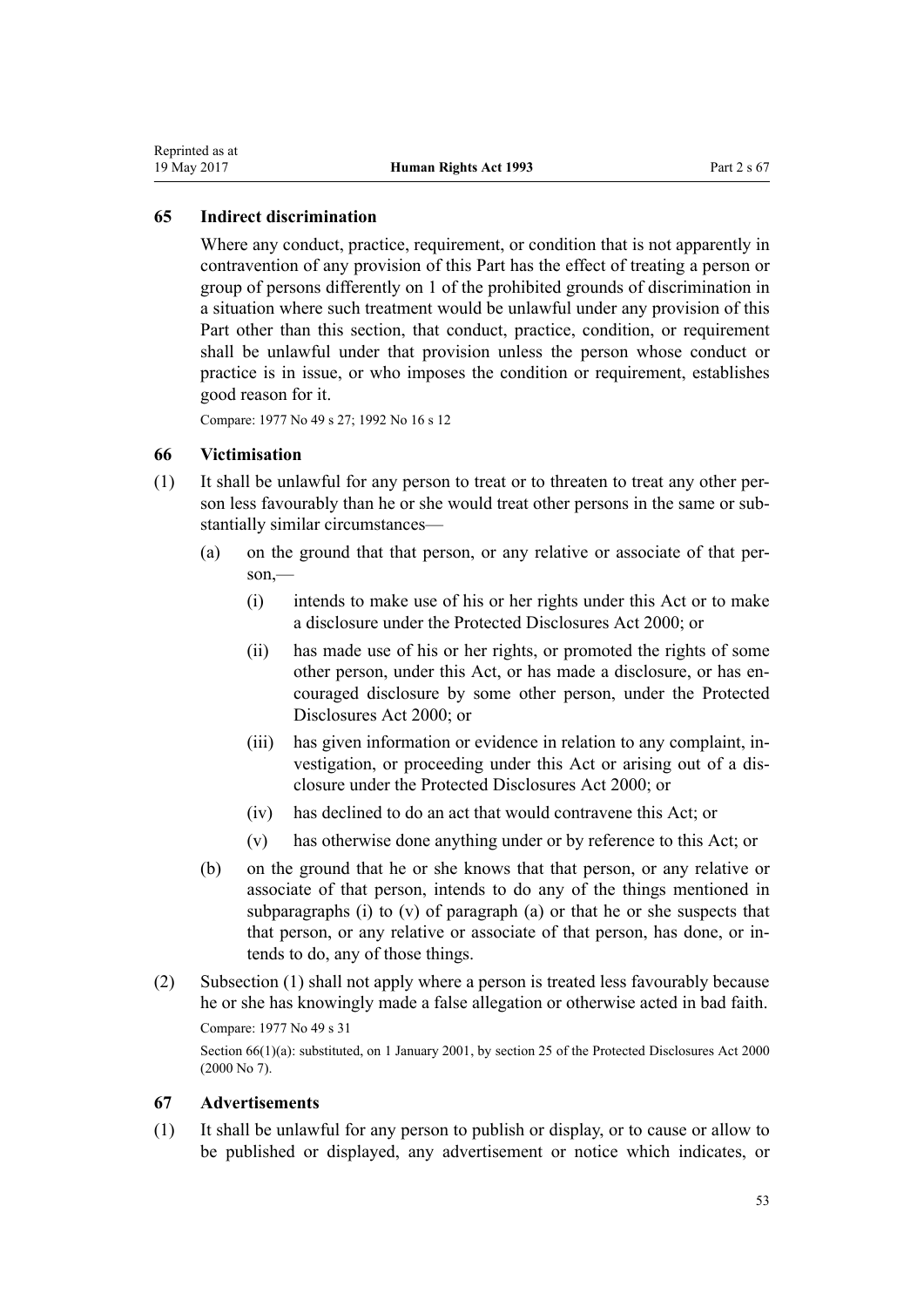could reasonably be understood as indicating, an intention to commit a breach of any of the provisions of this Part.

(2) For the purposes of subsection (1), use of a job description with a gender connotation (such as postman or stewardess) shall be taken to indicate an intention to discriminate, unless the advertisement contains an indication to the contrary. Compare: 1971 No 150 s 7; 1977 No 49 s 32

#### **68 Liability of employer and principals**

- (1) Subject to subsection (3), anything done or omitted by a person as the employee of another person shall, for the purposes of this Part, be treated as done or omitted by that other person as well as by the first-mentioned person, whether or not it was done with that other person's knowledge or approval.
- (2) Anything done or omitted by a person as the agent of another person shall, for the purposes of this Part, be treated as done or omitted by that other person as well as by the first-mentioned person, unless it is done or omitted without that other person's express or implied authority, precedent or subsequent.
- (3) In proceedings under this Act against any person in respect of an act alleged to have been done by an employee of that person, it shall be a defence for that person to prove that he or she took such steps as were reasonably practicable to prevent the employee from doing that act, or from doing as an employee of that person acts of that description.

Compare: 1977 No 49 s 33

# **69 Further provision in relation to sexual or racial harassment in employment**

- (1) Where—
	- (a) a request of the kind described in section  $62(1)$  is made to an employee; or
	- (b) an employee is subjected to behaviour of the kind described in [section](#page-50-0)  $62(2)$  or section  $63-$

by a person who is a customer or a client of the employee's employer, the employee may make a complaint in writing about that request or behaviour to the employee's employer.

- (2) The employer, on receiving a complaint under subsection (1),—
	- (a) shall inquire into the facts; and
	- (b) if satisfied that such a request was made or that such behaviour took place,—

shall take whatever steps are practicable to prevent any repetition of such a request or of such behaviour.

(3) Where any person, being a person in relation to whom an employee has made a complaint under subsection (1),—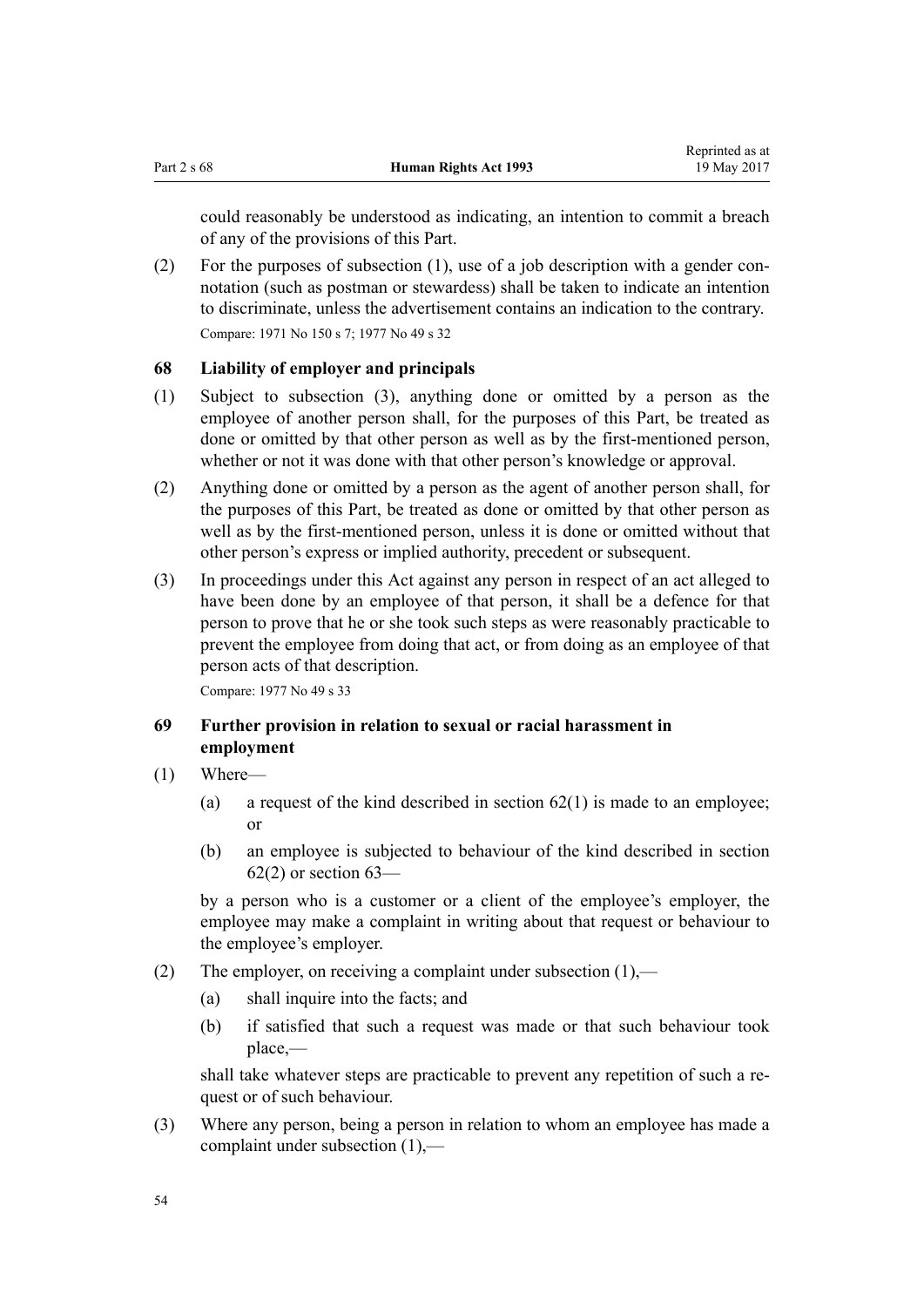- <span id="page-54-0"></span>(a) either—
	- (i) makes to that employee after the complaint a request of the kind described in section  $62(1)$ ; or
	- (ii) subjects that employee after the complaint to behaviour of the kind described in [section 62\(2\)](#page-50-0) or [section 63;](#page-51-0) and
- (b) the employer of that employee has not taken whatever steps are practicable to prevent the repetition of such a request or such behaviour,—

that employer shall be deemed to have committed a breach of this Act and the provisions of this Act shall apply accordingly.

# *Special provisions relating to superannuation schemes*

# **70 Superannuation schemes**

- (1) Subject to subsection (3), nothing in [section 22](#page-31-0) or [section 44](#page-43-0) relating to different treatment on the ground of age or disability shall apply to any condition in, or requirement of, a superannuation scheme in existence at the commencement of this Act in relation to a person who was a member of the scheme at the commencement of this Act or who becomes a member of the scheme before 1 January 1996.
- (2) It shall continue to be lawful for the provisions of a superannuation scheme to provide—
	- (a) different benefits for members of each sex on the basis of the same contributions; or
	- (b) the same benefits for members of each sex on the basis of different contributions,—

if the different treatment—

- (c) is based on actuarial or statistical data, upon which it is reasonable to rely, relating to life-expectancy, accidents, or sickness; and
- (d) is reasonable having regard to the applicability of the data, and of any other relevant factors, to the particular circumstances.
- (3) It shall continue to be unlawful to require an applicant for membership of a superannuation scheme to have attained a minimum age.
- (4) Nothing in [section 22](#page-31-0) or [section 44](#page-43-0) shall prevent the provisions of a superannuation scheme from—
	- (a) providing or requiring different contributions for members; or
	- (b) providing benefits for members that differ in nature or amount,—

by reason of the disability or age of those members, if the different treatment—

- (c) is based on—
	- (i) actuarial or statistical data, upon which it is reasonable to rely, relating to life-expectancy, accidents, or sickness; or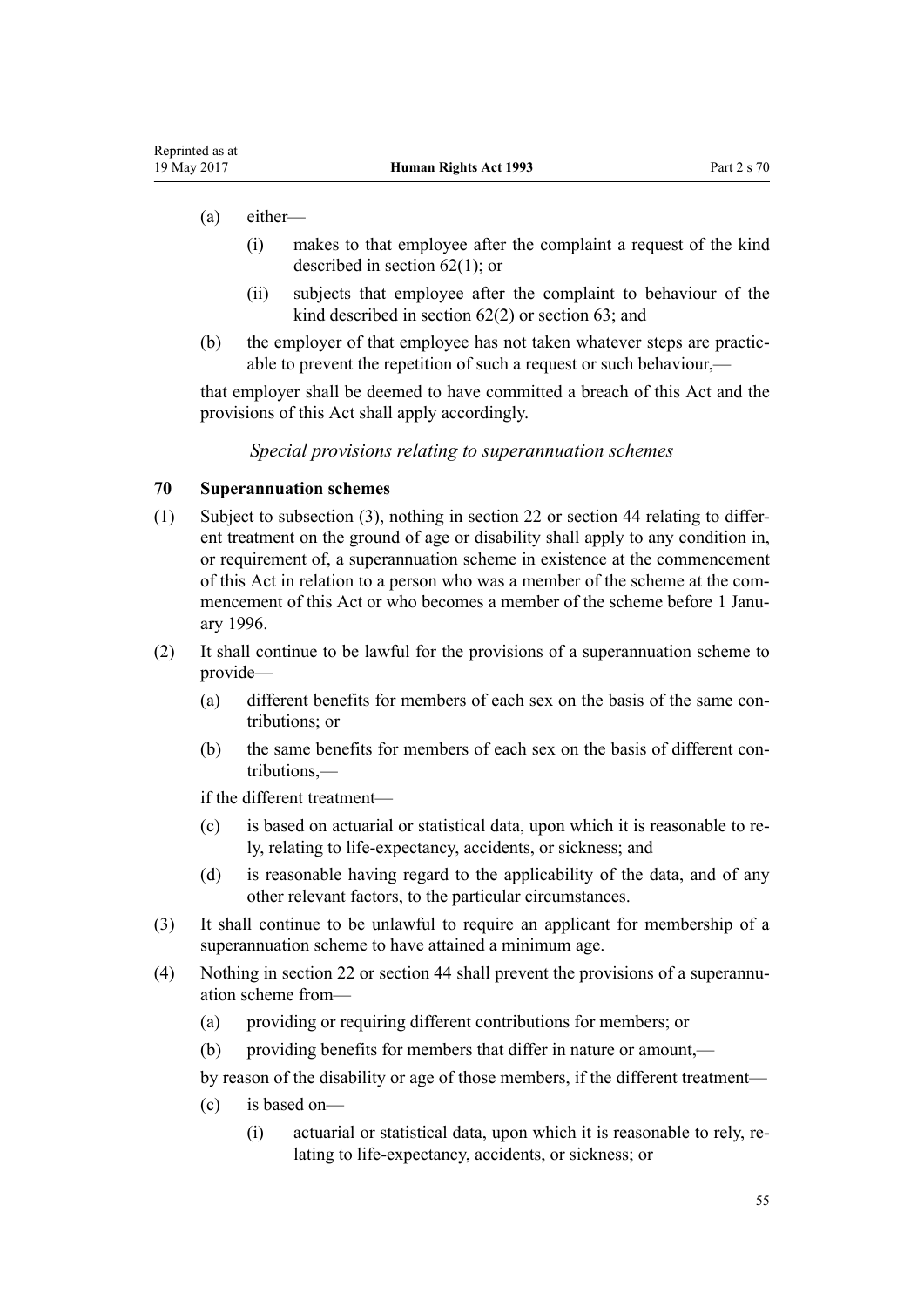- (ii) where no such data is available in respect of persons with a disability, reputable medical or actuarial advice or opinion, upon which it is reasonable to rely, whether or not contained in an underwriting manual; and
- (d) is reasonable having regard to the applicability of the data or advice or opinion, and of any other relevant factors, to the particular circumstances.
- (5) Nothing in [section 22](#page-31-0) or [section 44](#page-43-0) shall prevent the provisions of a superannuation scheme, or the trustees, the supervisor, or the manager of the scheme, from—
	- (a) requiring an applicant for membership of the scheme to be under a specified maximum age; or
	- (b) permitting a member of the scheme to elect to make increased or reduced contributions to the scheme either temporarily or indefinitely; or
	- (c) specifying an age of eligibility for each type of benefit provided for members of the scheme; or
	- (d) subject to [section 183](http://prd-lgnz-nlb.prd.pco.net.nz/pdflink.aspx?id=DLM4091190) of the Financial Markets Conduct Act 2013, requiring persons who become members of the scheme on or after 1 January 1995 to leave the scheme on reaching the age at which persons of that age ordinarily qualify for national superannuation under [section 7](http://prd-lgnz-nlb.prd.pco.net.nz/pdflink.aspx?id=DLM113987) of the New Zealand Superannuation and Retirement Income Act 2001; or
	- (e) providing benefits on the death or disability of members of the scheme that decrease in value as the age of members increases; or
	- (f) providing benefits for members of the scheme that differ in nature and amount according to the member's period of membership (including any period deemed by the trustees, the supervisor, or the manager of the scheme to be membership) of the scheme and of any scheme replaced by that scheme, and, in the case of a superannuation scheme provided by an employer, of any scheme to which the employer has paid contributions on behalf of the employee.
- (6) In assessing for the purposes of this section whether it is reasonable to rely on any data or advice or opinion and whether different treatment is reasonable, the Commission or the Complaints Division may—
	- (a) require justification to be provided for reliance on the data or advice or opinion and for the different treatment; and
	- (b) request the views of an actuary on the justification for the reliance and for the different treatment.

Section 70(1): amended, on 9 December 1994, by [section 6](http://prd-lgnz-nlb.prd.pco.net.nz/pdflink.aspx?id=DLM345613) of the Human Rights Amendment Act 1994 (1994 No 138).

Section 70(5): amended, on 1 December 2014, by [section 150](http://prd-lgnz-nlb.prd.pco.net.nz/pdflink.aspx?id=DLM5561603) of the Financial Markets (Repeals and Amendments) Act 2013 (2013 No 70).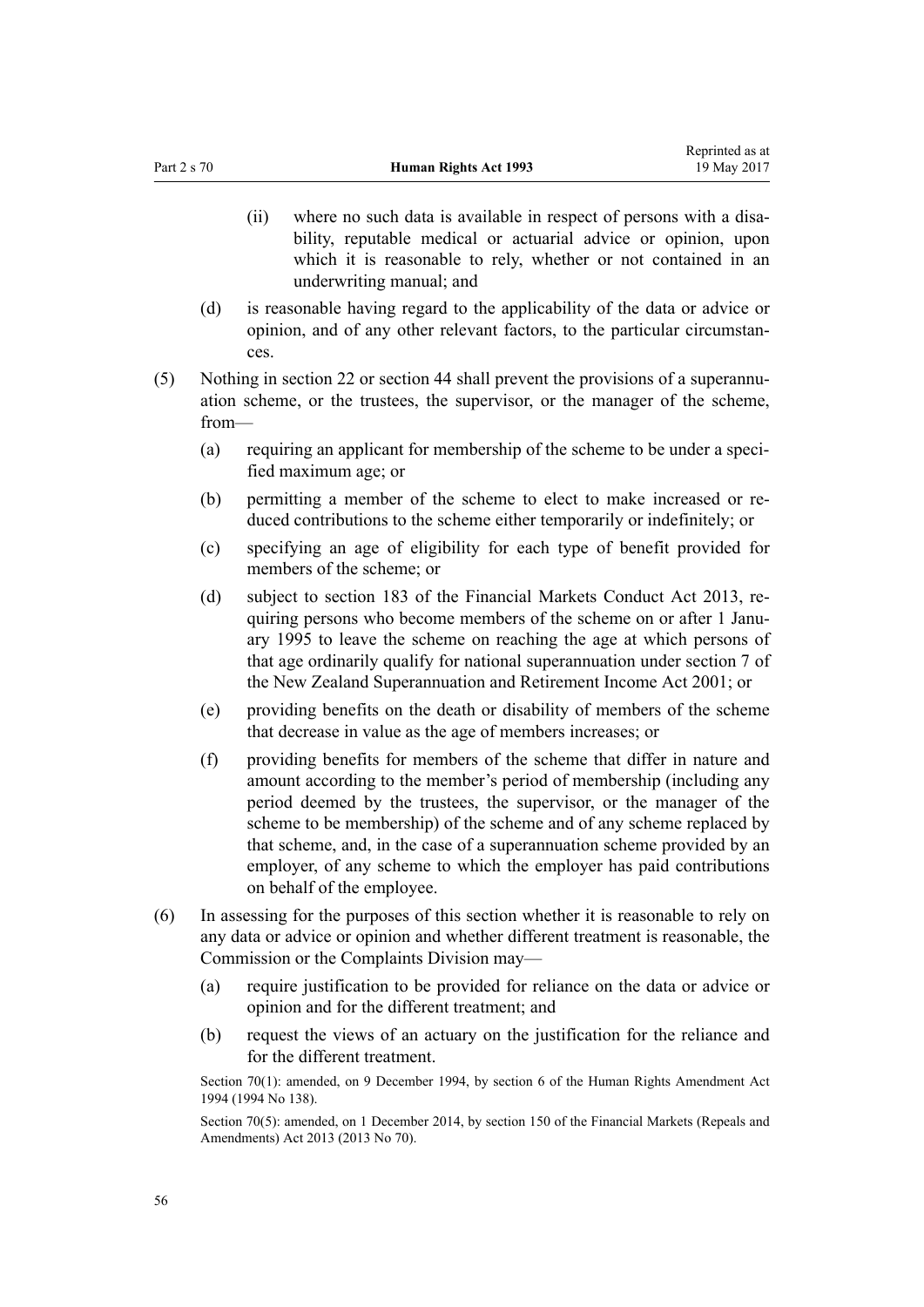Section 70(5)(d): amended, on 1 December 2014, by [section 150](http://prd-lgnz-nlb.prd.pco.net.nz/pdflink.aspx?id=DLM5561603) of the Financial Markets (Repeals and Amendments) Act 2013 (2013 No 70).

Section 70(5)(d): amended, on 21 April 2005, by [section 9\(1\)](http://prd-lgnz-nlb.prd.pco.net.nz/pdflink.aspx?id=DLM346494) of the New Zealand Superannuation and Retirement Income Amendment Act 2005 (2005 No 42).

Section 70(5)(d): amended, on 12 October 2001, by [section 77](http://prd-lgnz-nlb.prd.pco.net.nz/pdflink.aspx?id=DLM114875) of the New Zealand Superannuation Act 2001 (2001 No 84).

Section 70(5)(f): amended, on 1 December 2014, by [section 150](http://prd-lgnz-nlb.prd.pco.net.nz/pdflink.aspx?id=DLM5561603) of the Financial Markets (Repeals and Amendments) Act 2013 (2013 No 70).

Section 70(6)(b): amended, on 1 May 2011, by [section 82](http://prd-lgnz-nlb.prd.pco.net.nz/pdflink.aspx?id=DLM3231793) of the Financial Markets Authority Act 2011 (2011 No 5).

## **71 Reports on superannuation schemes**

The Commission shall from time to time, after consultation with the FMA, report to the Minister on whether discrimination on the prohibited grounds has been eliminated from superannuation schemes.

Compare: 1977 No 49 s 89

Section 71: amended, on 1 May 2011, by [section 85\(1\)](http://prd-lgnz-nlb.prd.pco.net.nz/pdflink.aspx?id=DLM3231795) of the Financial Markets Authority Act 2011 (2011 No 5).

## **72 Power to vary trust deeds**

- (1) Notwithstanding any Act or rule of law or the provisions of the instrument or conditions governing any superannuation scheme, the trustees of the scheme, or the manager of the scheme with the supervisor's consent, may make such amendments to that instrument or those conditions as are necessary or desirable to give effect to the provisions of [sections 22,](#page-31-0) [44](#page-43-0), and [70.](#page-54-0)
- (2) Every amendment to the provisions of an instrument or conditions governing any superannuation scheme made under subsection (1) on or after the commencement of the [Human Rights Amendment Act 1994](http://prd-lgnz-nlb.prd.pco.net.nz/pdflink.aspx?id=DLM345299) must be made by deed.

Section 72: substituted, on 9 December 1994, by [section 7](http://prd-lgnz-nlb.prd.pco.net.nz/pdflink.aspx?id=DLM345614) of the Human Rights Amendment Act 1994 (1994 No 138).

Section 72(1): amended, on 1 December 2014, by [section 150](http://prd-lgnz-nlb.prd.pco.net.nz/pdflink.aspx?id=DLM5561603) of the Financial Markets (Repeals and Amendments) Act 2013 (2013 No 70).

#### *Other matters*

## **73 Measures to ensure equality**

- (1) Anything done or omitted which would otherwise constitute a breach of any of the provisions of this Part shall not constitute such a breach if—
	- (a) it is done or omitted in good faith for the purpose of assisting or advancing persons or groups of persons, being in each case persons against whom discrimination is unlawful by virtue of this Part; and
	- (b) those persons or groups need or may reasonably be supposed to need assistance or advancement in order to achieve an equal place with other members of the community.
- (2) Nothing in this Part—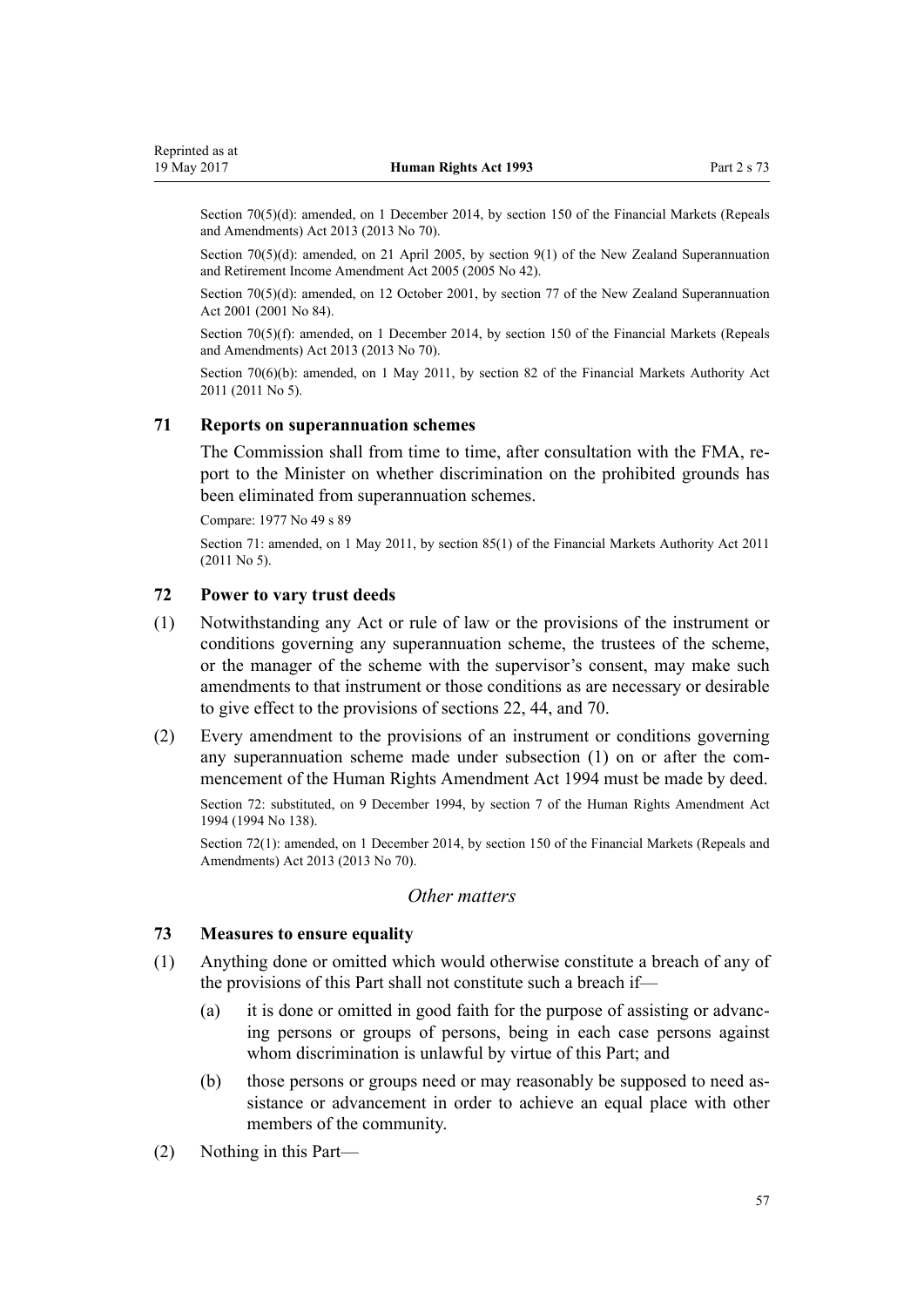|                              | Reprinted as at |
|------------------------------|-----------------|
| <b>Human Rights Act 1993</b> | 19 May 2017     |
|                              |                 |

- (a) limits the power of the Crown to establish or arrange work or training schemes or employment assistance measures, eligibility for which may, in whole or in part, be determined by a person's age, employment status, or family status; or
- (b) makes it unlawful for any person to recruit or refer any other person who is of a particular age or of a particular employment status or of a particular family status for any work or training scheme or employment assistance measure that is established or arranged by the Crown, the eligibility for which may, in whole or in part, be determined by a person's age, employment status, or family status.

Compare: 1977 No 49 s 29; 1992 No 16 s 13(1)

#### **74 Measures relating to pregnancy, childbirth, or family responsibilities**

For the avoidance of doubt it is hereby declared that preferential treatment granted by reason of—

- (a) a woman's pregnancy or childbirth; or
- (b) a person's responsibility for part-time care or full-time care of children or other dependants—

shall not constitute a breach of this Part. Compare: 1977 No 49 s 30

## **Part 3**

# **Resolution of disputes about compliance with Part 1A and Part 2**

Part 3: substituted, on 1 January 2002, by [section 9](http://prd-lgnz-nlb.prd.pco.net.nz/pdflink.aspx?id=DLM121897) of the Human Rights Amendment Act 2001 (2001 No 96).

## **75 Object of this Part**

The object of this Part is to establish procedures that—

- (a) facilitate the provision of information to members of the public who have questions about discrimination; and
- (b) recognise that disputes about compliance with [Part 1A](#page-26-0) or [Part 2](#page-28-0) are more likely to be successfully resolved if those disputes can be resolved promptly by the parties themselves; and
- (c) recognise that, if disputes about compliance with [Part 1A](#page-26-0) or [Part 2](#page-28-0) are to be resolved promptly, expert problem-solving support, information, and assistance needs to be available to the parties to those disputes; and
- (d) recognise that the procedures for dispute resolution under this Part need to be flexible; and
- (e) recognise that judicial intervention at the lowest level needs to be that of a specialist decision-making body that is not inhibited by strict procedural requirements; and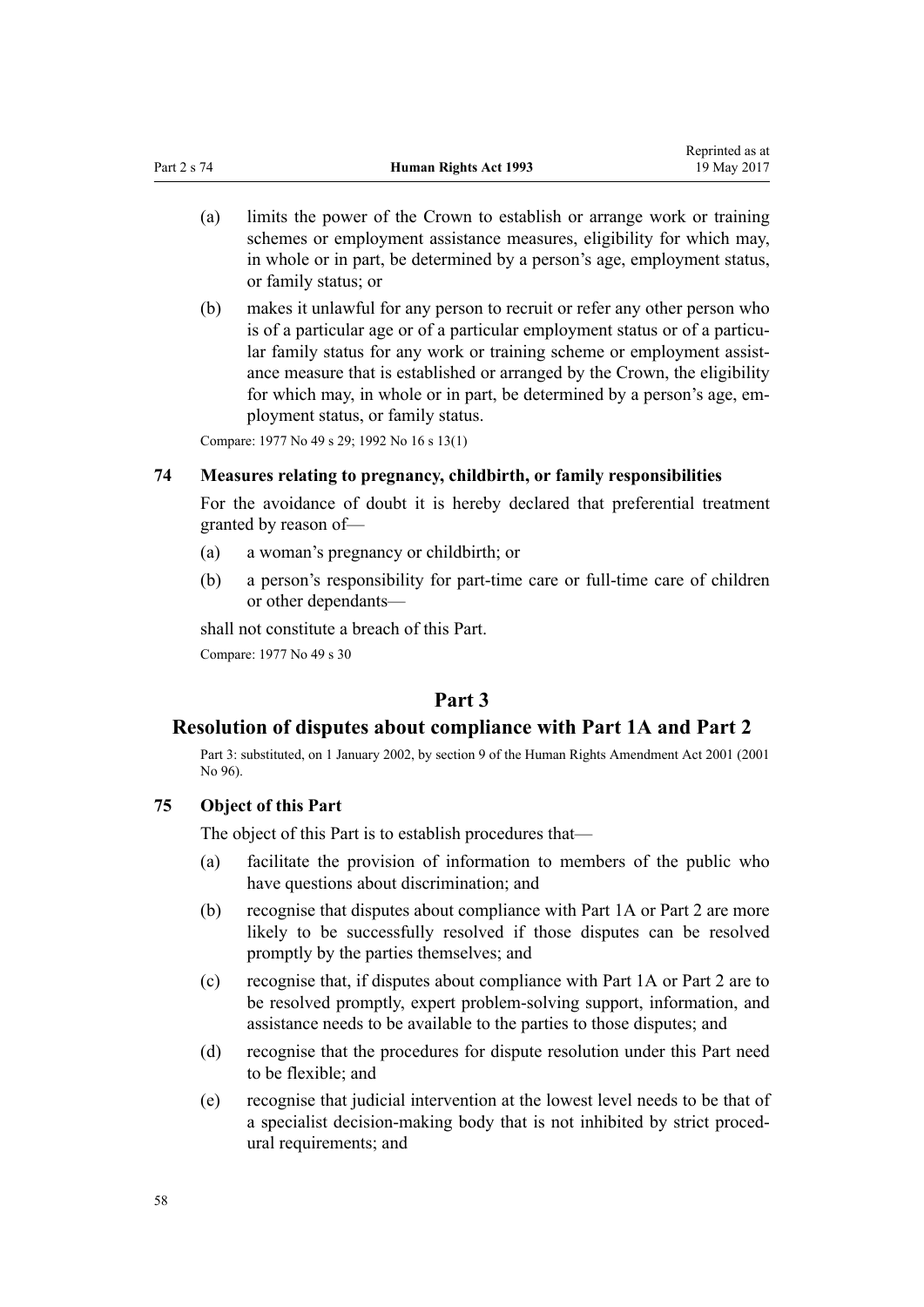<span id="page-58-0"></span>(f) recognise that difficult issues of law may need to be determined by higher courts.

Section 75: substituted, on 1 January 2002, by [section 9](http://prd-lgnz-nlb.prd.pco.net.nz/pdflink.aspx?id=DLM121897) of the Human Rights Amendment Act 2001 (2001 No 96).

## **76 Functions of Commission under this Part**

- (1) The primary functions of the Commission under this Part are—
	- (a) to provide information to members of the public who have questions about discrimination; and
	- (b) to facilitate the resolution of disputes about compliance with [Part 1A](#page-26-0) or [Part 2](#page-28-0), by the parties concerned, in the most efficient, informal, and costeffective manner possible.
- (2) The Commission has, in order to carry out its function under subsection (1)(b), the following functions:
	- (a) to receive and assess a complaint alleging that there has been a breach of [Part 1A](#page-26-0) or [Part 2](#page-28-0), or both:
	- (b) to gather information in relation to a complaint of that kind (including one referred back to it by the Director under [section 90\(1\)\(b\)](#page-65-0), or the Tribunal under [section 92D\)](#page-70-0) for the purposes of paragraphs (c) and (d):
	- (c) to offer services designed to facilitate resolution of the complaint, including information, expert problem-solving support, mediation, and other assistance:
	- (d) to take action or further action under this Part in relation to the complaint, if the complainant or aggrieved person wishes to proceed with it, unless section  $80(2)$  or  $(3)$  applies:
	- (e) to provide information gathered in relation to a complaint to the parties concerned.

Section 76: substituted, on 1 January 2002, by [section 9](http://prd-lgnz-nlb.prd.pco.net.nz/pdflink.aspx?id=DLM121897) of the Human Rights Amendment Act 2001 (2001 No 96).

## **77 Dispute resolution services**

- (1) The Commission must provide dispute resolution services for the purposes of carrying out its functions under section 76.
- (2) Services provided under this section may include—
	- (a) the provision of general information about discrimination and legal obligations in relation to discrimination:
	- (b) the provision of information about what services are available for persons who have disputes about compliance with [Part 1A](#page-26-0) or [Part 2:](#page-28-0)
	- (c) the provision of a venue for, and a mediator at, any dispute resolution meeting that—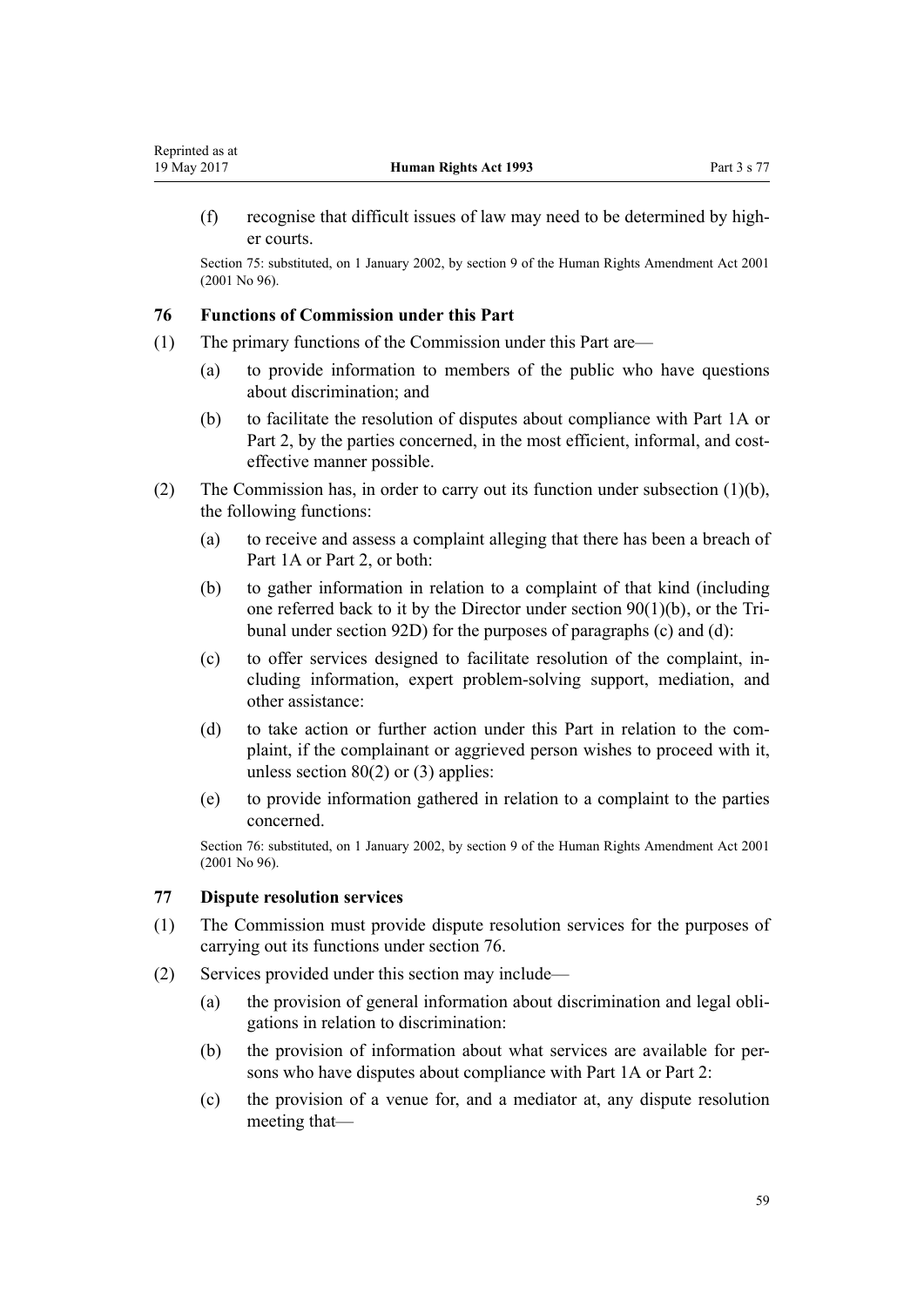- <span id="page-59-0"></span>(i) is designed to enable each party to discuss and seek to resolve any complaint, without prejudice to his or her position; and
- (ii) is convened at the request, or with the agreement of, the parties or, if [section 84\(4\)](#page-63-0) applies, by the Commission:
- (d) other services (of a type that can address a variety of circumstances) that assist persons to resolve, promptly and effectively, their disputes about compliance with [Part 1A](#page-26-0) or [Part 2](#page-28-0).

Section 77: substituted, on 1 January 2002, by [section 9](http://prd-lgnz-nlb.prd.pco.net.nz/pdflink.aspx?id=DLM121897) of the Human Rights Amendment Act 2001 (2001 No 96).

# **78 Method of providing services**

Services provided under [section 77](#page-58-0) may be provided in any manner, including—

- (a) by a telephone, facsimile, internet, or email service (whether as a means of explaining where information can be found or as a means of actually providing the information or of otherwise seeking to resolve the problem); or
- (b) by publishing pamphlets, brochures, booklets, or codes; or
- (c) by specialists who—
	- (i) respond to requests or themselves identify how, where, and when their services can best support the object of this Part; or
	- (ii) provide their services in the manner, and at the time and place that is, most likely to resolve the problem or dispute in question; or
	- (iii) provide their services in all of the ways described in this paragraph.

Section 78: substituted, on 1 January 2002, by [section 9](http://prd-lgnz-nlb.prd.pco.net.nz/pdflink.aspx?id=DLM121897) of the Human Rights Amendment Act 2001 (2001 No 96).

## **79 How complaints received to be treated**

- (1) This section applies if the Commission receives, under [section 76\(2\)\(a\)](#page-58-0), a complaint alleging that there has been a breach of [Part 1A](#page-26-0) or [Part 2](#page-28-0) or both Parts.
- (2) If the complaint or part of it concerns an enactment, or an act or omission that is authorised or required by an enactment, the complaint or relevant part of it must be treated only as a complaint that the enactment is in breach of [Part 1A.](#page-26-0)
- (3) Despite every other provision of this section, if the complaint or part of it concerns a judgment or other order of a court, or an act or omission of a court affecting the conduct of any proceedings, the Commission must take no further action in relation to the complaint or relevant part of it.
- (4) If the complaint or part of it concerns an act or omission by a person or body referred to in [section 3](http://prd-lgnz-nlb.prd.pco.net.nz/pdflink.aspx?id=DLM224799) of the New Zealand Bill of Rights Act 1990, and neither subsection (2) nor subsection (3) applies, the complaint or relevant part of it—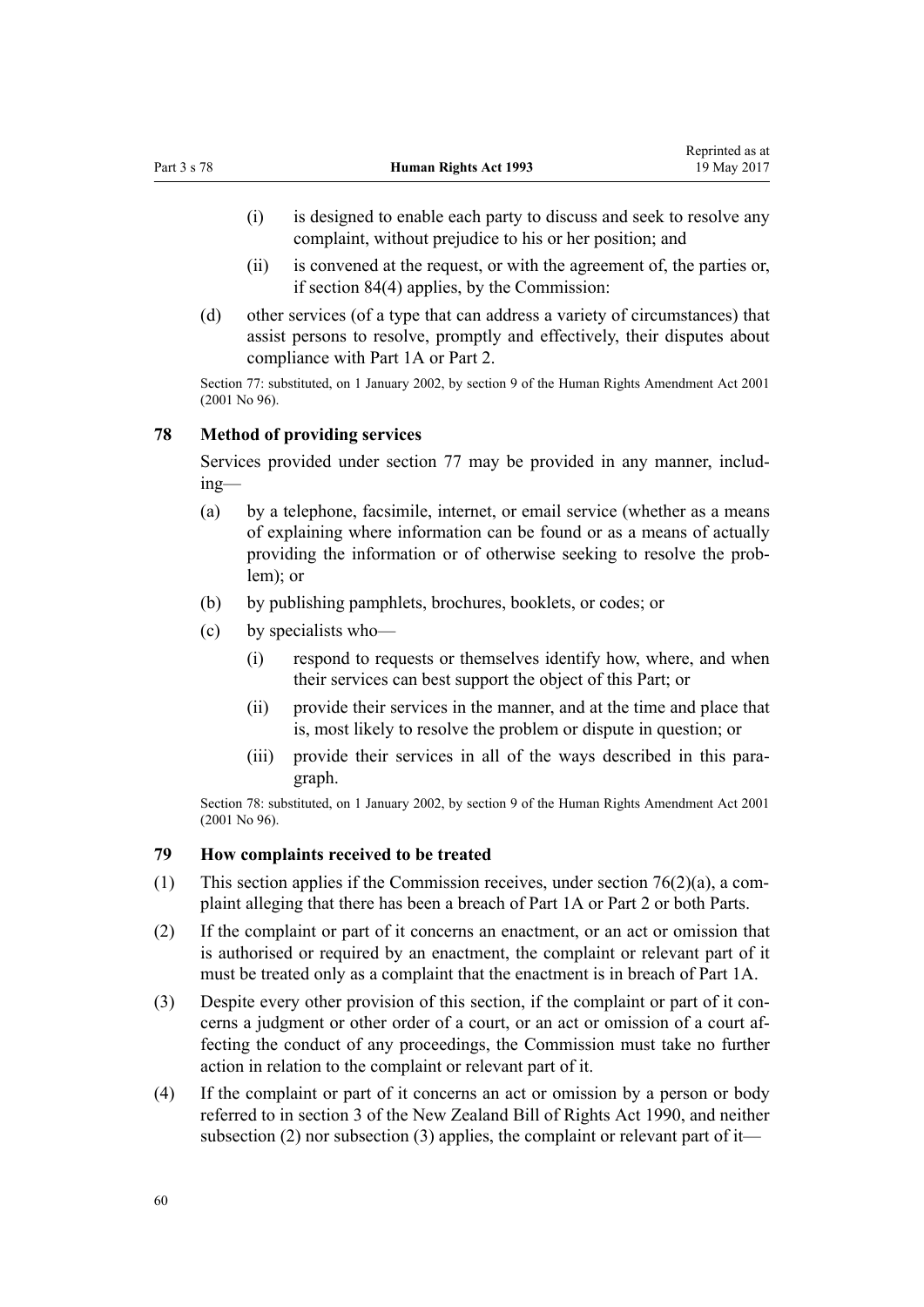- (a) must be treated only as a complaint that there is a breach of [Part 1A,](#page-26-0) unless the act or omission complained of involves conduct that
	- (i) is unlawful under any of [sections 22,](#page-31-0) [23](#page-31-0), [61 to 63,](#page-49-0) and [66](#page-52-0); or
	- (ii) is unlawful under any of [sections 65](#page-52-0) and [67 to 74](#page-52-0), but only to the extent that those sections relate to conduct that is unlawful under any provision referred to in subparagraph (i):
- (b) must be treated only as a complaint that there has been a breach of the relevant provision or provisions of [Part 2](#page-28-0) if the act or omission complained of involves conduct that is unlawful under any of [sections 22](#page-31-0), [23,](#page-31-0) [61 to 63](#page-49-0), and [66.](#page-52-0)
- (5) If the complaint or relevant part of it concerns a breach of [Part 2,](#page-28-0) and none of subsections (2) to (4) applies to the complaint or relevant part of it, the complaint or relevant part of it must be treated only as a complaint that there has been a breach of the relevant provision or provisions of [Part 2.](#page-28-0)
- (6) Nothing in this section prevents the Commission from involving any person that it considers appropriate in information gathering and the resolution of disputes.

Section 79: substituted, on 1 January 2002, by [section 9](http://prd-lgnz-nlb.prd.pco.net.nz/pdflink.aspx?id=DLM121897) of the Human Rights Amendment Act 2001 (2001 No 96).

## **79A Choice of procedures**

- (1) If the circumstances giving rise to a complaint under [Part 2](#page-28-0) are such that an employee would also be entitled to pursue a personal grievance under the [Em](http://prd-lgnz-nlb.prd.pco.net.nz/pdflink.aspx?id=DLM58316)[ployment Relations Act 2000,](http://prd-lgnz-nlb.prd.pco.net.nz/pdflink.aspx?id=DLM58316) the employee may take one, but not both, of the following steps:
	- (a) the employee may make in relation to those circumstances a complaint under this Act:
	- (b) the employee may, if the grievance is not otherwise resolved, apply to the Employment Relations Authority for the resolution of the grievance under the [Employment Relations Act 2000](http://prd-lgnz-nlb.prd.pco.net.nz/pdflink.aspx?id=DLM58316).
- (2) To avoid doubt, a complaint referred to in subsection (1) includes, but is not limited to, a complaint about sexual harassment or racial harassment.
- (3) For the purposes of subsection  $(1)(a)$ , an employee makes a complaint when proceedings about that complaint are commenced by the complainant or the Commission.
- (4) If an employee makes a complaint under subsection  $(1)(a)$ , the employee may not exercise or continue to exercise any rights relating to the subject matter of the complaint that the employee may have under the [Employment Relations](http://prd-lgnz-nlb.prd.pco.net.nz/pdflink.aspx?id=DLM58316) [Act 2000.](http://prd-lgnz-nlb.prd.pco.net.nz/pdflink.aspx?id=DLM58316)
- (5) If an employee applies to the Employment Relations Authority for a resolution of the grievance under subsection (1)(b), the employee may not exercise or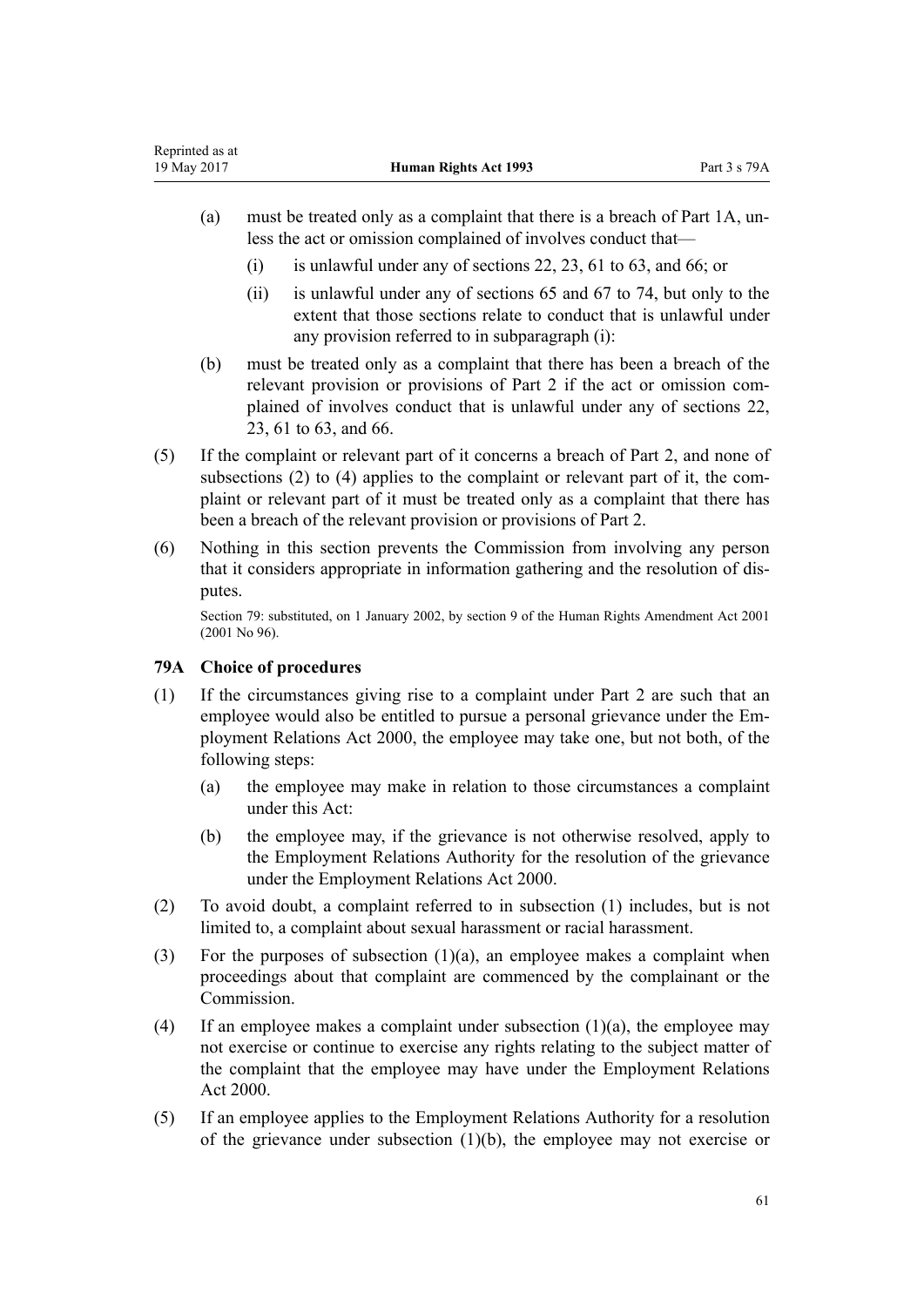<span id="page-61-0"></span>continue to exercise any rights relating to the subject matter of the grievance that the employee may have under this Act.

Section 79A: inserted, on 1 December 2004, by [section 4](http://prd-lgnz-nlb.prd.pco.net.nz/pdflink.aspx?id=DLM316652) of the Human Rights Amendment Act 2004 (2004 No 88).

## **80 Taking action or further action in relation to complaint**

- (1) The Commission may only take action or further action under this Part in relation to a complaint if the complainant or person alleged to be aggrieved (if not the complainant) informs the Commission that he or she wishes to proceed with the complaint.
- (2) The Commission may decline to take action or further action under this Part in relation to a complaint if the complaint relates to a matter of which the complainant or the person alleged to be aggrieved (if not the complainant) has had knowledge for more than 12 months before the complaint is received by the Commission.
- (3) The Commission may also decline to take action or further action under this Part in relation to a complaint if, in the Commission's opinion,—
	- (a) the subject matter of the complaint is trivial; or
	- (b) the complaint is frivolous or vexatious or is not made in good faith; or
	- (c) having regard to all the circumstances of the case, it is unnecessary to take further action in relation to the complaint; or
	- (d) there is in all the circumstances an adequate remedy or right of appeal, other than the right to petition Parliament or to make a complaint to the Ombudsman, that it would be reasonable for the complainant or the person alleged to be aggrieved (if not the complainant) to exercise.
- (4) If the Commission decides to take no action or no further action in relation to a complaint, it must inform the complainant or the person alleged to be aggrieved (if not the complainant) and the person against whom the complaint is made—
	- (a) of that decision; and
	- (b) of the reasons for that decision; and
	- (c) of his or her right, under [section 92B](#page-68-0), to bring proceedings before the Human Rights Review Tribunal.

Compare: 1977 No 49 s 35; 1981 No 127 s 3

Section 80: substituted, on 1 January 2002, by [section 9](http://prd-lgnz-nlb.prd.pco.net.nz/pdflink.aspx?id=DLM121897) of the Human Rights Amendment Act 2001 (2001 No 96).

## **81 Commission to inform parties of process**

(1) Before gathering information about a complaint, the Commission must comply with subsections (2) and (4).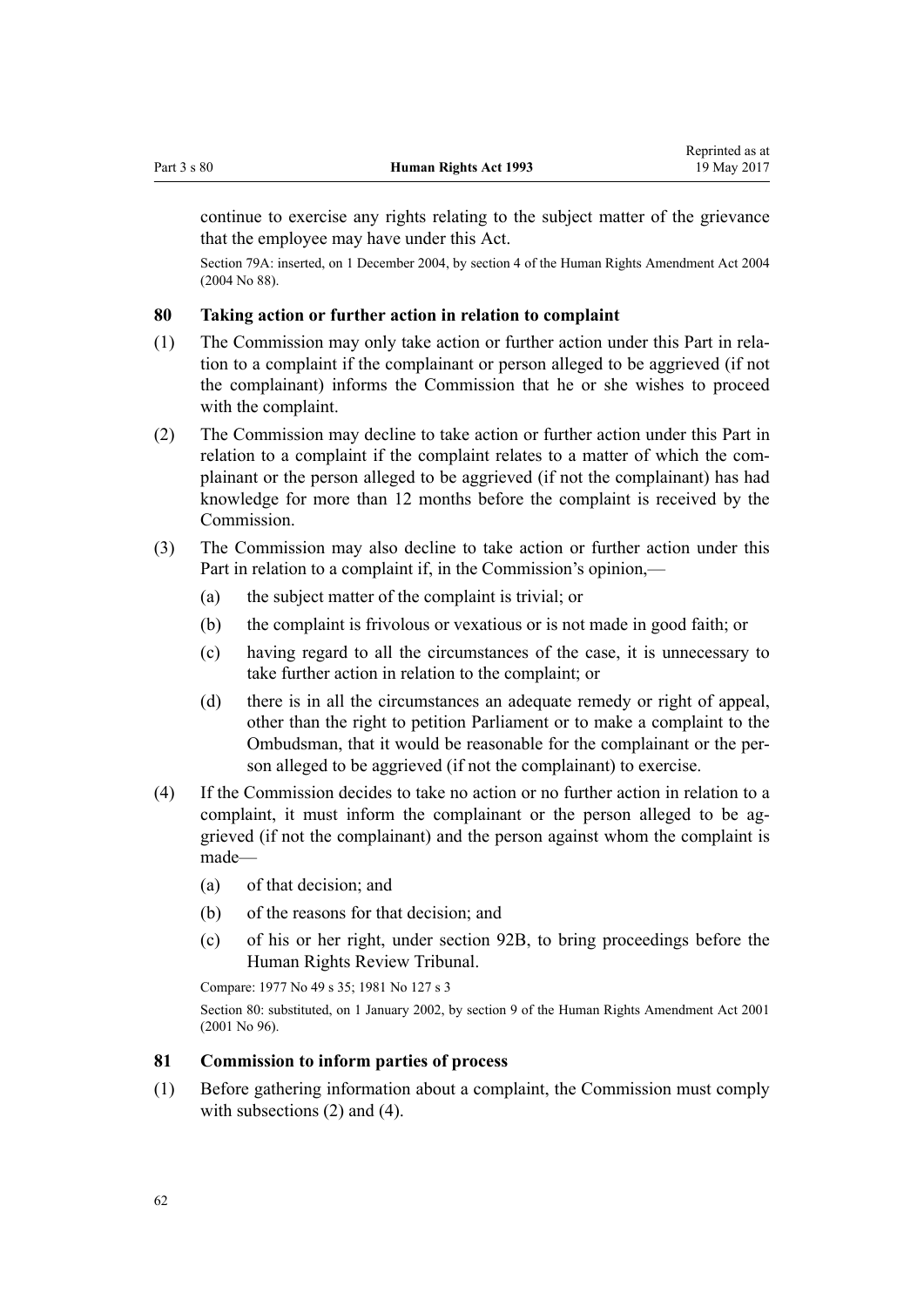- (2) The Commission must inform the following persons of the Commission's intention to gather information under section 82, and provide them with general information about the matters stated in subsection (3):
	- (a) the complainant (if any); and
	- (b) any person alleged to be aggrieved (if not the complainant); and
	- (c) the person against whom the complaint is made; and
	- (d) if the complaint alleges a breach of [Part 1A,](#page-26-0) or alleges a breach of [Part 2](#page-28-0) by a person or body referred to in [section 3](http://prd-lgnz-nlb.prd.pco.net.nz/pdflink.aspx?id=DLM224799) of the New Zealand Bill of Rights Act 1990, the Attorney-General:
	- (e) any other person or body that the Commission considers relevant.
- (3) The matters referred to in subsection (2) are—
	- (a) rights and obligations under this Act; and
	- (b) processes that apply to complaints under this Act; and
	- (c) other services that may help the parties to a complaint secure a settlement of the matter
- (4) The Commission must also inform the person against whom the complaint was made and, if subsection (2)(d) applies, the Attorney-General—
	- (a) of the details of the complaint (if any); and
	- (b) of the right of that person and, if subsection  $(2)(d)$  applies, of the Attorney-General to submit to the Commission, within a reasonable time, information in response to the complaint.
- (5) A requirement under this section to inform a person is satisfied if all reasonable efforts have been made to inform the person.

Section 81: substituted, on 1 January 2002, by [section 9](http://prd-lgnz-nlb.prd.pco.net.nz/pdflink.aspx?id=DLM121897) of the Human Rights Amendment Act 2001 (2001 No 96).

## **82 Information gathering and disclosure by Commission**

- (1) When the Commission gathers information about a complaint under [section](#page-58-0) [76\(2\)\(b\)](#page-58-0) for the purposes of [section 76\(2\)\(c\) or \(d\)—](#page-58-0)
	- (a) that process must be conducted in private:
	- (b) the Commission may hear or obtain information from any persons it thinks fit:
	- (c) except as provided in [section 81\(4\)\(b\),](#page-61-0) no person is entitled as of right to be heard by the Commission.
- (2) The Commission must make all reasonable efforts to give all parties concerned all relevant information gathered (if any) by it in relation to a complaint promptly after the information is gathered.

Section 82: substituted, on 1 January 2002, by [section 9](http://prd-lgnz-nlb.prd.pco.net.nz/pdflink.aspx?id=DLM121897) of the Human Rights Amendment Act 2001 (2001 No 96).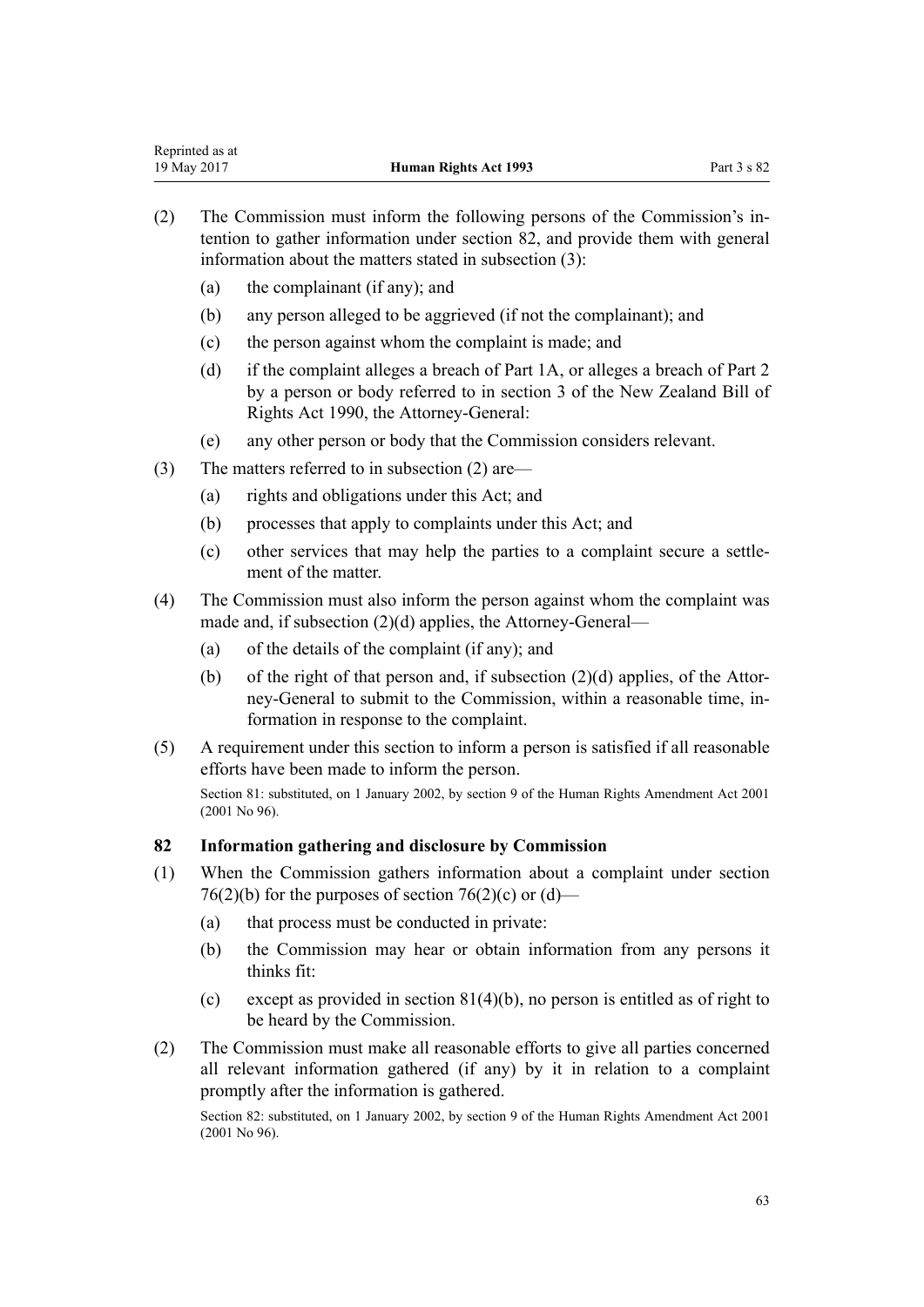#### <span id="page-63-0"></span>**83 Settlement**

- (1) This section applies if at any time it appears to the Commission from a complaint (including one referred back to the Commission by the Director, under [section 90\(1\)\(b\)](#page-65-0), or the Tribunal, under [section 92D\)](#page-70-0), or from information gathered in relation to the complaint (including any response made under [section](#page-61-0)  $81(4)(b)$ , that it may be possible to reach a settlement.
- (2) The Commission must use its best endeavours to assist the parties to secure a settlement.
- (3) In this section, **settlement**
	- (a) means the agreement of the parties concerned on actions that settle the matter, which may include the payment of compensation or the tendering of an apology; and
	- (b) includes a satisfactory assurance by the person to whom the complaint relates against the repetition of the conduct that was the subject matter of the complaint or against further conduct of a similar kind.

Section 83: substituted, on 1 January 2002, by [section 9](http://prd-lgnz-nlb.prd.pco.net.nz/pdflink.aspx?id=DLM121897) of the Human Rights Amendment Act 2001 (2001 No 96).

## **84 Reference of complaint to Director or from Director or Tribunal**

- (1) The complainant, aggrieved person, or party seeking to enforce a settlement may refer a complaint to the Director so that he or she may decide, under [sec](#page-65-0)[tion 90\(1\)\(a\) or \(c\),](#page-65-0) whether to represent that person in proceedings before the Human Rights Tribunal.
- (2) The Commission must promptly inform all parties concerned of every reference of a complaint back to the Commission, whether the reference back is one by the Director, under [section 90\(1\)\(b\),](#page-65-0) or one by the Tribunal, under [section](#page-70-0) [92D](#page-70-0).
- (3) A requirement under this section to inform a person is satisfied if all reasonable efforts have been made to inform the person.
- (4) If a complaint is referred back to the Commission by the Director, under [sec](#page-65-0)[tion 90\(1\)\(b\)](#page-65-0), or by the Tribunal, under [section 92D](#page-70-0), the Commission may, without limiting its other powers, require the parties to attend a dispute resolution meeting or other form of mediation designed to facilitate resolution of the complaint.

Section 84: substituted, on 1 January 2002, by [section 9](http://prd-lgnz-nlb.prd.pco.net.nz/pdflink.aspx?id=DLM121897) of the Human Rights Amendment Act 2001 (2001 No 96).

## **85 Confidentiality of information disclosed at dispute resolution meeting**

- (1) Except with the consent of the parties or the relevant party, persons referred to in subsection (2) must keep confidential—
	- (a) a statement, admission, or document created or made for the purposes of a dispute resolution meeting; and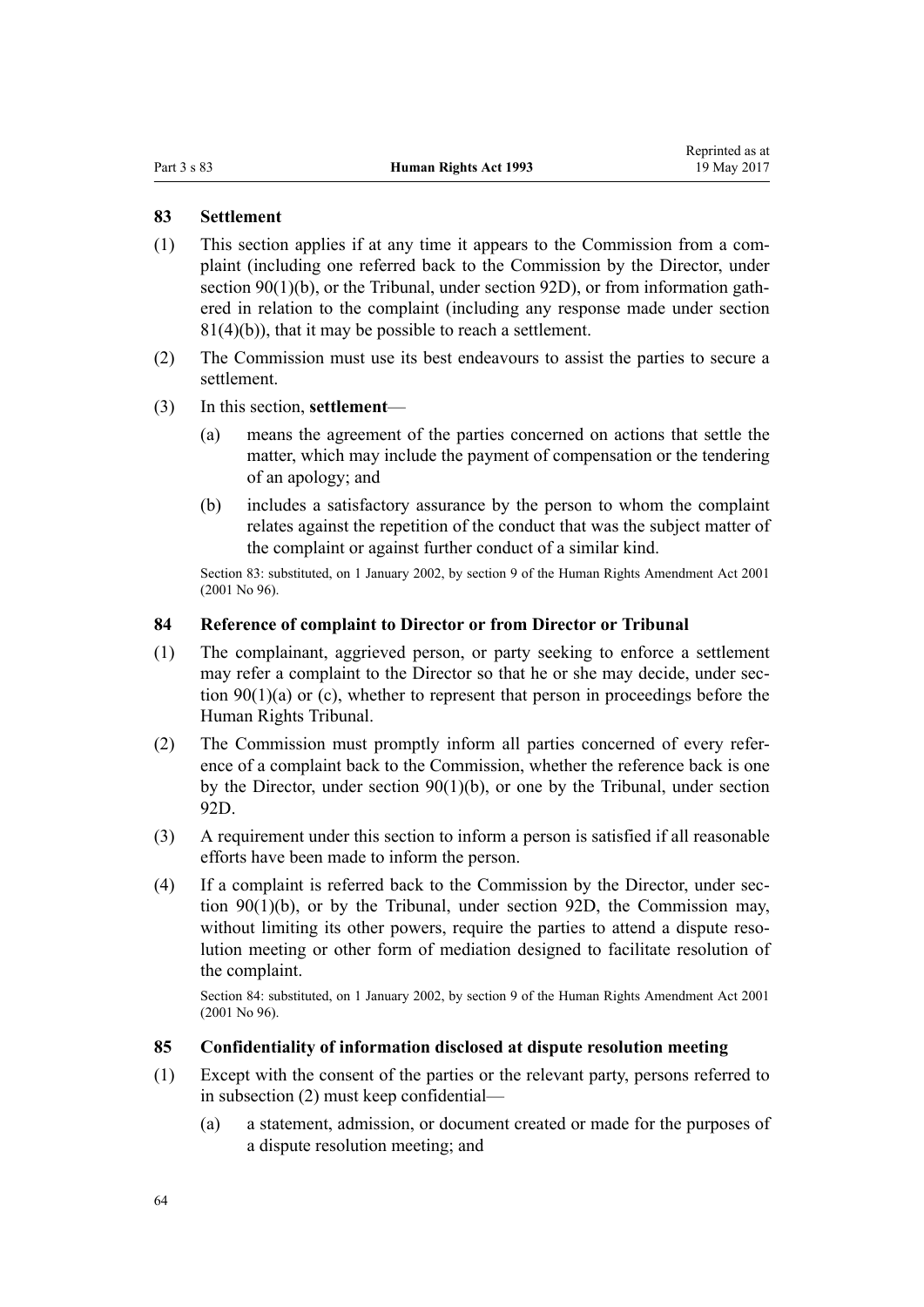- (b) information that is disclosed orally for the purposes of, and in the course of, a dispute resolution meeting.
- (2) Subsection (1) applies to every person who—
	- (a) is a mediator for a dispute resolution meeting; or
	- (b) attends a dispute resolution meeting; or
	- (c) is a person employed or engaged by the Commission; or
	- (d) is a person who assists either a mediator at a dispute resolution meeting or a person who attends a dispute resolution meeting.

Section 85: substituted, on 1 January 2002, by [section 9](http://prd-lgnz-nlb.prd.pco.net.nz/pdflink.aspx?id=DLM121897) of the Human Rights Amendment Act 2001 (2001 No 96).

## **86 Evidence as to dispute resolution meeting**

- (1) No mediator at a dispute resolution meeting may give evidence in any proceedings, whether under this Act or any other Act, about—
	- (a) the meeting; or
	- (b) anything related to the meeting that comes to his or her knowledge for the purposes of, or in the course of, the meeting.
- (2) No evidence is admissible in any court, or before any person acting judicially, of any statement, admission, document, or information that, under [section](#page-63-0) [85\(1\)](#page-63-0), is required to be kept confidential.

Section 86: substituted, on 1 January 2002, by [section 9](http://prd-lgnz-nlb.prd.pco.net.nz/pdflink.aspx?id=DLM121897) of the Human Rights Amendment Act 2001 (2001 No 96).

## **87 Certain information not to be made available**

Any statement, admission, document, or information disclosed or made to the mediator at a dispute resolution meeting for the purposes of the dispute resolution meeting must not be made available under the [Official Information Act](http://prd-lgnz-nlb.prd.pco.net.nz/pdflink.aspx?id=DLM64784) [1982](http://prd-lgnz-nlb.prd.pco.net.nz/pdflink.aspx?id=DLM64784) or the [Local Government Official Information and Meetings Act 1987](http://prd-lgnz-nlb.prd.pco.net.nz/pdflink.aspx?id=DLM122241) by a person to whom [section 85\(1\)](#page-63-0) applies, except with the consent of the parties or the relevant party.

Section 87: substituted, on 1 January 2002, by [section 9](http://prd-lgnz-nlb.prd.pco.net.nz/pdflink.aspx?id=DLM121897) of the Human Rights Amendment Act 2001 (2001 No 96).

## **88 Limits on effect of section 80(1) or sections 85 to 87**

Nothing in [section 80\(1\)](#page-61-0) or [sections 85 to 87—](#page-63-0)

(a) prevents the discovery or affects the admissibility of any evidence (being evidence that is otherwise discoverable or admissible and that existed independently of the mediation process) just because the evidence was presented for the purposes of, or in the course of, a dispute resolution meeting; or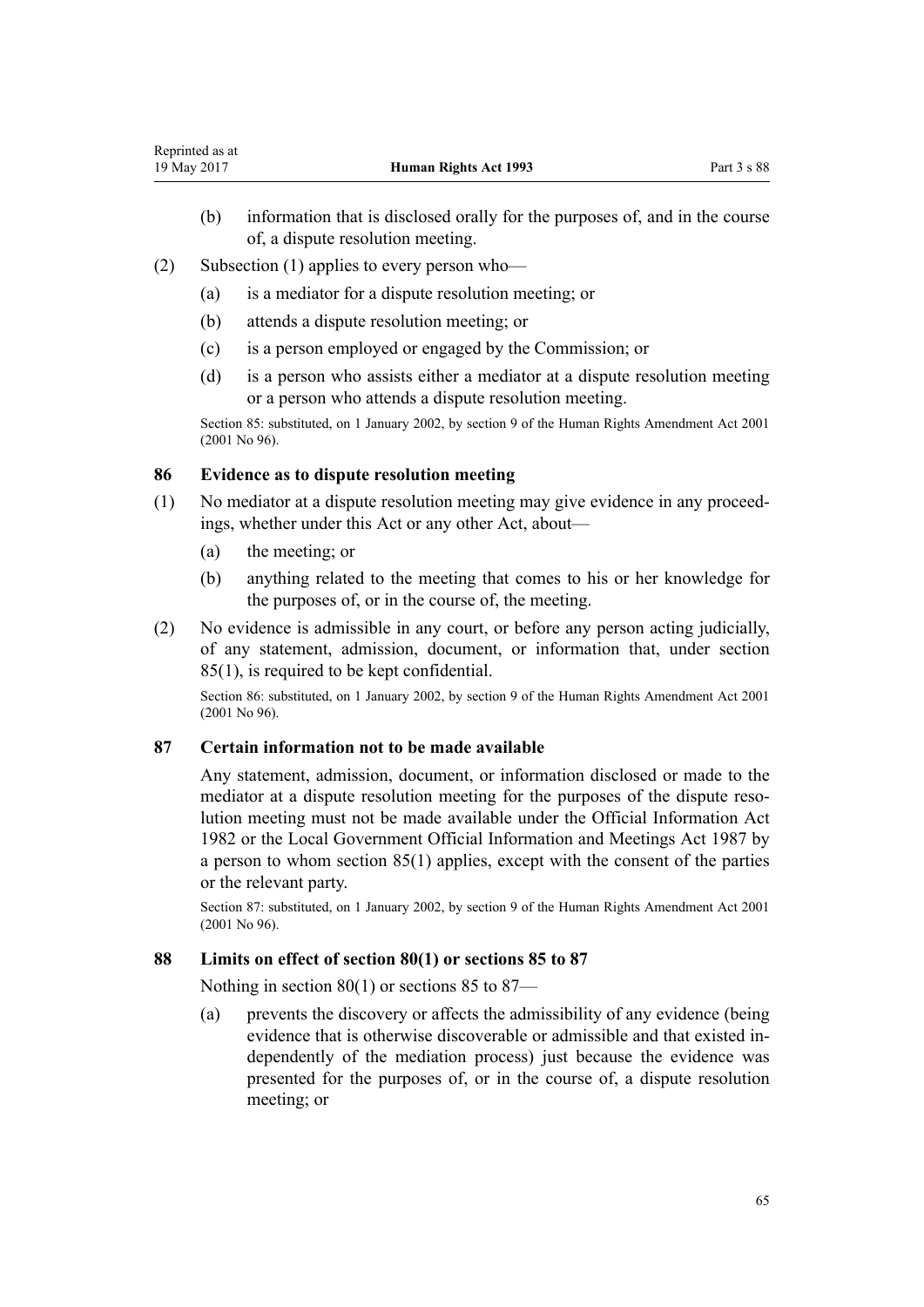- <span id="page-65-0"></span>(b) prevents the gathering of information by the Commission for research or educational purposes so long as the parties and the specific matters in issue between them are not identifiable; or
- (c) prevents the disclosure by any person employed or engaged by the Commission to any other person employed or engaged by the Commission of matters that need to be disclosed for the purposes of giving effect to this Act; or
- (d) prevents the disclosure of information by any person, if that person has reasonable grounds to believe that disclosure is necessary to prevent, or minimise the danger of, injury to any person or damage to any property.

Section 88: substituted, on 1 January 2002, by [section 9](http://prd-lgnz-nlb.prd.pco.net.nz/pdflink.aspx?id=DLM121897) of the Human Rights Amendment Act 2001 (2001 No 96).

## **89 Enforcement of terms of settlement agreed by parties**

A settlement between parties to a complaint may be enforced by proceedings before the Tribunal brought under [section 92B\(4\)](#page-68-0)—

- (a) by the complainant (if any) or the aggrieved person (if not the complainant); or
- (b) by the person against whom the complaint was made.

Section 89: substituted, on 1 January 2002, by [section 9](http://prd-lgnz-nlb.prd.pco.net.nz/pdflink.aspx?id=DLM121897) of the Human Rights Amendment Act 2001 (2001 No 96).

# **90 Functions of Director of Human Rights Proceedings under this Part**

- (1) The Director's functions under this Part include, in relation to a complaint,—
	- (a) deciding, in accordance with [sections 91\(1\)](#page-66-0) and [92,](#page-67-0) whether, and to what extent, to provide representation for a party who requests the Director to provide representation in proceedings before the Tribunal or in related proceedings seeking to enforce a settlement reached on a previous occasion (including a settlement secured at a dispute resolution meeting), and providing representation for the party accordingly:
	- (b) deciding, in accordance with [section 91\(2\)](#page-66-0), whether to refer the complaint back to the Commission:
	- (c) deciding, in accordance with [sections 91\(3\)](#page-66-0) and [92,](#page-67-0) whether, and to what extent, to provide representation for a complainant, aggrieved person (if not the complainant), or group of persons who requests, or who request, the Director to provide representation in proceedings before the Tribunal or in related proceedings against the person against whom the complaint was made or the Attorney-General, and providing representation for the complainant, aggrieved person, or group of persons, accordingly.
- (2) The Director's functions under this Part include, in relation to a request from the Commission to provide representation in proceedings brought under [section](#page-68-0) [92B](#page-68-0), [section 92E](#page-71-0), or [section 97](#page-82-0) or in proceedings in which the Commission is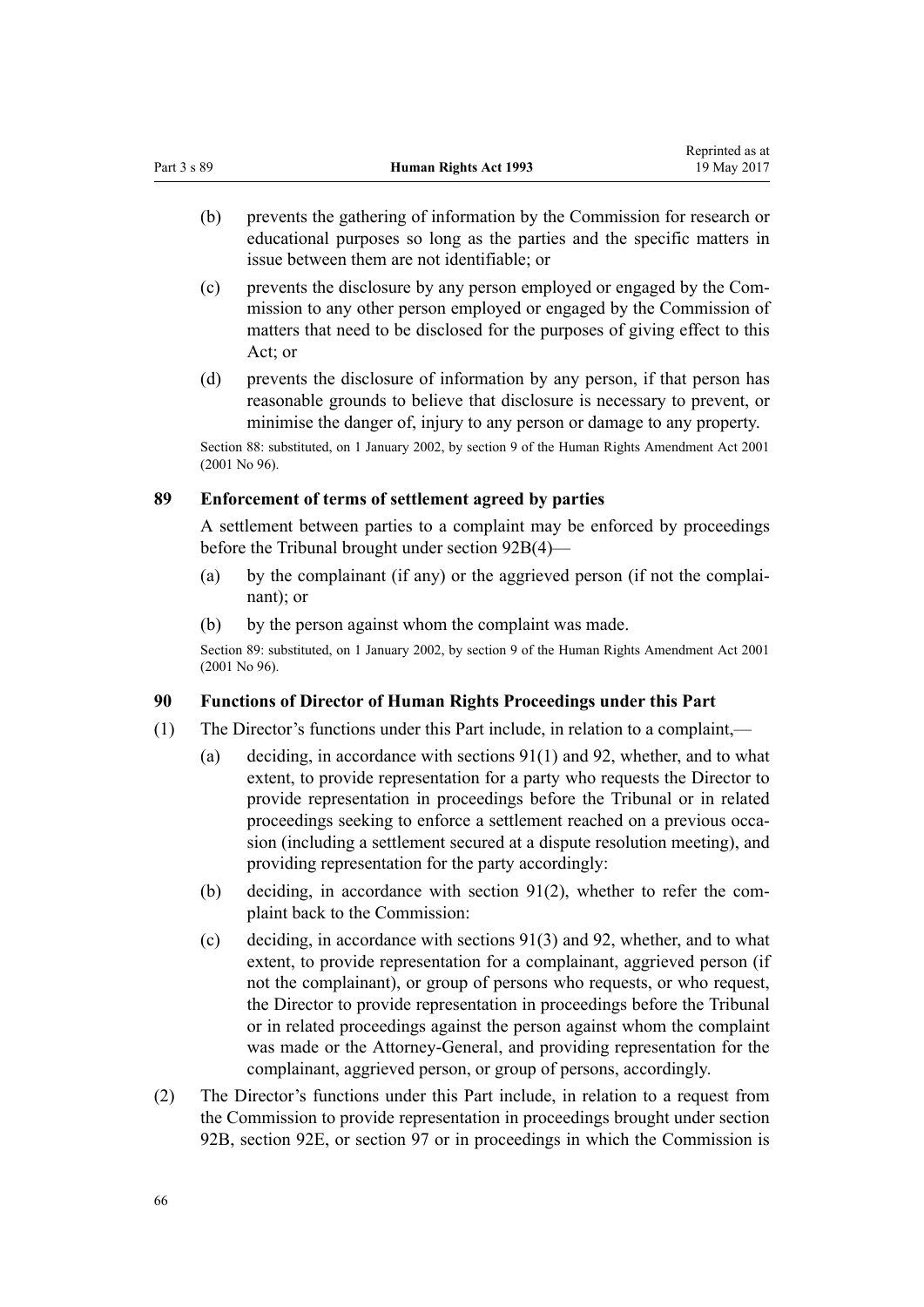<span id="page-66-0"></span>entitled to appear and be heard under [section 92H](#page-72-0), deciding, in accordance with sections 91(3) and [92,](#page-67-0) whether, and to what extent, to provide representation for the Commission in proceedings before the Tribunal or in related proceedings.

- (3) In this section and [sections 92](#page-67-0) and [92C](#page-69-0), **related proceedings**, in relation to proceedings before the Tribunal, means proceedings of any of the following descriptions:
	- (a) an appeal to the High Court against a decision of the Tribunal:
	- (b) proceedings in the High Court arising out of—
		- (i) the statement of a case under [section 122;](#page-93-0) or
		- (ii) the removal of proceedings or a matter at issue in them under [sec](#page-94-0)[tion 122A:](#page-94-0)
	- (c) an appeal to the Court of Appeal against a decision of the High Court made in proceedings described in paragraph (a) or paragraph (b):
	- (d) an appeal to the Supreme Court against—
		- (i) a decision of the High Court made in proceedings described in paragraph (a) or paragraph (b); or
		- (ii) a decision of the Court of Appeal made in proceedings described in paragraph (c).

Section 90: substituted, on 1 January 2002, by [section 9](http://prd-lgnz-nlb.prd.pco.net.nz/pdflink.aspx?id=DLM121897) of the Human Rights Amendment Act 2001 (2001 No 96).

Section 90(3): substituted, on 1 January 2004, by [section 48\(1\)](http://prd-lgnz-nlb.prd.pco.net.nz/pdflink.aspx?id=DLM214522) of the Supreme Court Act 2003 (2003) No 53).

## **91 Requirements for Director's decisions under section 90**

- (1) The Director may make a decision under [section 90\(1\)\(a\)](#page-65-0) if it appears to him or her that a party has failed to observe the terms of a settlement reached on a previous occasion.
- (2) The Director may make a decision under section  $90(1)(b)$  if—
	- (a) it appears to the Director that the complaint may yet be able to be resolved by the parties and the Commission (for example, by mediation); or
	- (b) it is unclear to the Director, from information available to him or her, in relation to the complaint, whether a party has failed to observe the terms of a settlement reached on a previous occasion.
- (3) The Director may make a decision under section  $90(1)(c)$  or (2) if it appears to him or her that a settlement has not been reached and that no action or further action by the Commission is likely to facilitate a settlement.

Section 91: substituted, on 1 January 2002, by [section 9](http://prd-lgnz-nlb.prd.pco.net.nz/pdflink.aspx?id=DLM121897) of the Human Rights Amendment Act 2001 (2001 No 96).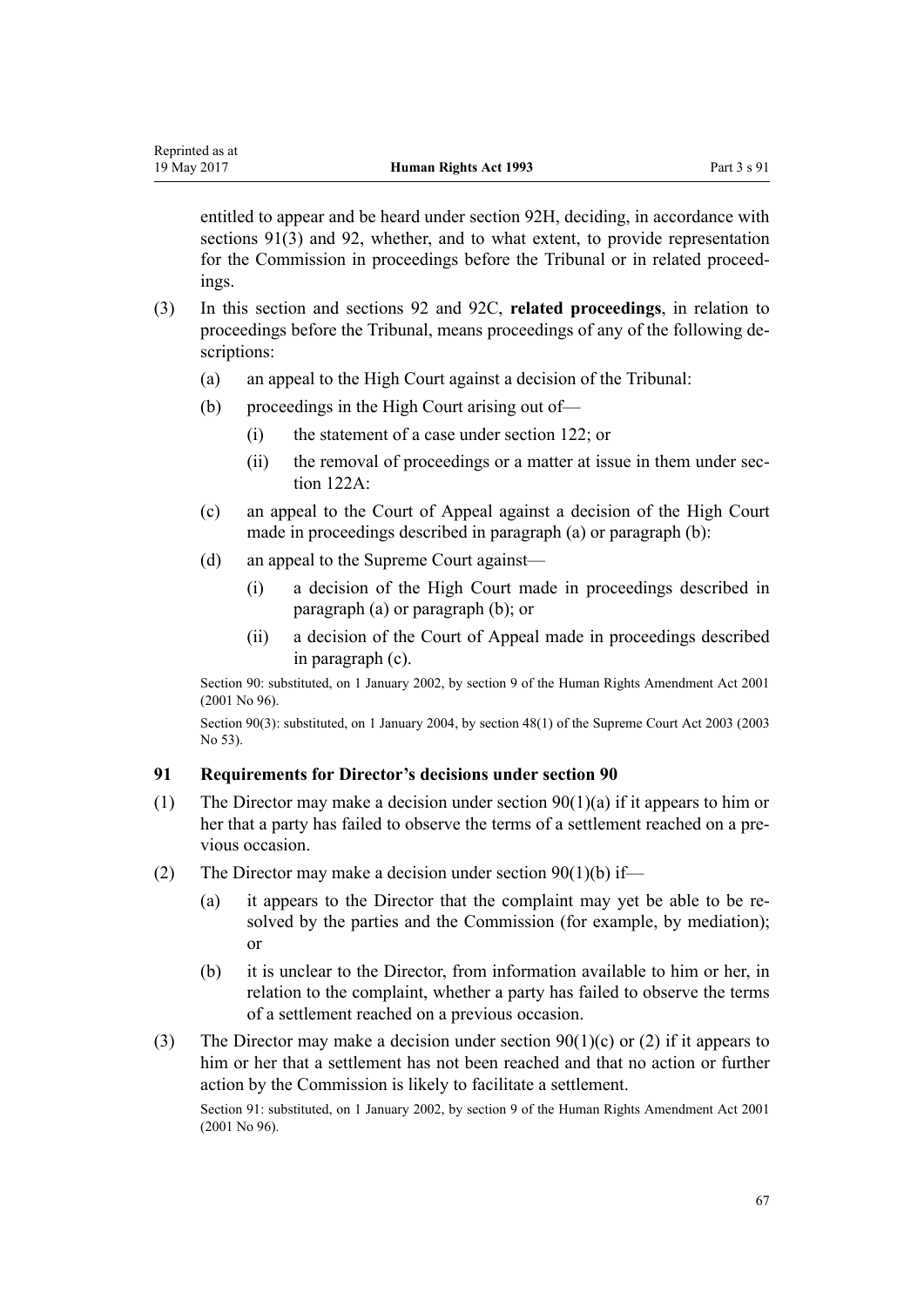# <span id="page-67-0"></span>**92 Matters Director to have regard to in deciding whether to provide representation in proceedings before Tribunal or in related proceedings**

- (1) In deciding under [section 90\(1\)\(a\) or \(c\)](#page-65-0) or [section 90\(2\)](#page-65-0) whether, and to what extent, to provide representation for a complainant, aggrieved person, group of persons, party to a settlement of a complaint, or the Commission, the Director—
	- (a) must have regard to the matters stated in subsection (2):
	- (b) may have regard to any other matter that the Director considers relevant.
- (2) The matters referred to in subsection  $(1)(a)$  are—
	- (a) whether the complaint raises a significant question of law:
	- (b) whether resolution of the complaint would affect a large number of people (for example, because the proceedings would be brought by or affect a large group of persons):
	- (c) the level of harm involved in the matters that are the subject of the complaint:
	- (d) whether the proceedings in question are likely to be successful:
	- (e) whether the remedies available through proceedings of that kind are likely to suit the particular case:
	- (f) whether there is likely to be any conflict of interest in the provision by the Director of representation to any person described in subsection (1):
	- (g) whether the provision of representation is an effective use of resources:
	- (h) whether or not it would be in the public interest to provide representation.

Section 92: substituted, on 1 January 2002, by [section 9](http://prd-lgnz-nlb.prd.pco.net.nz/pdflink.aspx?id=DLM121897) of the Human Rights Amendment Act 2001 (2001 No 96).

# **92A Director to notify and report on decisions on representation**

- (1) Promptly after making a decision under [section 90\(1\)\(a\) or \(c\),](#page-65-0) the Director must notify the complainant, aggrieved person, group of persons, or party seeking to enforce a settlement reached on a previous occasion—
	- (a) of the terms of the decision; and
	- (b) if the Director has decided not to provide representation for the complainant, aggrieved person, class of persons, or party seeking to enforce a settlement, of the reasons for the decision.
- (2) Promptly after making a decision under [section 90\(2\),](#page-65-0) the Director must notify the Commission—
	- (a) of the terms of the decision; and
	- (b) of the reasons for the decision.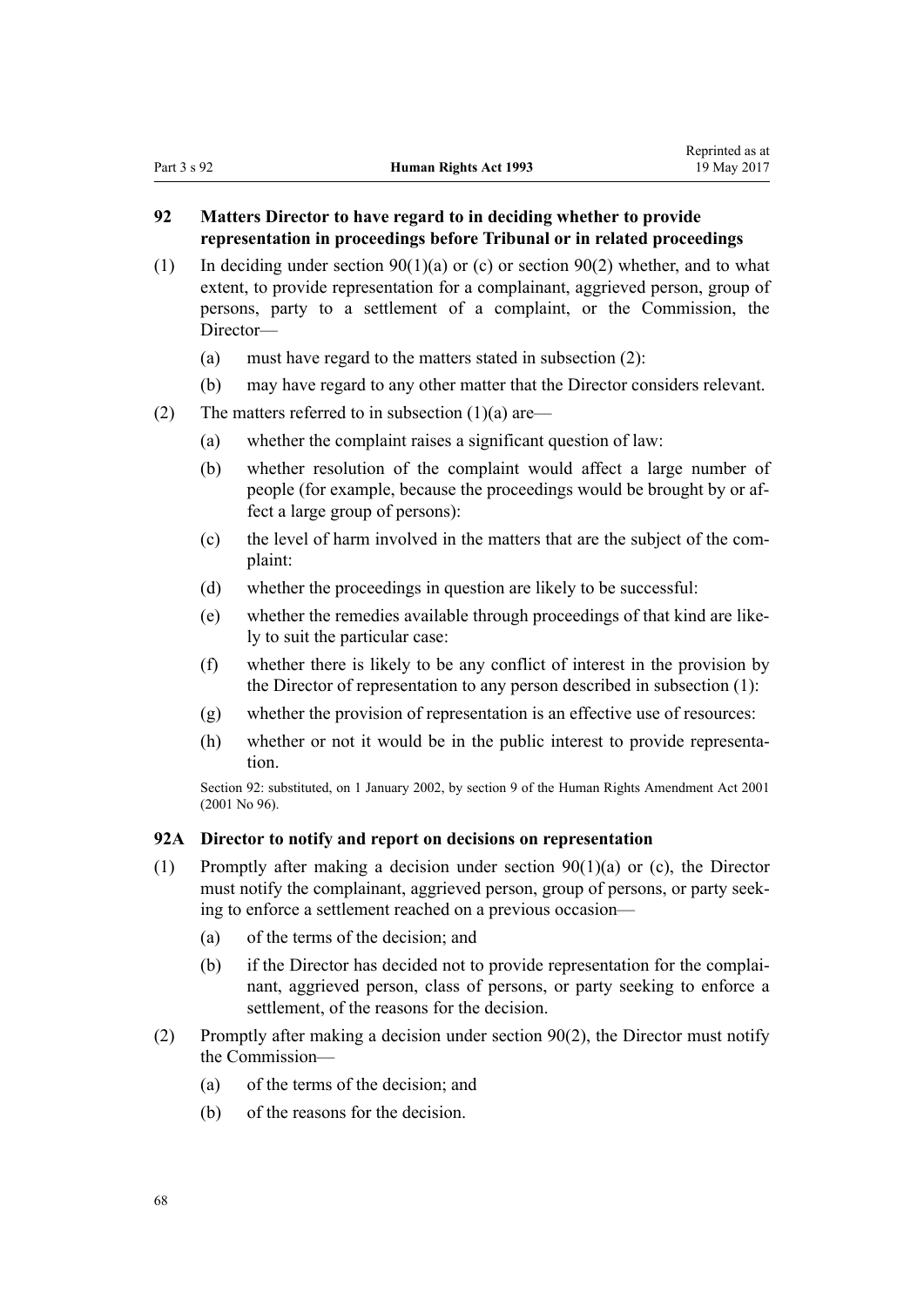- <span id="page-68-0"></span>(3) If the Director decides to provide representation to the Commission in proceedings in which the Commission is entitled to be heard under [section 92H](#page-72-0), but subsequently concludes that there is, or may be, a conflict of interest in the provision, or continued provision, of legal representation by the Director to both the complainant and the Commission, the Director must—
	- (a) cease to provide representation to the Commission; and
	- (b) promptly advise the Commission of the Director's decision.
- (4) The Director must report to the Minister, at least once each year and without referring to identifiable individuals concerned, on the Director's decisions under section  $90(1)(a)$  and (c), and, as soon as practicable, the Minister must present a copy of the report to the House of Representatives.

Section 92A: inserted, on 1 January 2002, by [section 9](http://prd-lgnz-nlb.prd.pco.net.nz/pdflink.aspx?id=DLM121897) of the Human Rights Amendment Act 2001 (2001 No 96).

# *Proceedings*

Heading: inserted, on 1 January 2002, by [section 9](http://prd-lgnz-nlb.prd.pco.net.nz/pdflink.aspx?id=DLM121897) of the Human Rights Amendment Act 2001 (2001 No 96).

## **92B Civil proceedings arising from complaints**

- (1) If a complaint referred to in section  $76(2)(a)$  has been made, the complainant, the person aggrieved (if not the complainant), or the Commission may bring civil proceedings before the Human Rights Review Tribunal—
	- (a) for a breach of [Part 1A](#page-26-0) (other than a breach of Part 1A that is an enactment, or an act or omission authorised or required by an enactment or otherwise by law), against the person or persons alleged to be responsible for the breach:
	- (b) for a breach of [Part 1A](#page-26-0) that is an enactment, or an act or omission authorised or required by an enactment or otherwise by law, against the Attorney-General, or against a person or body referred to in [section 3\(b\)](http://prd-lgnz-nlb.prd.pco.net.nz/pdflink.aspx?id=DLM224799) of the New Zealand Bill of Rights Act 1990 alleged to be responsible for the breach:
	- (c) for a breach of [Part 2](#page-28-0), against the person or persons alleged to be responsible for the breach.
- (2) If a complaint under [section 76\(2\)\(a\)](#page-58-0) relates to a discriminatory practice alleged to be in breach of [Part 1A](#page-26-0) or [Part 2](#page-28-0) and to affect a class of persons, proceedings under subsection (1) may be brought by the Commission on behalf of the class of persons affected.
- (3) A person against whom a complaint referred to in section  $76(2)(a)$  has been made may bring civil proceedings before the Tribunal in relation to the complaint if no proceedings in relation to the complaint have been brought under subsection (1) by, or on behalf of, the complainant or person aggrieved or a class of persons.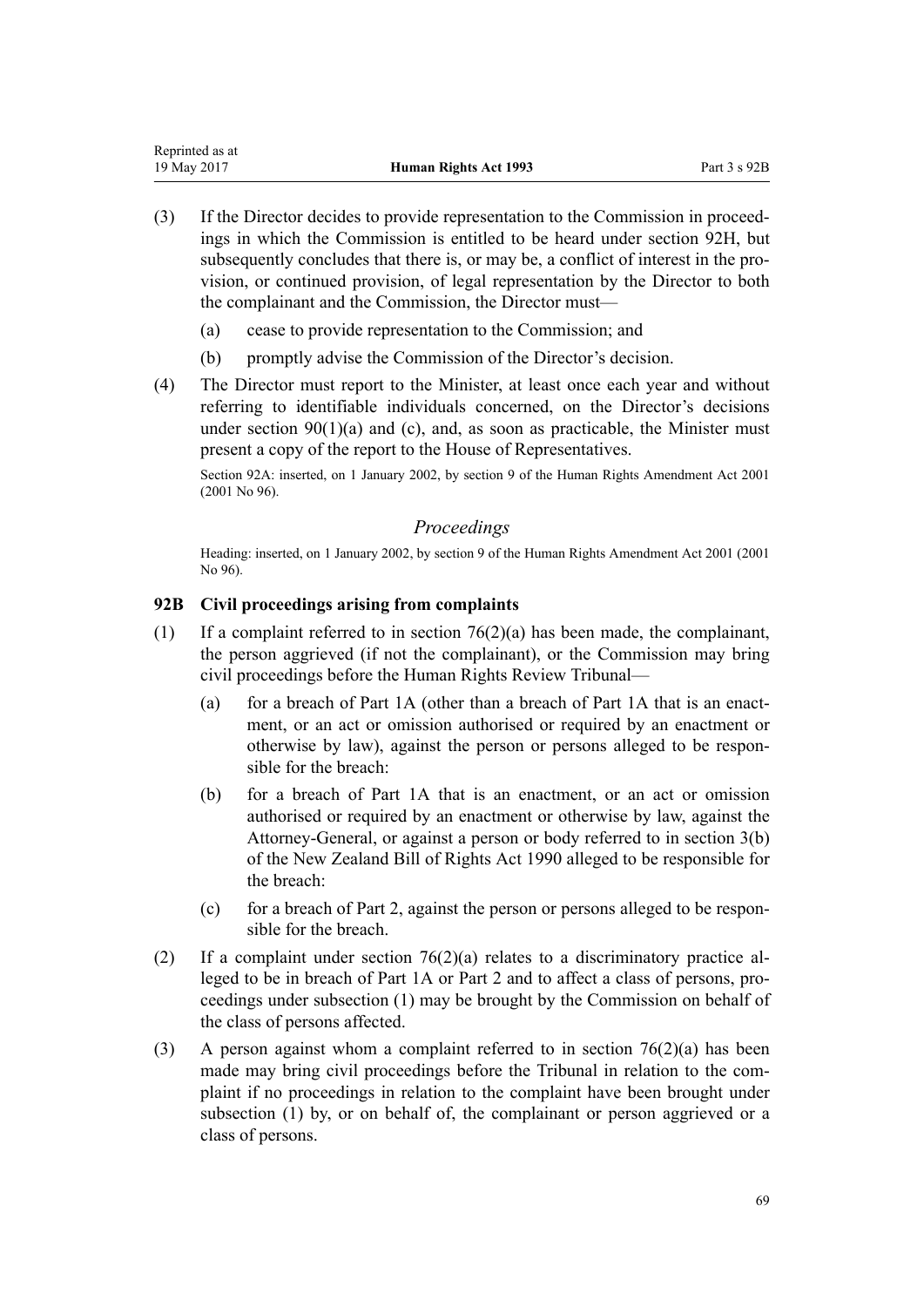<span id="page-69-0"></span>

| Part 3 s 92BA | Human Rights Act 1993 | 19 May 2017 |
|---------------|-----------------------|-------------|

Reprinted as at

- (4) If parties to a complaint under section  $76(2)(a)$  have reached a settlement of the complaint (whether through mediation or otherwise) but one of them is failing to observe a term of the settlement, another of them may bring proceedings before the Tribunal to enforce the settlement.
- (5) The rights given by subsections (1), (3), and (4) are not limited or affected just because the Commission or a mediator at a dispute resolution meeting or the Director is taking any action in relation to the complaint concerned.
- (6) Despite subsection (2), the Commission may bring proceedings under subsection (1) only if—
	- (a) the complainant or person aggrieved (if not the complainant) has not brought proceedings; and
	- (b) the Commission has obtained the agreement of that person before bringing the proceedings; and
	- (c) it considers that bringing the proceedings will facilitate the performance of its functions stated in [section 5\(2\)\(a\).](#page-11-0)
- (7) Despite subsections (1) to (6), no proceedings may be brought under this section in respect of a complaint or relevant part of a complaint to which [section](#page-59-0) [79\(3\)](#page-59-0) applies.

Section 92B: inserted, on 1 January 2002, by [section 9](http://prd-lgnz-nlb.prd.pco.net.nz/pdflink.aspx?id=DLM121897) of the Human Rights Amendment Act 2001 (2001 No 96).

# **92BA Lodging of applications**

Proceedings before the Tribunal are to be commenced by the lodging of an application in the prescribed form.

Section 92BA: inserted, on 1 December 2004, by [section 5](http://prd-lgnz-nlb.prd.pco.net.nz/pdflink.aspx?id=DLM316654) of the Human Rights Amendment Act 2004 (2004 No 88).

## **92C Representation in civil proceedings arising from complaints**

- (1) A party to proceedings before the Tribunal or related proceedings may appear and be heard—
	- (a) in person, or by a barrister or solicitor provided by the person; or
	- (b) by a barrister or solicitor provided by the Director if, and to the extent that, the Director has decided, under section  $90(1)(a)$  or (c) or (2), to provide representation for the party in the proceedings.
- (2) The Tribunal may, on an application for the purpose by any person, give directions as to the representation, in proceedings before it, of a plaintiff of a kind referred to in section  $92N(1)$  to (3) or of any other party to the proceedings who may be able to bring, take part in, or defend the proceedings, only through a representative.
- (3) The Office of Human Rights Proceedings must pay all costs of representation provided—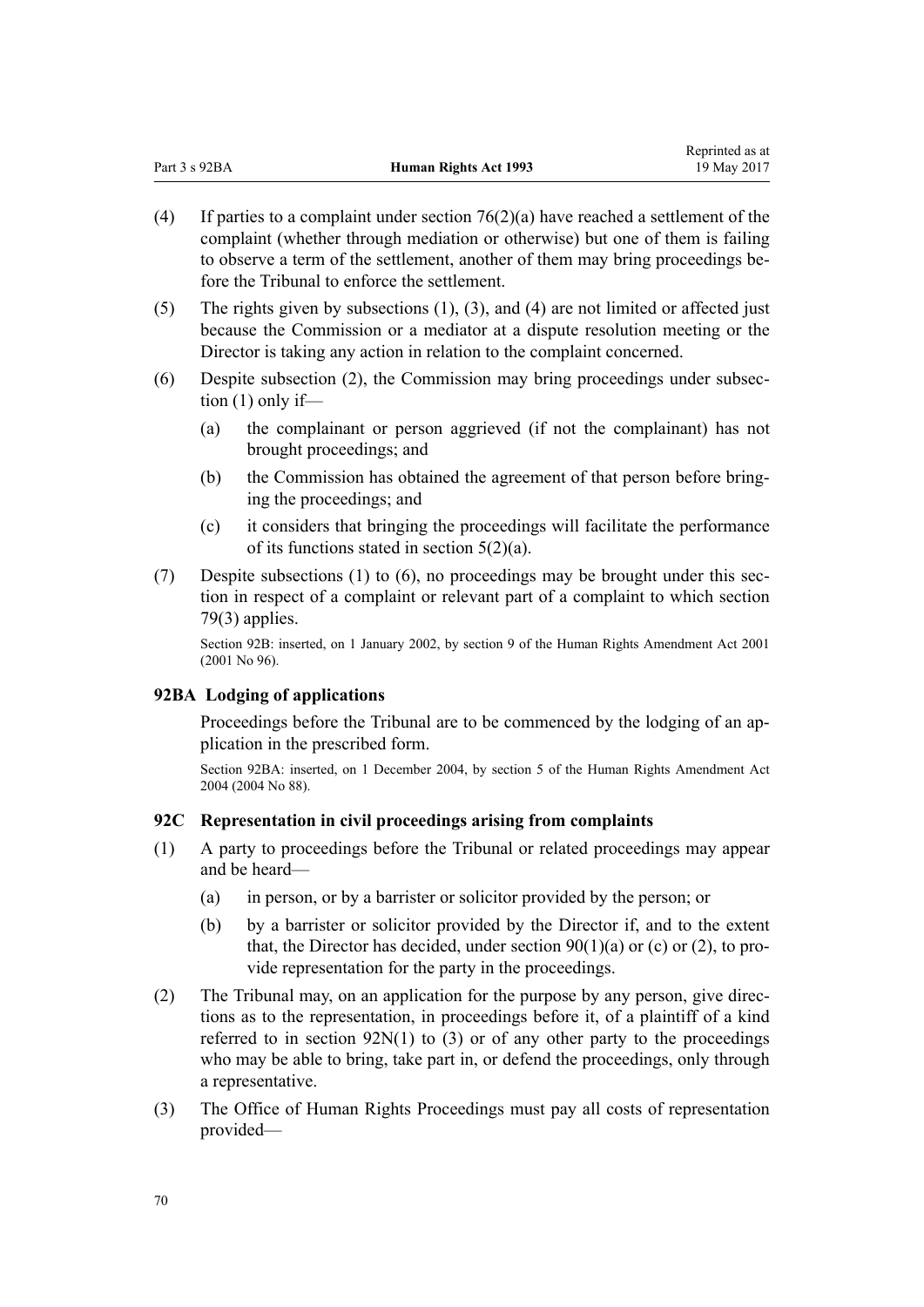- <span id="page-70-0"></span>(a) by the Director for a complainant, aggrieved person, group of persons, or party to a settlement of a complaint; and
- (b) in accordance with a decision of the Director under section  $90(1)(a)$  or [\(c\).](#page-65-0)
- (4) The Office of Human Rights Proceedings must pay any award of costs made against a person in proceedings for which representation is provided for that person by the Director.
- (5) Any award of costs made in favour of a person in proceedings for which representation is provided for that person by the Director must be paid to the Office of Human Rights Proceedings.
- (6) Nothing in this Act limits or affects the entitlement to legal aid (if any) of a party in respect of proceedings or intended proceedings (whether or not representation for the party in the proceedings may, or is to be, is being, or has been, provided in accordance with a decision of the Director under [section 90\(1\)\(a\)](#page-65-0) or  $(c)$ ).

Section 92C: inserted, on 1 January 2002, by [section 9](http://prd-lgnz-nlb.prd.pco.net.nz/pdflink.aspx?id=DLM121897) of the Human Rights Amendment Act 2001 (2001 No 96).

# **92D Tribunal may refer complaint back to Commission, or adjourn proceedings to seek resolution by settlement**

- (1) When proceedings under [section 92B](#page-68-0) are brought, the Tribunal—
	- (a) must (whether through a member or officer) first consider whether an attempt has been made to resolve the complaint (whether through mediation or otherwise); and
	- (b) must refer the complaint under section  $76(2)(a)$  to which the proceedings relate back to the Commission unless the Tribunal is satisfied that attempts at resolution, or further attempts at resolution, of the complaint by the parties and the Commission—
		- (i) will not contribute constructively to resolving the complaint; or
		- (ii) will not, in the circumstances, be in the public interest; or
		- (iii) will undermine the urgent or interim nature of the proceedings.
- (2) The Tribunal may, at any time before, during, or after the hearing of proceedings, refer a complaint under [section 76\(2\)\(a\)](#page-58-0) back to the Commission if it appears to the Tribunal, from what is known to it about the complaint, that the complaint may yet be able to be resolved by the parties and the Commission (for example, by mediation).
- (3) The Tribunal may, instead of exercising the power conferred by subsection (2), adjourn any proceedings relating to a complaint under section  $76(2)(a)$  for a specified period if it appears to the Tribunal, from what is known about the complaint, that the complaint may yet be able to be resolved by the parties.

Section 92D: inserted, on 1 January 2002, by [section 9](http://prd-lgnz-nlb.prd.pco.net.nz/pdflink.aspx?id=DLM121897) of the Human Rights Amendment Act 2001 (2001 No 96).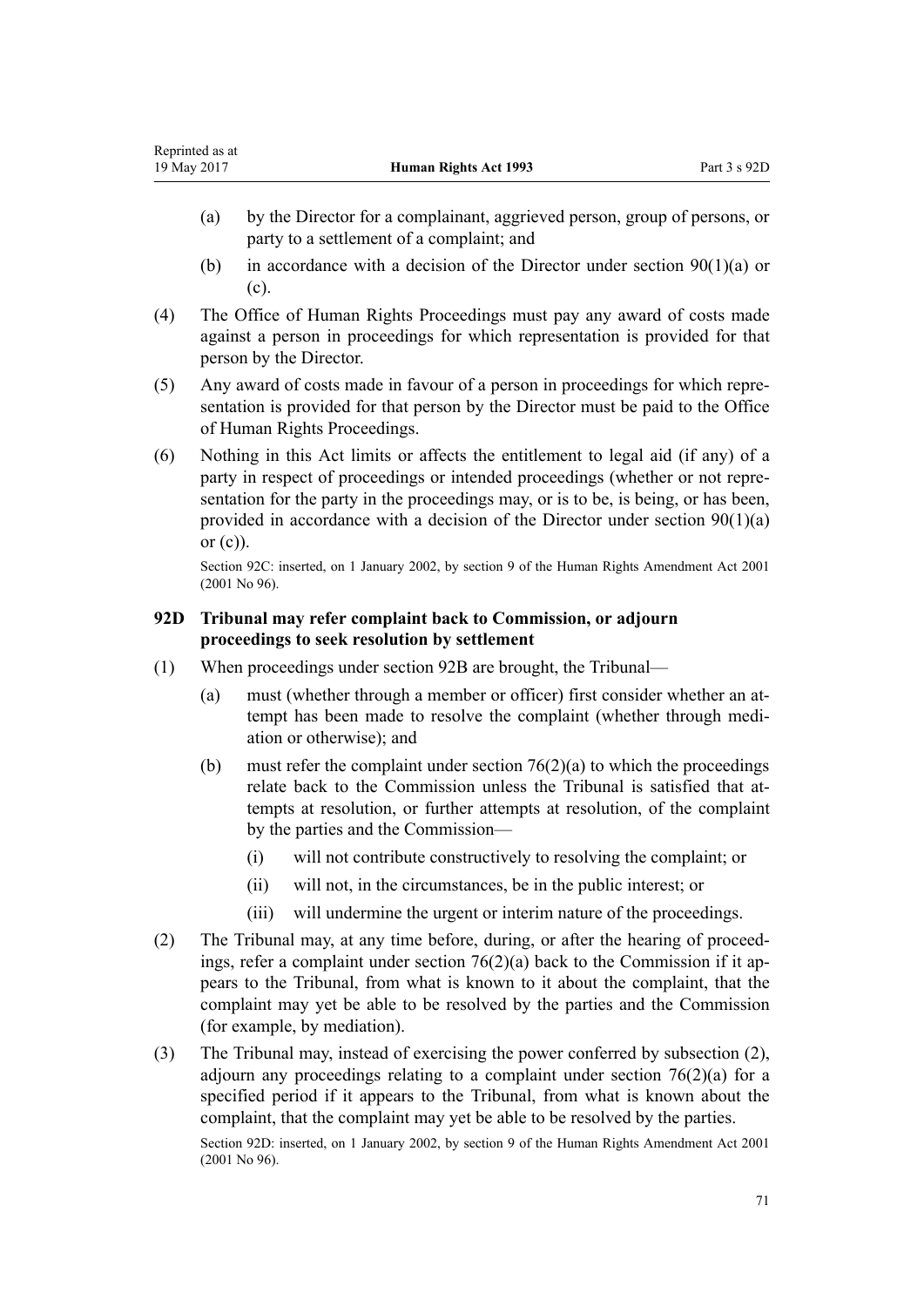## <span id="page-71-0"></span>**92E Civil proceedings arising from inquiry by Commission**

- (1) If the Commission considers that an inquiry by it under section  $5(2)(h)$  has disclosed or may have disclosed a breach of a kind referred to in any of paragraphs (a) to (c), it may bring civil proceedings before the Tribunal,—
	- (a) for a breach of [Part 1A](#page-26-0) (other than a breach of Part 1A that is an enactment, or an act or omission authorised or required by an enactment or otherwise by law), against the person or persons alleged to be responsible for the breach:
	- (b) for a breach of [Part 1A](#page-26-0) that is an enactment, or an act or omission authorised or required by an enactment or otherwise by law, against the Attorney-General, or against a person or body referred to in [section 3\(b\)](http://prd-lgnz-nlb.prd.pco.net.nz/pdflink.aspx?id=DLM224799) of the New Zealand Bill of Rights Act 1990 alleged to be responsible for the breach:
	- (c) for a breach of [Part 2](#page-28-0), against the person or persons alleged to be responsible for the breach.
- (2) The Commission may exercise the right in subsection (1) only if it considers that the exercise of the right will facilitate the performance of its functions stated in section  $5(2)(a)$ .
- (3) This section does not limit [section 6](#page-14-0) or [section 92H](#page-72-0) or [section 97](#page-82-0).

Section 92E: inserted, on 1 January 2002, by [section 9](http://prd-lgnz-nlb.prd.pco.net.nz/pdflink.aspx?id=DLM121897) of the Human Rights Amendment Act 2001 (2001 No 96).

#### **92F Proof of justified limits and exceptions**

- (1) The onus of proving, in any proceedings under this Part, that an act or omission is, under [section 5](http://prd-lgnz-nlb.prd.pco.net.nz/pdflink.aspx?id=DLM225501) of the New Zealand Bill of Rights Act 1990, a justified limit on the right to freedom from discrimination affirmed by [section 19](http://prd-lgnz-nlb.prd.pco.net.nz/pdflink.aspx?id=DLM225519) of the New Zealand Bill of Rights Act 1990 lies on the defendant.
- (2) The onus of proving, in any proceedings under this Part, that conduct is, under any provision of [Part 2](#page-28-0), excepted from conduct that is unlawful under any provision of Part 2 lies on the defendant.

Compare: 1977 No 49 s 39

Section 92F: inserted, on 1 January 2002, by [section 9](http://prd-lgnz-nlb.prd.pco.net.nz/pdflink.aspx?id=DLM121897) of the Human Rights Amendment Act 2001 (2001 No 96).

## **92G Right of Attorney-General to appear in civil proceedings**

- (1) The Attorney-General may appear and be heard, in person or by a barrister or solicitor,—
	- (a) in proceedings before the Human Rights Review Tribunal alleging a breach of [Part 1A,](#page-26-0) or alleging a breach of [Part 2](#page-28-0) by a person or body referred to in [section 3](http://prd-lgnz-nlb.prd.pco.net.nz/pdflink.aspx?id=DLM224799) of the New Zealand Bill of Rights Act 1990: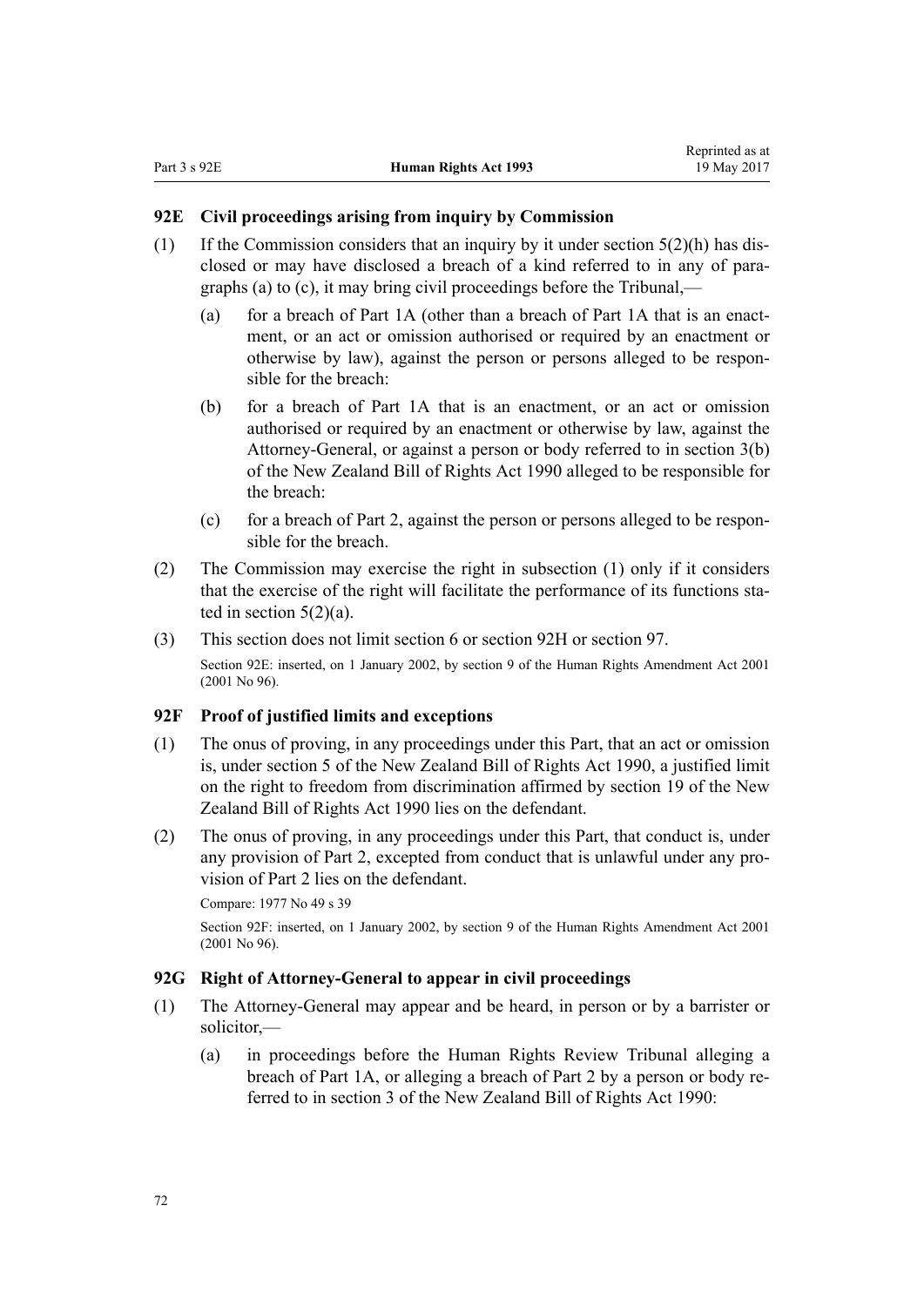- (b) in proceedings in any of the following courts in relation to proceedings of a kind referred to in paragraph (a) that are or have been before the Human Rights Review Tribunal:
	- (i) the District Court:
	- (ii) the High Court:

Reprinted as at

- (iii) the Court of Appeal:
- (iv) the Supreme Court.
- (2) The right to appear and be heard given by subsection (1) may be exercised whether or not the Attorney-General is or was a party to the proceedings before the Human Rights Review Tribunal.
- (3) If, under subsection (1), the Attorney-General appears in any proceedings of a kind described in that subsection, he or she has, unless those proceedings are by way of appeal, the right to adduce evidence and the right to cross-examine witnesses.

Compare: 1977 No 49 s 38A; 1983 No 56 s 13; 1993 No 35 s 3(5)

Section 92G: inserted, on 1 January 2002, by [section 9](http://prd-lgnz-nlb.prd.pco.net.nz/pdflink.aspx?id=DLM121897) of the Human Rights Amendment Act 2001 (2001 No 96).

Section 92G(1)(b)(i): amended, on 1 March 2017, by [section 261](http://prd-lgnz-nlb.prd.pco.net.nz/pdflink.aspx?id=DLM6942680) of the District Court Act 2016 (2016 No 49).

Section 92G(1)(b)(iv): added, on 1 January 2004, by [section 48\(1\)](http://prd-lgnz-nlb.prd.pco.net.nz/pdflink.aspx?id=DLM214522) of the Supreme Court Act 2003 (2003 No 53).

## **92H Right of Commission to appear in civil proceedings**

- (1) The Commission may appear and be heard, in person or by a barrister or solicitor,—
	- (a) in proceedings before the Human Rights Review Tribunal; and
	- (b) in proceedings in any of the following courts in relation to proceedings that are or have been before the Human Rights Review Tribunal:
		- (i) the District Court:
		- (ii) the High Court:
		- (iii) the Court of Appeal:
		- (iv) the Supreme Court.
- (2) The right to appear and be heard given by subsection (1) may be exercised—
	- (a) whether or not the Commission is or was a party to the proceedings before the Human Rights Review Tribunal; but
	- (b) only if the Commission considers that the exercise of the right will facilitate the performance of its functions stated in section  $5(2)(a)$ .
- (3) If, under subsection (1), the Commission appears in any proceedings of a kind described in that subsection, it has, unless those proceedings are by way of appeal, the right to adduce evidence and the right to cross-examine witnesses.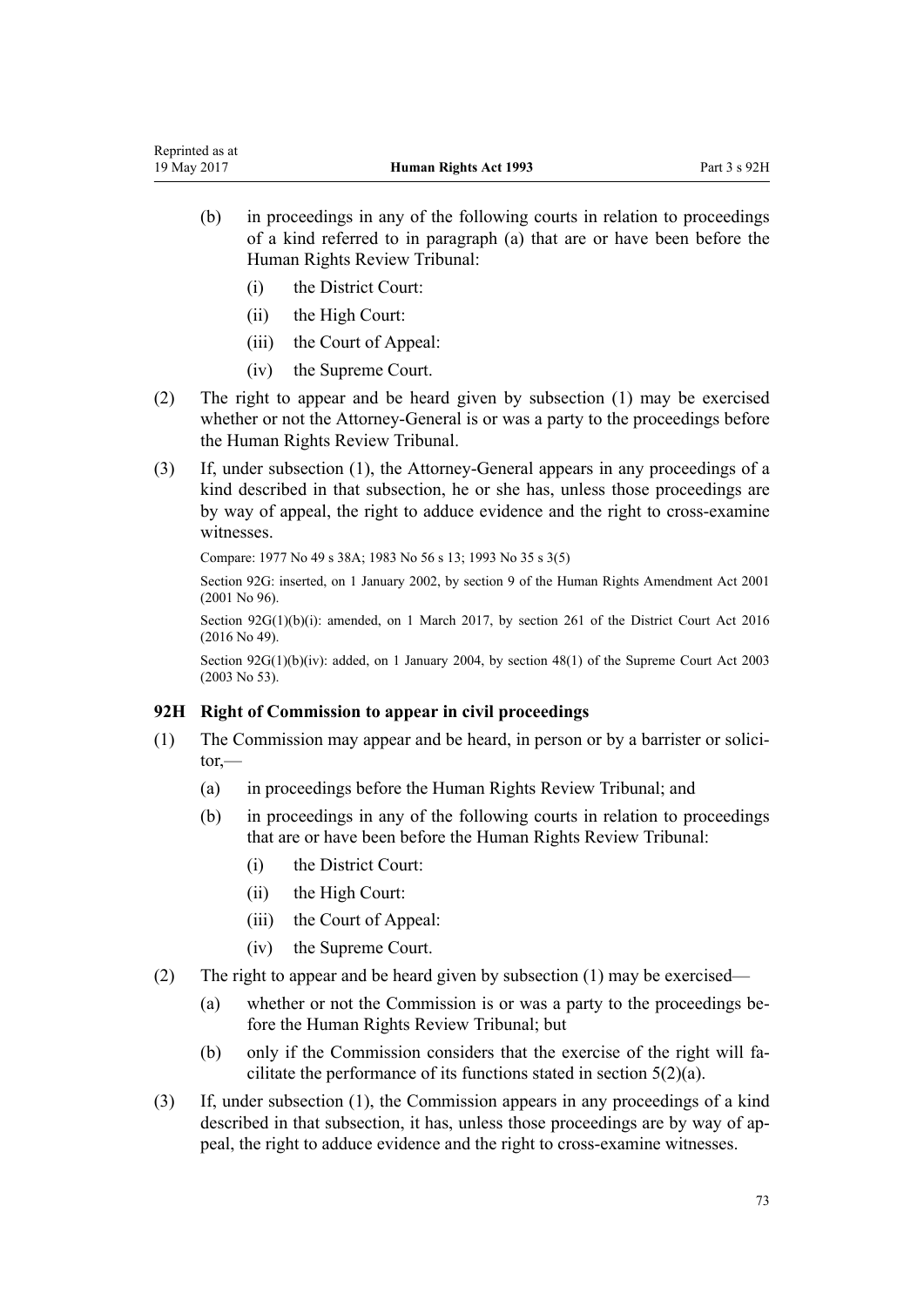## <span id="page-73-0"></span>(4) This section is not limited by [section 92B](#page-68-0) or [section 92E](#page-71-0) or [section 97](#page-82-0).

Compare: 1977 No 49 s 38A; 1983 No 56 s 13; 1993 No 35 s 3(5)

Section 92H: inserted, on 1 January 2002, by [section 9](http://prd-lgnz-nlb.prd.pco.net.nz/pdflink.aspx?id=DLM121897) of the Human Rights Amendment Act 2001 (2001 No 96).

Section 92H(1)(b)(i): amended, on 1 March 2017, by [section 261](http://prd-lgnz-nlb.prd.pco.net.nz/pdflink.aspx?id=DLM6942680) of the District Court Act 2016 (2016 No 49).

Section 92H(1)(b)(iv): added, on 1 January 2004, by [section 48\(1\)](http://prd-lgnz-nlb.prd.pco.net.nz/pdflink.aspx?id=DLM214522) of the Supreme Court Act 2003 (2003 No 53).

## *Remedies*

Heading: inserted, on 1 January 2002, by [section 9](http://prd-lgnz-nlb.prd.pco.net.nz/pdflink.aspx?id=DLM121897) of the Human Rights Amendment Act 2001 (2001 No 96).

## **92I Remedies**

- (1) This section is subject to [sections 92J](#page-74-0) and [92K](#page-74-0) (which relate to the only remedy that may be granted by the Tribunal if it finds that an enactment is in breach of Part [1A\)](#page-26-0).
- (2) In proceedings before the Human Rights Review Tribunal brought under [sec](#page-68-0)[tion 92B\(1\) or \(4\)](#page-68-0) or [section 92E,](#page-71-0) the plaintiff may seek any of the remedies described in subsection (3) that the plaintiff thinks fit.
- (3) If, in proceedings referred to in subsection (2), the Tribunal is satisfied on the balance of probabilities that the defendant has committed a breach of [Part 1A](#page-26-0) or [Part 2](#page-28-0) or the terms of a settlement of a complaint, the Tribunal may grant 1 or more of the following remedies:
	- (a) a declaration that the defendant has committed a breach of [Part 1A](#page-26-0) or [Part 2](#page-28-0) or the terms of a settlement of a complaint:
	- (b) an order restraining the defendant from continuing or repeating the breach, or from engaging in, or causing or permitting others to engage in, conduct of the same kind as that constituting the breach, or conduct of any similar kind specified in the order:
	- (c) damages in accordance with [sections 92M to 92O](#page-75-0):
	- (d) an order that the defendant perform any acts specified in the order with a view to redressing any loss or damage suffered by the complainant or, as the case may be, the aggrieved person as a result of the breach:
	- (e) a declaration that any contract entered into or performed in contravention of any provision of [Part 1A](#page-26-0) or [Part 2](#page-28-0) is an illegal contract:
	- (f) an order that the defendant undertake any specified training or any other programme, or implement any specified policy or programme, in order to assist or enable the defendant to comply with the provisions of this Act:
	- (g) relief in accordance with the [Illegal Contracts Act 1970](http://prd-lgnz-nlb.prd.pco.net.nz/pdflink.aspx?id=DLM396434) in respect of any such contract to which the defendant and the complainant or, as the case may be, the aggrieved person are parties: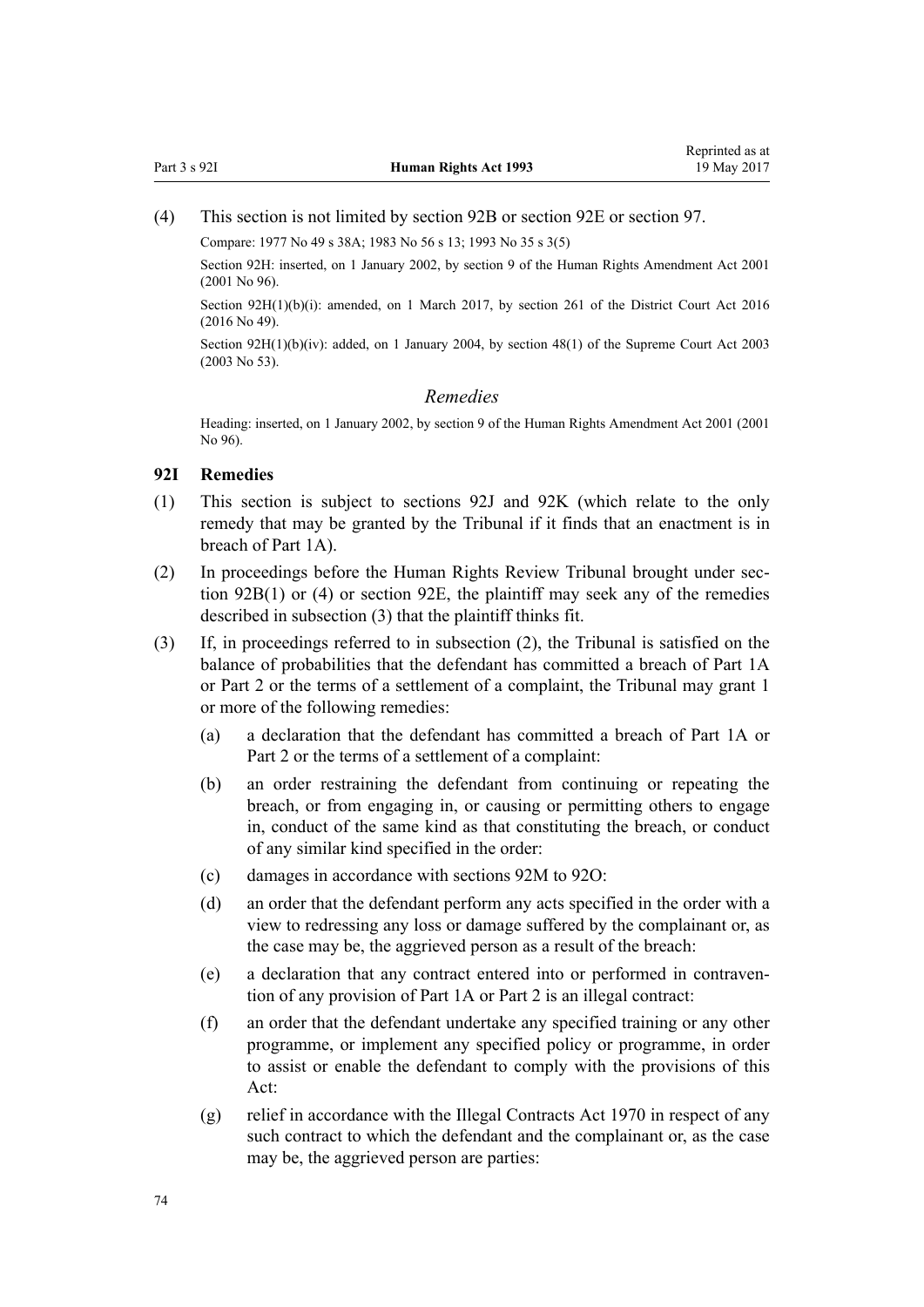- (h) any other relief the Tribunal thinks fit.
- <span id="page-74-0"></span>(4) It is no defence to proceedings referred to in subsection (2) or subsection (5) that the breach was unintentional or without negligence on the part of the party against whom the complaint was made, but, subject to [section 92P,](#page-77-0) the Tribunal must take the conduct of the parties into account in deciding what, if any, remedy to grant.
- (5) In proceedings before the Human Rights Review Tribunal brought, under [sec](#page-68-0)[tion 92B\(3\),](#page-68-0) by the person against whom a complaint was made, that person may seek a declaration that he or she has not committed a breach of [Part 1A](#page-26-0) or [Part 2](#page-28-0).

Compare: 1977 No 49 s 38(5), (6), (8); 1983 No 56 s 12(3)

Section 92I: inserted, on 1 January 2002, by [section 9](http://prd-lgnz-nlb.prd.pco.net.nz/pdflink.aspx?id=DLM121897) of the Human Rights Amendment Act 2001 (2001 No 96).

## **92J Remedy for enactments in breach of Part 1A**

- (1) If, in proceedings before the Human Rights Review Tribunal, the Tribunal finds that an enactment is in breach of [Part 1A](#page-26-0), the only remedy that the Tribunal may grant is the declaration referred to in subsection (2).
- (2) The declaration that may be granted by the Tribunal, if subsection (1) applies, is a declaration that the enactment that is the subject of the finding is inconsistent with the right to freedom from discrimination affirmed by [section 19](http://prd-lgnz-nlb.prd.pco.net.nz/pdflink.aspx?id=DLM225519) of the New Zealand Bill of Rights Act 1990.
- (3) The Tribunal may not grant a declaration under subsection (2) unless that decision has the support of all or a majority of the members of the Tribunal.
- (4) Nothing in this section affects the [New Zealand Bill of Rights Act 1990](http://prd-lgnz-nlb.prd.pco.net.nz/pdflink.aspx?id=DLM224791). Section 92J: inserted, on 1 January 2002, by [section 9](http://prd-lgnz-nlb.prd.pco.net.nz/pdflink.aspx?id=DLM121897) of the Human Rights Amendment Act 2001 (2001 No 96).

## **92K Effect of declaration**

- (1) A declaration under section 92J does not—
	- (a) affect the validity, application, or enforcement of the enactment in respect of which it is given; or
	- (b) prevent the continuation of the act, omission, policy, or activity that was the subject of the complaint.
- (2) If a declaration is made under section 92J and that declaration is not overturned on appeal or the time for lodging an appeal expires, the Minister for the time being responsible for the administration of the enactment must present to the House of Representatives—
	- (a) a report bringing the declaration to the attention of the House of Representatives; and
	- (b) a report containing advice on the Government's response to the declaration.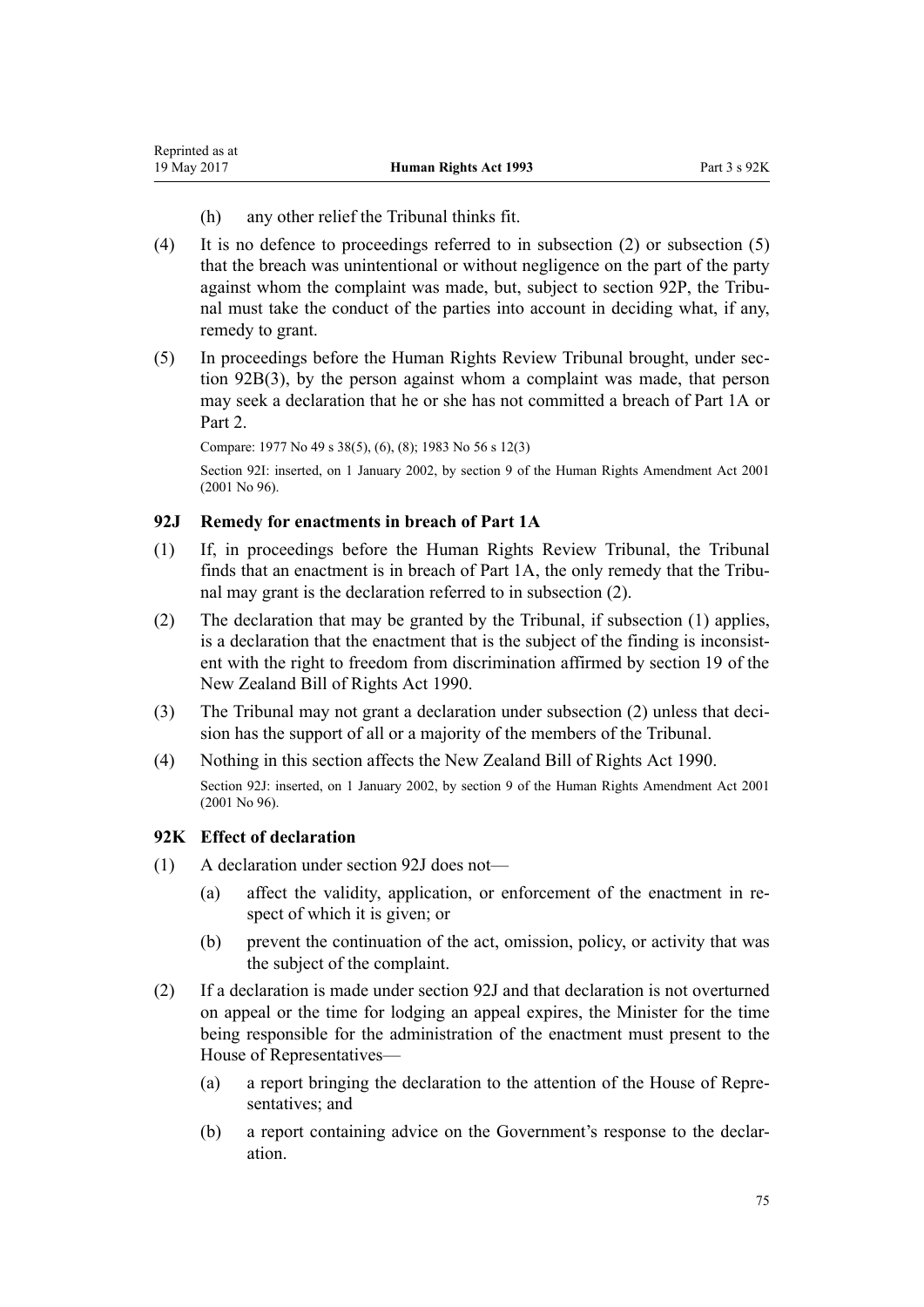Reprinted as at

<span id="page-75-0"></span>(3) The Minister referred to in subsection (2) must carry out the duties imposed on the Minister by that subsection within 120 days of the date of disposal of all appeals against the granting of the declaration or, if no appeal is lodged, the date when the time for lodging an appeal expires.

Section 92K: inserted, on 1 January 2002, by [section 9](http://prd-lgnz-nlb.prd.pco.net.nz/pdflink.aspx?id=DLM121897) of the Human Rights Amendment Act 2001 (2001 No 96).

## **92L Costs**

- (1) In any proceedings under [section 92B](#page-68-0) or [section 92E](#page-71-0) or [section 97,](#page-82-0) the Tribunal may make any award as to costs that it thinks fit, whether or not it grants any other remedy.
- (2) Without limiting the matters that the Tribunal may consider in determining whether to make an award of costs under this section, the Tribunal may take into account whether, and to what extent, any party to the proceedings—
	- (a) has participated in good faith in the process of information gathering by the Commission:
	- (b) has facilitated or obstructed that information-gathering process:
	- (c) has acted in a manner that facilitated the resolution of the issues that were the subject of the proceedings.

Compare: 1977 No 49 s 38(7); 1983 No 56 s 12(4)

Section 92L: inserted, on 1 January 2002, by [section 9](http://prd-lgnz-nlb.prd.pco.net.nz/pdflink.aspx?id=DLM121897) of the Human Rights Amendment Act 2001 (2001 No 96).

## **92M Damages**

- (1) In any proceedings under [section 92B\(1\) or \(4\)](#page-68-0) or [section 92E,](#page-71-0) the Tribunal may award damages against the defendant for a breach of [Part 1A](#page-26-0) or [Part 2](#page-28-0) or the terms of a settlement of a complaint in respect of any 1 or more of the following:
	- (a) pecuniary loss suffered as a result of, and expenses reasonably incurred by the complainant or, as the case may be, the aggrieved person for the purpose of, the transaction or activity out of which the breach arose:
	- (b) loss of any benefit, whether or not of a monetary kind, that the complainant or, as the case may be, the aggrieved person might reasonably have been expected to obtain but for the breach:
	- (c) humiliation, loss of dignity, and injury to the feelings of the complainant or, as the case may be, the aggrieved person.
- (2) This section applies subject to [sections 92J,](#page-74-0) [92N](#page-76-0), and [92O](#page-77-0) and to [subpart 1](http://prd-lgnz-nlb.prd.pco.net.nz/pdflink.aspx?id=DLM351424) of Part 2 of the Prisoners' and Victims' Claims Act 2005.

Compare: 1977 No 49 s 40(1)

Section 92M: inserted, on 1 January 2002, by [section 9](http://prd-lgnz-nlb.prd.pco.net.nz/pdflink.aspx?id=DLM121897) of the Human Rights Amendment Act 2001 (2001 No 96).

Section 92M(2): amended, on 4 June 2005, by section 65 of the Prisoners' and Victims' Claims Act 2005 (2005 No 74).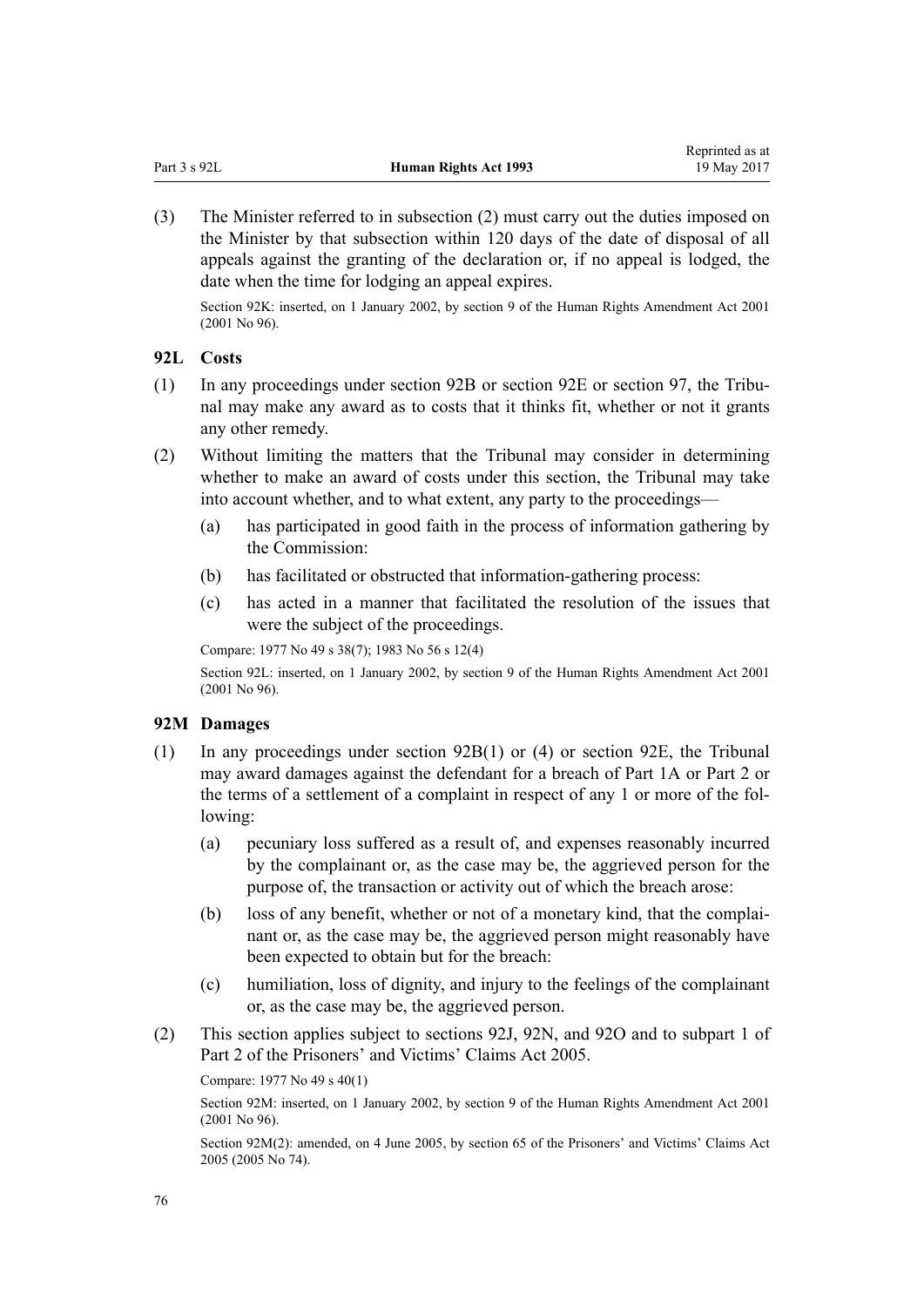## <span id="page-76-0"></span>**92N Directions as to payment of damages in certain cases**

- (1) If the plaintiff is a minor who is not married or in a civil union, the Tribunal may, in its discretion, direct the defendant to pay damages awarded under [sec](#page-75-0)[tion 92M](#page-75-0) to Public Trust or to a person or trustee corporation acting as the manager of any property of the plaintiff.
- (2) If the plaintiff is a mentally disordered person within the meaning of [section](http://prd-lgnz-nlb.prd.pco.net.nz/pdflink.aspx?id=DLM262181) [2\(1\)](http://prd-lgnz-nlb.prd.pco.net.nz/pdflink.aspx?id=DLM262181) of the Mental Health (Compulsory Assessment and Treatment) Act 1992 whose property is not being managed under the [Protection of Personal and](http://prd-lgnz-nlb.prd.pco.net.nz/pdflink.aspx?id=DLM126527) [Property Rights Act 1988](http://prd-lgnz-nlb.prd.pco.net.nz/pdflink.aspx?id=DLM126527), but who lacks, in the opinion of the Tribunal, the mental capacity to manage his or her own affairs in relation to his or her own property, the Tribunal may, in its discretion, direct the defendant to pay damages awarded under [section 92M](#page-75-0) to Public Trust.
- (3) If the plaintiff is a person whose property is being managed under the [Protec](http://prd-lgnz-nlb.prd.pco.net.nz/pdflink.aspx?id=DLM126527)[tion of Personal and Property Rights Act 1988,](http://prd-lgnz-nlb.prd.pco.net.nz/pdflink.aspx?id=DLM126527) the Tribunal must ascertain whether the terms of the property order cover management of money received as damages and,—
	- (a) if damages fall within the terms of the property order, the Tribunal must direct the defendant to pay damages awarded under [section 92M](#page-75-0) to the person or trustee corporation acting as the property manager; or
	- (b) if damages do not fall within the terms of the property order, the Tribunal may, in its discretion, direct the defendant to pay damages awarded under [section 92M](#page-75-0) to Public Trust.
- (4) If money is paid to Public Trust under any of subsections  $(1)$  to  $(3)$ ,—
	- (a) [section 12](http://prd-lgnz-nlb.prd.pco.net.nz/pdflink.aspx?id=DLM392392) of the Minors' Contracts Act 1969 applies in the case of a minor who is not married or in a civil union; and
	- (b) [sections 108D,](http://prd-lgnz-nlb.prd.pco.net.nz/pdflink.aspx?id=DLM127586) [108F](http://prd-lgnz-nlb.prd.pco.net.nz/pdflink.aspx?id=DLM127590), and [108G](http://prd-lgnz-nlb.prd.pco.net.nz/pdflink.aspx?id=DLM127592) of the Protection of Personal and Property Rights Act 1988 apply, with any necessary modifications, in the case of a person referred to in subsection (2) or subsection (3)(b); and
	- (c) [section 108E](http://prd-lgnz-nlb.prd.pco.net.nz/pdflink.aspx?id=DLM127588) of the Protection of Personal and Property Rights Act 1988 applies, with any necessary modifications, in the case of a person referred to in subsection (3)(a).

Compare: 1977 No 49 s 40; 1983 No 56 s 14(2)

Section 92N: inserted, on 1 January 2002, by [section 9](http://prd-lgnz-nlb.prd.pco.net.nz/pdflink.aspx?id=DLM121897) of the Human Rights Amendment Act 2001 (2001 No 96).

Section 92N(1): amended, on 26 April 2005, by [section 7](http://prd-lgnz-nlb.prd.pco.net.nz/pdflink.aspx?id=DLM333795) of the Relationships (Statutory References) Act 2005 (2005 No 3).

Section 92N(1): amended, on 1 March 2002, by [section 170\(1\)](http://prd-lgnz-nlb.prd.pco.net.nz/pdflink.aspx?id=DLM124529) of the Public Trust Act 2001 (2001) No 100).

Section 92N(2): amended, on 1 March 2002, by [section 170\(1\)](http://prd-lgnz-nlb.prd.pco.net.nz/pdflink.aspx?id=DLM124529) of the Public Trust Act 2001 (2001) No 100).

Section 92N(3)(b): amended, on 1 March 2002, by [section 170\(1\)](http://prd-lgnz-nlb.prd.pco.net.nz/pdflink.aspx?id=DLM124529) of the Public Trust Act 2001 (2001 No 100).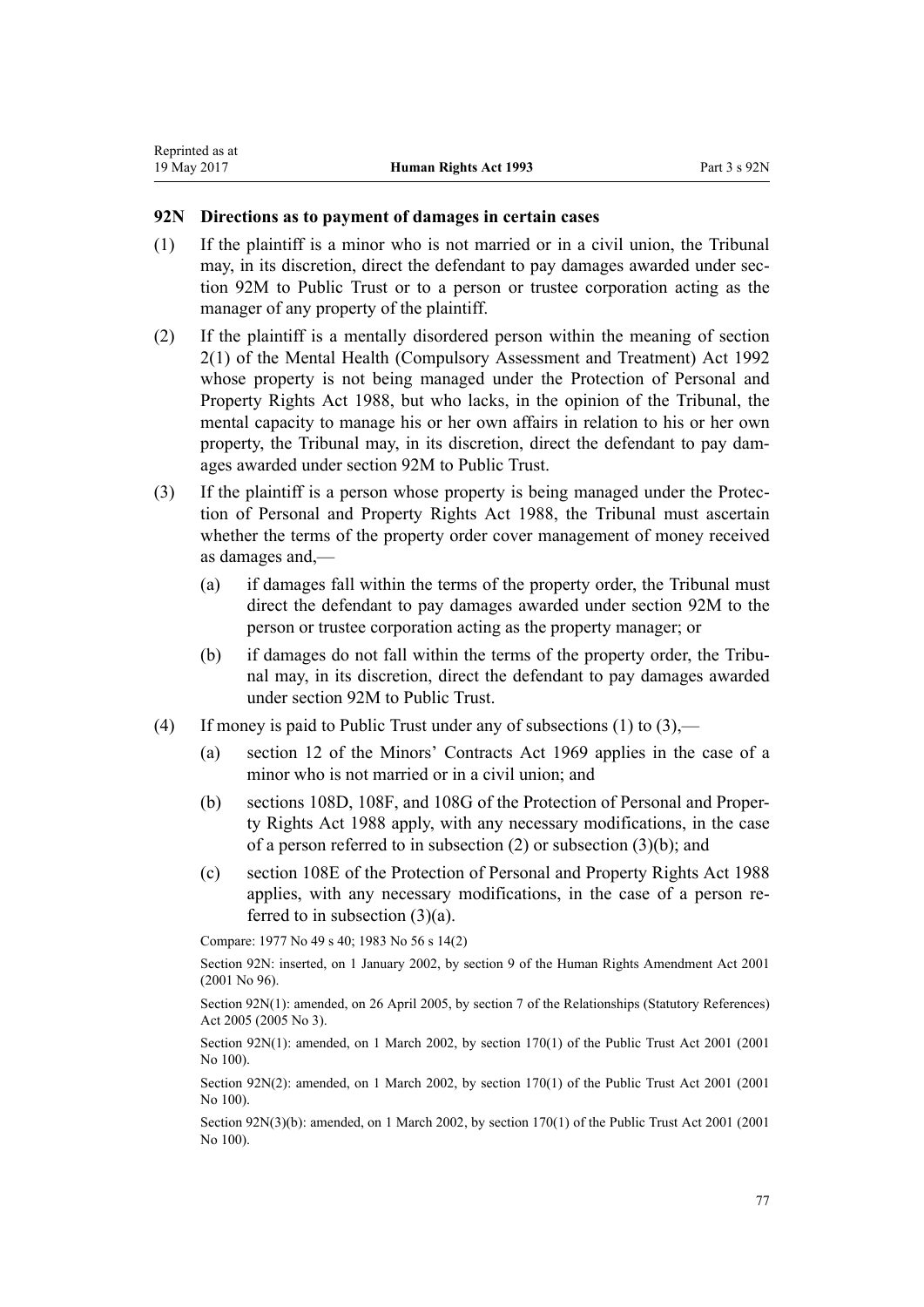<span id="page-77-0"></span>Section 92N(4): amended, on 1 March 2002, by [section 170\(1\)](http://prd-lgnz-nlb.prd.pco.net.nz/pdflink.aspx?id=DLM124529) of the Public Trust Act 2001 (2001) No 100).

Section 92N(4)(a): amended, on 26 April 2005, by [section 7](http://prd-lgnz-nlb.prd.pco.net.nz/pdflink.aspx?id=DLM333795) of the Relationships (Statutory References) Act 2005 (2005 No 3).

Section 92N(4)(b): substituted, on 1 March 2002, by [section 170\(1\)](http://prd-lgnz-nlb.prd.pco.net.nz/pdflink.aspx?id=DLM124529) of the Public Trust Act 2001 (2001 No 100).

Section 92N(4)(c): added, on 1 March 2002, by [section 170\(1\)](http://prd-lgnz-nlb.prd.pco.net.nz/pdflink.aspx?id=DLM124529) of the Public Trust Act 2001 (2001 No 100).

## **92O Tribunal may defer or modify remedies for breach of Part 1A or Part 2 or terms of settlement**

- (1) If, in any proceedings under this Part, the Tribunal determines that an act or omission is in breach of [Part 1A](#page-26-0) or [Part 2](#page-28-0) or the terms of a settlement of a complaint, it may, on the application of any party to the proceedings, take 1 or more of the actions stated in subsection (2).
- (2) The actions are,—
	- (a) instead of, or as well as, awarding damages or granting any other remedy,—
		- (i) to specify a period during which the defendant must remedy the breach; and
		- (ii) to adjourn the proceedings to a specified date to enable further consideration of the remedies or further remedies (if any) to be granted:
	- (b) to refuse to grant any remedy that has retrospective effect:
	- (c) to refuse to grant any remedy in respect of an act or omission that occurred before the bringing of proceedings or the date of the determination of the Tribunal or any other date specified by the Tribunal:
	- (d) to provide that any remedy granted has effect only prospectively or only from a date specified by the Tribunal:
	- (e) to provide that the retrospective effect of any remedy is limited in a way specified by the Tribunal.

Section 92O: inserted, on 1 January 2002, by [section 9](http://prd-lgnz-nlb.prd.pco.net.nz/pdflink.aspx?id=DLM121897) of the Human Rights Amendment Act 2001 (2001 No 96).

#### **92P Matters to be taken into account in exercising powers given by section 92O**

- (1) In determining whether to take 1 or more of the actions referred to in section 92O, the Tribunal must take account of the following matters:
	- (a) whether or not the defendant in the proceedings has acted in good faith:
	- (b) whether or not the interests of any person or body not represented in the proceedings would be adversely affected if 1 or more of the actions referred to in section 92O is, or is not, taken: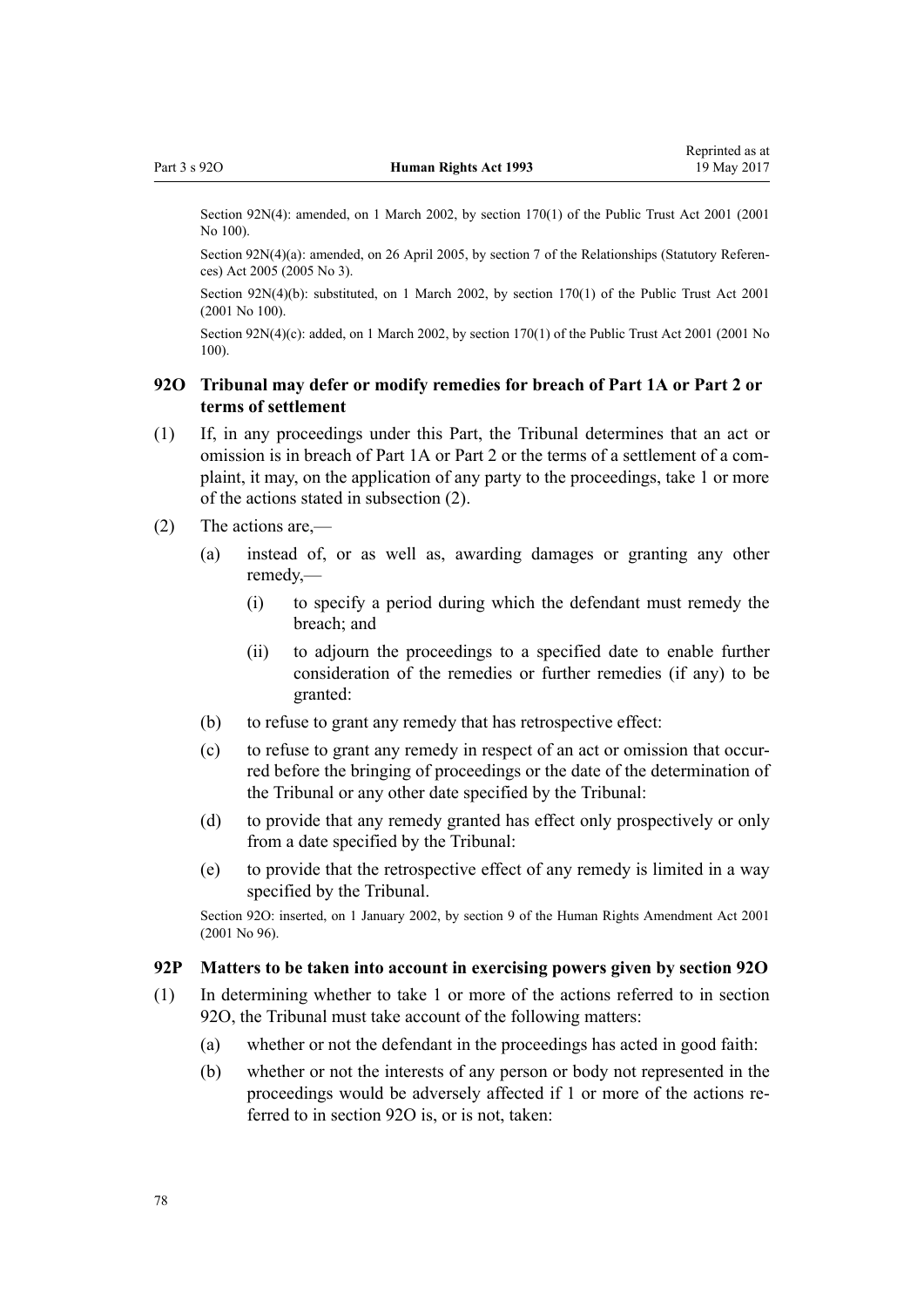- <span id="page-78-0"></span>(c) whether or not the proceedings involve a significant issue that has not previously been considered by the Tribunal:
- (d) the social and financial implications of granting any remedy sought by the plaintiff:
- (e) the significance of the loss or harm suffered by any person as a result of the breach of [Part 1A](#page-26-0) or [Part 2](#page-28-0) or the terms of a settlement of a complaint:
- (f) the public interest generally:
- (g) any other matter that the Tribunal considers relevant.
- (2) If the Tribunal finds that an act or omission is in breach of [Part 1A](#page-26-0) or that an act or omission by a person or body referred to in [section 3](http://prd-lgnz-nlb.prd.pco.net.nz/pdflink.aspx?id=DLM224799) of the New Zealand Bill of Rights Act 1990 is in breach of [Part 2,](#page-28-0) in determining whether to take 1 or more of the actions referred to in [section 92O,](#page-77-0) the Tribunal must, in addition to the matters specified in subsection (1), take account of—
	- (a) the requirements of fair public administration; and
	- (b) the obligation of the Government to balance competing demands for the expenditure of public money.

Section 92P: inserted, on 1 January 2002, by [section 9](http://prd-lgnz-nlb.prd.pco.net.nz/pdflink.aspx?id=DLM121897) of the Human Rights Amendment Act 2001 (2001 No 96).

## *Monetary limits on remedies Tribunal may grant*

Heading: inserted, on 1 January 2002, by [section 9](http://prd-lgnz-nlb.prd.pco.net.nz/pdflink.aspx?id=DLM121897) of the Human Rights Amendment Act 2001 (2001 No 96).

## **92Q Monetary limits on remedies Tribunal may grant**

- (1) Proceedings under [section 92B](#page-68-0) or [section 92E](#page-71-0) may be brought before the Human Rights Review Tribunal irrespective of the amount of damages claimed or the value of the property in respect of which any remedy is sought.
- (2) However, except as provided in [sections 92R to 92V,](#page-79-0) the Tribunal must not award any damages or grant any remedy in any proceedings of that kind if the making of that award or the granting of that remedy would, because of the monetary limits contained in [sections 74 to 79](http://prd-lgnz-nlb.prd.pco.net.nz/pdflink.aspx?id=DLM6942370) of the District Court Act 2016, be beyond the jurisdiction of the District Court.
- (3) For the purposes of subsection (2), if civil proceedings under [section 92B](#page-68-0) are brought on behalf of more than 1 complainant or, as the case may be, more than 1 aggrieved person, those proceedings must, for the purpose of applying any monetary limit under subsection (2), be treated as if each complainant or, as the case may be, each aggrieved person on whose behalf those proceedings are brought, were the plaintiff in a separate action against the defendant.

Compare: 1977 No 49 s 41; 1983 No 56 s 15; 1993 No 5 s 3(6)

Section 92Q: inserted, on 1 January 2002, by [section 9](http://prd-lgnz-nlb.prd.pco.net.nz/pdflink.aspx?id=DLM121897) of the Human Rights Amendment Act 2001 (2001 No 96).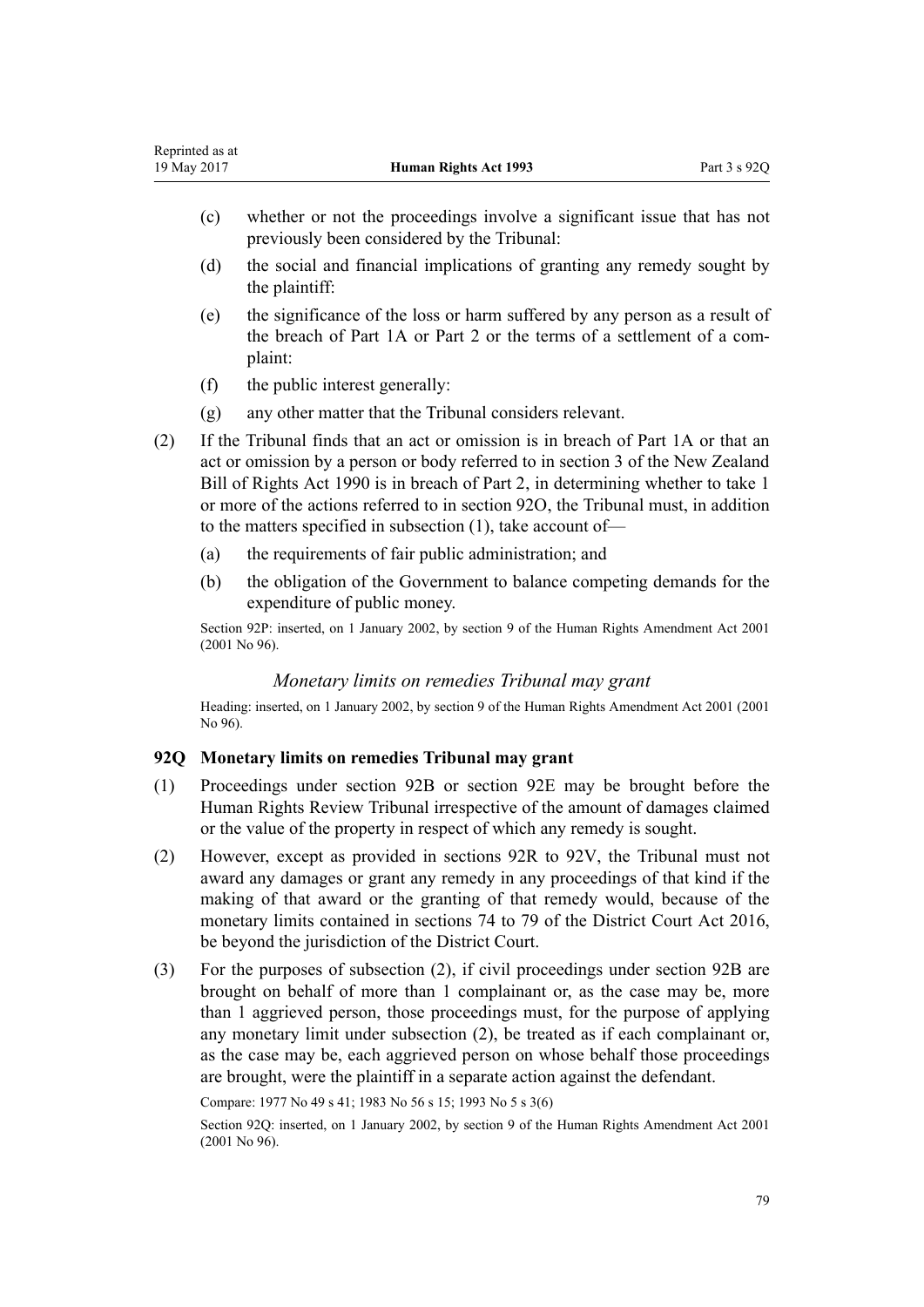<span id="page-79-0"></span>Section 92O(2): amended, on 1 March 2017, by [section 261](http://prd-lgnz-nlb.prd.pco.net.nz/pdflink.aspx?id=DLM6942680) of the District Court Act 2016 (2016) No 49).

## *Granting of remedies by High Court on reference from Tribunal*

Heading: inserted, on 1 January 2002, by [section 9](http://prd-lgnz-nlb.prd.pco.net.nz/pdflink.aspx?id=DLM121897) of the Human Rights Amendment Act 2001 (2001 No 96).

#### **92R Tribunal to refer granting of remedies to High Court**

The Human Rights Review Tribunal must refer the granting of a remedy in any proceedings under [section 92B](#page-68-0) or [section 92E](#page-71-0) to the High Court if the Tribunal is satisfied on the balance of probabilities that a defendant in the proceedings has committed a breach of [Part 1A](#page-26-0) or [Part 2](#page-28-0) or the terms of a settlement of a complaint, but that—

- (a) the granting of the appropriate remedy under [section 92I](#page-73-0) would be outside the limits imposed by [section 92Q](#page-78-0); or
- (b) that the granting of a remedy in those proceedings would be better dealt with by the High Court.

Compare: 1977 No 49 s 42(1)

Section 92R: inserted, on 1 January 2002, by [section 9](http://prd-lgnz-nlb.prd.pco.net.nz/pdflink.aspx?id=DLM121897) of the Human Rights Amendment Act 2001 (2001 No 96).

## **92S Further provisions on reference to High Court**

- (1) A reference under section 92R is made by sending, to the Registrar of the High Court nearest to where the proceedings were commenced, a report on the proceedings that—
	- (a) sets out the Tribunal's finding with regard to the breach of [Part 1A](#page-26-0) or [Part 2](#page-28-0) or the terms of a settlement of a complaint; and
	- (b) includes, or is accompanied by, a statement of the considerations to which the Tribunal has had regard in making the reference to that court.
- (2) A copy of the report must be given or sent promptly to every party to the proceedings.
- (3) Except as provided in this Act, the procedure for a reference under section 92R is the same as the procedure prescribed by rules of court in respect of appeals, and those rules apply with all necessary modifications.

Compare: 1977 No 49 s 42(4)–(6), (8)

Section 92S: inserted, on 1 January 2002, by [section 9](http://prd-lgnz-nlb.prd.pco.net.nz/pdflink.aspx?id=DLM121897) of the Human Rights Amendment Act 2001 (2001 No 96).

### **92T High Court decides remedies on reference from Tribunal**

- (1) This section applies where the granting of a remedy in any proceedings under [section 92B](#page-68-0) or [section 92E](#page-71-0) is referred to the High Court under section 92R.
- (2) The High Court may direct the Tribunal to amplify any report made under section 92S(1).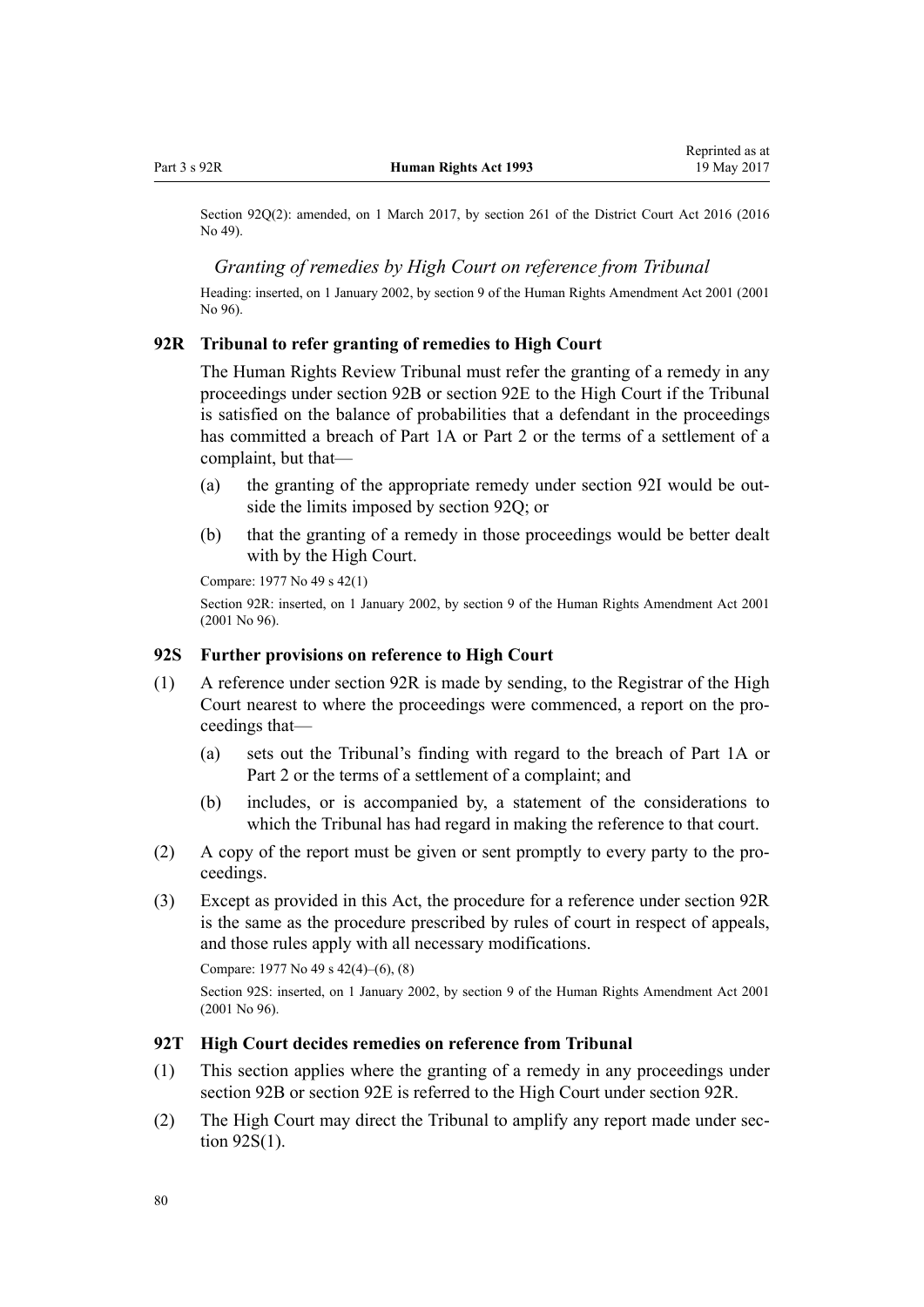| Reprinted as at |                       |                                  |
|-----------------|-----------------------|----------------------------------|
| 19 May 2017     | Human Rights Act 1993 | Part $3 \text{ s } 92 \text{ V}$ |

- (3) Every person who, under [section 92S\(2\)](#page-79-0), is given or sent a copy of a report under [section 92S\(1\)](#page-79-0) is entitled to be heard and to tender in the High Court evidence as to the remedy (if any) to be granted on the basis of the Tribunal's finding that the defendant has committed a breach of [Part 1A](#page-26-0) or [Part 2](#page-28-0) or the terms of a settlement of a complaint.
- (4) However, no person referred to in subsection (3) may, on the reference under [section 92R,](#page-79-0) challenge the finding of the Tribunal referred to in subsection (3).
- (5) The High Court must decide, on the basis of the Tribunal's finding that the defendant has committed a breach of [Part 1A](#page-26-0) or [Part 2](#page-28-0), whether 1 or more of the remedies set out in [section 92I](#page-73-0) or the remedy set out in [section 92J](#page-74-0) is to be granted.

```
Compare: 1977 No 49 s 42(2), (5), (6)
```
Representative as a set of the set of the set of the set of the set of the set of the set of the set of the set of the set of the set of the set of the set of the set of the set of the set of the set of the set of the set

Section 92T: inserted, on 1 January 2002, by [section 9](http://prd-lgnz-nlb.prd.pco.net.nz/pdflink.aspx?id=DLM121897) of the Human Rights Amendment Act 2001 (2001 No 96).

## **92U High Court's decision on remedies to be included in, and given effect to as part of, Tribunal's determination**

- (1) Every decision of the High Court under [section 92T\(5\)—](#page-79-0)
	- (a) must be remitted to the Tribunal for inclusion in its determination with regard to the proceedings; and
	- (b) has effect as part of that determination despite the limits imposed by [sec](#page-78-0)[tion 92Q.](#page-78-0)
- (2) Nothing in subsection (1)—
	- (a) limits [sections 123 to 125](#page-95-0); or
	- (b) prevents the making of an appeal in accordance with [section 123](#page-95-0) in respect of a determination of the Tribunal in which a decision of the High Court is included in accordance with subsection (1)(a).

Compare: 1977 No 49 s 42(3), (9)

Section 92U: inserted, on 1 January 2002, by [section 9](http://prd-lgnz-nlb.prd.pco.net.nz/pdflink.aspx?id=DLM121897) of the Human Rights Amendment Act 2001 (2001 No 96).

*Abandonment or agreement to bring claim within Tribunal's jurisdiction*

Heading: inserted, on 1 January 2002, by [section 9](http://prd-lgnz-nlb.prd.pco.net.nz/pdflink.aspx?id=DLM121897) of the Human Rights Amendment Act 2001 (2001 No 96).

## **92V Abandonment to enable Tribunal to make award of damages**

- (1) This section applies where the Tribunal would have jurisdiction in any proceedings under [section 92B](#page-68-0) or [section 92E](#page-71-0) to make an award of damages in accordance with [section 92M](#page-75-0) if the amount of the award were within the limit for the time being fixed by [section 74\(1\)](http://prd-lgnz-nlb.prd.pco.net.nz/pdflink.aspx?id=DLM6942370) of the District Court Act 2016 (as applied by section  $92Q(2)$ ).
- (2) The Tribunal may make an award within that limit if the plaintiff abandons the excess.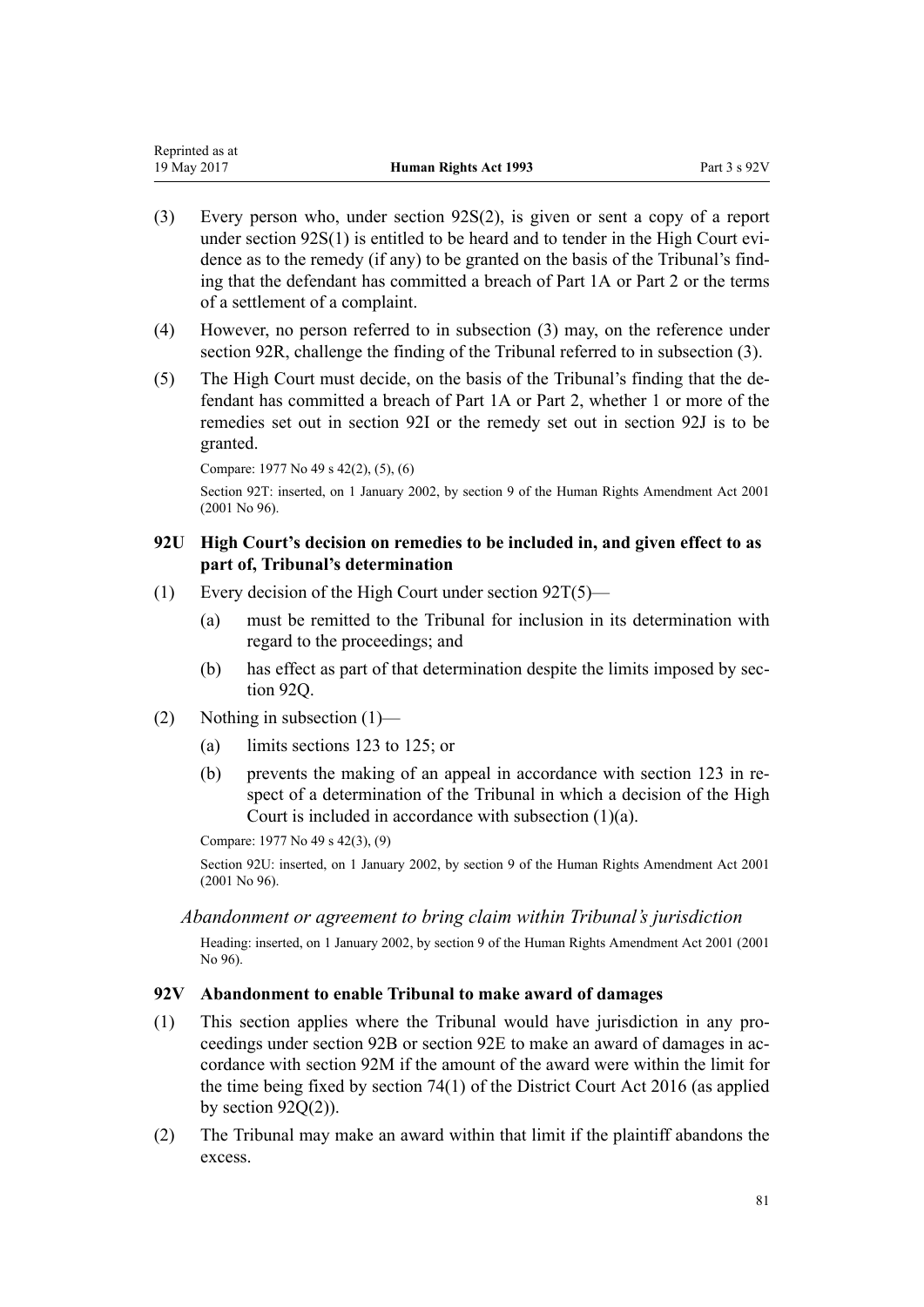| Part 3 s 92W | <b>Human Rights Act 1993</b> | <br>19 May 2017 |
|--------------|------------------------------|-----------------|
|              |                              |                 |

Reprinted as at

- (3) An award of damages in those proceedings in accordance with [section 92M](#page-75-0) operates to discharge from liability in respect of the amount abandoned in that way any person against whom the proceedings are brought and the subsequent award is made.
- (4) This section overrides [sections 92Q to 92U.](#page-78-0)

Compare: 1977 No 49 s 43

Section 92V: inserted, on 1 January 2002, by [section 9](http://prd-lgnz-nlb.prd.pco.net.nz/pdflink.aspx?id=DLM121897) of the Human Rights Amendment Act 2001 (2001 No 96).

Section 92V(1): amended, on 1 March 2017, by [section 261](http://prd-lgnz-nlb.prd.pco.net.nz/pdflink.aspx?id=DLM6942680) of the District Court Act 2016 (2016) No 49).

## **92W Extension of jurisdiction by agreement between parties**

- (1) If, in any proceedings under [section 92B](#page-68-0) or [section 92E,](#page-71-0) only [section 92Q](#page-78-0) prevents the Tribunal from granting any 1 or more of the remedies stated in [sec](#page-73-0)[tion 92I](#page-73-0), and the parties to the proceedings, by memorandum signed by them or their respective solicitors or agents, agree that the Tribunal is to have jurisdiction to grant any 1 or more of those remedies irrespective of section 92Q, the Tribunal has jurisdiction to grant 1 or more of those remedies accordingly.
- (2) This section overrides [sections 92Q to 92U.](#page-78-0)

```
Compare: 1977 No 49 s 44(1)
```
Section 92W: inserted, on 1 January 2002, by [section 9](http://prd-lgnz-nlb.prd.pco.net.nz/pdflink.aspx?id=DLM121897) of the Human Rights Amendment Act 2001 (2001 No 96).

# **Part 4 Human Rights Review Tribunal**

Part 4 heading: substituted, on 1 January 2002, by [section 10](http://prd-lgnz-nlb.prd.pco.net.nz/pdflink.aspx?id=DLM122148) of the Human Rights Amendment Act 2001 (2001 No 96).

## **93 Human Rights Review Tribunal**

The Tribunal constituted by section 45 of the Human Rights Commission Act 1977 and, immediately before 1 January 2002 (being the date of the commencement of the [Human Rights Amendment Act 2001\)](http://prd-lgnz-nlb.prd.pco.net.nz/pdflink.aspx?id=DLM121284), known as the Complaints Review Tribunal shall continue in being, and, on and after 1 January 2002, is called the Human Rights Review Tribunal.

Compare: 1977 No 49 s 45; 1993 No 35 s 3(1)

Section 93 heading: amended, on 1 January 2002, by [section 11\(a\)](http://prd-lgnz-nlb.prd.pco.net.nz/pdflink.aspx?id=DLM122150) of the Human Rights Amendment Act 2001 (2001 No 96).

Section 93: amended, on 1 January 2002, by [section 11\(b\)](http://prd-lgnz-nlb.prd.pco.net.nz/pdflink.aspx?id=DLM122150) of the Human Rights Amendment Act 2001 (2001 No 96).

Section 93: amended, on 1 January 2002, by [section 11\(c\)](http://prd-lgnz-nlb.prd.pco.net.nz/pdflink.aspx?id=DLM122150) of the Human Rights Amendment Act 2001 (2001 No 96).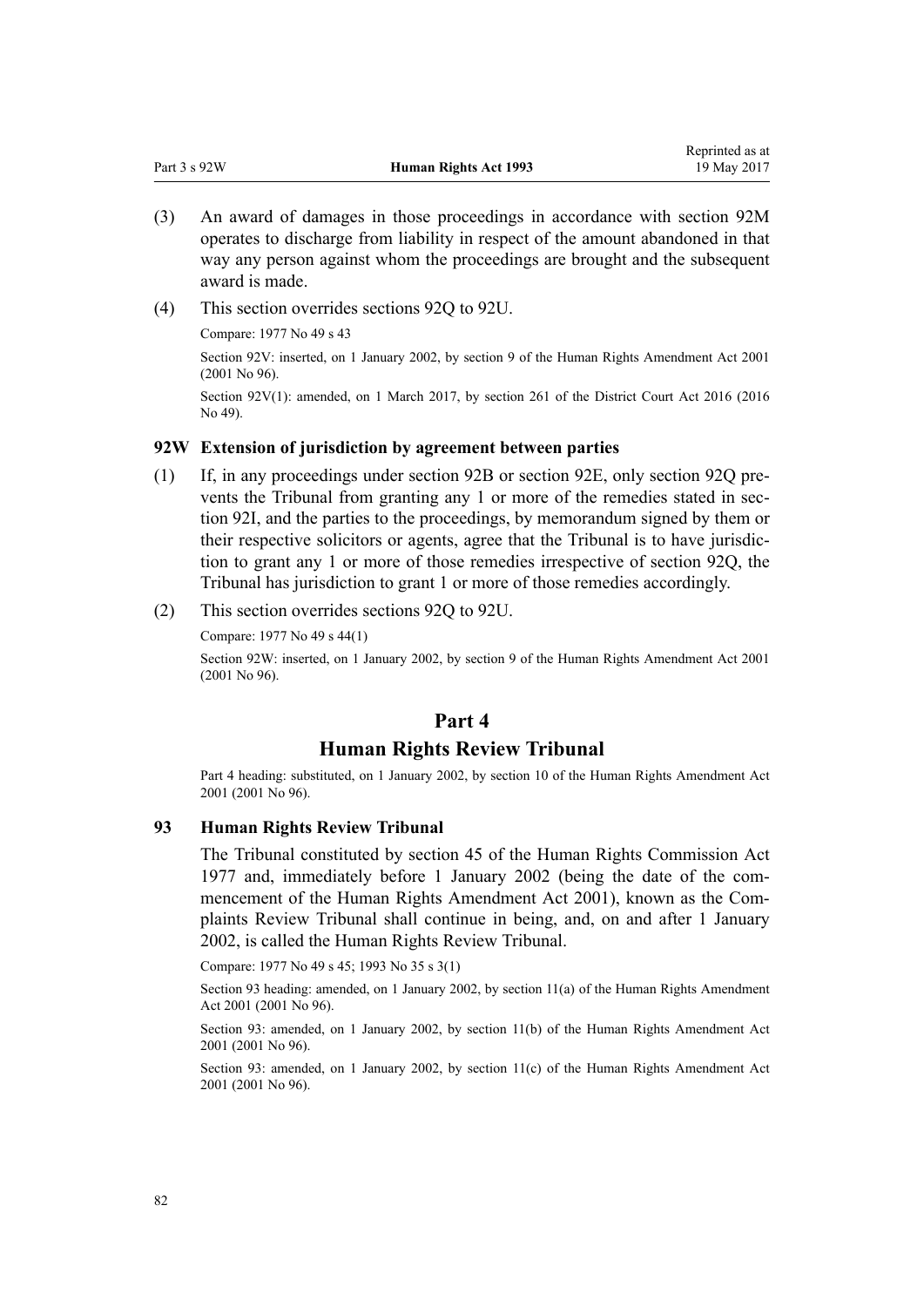## *Functions and powers of Tribunal*

## <span id="page-82-0"></span>**94 Functions of Tribunal**

The functions of the Tribunal shall be—

- (a) to consider and adjudicate upon proceedings brought pursuant to [sec](#page-68-0)[tions 92B,](#page-68-0) [92E,](#page-71-0) 95, and 97:
- (b) to exercise and perform such other functions, powers, and duties as are conferred or imposed on it by or under this Act or any other enactment.

Compare: 1977 No 49 s 46; 1993 No 35 s 4(2)

Section 94(a): amended, on 1 January 2002, by [section 12](http://prd-lgnz-nlb.prd.pco.net.nz/pdflink.aspx?id=DLM122151) of the Human Rights Amendment Act 2001 (2001 No 96).

## **95 Power to make interim order**

- (1) In respect of any matter in which the Tribunal has jurisdiction under this Act to make any final determination, the Chairperson of the Tribunal shall have power to make an interim order if he or she is satisfied that it is necessary in the interests of justice to make the order to preserve the position of the parties pending a final determination of the proceedings.
- (2) An application for an interim order may be made,—
	- (a) in the case of proceedings under section  $92B(1)$ ,  $(2)$ ,  $(3)$ , or  $(4)$ , by the person or body bringing the proceedings; and
	- (b) in the case of proceedings under [section 92E,](#page-71-0) by the Commission.
- (3) A copy of the application shall be served on the defendant who shall be entitled to be heard before a decision on the application is made.

Compare: 1977 No 49 s 46A; 1993 No 35 s 4(1)

Section 95(2): substituted, on 1 January 2002, by [section 13](http://prd-lgnz-nlb.prd.pco.net.nz/pdflink.aspx?id=DLM122152) of the Human Rights Amendment Act 2001 (2001 No 96).

## **96 Review of interim orders**

Where an interim order has been made, the defendant may, with the leave of the Tribunal and instead of appealing against the order, apply to the High Court to vary or rescind the order unless that order was made with the defendant's consent.

Compare: 1977 No 49 s 46B; 1993 No 35 s 4(1)

## **97 Power in respect of exception for genuine occupational qualification or genuine justification**

- (1) The Tribunal may exercise the power referred to in subsection (2), but only—
	- (a) in respect of a matter in which it has jurisdiction under this Act to make a final determination; and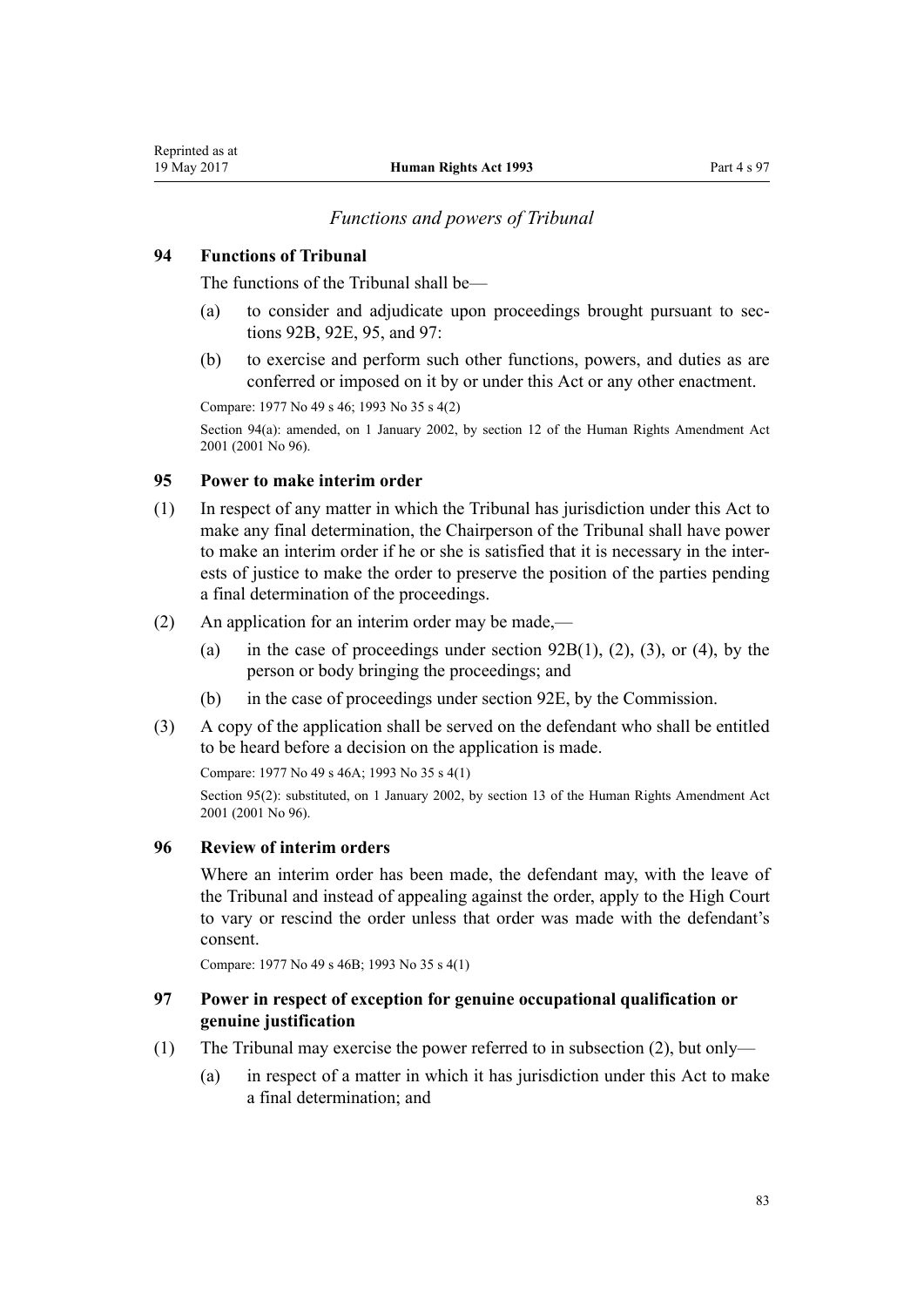- <span id="page-83-0"></span>(b) on an application by the Commission, a person or persons against whom a complaint under [section 76\(2\)\(a\)](#page-58-0) has been made, or a person who is the subject of an inquiry under section  $5(2)(h)$ .
- (2) The power is to declare that an act, omission, practice, requirement, or condition that would otherwise be unlawful under [Part 2](#page-28-0) is not unlawful because it constitutes either or both—
	- (a) a genuine occupational qualification, in respect of [sections 22 to 41](#page-31-0):
	- (b) a genuine justification, in respect of [sections 42 to 60](#page-42-0).

Section 97: substituted, on 1 January 2002, by [section 14](http://prd-lgnz-nlb.prd.pco.net.nz/pdflink.aspx?id=DLM122153) of the Human Rights Amendment Act 2001 (2001 No 96).

## *Constitution of Tribunal*

## **98 Membership of Tribunal**

The Tribunal shall consist of—

- (a) a Chairperson; and
- (b) 2 other persons appointed by the Chairperson for the purposes of each hearing from a panel maintained by the Minister under [section 101](#page-84-0).

Compare: 1977 No 49 s 47; 1993 No 35 s 5(1)

## **99 Chairpersons of Tribunal**

- (1) Every Chairperson of the Tribunal shall be appointed by the Governor-General on the recommendation of the Minister.
- (2) Where the Governor-General on the recommendation of the Minister considers it necessary, the Governor-General may appoint 2 persons to the office of Chairperson of the Tribunal.
- (3) Where there are 2 Chairpersons of the Tribunal, each Chairperson shall exercise principally those parts of the Tribunal's jurisdiction that are specified from time to time in his or her warrant of appointment but nothing shall prevent each Chairperson from exercising any other part of the Tribunal's jurisdiction.
- (4) Where a second Chairperson of the Tribunal is appointed, a new warrant of appointment may be issued to the existing Chairperson specifying the parts of the Tribunal's jurisdiction that the existing Chairperson is principally to exercise.
- (5) In this Part, a reference to the Chairperson or the Chairperson of the Tribunal shall be read as a reference to either Chairperson where there are 2 Chairpersons of the Tribunal.

Compare: 1977 No 49 s 47A; 1993 No 35 s 5(1)

## **99A Criteria and requirement for appointment of Chairpersons**

(1) In recommending a person for appointment as a Chairperson of the Tribunal, the Minister must have regard not only to the matters stated in [section 101\(2\)](#page-84-0) but also to the person's—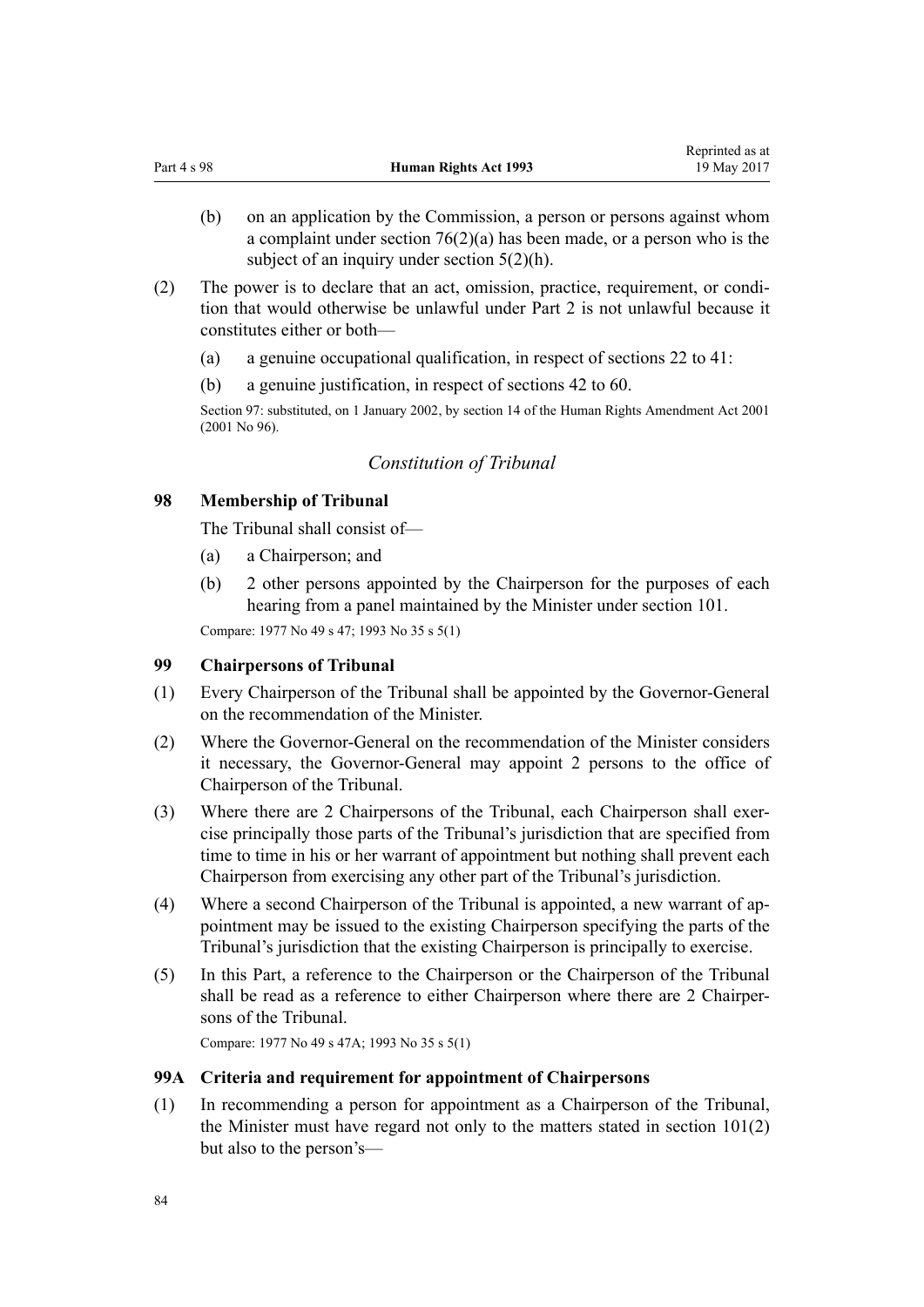- <span id="page-84-0"></span>(a) experience in dispute resolution:
- (b) experience as a Chairperson and in other leadership roles:
- (c) ability to perform the functions of a Chairperson of the Tribunal.
- (2) Every person appointed as a Chairperson of the Tribunal must be a barrister or solicitor of the High Court of not less than 5 years' practice.

Section 99A: inserted, on 1 January 2002, by [section 15](http://prd-lgnz-nlb.prd.pco.net.nz/pdflink.aspx?id=DLM122155) of the Human Rights Amendment Act 2001 (2001 No 96).

## **100 Appointment and term of office**

- (1) *[Repealed]*
- (2) Except as otherwise provided in [section 103,](#page-86-0) every person appointed as a Chairperson of the Tribunal shall hold office for such term, not exceeding 5 years, as the Governor-General on the recommendation of the Minister shall specify in the instrument appointing that Chairperson.
- (3) Any person appointed as a Chairperson may hold that office concurrently with any other office held by him or her and may from time to time be reappointed.
- (4) Where the term for which a Chairperson has been appointed expires, that Chairperson, unless sooner vacating or removed from office under [section 103](#page-86-0), shall continue to hold office, by virtue of the appointment for the term that has expired, until—
	- (a) that Chairperson is reappointed; or
	- (b) a successor to that Chairperson is appointed; or
	- (c) that Chairperson is informed in writing by the Minister that that Chairperson is not to be reappointed and that a successor to that Chairperson is not to be appointed.

Compare: 1977 No 49 s 47B; 1993 No 35 s 5(1)

Section 100(1): repealed, on 1 January 2002, by [section 16](http://prd-lgnz-nlb.prd.pco.net.nz/pdflink.aspx?id=DLM122157) of the Human Rights Amendment Act 2001 (2001 No 96).

### **101 Panel**

- (1) The Minister shall maintain a panel of not more than 20 persons who may be appointed pursuant to [section 98.](#page-83-0)
- (2) In considering the suitability of persons for inclusion on the panel, the Minister must have regard to the need for persons included on the panel to have between them knowledge of, or experience in,—
	- (a) different aspects of matters likely to come before the Tribunal:
	- (b) New Zealand law, or the law of another country, or international law, on human rights:
	- (c) public administration, or the law relating to public administration:
	- (d) current economic, employment, or social issues: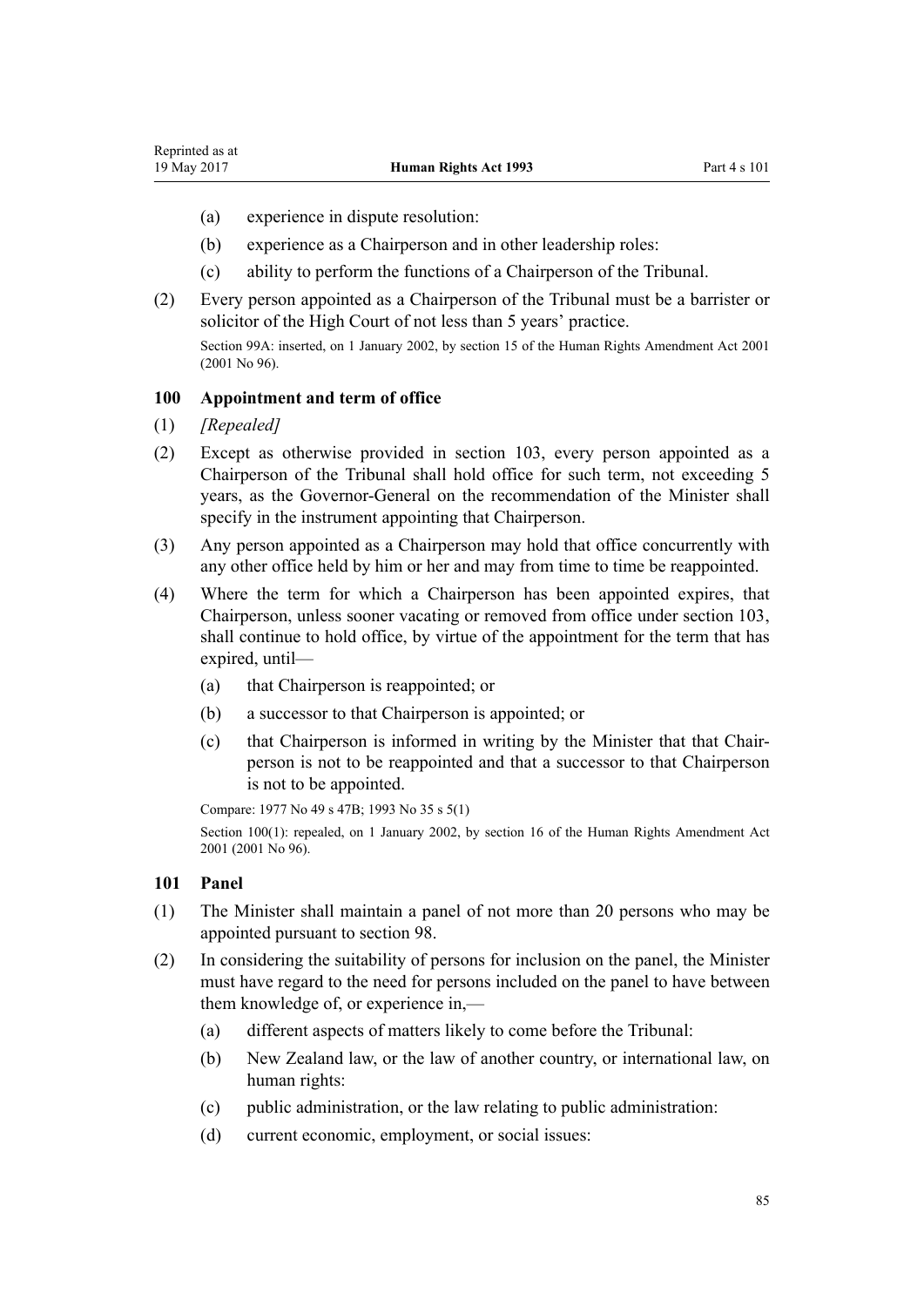- (e) cultural issues and the needs and aspirations (including life experiences) of different communities of interest and population groups in New Zealand society.
- (2A) At least 3 members of the panel must be barristers or solicitors of the High Court of not less than 5 years' practice.
- (3) The name of a person shall be removed from the panel if—
	- (a) the person dies or is, under the Insolvency Act 2006, adjudged bankrupt; or
	- (b) the Minister directs that the name of the person be removed from the panel for disability affecting performance of duty, neglect of duty, or misconduct, proved to the satisfaction of the Minister; or
	- (c) a period of 5 years has elapsed since the date on which the Minister last approved the entry of the person's name; or
	- (d) the person requests by writing addressed to the Minister that his or her name be removed.
- (4) Where subsection (3)(c) or subsection (3)(d) applies, the name of the person shall not be removed from the panel until any hearings in respect of which that person was appointed to the Tribunal have concluded.

Compare: 1977 No 49 s 47C; 1993 No 35 s 5(1)

Section 101(2): substituted, on 1 January 2002, by [section 17](http://prd-lgnz-nlb.prd.pco.net.nz/pdflink.aspx?id=DLM122158) of the Human Rights Amendment Act 2001 (2001 No 96).

Section 101(2A): inserted, on 1 January 2002, by [section 17](http://prd-lgnz-nlb.prd.pco.net.nz/pdflink.aspx?id=DLM122158) of the Human Rights Amendment Act 2001 (2001 No 96).

Section 101(3)(a): amended, on 3 December 2007, by [section 445](http://prd-lgnz-nlb.prd.pco.net.nz/pdflink.aspx?id=DLM387857) of the Insolvency Act 2006 (2006) No 55).

## **102 Deputy Chairperson**

- (1) In any case in which a Chairperson of the Tribunal becomes incapable of acting by reason of illness, absence, or other sufficient cause, or if a Chairperson deems it not proper or desirable that he or she should adjudicate on any specified matter, the Governor-General, on the recommendation of the Minister, may appoint a suitable person to be the deputy of that Chairperson to act for that Chairperson for the period or purpose stated in the appointment.
- (2) No person shall be appointed as a Deputy Chairperson unless he or she is eligible for appointment as a Chairperson.
- (3) Every Deputy Chairperson appointed under this section shall, while acting for a Chairperson, be deemed to be a Chairperson of the Tribunal.
- (4) No appointment of a Deputy Chairperson, and no act done by a Deputy Chairperson as such, and no act done by the Tribunal while he or she is acting as such, shall in any proceedings be questioned on the ground that the occasion for the appointment had not arisen or had ceased.

Compare: 1977 No 49 s 48; 1993 No 35 s 5(1)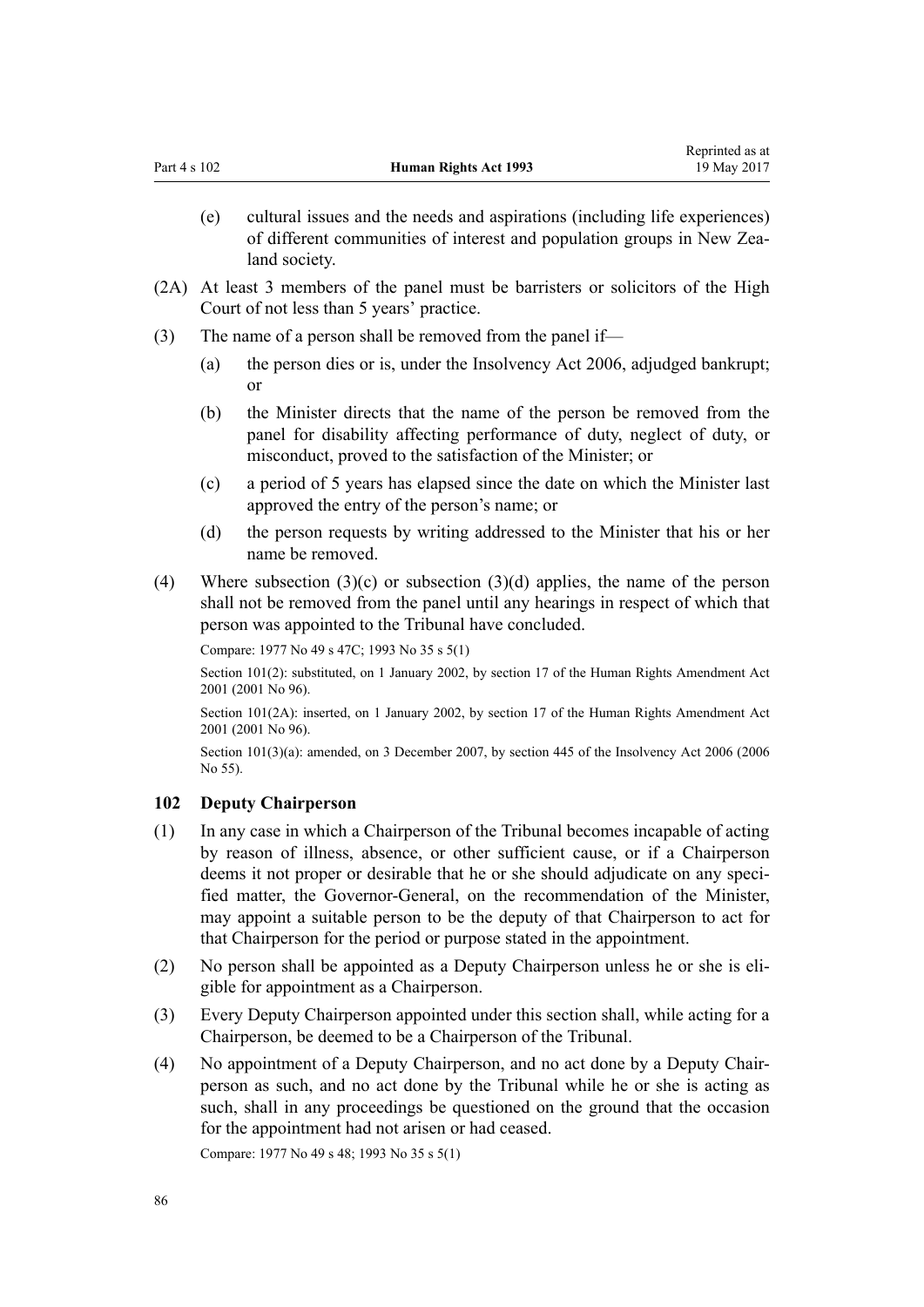## <span id="page-86-0"></span>**103 Vacation of office by Chairperson and Deputy Chairperson**

- (1) A Chairperson and any Deputy Chairperson of the Tribunal may at any time resign his or her office by delivering a notice in writing to that effect to the Minister.
- (2) A Chairperson and any Deputy Chairperson of the Tribunal shall be deemed to have vacated his or her office if he or she dies or is, under the Insolvency Act 2006, adjudged bankrupt.
- (3) A Chairperson and any Deputy Chairperson of the Tribunal may at any time be removed from office by the Governor-General for disability affecting performance of duty, neglect of duty, or misconduct, proved to the satisfaction of the Governor-General.

Compare: 1977 No 49 s 49; 1993 No 35 s 5(1)

Section 103(2): amended, on 3 December 2007, by [section 445](http://prd-lgnz-nlb.prd.pco.net.nz/pdflink.aspx?id=DLM387857) of the Insolvency Act 2006 (2006 No 55).

## *Procedure of Tribunal*

## **104 Sittings of Tribunal**

- (1) Sittings of the Tribunal shall be held at such times and places as the Tribunal or Chairperson from time to time appoints.
- (2) Any sitting may be adjourned from time to time and from place to place by the Tribunal or a Chairperson or by the Secretary to the Tribunal.
- (3) No sitting of the Tribunal shall take place unless all the members are present, but the decision of a majority of the members shall be the decision of the Tribunal.
- (4) A Chairperson shall preside at all sittings of the Tribunal.
- (5) Subject to the provisions of this Act and of any regulations made under this Act, the Tribunal may regulate its procedure in such manner as the Tribunal thinks fit and may prescribe or approve forms for the purposes of this Act. Compare: 1977 No 49 s 50; 1993 No 35 s 5(2)

### **105 Substantial merits**

- (1) The Tribunal must act according to the substantial merits of the case, without regard to technicalities.
- (2) In exercising its powers and functions, the Tribunal must act—
	- (a) in accordance with the principles of natural justice; and
	- (b) in a manner that is fair and reasonable; and
	- (c) according to equity and good conscience.

Section 105: substituted, on 1 January 2002, by [section 18](http://prd-lgnz-nlb.prd.pco.net.nz/pdflink.aspx?id=DLM122159) of the Human Rights Amendment Act 2001 (2001 No 96).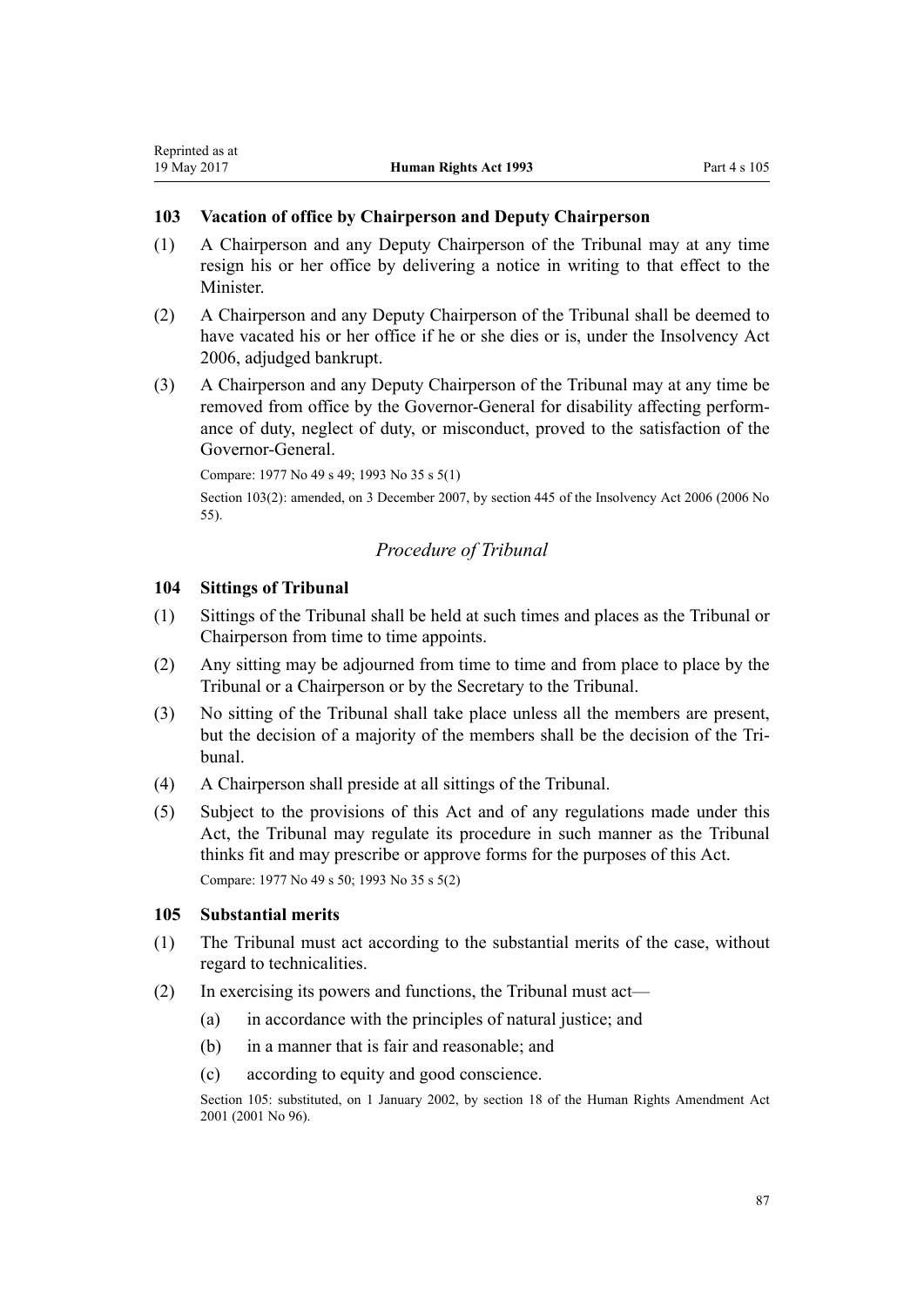## <span id="page-87-0"></span>**106 Evidence in proceedings before Tribunal**

- (1) The Tribunal may—
	- (a) call for evidence and information from the parties or any other person:
	- (b) request or require the parties or any other person to attend the proceedings to give evidence:
	- (c) fully examine any witness:
	- (d) receive as evidence any statement, document, information, or matter that may, in its opinion, assist to deal effectively with the matter before it, whether or not it would be admissible in a court of law.
- (2) The Tribunal may take evidence on oath, and for that purpose any member or officer of the Tribunal may administer an oath.
- (3) The Tribunal may permit a person appearing as a witness before it to give evidence by tendering a written statement and, if the Tribunal thinks fit, verifying it by oath.
- (4) Subject to subsections (1) to (3), the [Evidence Act 2006](http://prd-lgnz-nlb.prd.pco.net.nz/pdflink.aspx?id=DLM393462) shall apply to the Tribunal in the same manner as if the Tribunal were a court within the meaning of that Act.

```
Compare: 1977 No 49 s 52
```
Section 106(1): substituted, on 1 January 2002, by [section 19](http://prd-lgnz-nlb.prd.pco.net.nz/pdflink.aspx?id=DLM122161) of the Human Rights Amendment Act 2001 (2001 No 96).

Section 106(4): amended, on 1 August 2007, by [section 216](http://prd-lgnz-nlb.prd.pco.net.nz/pdflink.aspx?id=DLM394552) of the Evidence Act 2006 (2006 No 69).

#### **107 Sittings to be held in public except in special circumstances**

- (1) Except as provided by subsections (2) and (3), every hearing of the Tribunal shall be held in public.
- (2) The Tribunal may deliberate in private as to its decision in any matter or as to any question arising in the course of any proceedings before it.
- (3) Where the Tribunal is satisfied that it is desirable to do so, the Tribunal may, of its own motion or on the application of any party to the proceedings,—
	- (a) order that any hearing held by it be heard in private, either as to the whole or any portion thereof:
	- (b) make an order prohibiting the publication of any report or account of the evidence or other proceedings in any proceedings before it (whether heard in public or in private) either as to the whole or any portion thereof:
	- (c) make an order prohibiting the publication of the whole or part of any books or documents produced at any hearing of the Tribunal.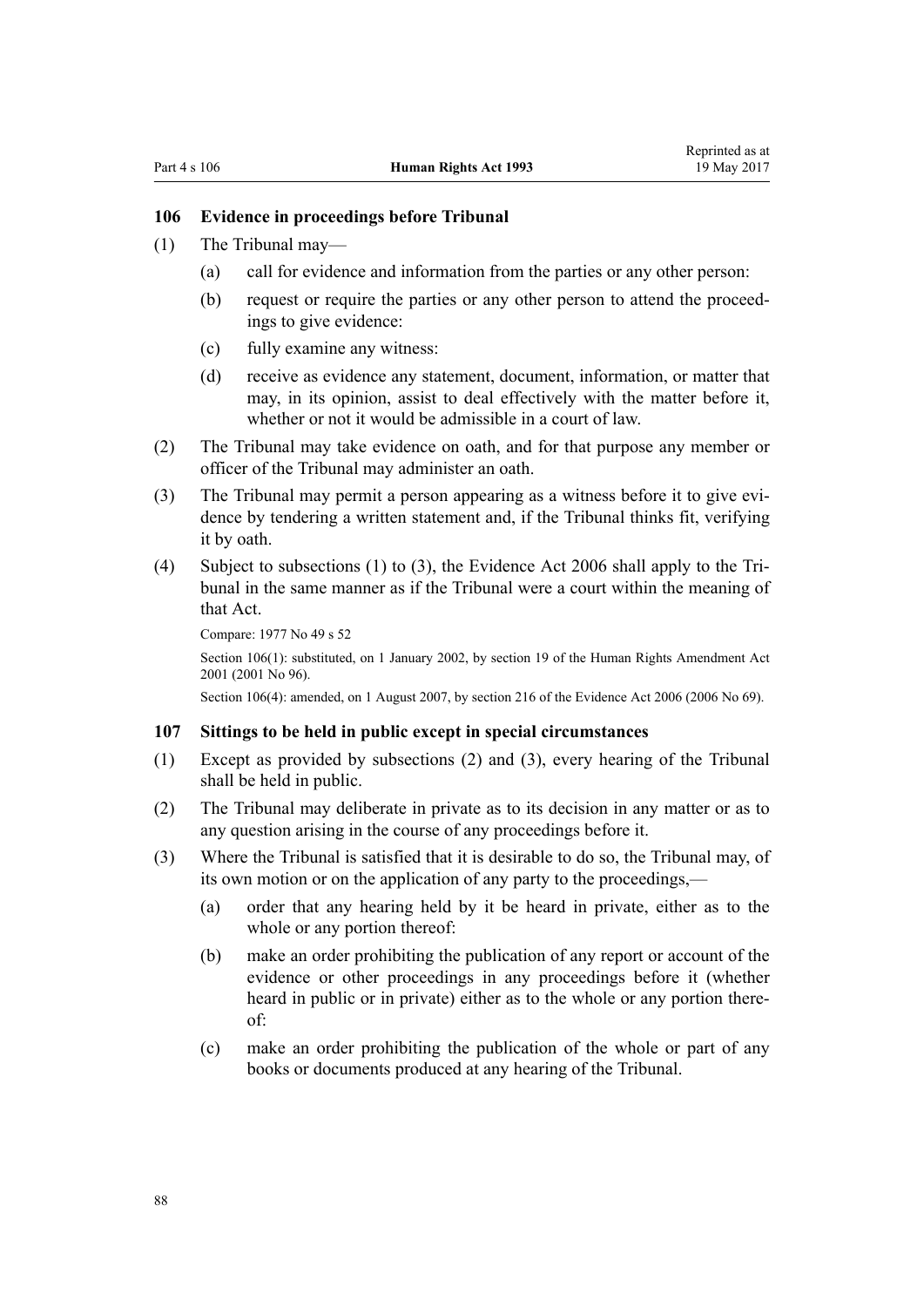<span id="page-88-0"></span>(4) Every person commits an offence and is liable on conviction to a fine not exceeding \$3,000 who acts in contravention of any order made by the Tribunal under subsection  $(3)(b)$  or subsection  $(3)(c)$ .

Compare: 1977 No 49 s 54

Section 107(4): amended, on 1 July 2013, by [section 413](http://prd-lgnz-nlb.prd.pco.net.nz/pdflink.aspx?id=DLM3360714) of the Criminal Procedure Act 2011 (2011 No 81).

## **108 Persons entitled to be heard**

- (1) Any person who is a party to the proceedings before the Tribunal, and any person who satisfies the Tribunal that he or she has an interest in the proceedings greater than the public generally, may appear and may call evidence on any matter that should be taken into account in determining the proceedings.
- (2) If any person who is not a party to the proceedings before the Tribunal wishes to appear, the person must give notice to the Tribunal and to every party before appearing.
- (3) A person who has a right to appear or is allowed to appear before the Tribunal may appear in person or be represented by his or her counsel or agent.

Section 108(2): substituted, on 1 January 2002, by [section 20](http://prd-lgnz-nlb.prd.pco.net.nz/pdflink.aspx?id=DLM122162) of the Human Rights Amendment Act 2001 (2001 No 96).

## **108A Tribunal to give notice of proceedings**

The Tribunal must notify the Attorney-General promptly of the bringing of proceedings before the Tribunal alleging a breach of [Part 1A,](#page-26-0) or alleging a breach of [Part 2](#page-28-0) by a person or body referred to in [section 3](http://prd-lgnz-nlb.prd.pco.net.nz/pdflink.aspx?id=DLM224799) of the New Zealand Bill of Rights Act 1990, if the Attorney-General is not a party to the proceedings.

Section 108A: inserted, on 1 January 2002, by [section 21](http://prd-lgnz-nlb.prd.pco.net.nz/pdflink.aspx?id=DLM122163) of the Human Rights Amendment Act 2001 (2001 No 96).

## **108B Submissions in relation to remedies**

- (1) Before the Tribunal grants any remedy under [Part 3,](#page-57-0) it must give the parties to the proceedings and, if the remedy under consideration is a declaration under [section 92J,](#page-74-0) the Attorney-General, an opportunity to make submissions on—
	- (a) the implications of granting that remedy; and
	- (b) the appropriateness of that remedy.
- (2) Subsection (1) does not limit any provision in [Part 3](#page-57-0) or section 108.

Section 108B: inserted, on 1 January 2002, by [section 21](http://prd-lgnz-nlb.prd.pco.net.nz/pdflink.aspx?id=DLM122163) of the Human Rights Amendment Act 2001 (2001 No 96).

## **109 Witness summons**

(1) The Tribunal may, if it considers it necessary, of its own motion, or on the application of any party to the proceedings, issue a witness summons to any per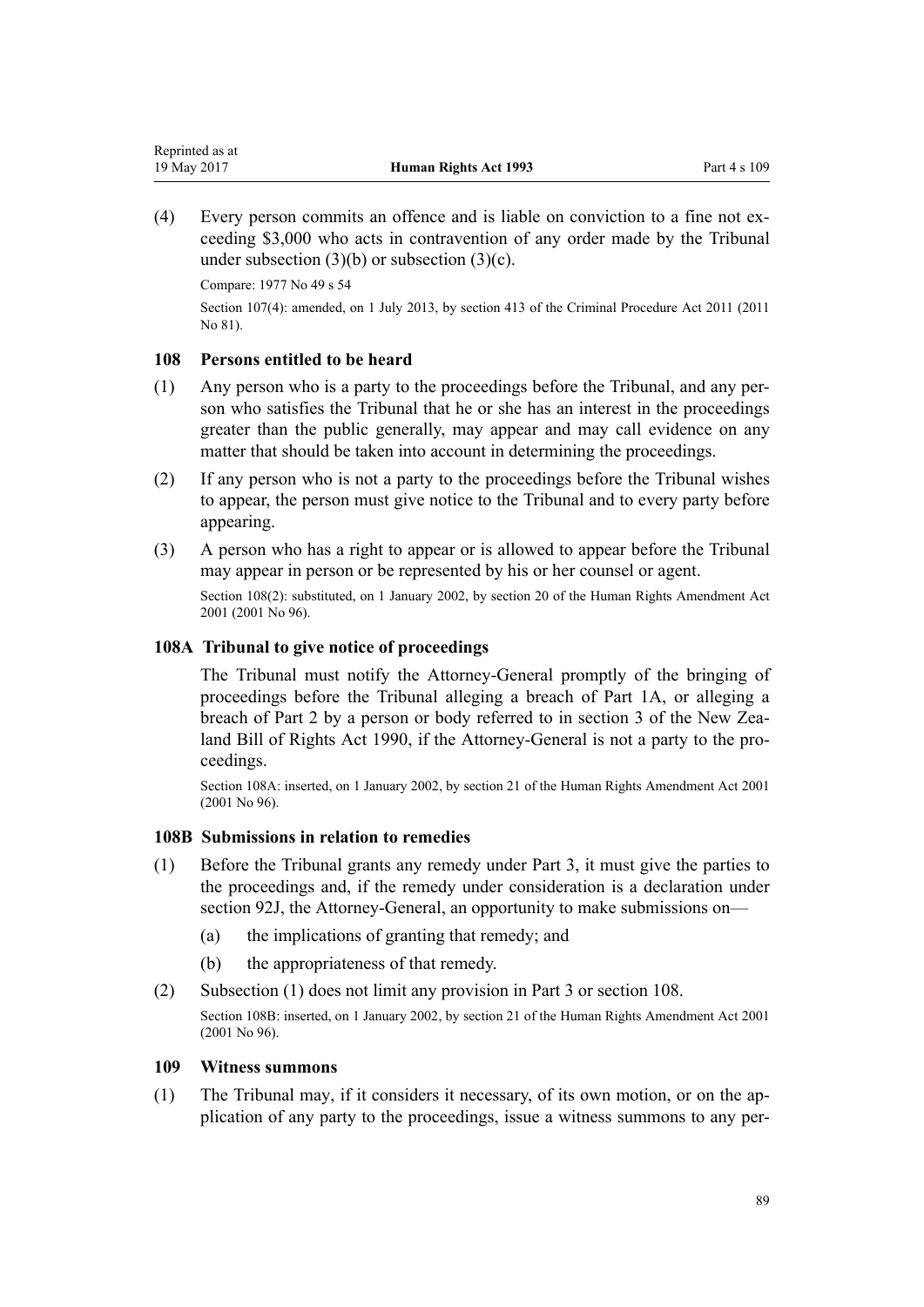<span id="page-89-0"></span>son requiring that person to attend before the Tribunal to give evidence at the hearing of the proceedings.

- (2) The witness summons shall state—
	- (a) the place where the person is to attend; and
	- (b) the date and time when the person is to attend; and
	- (c) the papers, documents, records, or things which that person is required to bring and produce to the Tribunal; and
	- (d) the entitlement to be tendered or paid a sum in respect of allowances and travelling expenses; and
	- (e) the penalty for failing to attend.
- (3) The power to issue a witness summons may be exercised by the Tribunal or a Chairperson, or by any officer of the Tribunal purporting to act by the direction or with the authority of the Tribunal or a Chairperson.

Section 109(1): amended, on 1 January 2002, by [section 22](http://prd-lgnz-nlb.prd.pco.net.nz/pdflink.aspx?id=DLM122166) of the Human Rights Amendment Act 2001 (2001 No 96).

## **110 Service of summons**

- (1) A witness summons may be served—
	- (a) by delivering it personally to the person summoned; or
	- (b) by posting it by registered letter addressed to the person summoned at that person's usual place of residence.
- (2) The summons shall,—
	- (a) where it is served under subsection  $(1)(a)$ , be served at least 24 hours before the attendance of the witness is required; or
	- (b) where it is served under subsection (1)(b), be served at least 10 days before the date on which the attendance of the witness is required.
- (3) If the summons is posted by registered letter, it shall be deemed for the purposes of subsection (2)(b) to have been served at the time when the letter would be delivered in the ordinary course of post.

### **111 Witnesses' allowances**

- (1) Every witness attending before the Tribunal to give evidence pursuant to a summons shall be entitled to be paid witnesses' fees, allowances, and travelling expenses according to the scales for the time being prescribed by regulations made under the [Criminal Procedure Act 2011,](http://prd-lgnz-nlb.prd.pco.net.nz/pdflink.aspx?id=DLM3359902) and those regulations shall apply accordingly.
- (2) On each occasion on which the Tribunal issues a summons under [section](#page-88-0) [109\(1\),](#page-88-0) the Tribunal, or the person exercising the power of the Tribunal under subsection (3) of that section, shall fix an amount which, on the service of the summons, or at some other reasonable time before the date on which the witness is required to attend, shall be paid or tendered to the witness.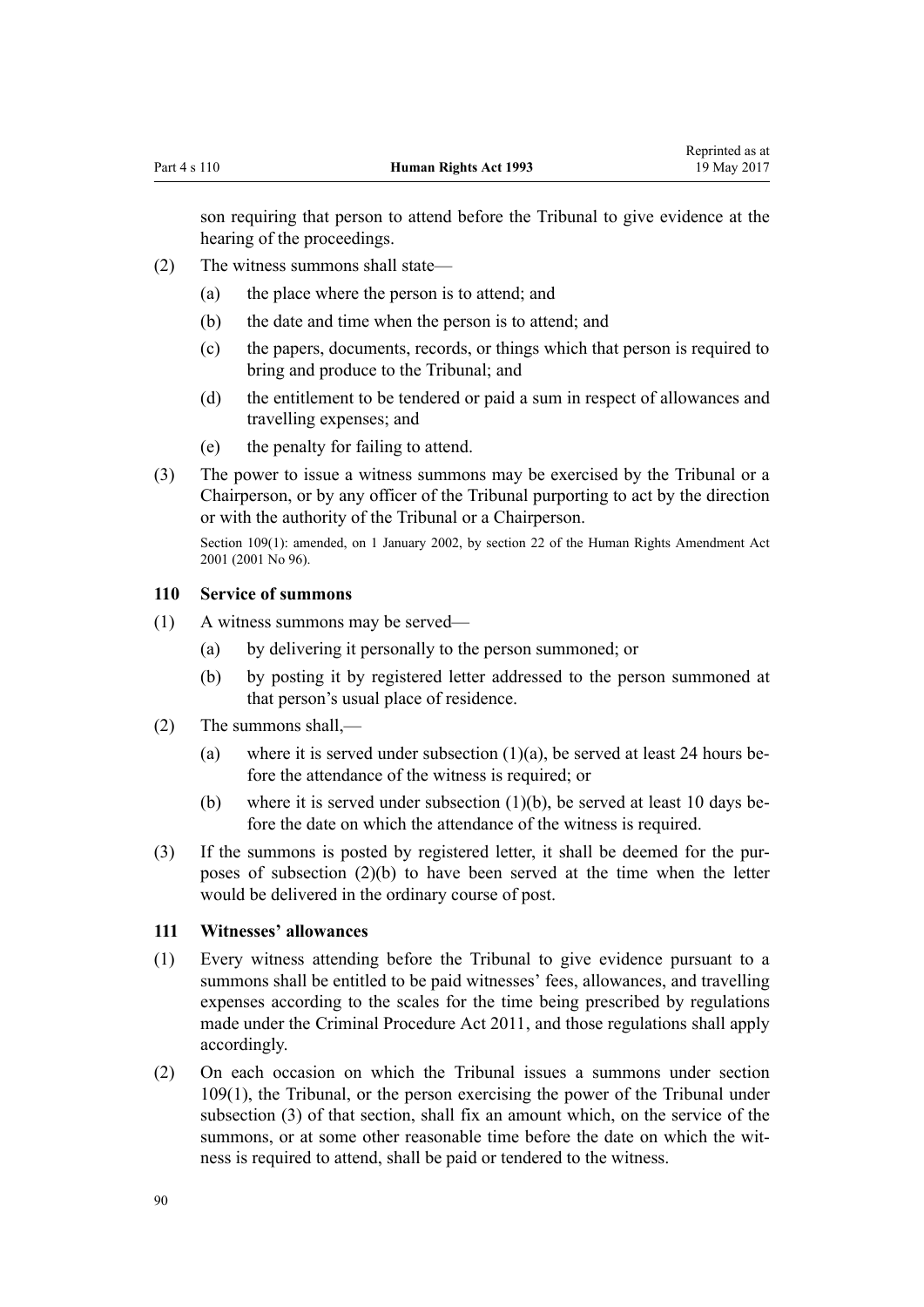| Reprinted as at |                       |              |
|-----------------|-----------------------|--------------|
| 19 May 2017     | Human Rights Act 1993 | Part 4 s 114 |

- (3) The amount fixed under subsection (2) shall be the estimated amount of the allowances and travelling expenses to which, in the opinion of the Tribunal or person, the witness will be entitled according to the prescribed scales if the witness attends at the time and place specified in the summons.
- (4) Where a party to the proceedings has requested the issue of the witness summons, the fees, allowances, and travelling expenses payable to the witness shall be paid by that party.
- (5) Where the Tribunal has of its own motion issued the witness summons, the Tribunal may direct that the amount of those fees, allowances, and travelling expenses—
	- (a) form part of the costs of the proceedings; or
	- (b) be paid from money appropriated by Parliament for the purpose.

Section 111(1): amended, on 1 July 2013, by [section 413](http://prd-lgnz-nlb.prd.pco.net.nz/pdflink.aspx?id=DLM3360714) of the Criminal Procedure Act 2011 (2011) No 81).

## **112 Privileges and immunities**

Witnesses and counsel appearing before the Tribunal shall have the same privileges and immunities as witnesses and counsel have in proceedings in the District Court.

Section 112: amended, on 1 March 2017, by [section 261](http://prd-lgnz-nlb.prd.pco.net.nz/pdflink.aspx?id=DLM6942680) of the District Court Act 2016 (2016 No 49).

## **113 Non-attendance or refusal to co-operate**

- (1) Every person commits an offence who, after being summoned to attend to give evidence before the Tribunal or to produce to the Tribunal any papers, documents, records, or things, without sufficient cause,—
	- (a) fails to attend in accordance with the summons; or
	- (b) refuses to be sworn or to give evidence, or, having been sworn, refuses to answer any question that the person is lawfully required by the Tribunal or any member of it to answer concerning the proceedings; or
	- (c) fails to produce any such paper, document, record, or thing.
- (2) Every person who commits an offence against subsection (1) is liable on conviction to a fine not exceeding \$1,500.
- (3) No person summoned to attend before a Tribunal shall be convicted of an offence against subsection (1) unless there was tendered or paid to that person travelling expenses in accordance with [section 111](#page-89-0).

Section 113(2): amended, on 1 July 2013, by [section 413](http://prd-lgnz-nlb.prd.pco.net.nz/pdflink.aspx?id=DLM3360714) of the Criminal Procedure Act 2011 (2011 No 81).

## **114 Power to commit for contempt**

- (1) If any person—
	- (a) assaults, threatens, or intimidates, or intentionally insults, the Tribunal or any member of it or any special adviser to or officer of the Tribunal, dur-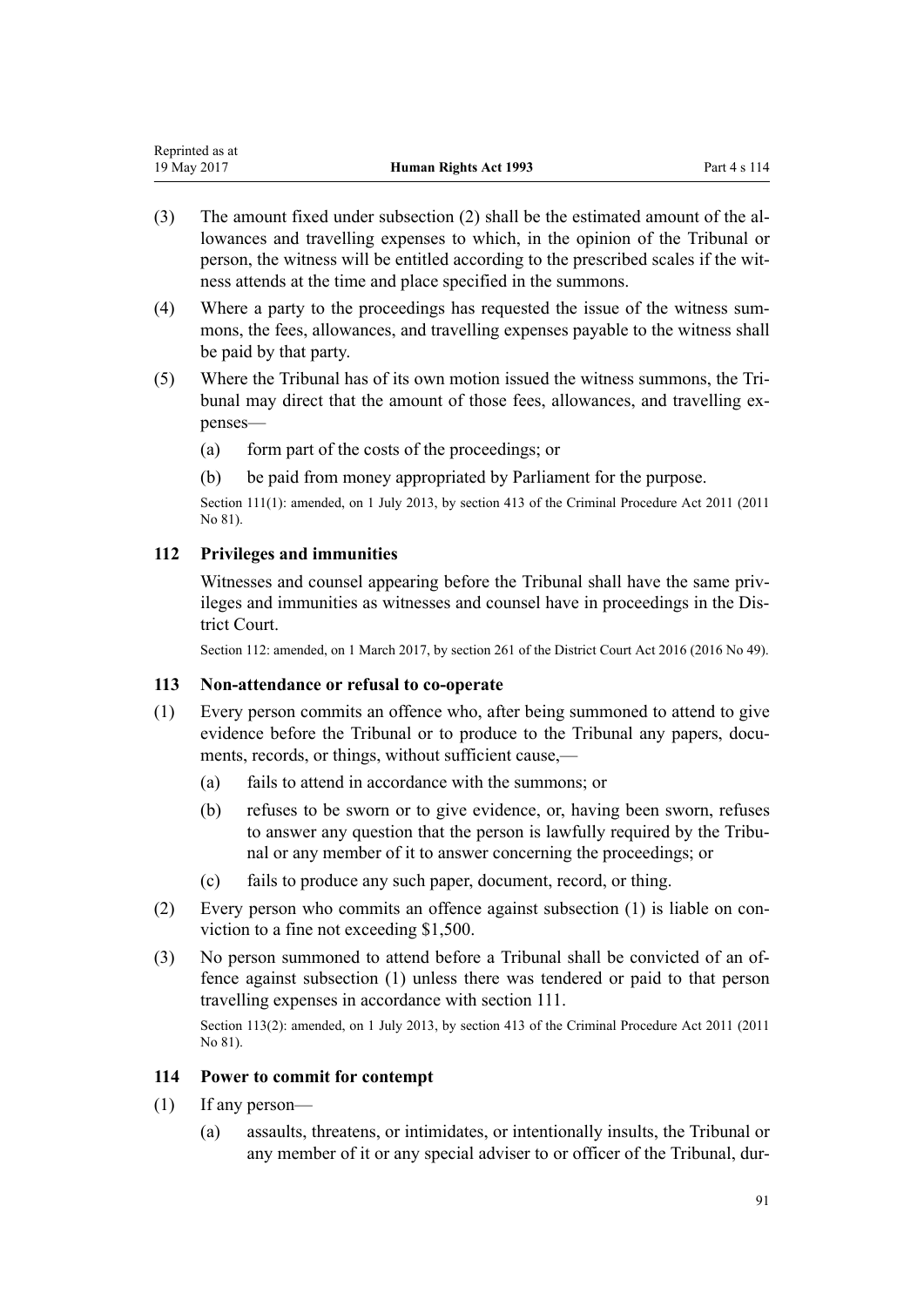ing a sitting of the Tribunal, or in going to, or returning from, any sitting; or

- (b) intentionally interrupts the proceedings of the Tribunal or otherwise misbehaves while the Tribunal is sitting; or
- (c) intentionally and without lawful excuse disobeys an order or direction of a member of the Tribunal in the course of any proceedings before the Tribunal,—

any officer of the Tribunal, with or without the assistance of any constable or other person, may, in accordance with any order given by a member of the Tribunal, take the person into custody and detain him or her for a period expiring not later than 1 hour following the rising of the Tribunal, and the Chairperson may, if he or she thinks fit, by warrant under his or her hand, commit the person to prison for any period not exceeding 10 days or impose a fine not exceeding \$1,500.

(2) A warrant under subsection (1) may be filed in the District Court and shall then be enforceable as an order made by that court.

Section 114(1)(c): amended, on 1 October 2008, pursuant to [section 116\(a\)\(ii\)](http://prd-lgnz-nlb.prd.pco.net.nz/pdflink.aspx?id=DLM1102349) of the Policing Act 2008 (2008 No 72).

Section 114(2): amended, on 1 March 2017, by [section 261](http://prd-lgnz-nlb.prd.pco.net.nz/pdflink.aspx?id=DLM6942680) of the District Court Act 2016 (2016 No 49).

## **115 Tribunal may dismiss trivial, etc, proceedings**

The Tribunal may at any time dismiss any proceedings brought under [section](#page-68-0) [92B](#page-68-0) or [section 92E](#page-71-0) if it is satisfied that they are trivial, frivolous, or vexatious or are not brought in good faith.

Compare: 1977 No 49 s 55

Section 115: amended, on 1 January 2002, by [section 23](http://prd-lgnz-nlb.prd.pco.net.nz/pdflink.aspx?id=DLM122167) of the Human Rights Amendment Act 2001 (2001 No 96).

#### **116 Reasons to be given**

- (1) This section applies to the following decisions of the Tribunal:
	- (a) a decision to grant 1 or more of the remedies described in [section 92I](#page-73-0) or the remedy described in [section 92J](#page-74-0) or an order under [section 95:](#page-82-0)
	- (b) a decision to make a declaration under [section 97:](#page-82-0)
	- (c) a decision to dismiss proceedings brought under [section 92B](#page-68-0) or [section](#page-71-0) [92E](#page-71-0) or [section 95](#page-82-0) or [section 97](#page-82-0).
- (2) Every decision to which this section applies must be in writing and must show the Tribunal's reasons for the decision, including—
	- (a) relevant findings of fact; and
	- (b) explanations and findings on relevant issues of law; and
	- (c) conclusions on matters or issues it considers require determination in order to dispose of the matter.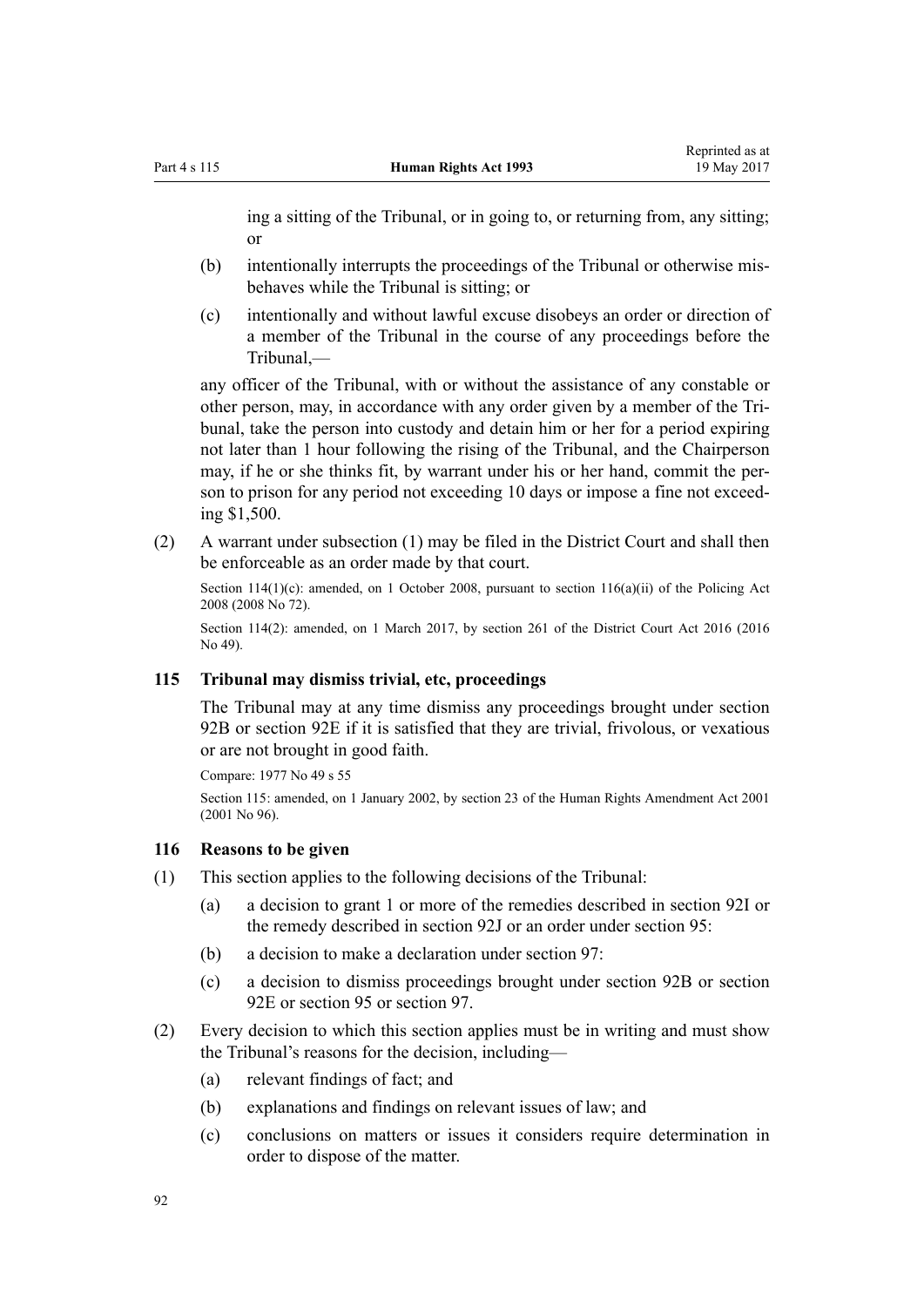(3) The Tribunal must notify the parties, the Attorney-General, and the Human Rights Commission of every decision of the Tribunal.

Section 116: substituted, on 1 January 2002, by [section 24](http://prd-lgnz-nlb.prd.pco.net.nz/pdflink.aspx?id=DLM122168) of the Human Rights Amendment Act 2001 (2001 No 96).

## **117 Seal of Tribunal**

The Tribunal shall have a seal, which shall be judicially noticed in all courts and for all purposes.

Compare: 1977 No 49 s 57

## **118 Members of Tribunal not personally liable**

No member of the Tribunal shall be personally liable for any act done or omitted to be done by the Tribunal or any member thereof in good faith in pursuance or intended pursuance of the functions, duties, powers, or authorities of the Tribunal.

Compare: 1977 No 49 s 58

## **119 Fees of members of Tribunal**

- (1) A member of the Tribunal is entitled—
	- (a) to receive remuneration not within paragraph (b) for services as a member at a rate and of a kind determined by the Minister in accordance with the fees framework; and
	- (b) in accordance with the fees framework, to be reimbursed for actual and reasonable travelling and other expenses incurred in carrying out his or her office as a member.
- (2) For the purposes of subsection (1), **fees framework** means the framework determined by the Government from time to time for the classification and remuneration of statutory and other bodies in which the Crown has an interest.

Section 119: substituted, on 25 January 2005, by [section 200](http://prd-lgnz-nlb.prd.pco.net.nz/pdflink.aspx?id=DLM331111) of the Crown Entities Act 2004 (2004 No 115).

## **120 Services for Tribunal**

- (1) The Ministry of Justice shall furnish such secretarial, recording, and clerical services as may be necessary to enable the Tribunal to discharge its functions.
- (2) The cost of any services provided by the Ministry of Justice pursuant to this section shall be paid from public money appropriated by Parliament for the purpose.

Compare: 1977 No 49 s 60

Section 120(1): amended, on 1 October 2003, pursuant to [section 14\(1\)](http://prd-lgnz-nlb.prd.pco.net.nz/pdflink.aspx?id=DLM201378) of the State Sector Amendment Act 2003 (2003 No 41).

Section 120(2): amended, on 1 October 2003, pursuant to [section 14\(1\)](http://prd-lgnz-nlb.prd.pco.net.nz/pdflink.aspx?id=DLM201378) of the State Sector Amendment Act 2003 (2003 No 41).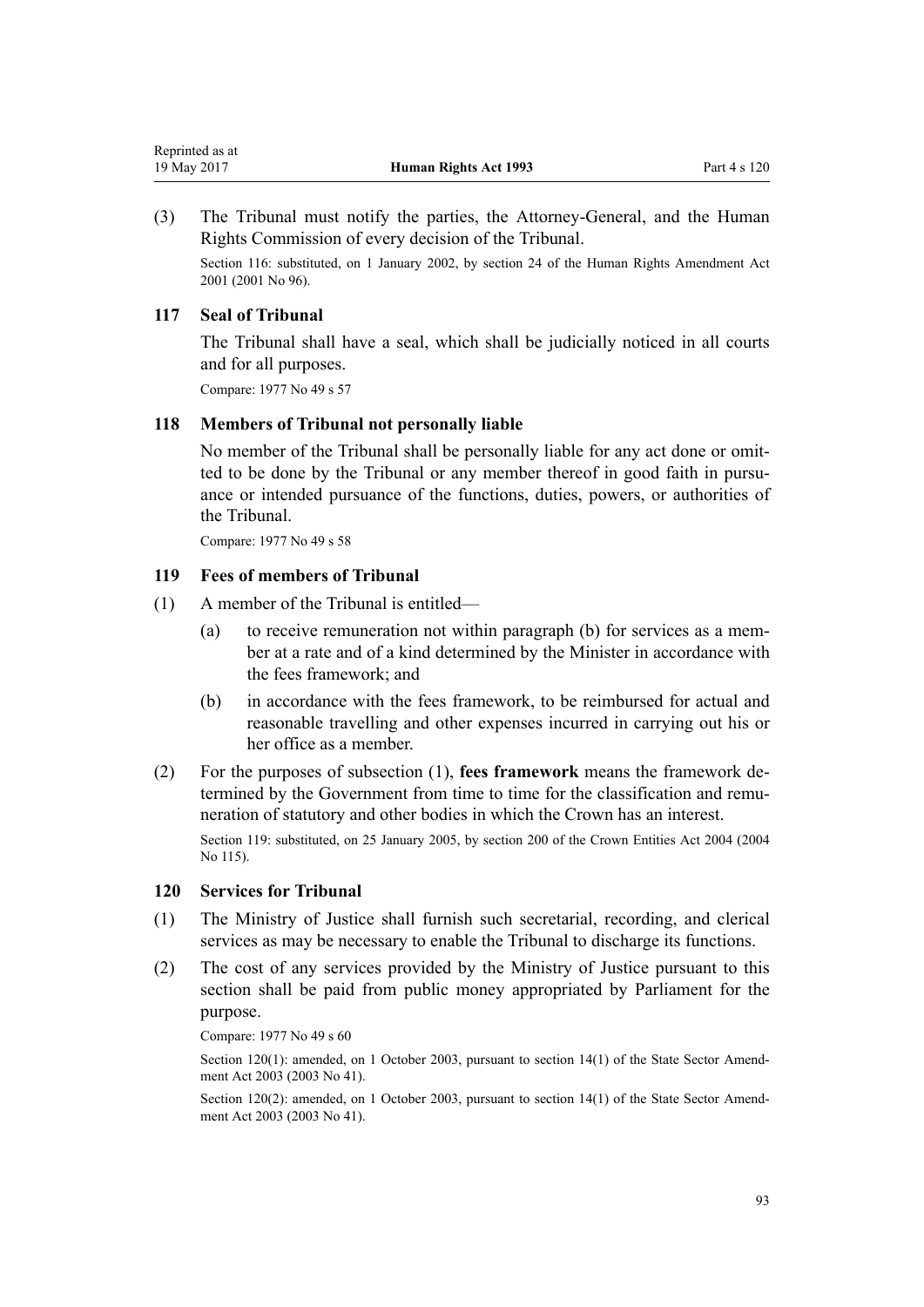## <span id="page-93-0"></span>**121 Enforcement**

- (1) The following orders made by the Tribunal may, on registration of a certified copy in the District Court, be enforced in all respects as if they were an order of that court:
	- (a) an order for the award of costs under [section 92L;](#page-75-0) and
	- (b) an order for the award of damages under [section 92M](#page-75-0); and
	- (c) an interim order under [section 95](#page-82-0).
- (2) Every person commits an offence and is liable on conviction to a fine not exceeding \$5,000 who contravenes or refuses to comply with any other order of the Tribunal made under [section 92I](#page-73-0) or an interim order of the Tribunal made under [section 95](#page-82-0).

Compare: 1977 No 49 s 61

Section 121(1): substituted, on 1 January 2002, by [section 25\(1\)](http://prd-lgnz-nlb.prd.pco.net.nz/pdflink.aspx?id=DLM122170) of the Human Rights Amendment Act 2001 (2001 No 96).

Section 121(2): amended, on 1 July 2013, by [section 413](http://prd-lgnz-nlb.prd.pco.net.nz/pdflink.aspx?id=DLM3360714) of the Criminal Procedure Act 2011 (2011 No 81).

Section 121(2): amended, on 1 January 2002, by [section 25\(2\)](http://prd-lgnz-nlb.prd.pco.net.nz/pdflink.aspx?id=DLM122170) of the Human Rights Amendment Act 2001 (2001 No 96).

## **122 Stating case for High Court**

- (1) The Tribunal may, at any time, before or during the hearing or before delivering its decision, on the application of any party to the proceedings or of its own motion, state a case for the opinion of the High Court on any question of law arising in any proceedings before the Tribunal.
- (1A) If, in any proceedings before the Tribunal, the validity of any regulation is questioned, the Tribunal must, unless it considers that there is no arguable case in support of the contention that the regulation is invalid, either—
	- (a) state a case for the opinion of the High Court on the relevant question or questions of law; or
	- (b) if the leave of the High Court is obtained, order, under [section 122A\(1\)](#page-94-0), that the proceedings before it or the relevant matter or matters at issue be removed to the High Court for determination.
- (2) The Tribunal shall give notice to the parties to the proceedings of the Tribunal's intention to state a case under this section, specifying the registry of the High Court in which the case is to be filed.
- (3) Except where the Tribunal intends to state the case of its own motion, the question shall be in the form of a special case drawn up by the parties to the proceedings, and, if the parties do not agree, to be settled by the Tribunal.
- (4) Where the Tribunal intends to state the case of its own motion, it shall itself state and sign a case setting forth the facts and questions of law arising for the determination of the High Court.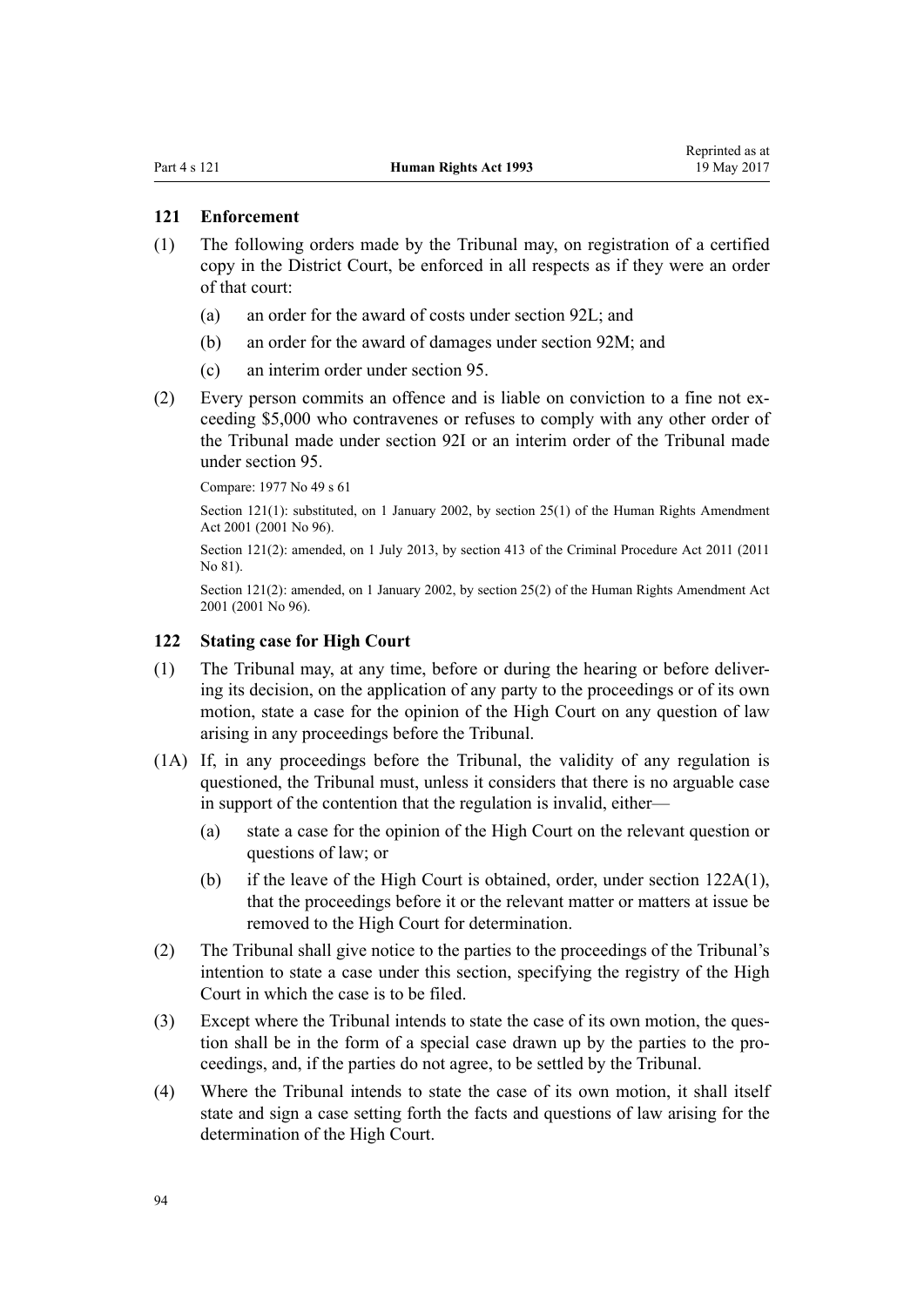<span id="page-94-0"></span>(5) The High Court shall hear and determine any question submitted to it under this section, and shall remit the case with its opinion to the Tribunal.

Compare: 1977 No 49 s 62

Section 122(1A): inserted, on 1 January 2002, by [section 26](http://prd-lgnz-nlb.prd.pco.net.nz/pdflink.aspx?id=DLM122171) of the Human Rights Amendment Act 2001 (2001 No 96).

## **122A Removal to High Court of proceedings or issue**

- (1) The Tribunal may, with the leave of the High Court, order that proceedings before it under this Act, or a matter at issue in them, be removed to the High Court for determination.
- (2) The Tribunal may make an order under this section, with the leave of the High Court, before or during the hearing, and either on the application of a party to the proceedings or on its own initiative, but only if—
	- (a) an important question of law is likely to arise in the proceedings or matter other than incidentally; or
	- (b) the validity of any regulation is questioned in proceedings before the Tribunal (whether on the ground that it authorises or requires unjustifiable discrimination in circumstances where the statutory provision purportedly empowering the making of the regulation does not authorise the making of a regulation authorising or requiring unjustified discrimination, or otherwise); or
	- (c) the nature and the urgency of the proceedings or matter mean that it is in the public interest that they or it be removed immediately to the High Court; or
	- (d) the High Court already has before it other proceedings, or other matters, that are between the same parties and involve issues that are the same as, or similar or related to, those raised by the proceedings or matter; or
	- (e) the Tribunal is of the opinion that, in all the circumstances, the High Court should determine the proceedings or matter.
- (3) Despite subsection (2), if the validity of any regulation is questioned in proceedings before the Tribunal and the leave of the High Court is obtained for the making of an order under this section, the Tribunal must make an order under this section.
- (4) If the Tribunal declines to remove proceedings, or a matter at issue in them, to the High Court (whether as a result of the refusal of the High Court to grant leave or otherwise), the party applying for the removal may seek the special leave of the High Court for an order of the High Court that the proceedings or matter be removed to the High Court and, in determining whether to grant an order of that kind, the High Court must apply the criteria stated in subsection  $(2)(a)$  to  $(d)$ .
- (5) An order for removal to the High Court under this section may be made subject to any conditions the Tribunal or the High Court, as the case may be, thinks fit.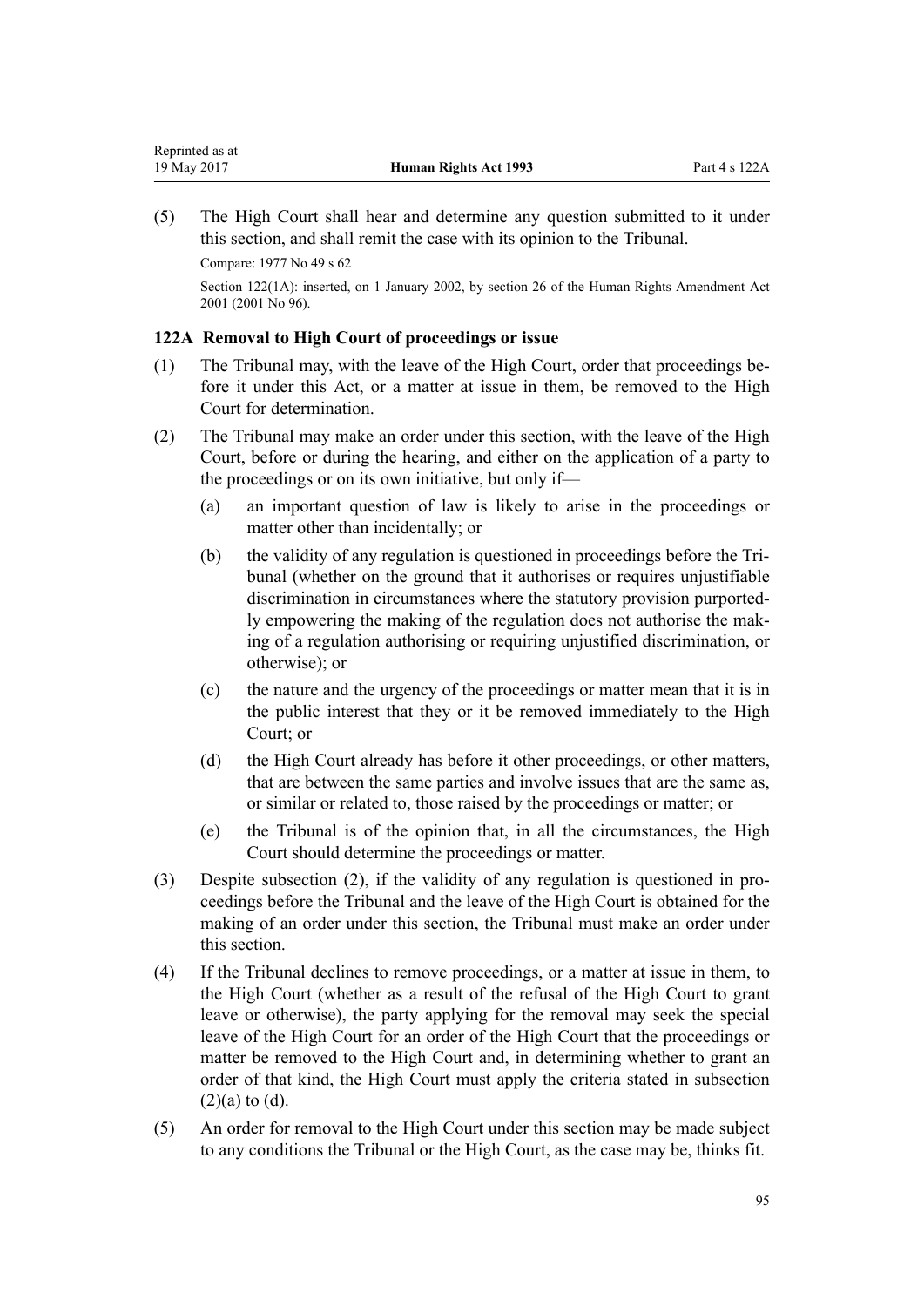<span id="page-95-0"></span>

| <b>Trophinton</b> as at<br>19 May 2017 |
|----------------------------------------|
|                                        |

(6) Nothing in this section limits [section 122](#page-93-0).

Section 122A: inserted, on 1 January 2002, by [section 27](http://prd-lgnz-nlb.prd.pco.net.nz/pdflink.aspx?id=DLM122172) of the Human Rights Amendment Act 2001 (2001 No 96).

Reprinted as at

## **122B Proceedings or issue removed to High Court**

- (1) If the Tribunal, acting under [section 122A,](#page-94-0) orders the removal of proceedings, or a matter at issue in them, to the High Court, unless [section 122A\(2\)\(b\)](#page-94-0) applies the High Court may, if it considers that the proceedings or matter ought instead to be determined by the Tribunal, order that the Tribunal determine the matter.
- (2) If the Tribunal, under [section 122A,](#page-94-0) orders that proceedings, or a matter at issue in them, be removed to the High Court, and the High Court makes no order under subsection (1),—
	- (a) the High Court must determine the proceedings or matter and may exercise any power that the Tribunal could have exercised in, or in relation to, the proceedings or matter; and
	- (b) a party to the proceedings may, under [section 124](#page-96-0), appeal to the Court of Appeal against the determination of the High Court on a question of law arising in the proceedings.

Section 122B: inserted, on 1 January 2002, by [section 27](http://prd-lgnz-nlb.prd.pco.net.nz/pdflink.aspx?id=DLM122172) of the Human Rights Amendment Act 2001 (2001 No 96).

## **123 Appeals to High Court**

- (1) Where any party is dissatisfied with any interim order made by the Chairperson under section [95](#page-82-0), that party may appeal to the High Court against the whole or part of that order.
- (2) A party to a proceeding under [section 92B](#page-68-0) or [section 92E](#page-71-0) may appeal to the High Court against all or any part of a decision of the Tribunal—
	- (a) dismissing the proceeding; or
	- (b) granting 1 or more of the remedies described in [section 92I](#page-73-0); or
	- (c) granting the remedy described in [section 92J;](#page-74-0) or
	- (d) refusing to grant the remedy described in [section 92J;](#page-74-0) or
	- (e) constituting a final determination of the Tribunal in the proceeding.
- (2A) For the purposes of subsection (2)(d), the Tribunal does not in a proceeding refuse to grant the remedy described in [section 92J](#page-74-0) unless—
	- (a) a party to the proceeding expressly applies to the Tribunal for the remedy in relation to a particular enactment; and
	- (b) the Tribunal does not grant the remedy in relation to that enactment.
- (3) Where any party is dissatisfied with any decision of the Tribunal making a declaration under [section 97,](#page-82-0) that party may appeal to the High Court against the whole or any part of that decision.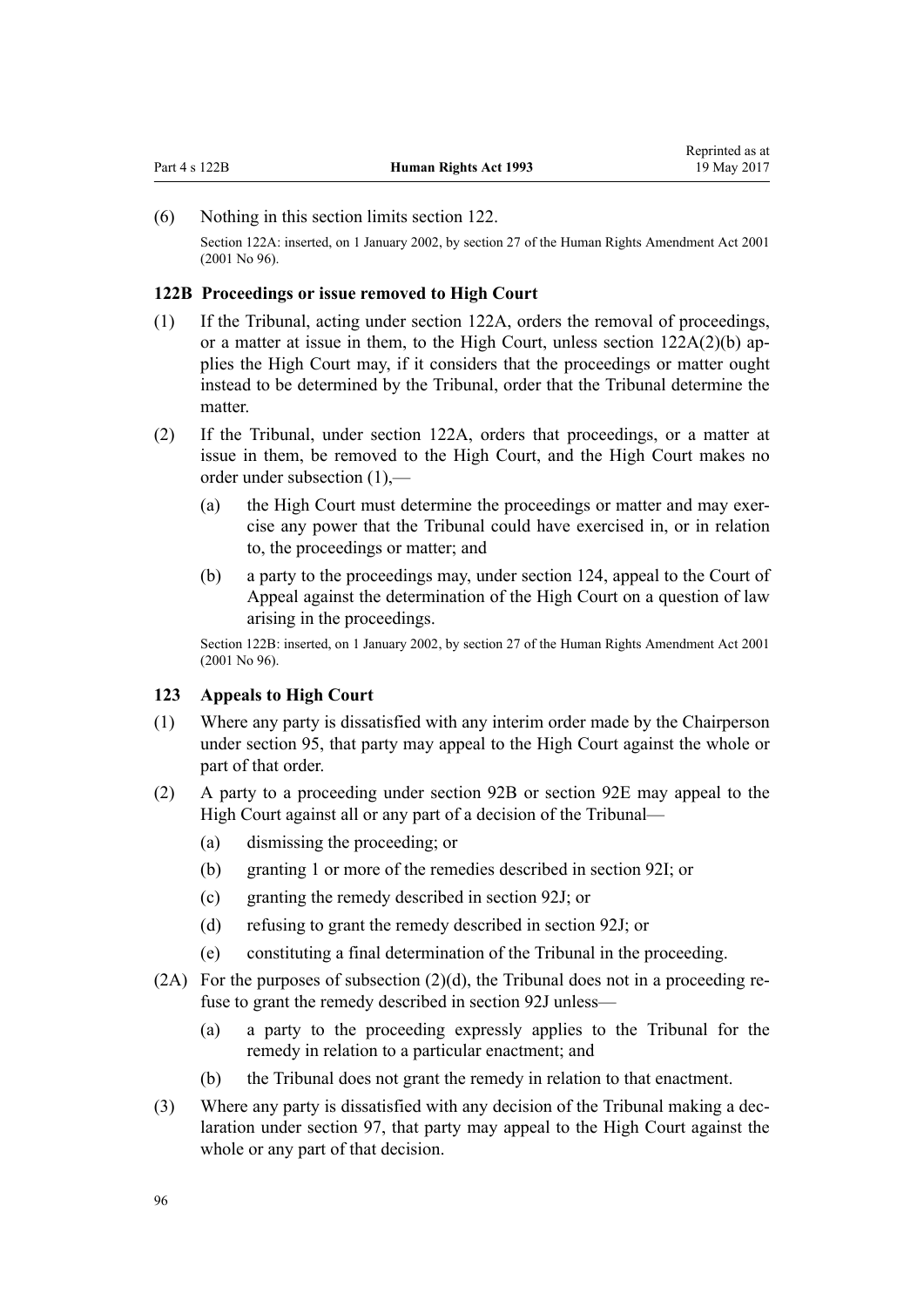<span id="page-96-0"></span>

| Reprinted as at |                              |              |
|-----------------|------------------------------|--------------|
| 19 May 2017     | <b>Human Rights Act 1993</b> | Part 4 s 124 |

- (4) Every appeal under this section shall be made by giving notice of appeal within 30 days after the date of the giving by the Tribunal in writing of the decision to which the appeal relates.
- (5) In determining any appeal under this section the High Court shall have the powers conferred on the Tribunal by [sections 105](#page-86-0) and [106](#page-87-0), and those sections shall apply accordingly with such modifications as are necessary.
- (6) In its determination of any appeal, the court may—
	- (a) confirm, modify, or reverse the order or decision appealed against, or any part of that order or decision:
	- (b) exercise any of the powers that could have been exercised by the Tribunal in the proceedings to which the appeal relates.
- (7) Notwithstanding anything in subsection (6), the court may in any case, instead of determining any appeal, refer to the Tribunal, in accordance with the rules of court, for further consideration by the Tribunal, the whole or any part of the matter to which the appeal relates.
- (8) Subject to the provisions of this Act, the procedure in respect of any such appeal shall be in accordance with the rules of court.
- (9) Notice of appeal shall not operate as a stay of proceedings in respect of the decision to which the appeal relates unless the Tribunal or the High Court so orders.

```
Compare: 1977 No 49 s 63
Section 123(2): substituted, on 1 January 2004, by section 47 of the Supreme Court Act 2003 (2003
No 53).
```
Section 123(2A): inserted, on 1 January 2004, by [section 47](http://prd-lgnz-nlb.prd.pco.net.nz/pdflink.aspx?id=DLM214520) of the Supreme Court Act 2003 (2003 No 53).

## **124 Appeal to Court of Appeal on a question of law**

- (1) Any party to any proceedings before the High Court under this Act may, with the leave of the High Court, appeal to the Court of Appeal against any determination of the High Court on a question of law arising in those proceedings: provided that, if the High Court refuses to grant leave to appeal to the Court of Appeal, the Court of Appeal may grant special leave to appeal.
- (2) A party desiring to appeal to the Court of Appeal under this section shall, within 21 days after the determination of the High Court, or within such further time as that court may allow, give notice of his or her application for leave to appeal in such manner as may be directed by the rules of that court, and the High Court may grant leave accordingly if in the opinion of that court the question of law involved in the appeal is one which, by reason of its general or public importance or for any other reason, ought to be submitted to the Court of Appeal for decision.
- (3) Where the High Court refuses leave to any party to appeal to the Court of Appeal under this section, that party may, within 21 days after the refusal of the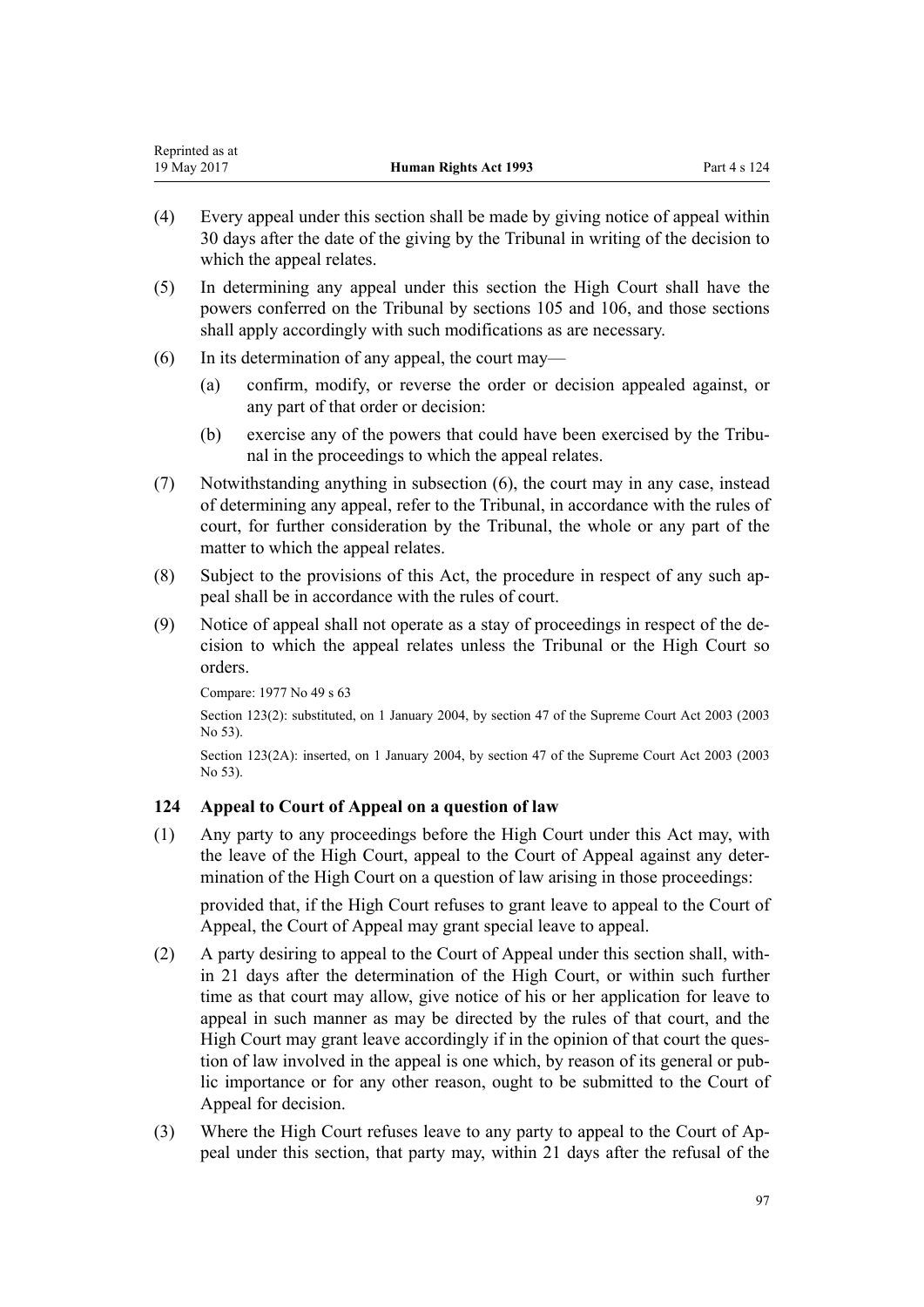High Court or within such further time as the Court of Appeal may allow, apply to the Court of Appeal, in such manner as may be directed by the rules of that court, for special leave to appeal to that court, and the Court of Appeal may grant leave accordingly if, in the opinion of that court, the question of law involved in the appeal is one which, by reason of its general or public importance or for any other reason, ought to be submitted to the Court of Appeal for decision.

- (4) On any appeal to the Court of Appeal under this section, the Court of Appeal shall have the same power to adjudicate on the proceedings as the High Court had.
- (5) The same judgment must be entered in the High Court, and the same execution and other consequences and proceedings must follow on it, as if the decision of the Court of Appeal on an appeal under this section had been given in the High Court.
- (6) The decision of the Court of Appeal on any application to that court for leave to appeal shall be final.

Compare: 1977 No 49 s 64

Section 124(5): substituted, on 1 January 2004, by [section 47](http://prd-lgnz-nlb.prd.pco.net.nz/pdflink.aspx?id=DLM214520) of the Supreme Court Act 2003 (2003 No 53).

## **125 Costs of appeal**

The High Court shall have power to make such order as to the whole or any part of the costs of an appeal under [section 123](#page-95-0) as may seem just but every order for costs shall follow the outcome of the appeal unless the court otherwise orders.

Compare: 1977 No 49 s 65

## **126 Additional members of High Court for purposes of Act**

- (1) For the purpose of the exercise by the High Court of its jurisdiction and powers—
	- (a) under [section 92T](#page-79-0); or
	- (b) under [section 123](#page-95-0) in respect of any appeal under section 123(2) or section 123(3) in which a question of fact is involved,—

there shall be 2 additional members of the court who shall be persons appointed by a Judge of the court for the purposes of the hearing or appeal from the panel maintained by the Minister under [section 101.](#page-84-0)

- (2) Before entering upon the exercise of the duties of their office, the additional members shall take an oath before a Judge of the High Court that they will faithfully and impartially perform the duties of their office.
- (3) The presence of a Judge of the High Court and of at least 1 additional member shall be necessary to constitute a sitting of the court.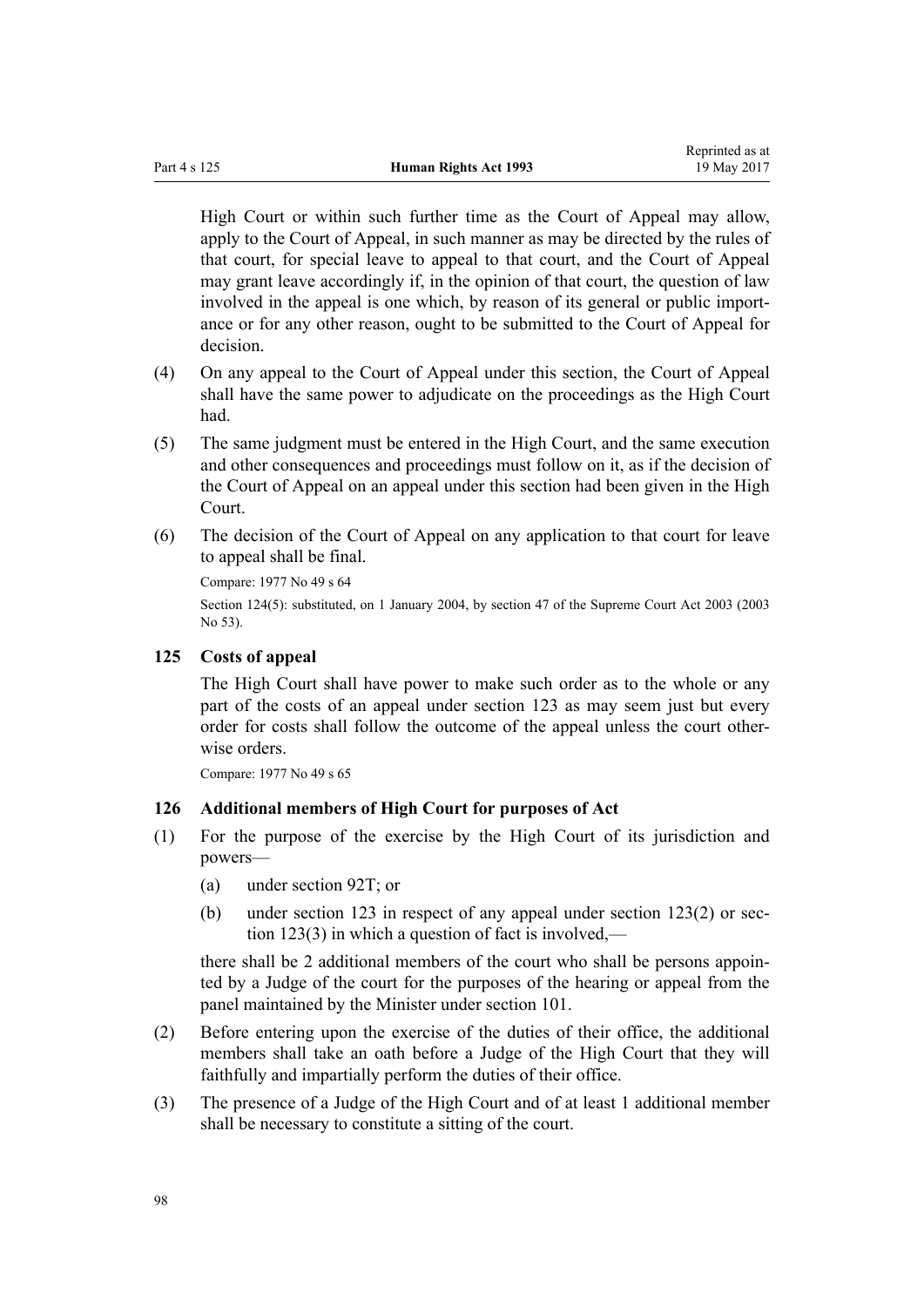<span id="page-98-0"></span>

| Reprinted as at |                              |               |
|-----------------|------------------------------|---------------|
| 19 May 2017     | <b>Human Rights Act 1993</b> | Part 5 s 126A |

- (4) The decision of a majority (including the Judge, or, where more than 1 Judge sits, including a majority of the Judges) of the members present at a sitting of the court shall be the decision of the court. If the members present are equally divided in opinion, the decision of the Judge, or of a majority of the Judges, shall be the decision of the court.
- (5) If any question before the court cannot be decided in accordance with subsection (4), the question shall be referred to the Court of Appeal for decision in accordance with the practice and procedure of that court, which for the purpose shall have all the powers of the court under this Act. The decision of the Court of Appeal in any proceedings under this subsection shall be final and shall take effect and be entered as if it were a decision of the court under this Act.
- (6) An additional member is entitled—
	- (a) to receive remuneration not within paragraph (b) for services as a member at a rate and of a kind determined by the Minister in accordance with the fees framework; and
	- (b) in accordance with the fees framework, to be reimbursed for actual and reasonable travelling and other expenses incurred in carrying out his or her office as a member.
- (7) For the purposes of subsection (6), **fees framework** means the framework determined by the Government from time to time for the classification and remuneration of statutory and other bodies in which the Crown has an interest.

Compare: 1977 No 49 s 66; 1991 No 60 [s 3\(4\)](http://prd-lgnz-nlb.prd.pco.net.nz/pdflink.aspx?id=DLM230219)

Section 126(1)(a): amended, on 1 January 2002, by [section 29\(a\)](http://prd-lgnz-nlb.prd.pco.net.nz/pdflink.aspx?id=DLM122176) of the Human Rights Amendment Act 2001 (2001 No 96).

Section 126(1)(b): amended, on 1 January 2002, by [section 29\(b\)](http://prd-lgnz-nlb.prd.pco.net.nz/pdflink.aspx?id=DLM122176) of the Human Rights Amendment Act 2001 (2001 No 96).

Section 126(6): substituted, on 25 January 2005, by [section 200](http://prd-lgnz-nlb.prd.pco.net.nz/pdflink.aspx?id=DLM331111) of the Crown Entities Act 2004 (2004 No 115).

Section 126(7): added, on 25 January 2005, by [section 200](http://prd-lgnz-nlb.prd.pco.net.nz/pdflink.aspx?id=DLM331111) of the Crown Entities Act 2004 (2004 No 115).

# **Part 5**

## **Powers in relation to inquiries**

Part 5 heading: amended, on 1 January 2002, by [section 30](http://prd-lgnz-nlb.prd.pco.net.nz/pdflink.aspx?id=DLM122178) of the Human Rights Amendment Act 2001 (2001 No 96).

## **126A Evidence order**

- (1) Any District Court Judge who is satisfied, on an application made by the Commission in accordance with subsection (3), that any person can provide information, documents, or things, or give evidence, that will or may be relevant to a specified inquiry, may make an order—
	- (a) requiring that person to produce to the Commission any information, or documents, or things specified in the order; or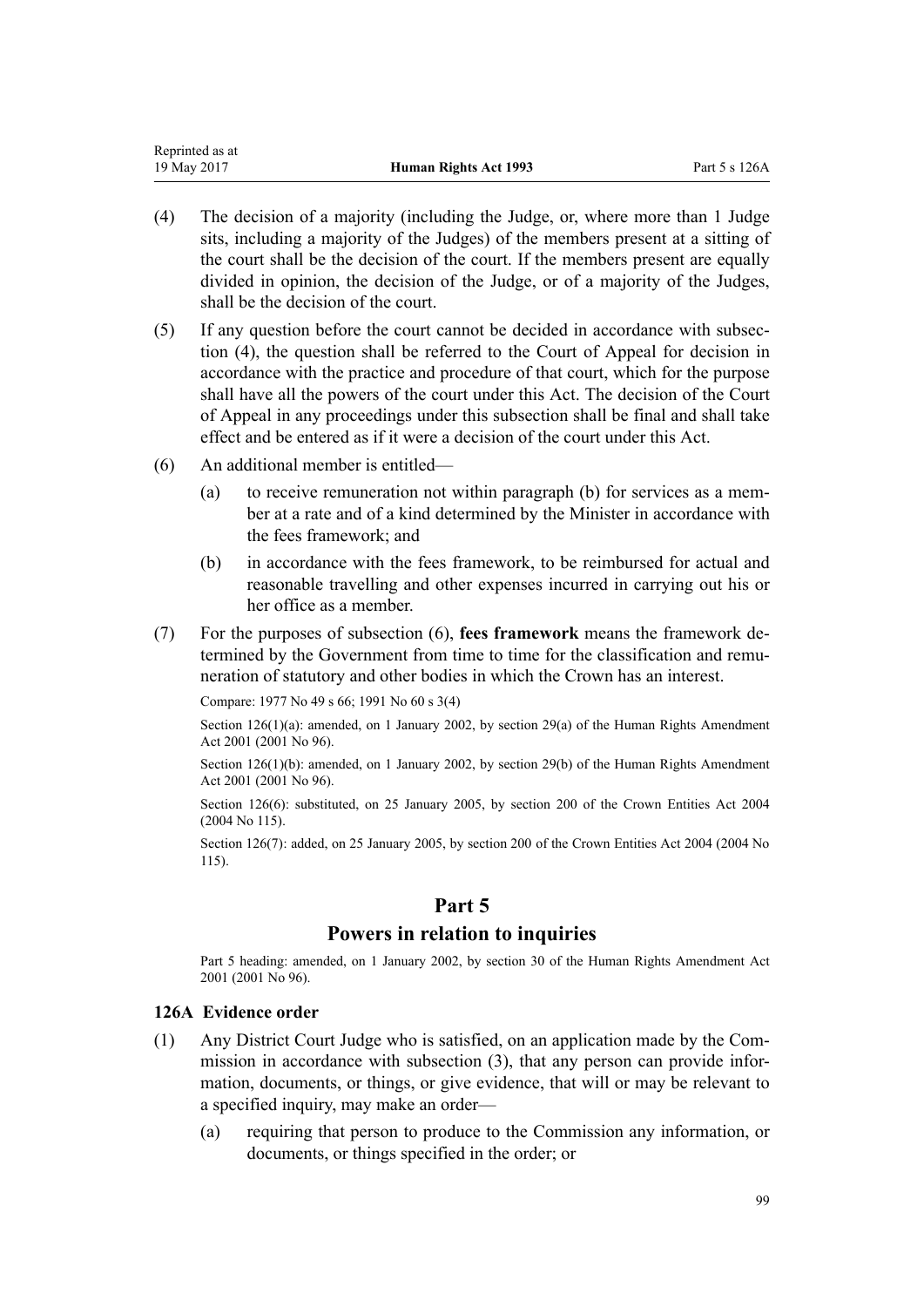<span id="page-99-0"></span>

|              |                              | Reprinted as at |
|--------------|------------------------------|-----------------|
| Part 5 s 127 | <b>Human Rights Act 1993</b> | 19 May 2017     |
|              |                              |                 |

- (b) requiring that person to give evidence to the Commission about matters that, in the opinion of the District Court Judge, are relevant to the inquiry.
- (2) If an order is made under subsection (1)(a), the District Court Judge may, as a condition of the order, require the Commission to reimburse the person who is the subject of the order for the actual and reasonable expenses incurred by that person in complying with the order or in producing any specified class of information, documents, or things.
- (3) An application by the Commission for an order under subsection (1) must be in writing and must—
	- (a) set out the reasons why the order is sought; and
	- (b) if an order is sought under subsection  $(1)(a)$ , set out the information, documents, or things in respect of which the order is sought; and
	- (c) explain why the information, documents, things, or evidence in question will or may be relevant to the inquiry.
- (4) In this section, **specified inquiry** means an inquiry by the Commission under [section 5\(2\)\(h\)](#page-11-0) into the contravention or possible contravention by any person of New Zealand law relating to human rights.
- (5) For the avoidance of doubt, nothing in this section requires the Commission in the exercise of its inquiry function under section  $5(2)(h)$  to obtain an order under subsection (1).

Section 126A: inserted, on 1 January 2002, by [section 31](http://prd-lgnz-nlb.prd.pco.net.nz/pdflink.aspx?id=DLM122179) of the Human Rights Amendment Act 2001 (2001 No 96).

Section 126A(5): inserted, on 15 June 2016, by [section 15](http://prd-lgnz-nlb.prd.pco.net.nz/pdflink.aspx?id=DLM4097529) of the Human Rights Amendment Act 2016 (2016 No 28).

## **127 Evidence**

- (1) The Commission may, by notice in writing, require any person who is the subject of an order under section  $126A(1)(a)$  to provide any information, and to produce any documents or things in the possession of or under the control of that person, that are specified in the order.
- (2) The Commission may summon before it, and examine on oath, any person who is subject to an order under [section 126A\(1\)\(b\)](#page-98-0), in accordance with the terms of the order, and a Commissioner may for that purpose administer an oath to the person summoned.
- (3) Every such examination by a Commission shall be deemed to be a judicial proceeding within the meaning of [section 108](http://prd-lgnz-nlb.prd.pco.net.nz/pdflink.aspx?id=DLM328793) of the Crimes Act 1961 (which relates to perjury).

Compare: 1977 No 49 s 73(1), (2)

Section 127(1): substituted, on 1 January 2002, by [section 32](http://prd-lgnz-nlb.prd.pco.net.nz/pdflink.aspx?id=DLM122182) of the Human Rights Amendment Act 2001 (2001 No 96).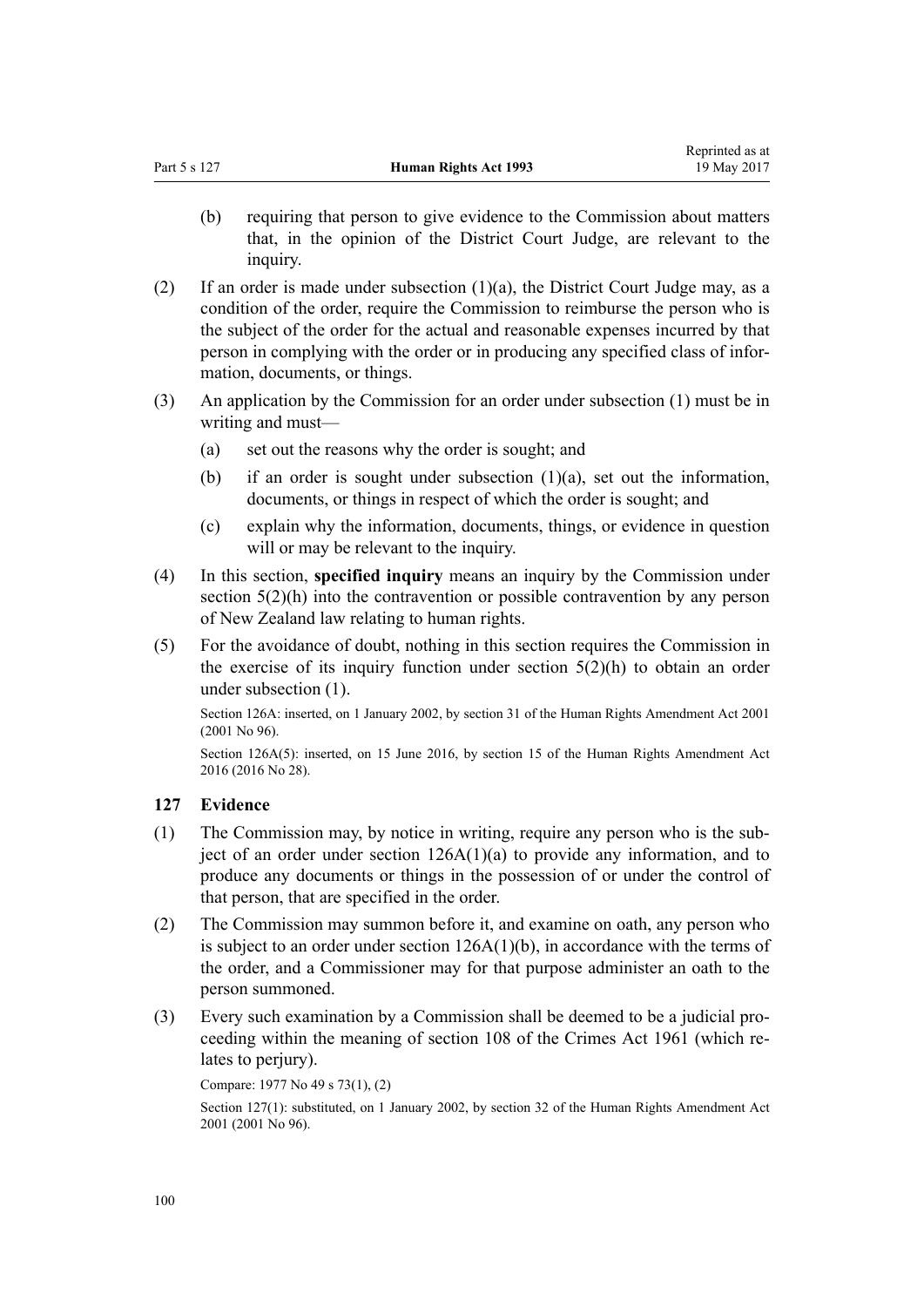Section 127(2): substituted, on 1 January 2002, by [section 32](http://prd-lgnz-nlb.prd.pco.net.nz/pdflink.aspx?id=DLM122182) of the Human Rights Amendment Act 2001 (2001 No 96).

Section 127(3): amended, on 1 January 2002, by [section 32](http://prd-lgnz-nlb.prd.pco.net.nz/pdflink.aspx?id=DLM122182) of the Human Rights Amendment Act 2001 (2001 No 96).

### **128 Protection and privileges of witnesses, etc**

- (1) Every person shall have the same privileges in relation to the giving of information to, the answering of questions put by, and the production of documents and things to, a Commission as witnesses have in any court.
- (2) No person shall be required to supply any information to or to answer any question put by a Commission in relation to any matter, or to produce to a Commission any document or paper or thing relating to any matter, in any case where compliance with that requirement would be in breach of an obligation of secrecy or non-disclosure imposed on that person by the provisions of any Act or regulations, other than the [Official Information Act 1982](http://prd-lgnz-nlb.prd.pco.net.nz/pdflink.aspx?id=DLM64784).
- (3) No person shall be liable to prosecution for an offence against any enactment, other than [section 143,](#page-107-0) by reason of that person's compliance with any requirement of a Commission under [section 127](#page-99-0).
- (4) Where the attendance of any person is required by a Commission under [section](#page-99-0) [127](#page-99-0), the person shall be entitled to the same fees, allowances, and expenses as if the person were a witness in a court and, for the purpose,—
	- (a) the provisions of any regulations in that behalf under the [Criminal Pro](http://prd-lgnz-nlb.prd.pco.net.nz/pdflink.aspx?id=DLM3359902)[cedure Act 2011](http://prd-lgnz-nlb.prd.pco.net.nz/pdflink.aspx?id=DLM3359902) shall apply accordingly; and
	- (b) the Commission shall have the powers of a court under any such regulations to fix or disallow, in whole or in part, or to increase, any amounts payable under the regulations.

Compare: 1977 No 49 s 73(3), (4), (6), (7)

Section 128(1): amended, on 1 January 2002, by [section 33](http://prd-lgnz-nlb.prd.pco.net.nz/pdflink.aspx?id=DLM122183) of the Human Rights Amendment Act 2001 (2001 No 96).

Section 128(2): amended, on 1 January 2002, by [section 33](http://prd-lgnz-nlb.prd.pco.net.nz/pdflink.aspx?id=DLM122183) of the Human Rights Amendment Act 2001 (2001 No 96).

Section 128(3): amended, on 1 January 2002, by [section 33](http://prd-lgnz-nlb.prd.pco.net.nz/pdflink.aspx?id=DLM122183) of the Human Rights Amendment Act 2001 (2001 No 96).

Section 128(4): amended, on 1 January 2002, by [section 33](http://prd-lgnz-nlb.prd.pco.net.nz/pdflink.aspx?id=DLM122183) of the Human Rights Amendment Act 2001 (2001 No 96).

Section  $128(4)(a)$ : amended, on 1 July 2013, by [section 413](http://prd-lgnz-nlb.prd.pco.net.nz/pdflink.aspx?id=DLM3360714) of the Criminal Procedure Act 2011 (2011 No 81).

Section 128(4)(b): amended, on 1 January 2002, by [section 33](http://prd-lgnz-nlb.prd.pco.net.nz/pdflink.aspx?id=DLM122183) of the Human Rights Amendment Act 2001 (2001 No 96).

#### **129 Disclosure of certain matters not to be required**

- (1) Where—
	- (a) the Prime Minister certifies that the giving of any information or the answering of any question or the production of any document or thing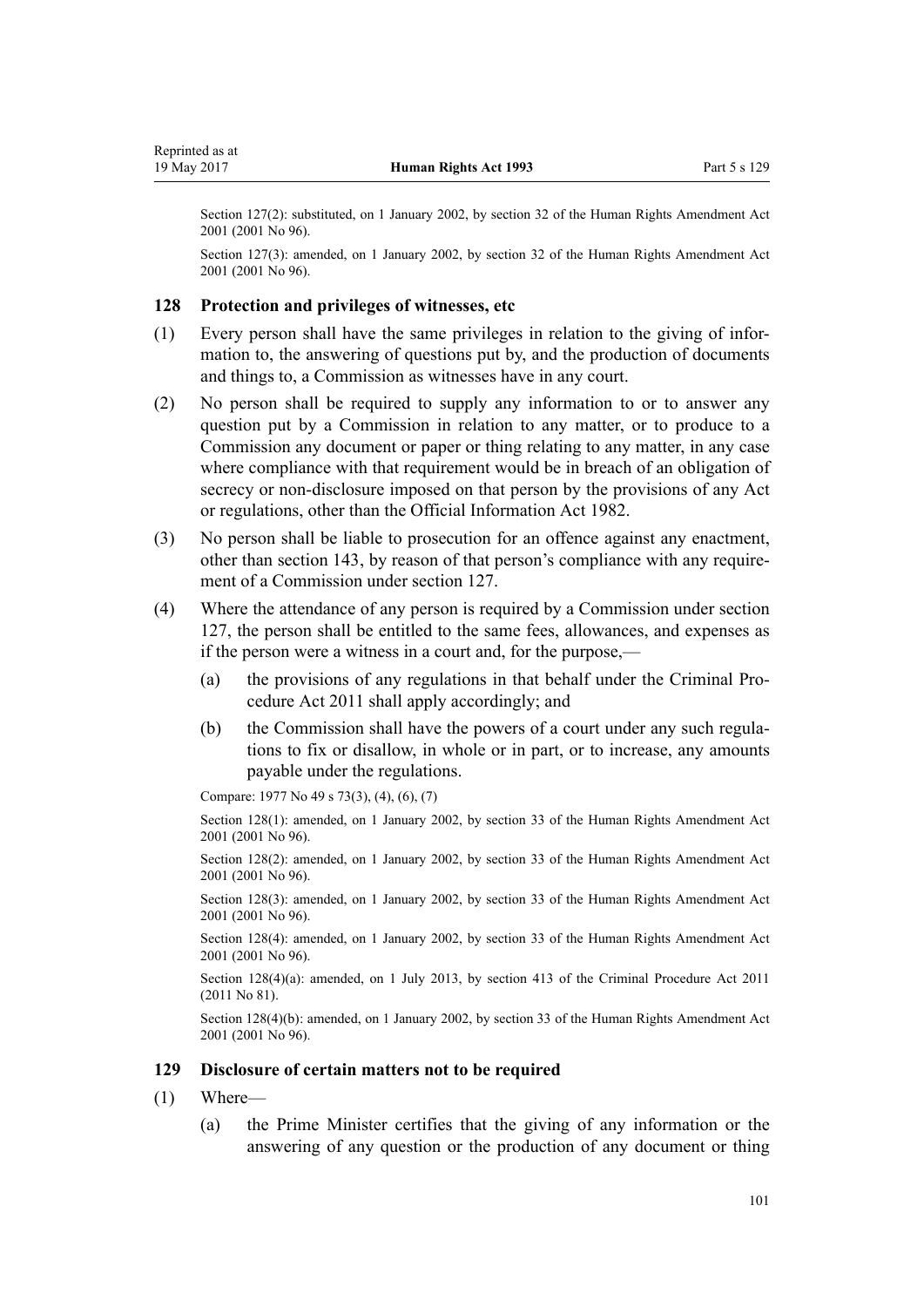might prejudice the security, defence, or international relations of New Zealand (including New Zealand's relations with the government of any other country or with any international organisation); or

- (b) the Attorney-General certifies that the giving of any information or the answering of any question or the production of any document or thing—
	- (i) might prejudice the prevention, investigation, or detection of offences; or
	- (ii) might involve the disclosure of proceedings of Cabinet, or any committee of Cabinet, relating to matters of a secret or confidential nature, and such disclosure would be injurious to the public interest,—

the Commission shall not require the information to be given, or, as the case may be, the document or thing to be produced.

(2) Subject to the provisions of subsection (1), the rule of law which authorises or requires the withholding of any document, or the refusal to answer any question, on the ground that the disclosure of the document or the answering of the question would be injurious to the public interest shall not apply in respect of any investigation by a Commission.

```
Compare: 1977 No 49 s 74
```
Section 129(1): amended, on 1 January 2002, by [section 34](http://prd-lgnz-nlb.prd.pco.net.nz/pdflink.aspx?id=DLM122184) of the Human Rights Amendment Act 2001 (2001 No 96).

Section 129(2): amended, on 1 January 2002, by [section 34](http://prd-lgnz-nlb.prd.pco.net.nz/pdflink.aspx?id=DLM122184) of the Human Rights Amendment Act 2001 (2001 No 96).

#### **130 Proceedings privileged**

- (1) [Sections 120 to 126](http://prd-lgnz-nlb.prd.pco.net.nz/pdflink.aspx?id=DLM330372) of the Crown Entities Act 2004 apply except to the extent provided in subsections (2) and (2A) (which set out special rules relating to proceedings under [section 131](#page-102-0) (which relates to inciting racial disharmony)).
- (2) No proceedings under [section 131](#page-102-0) lie against any Commissioner or person engaged or employed in connection with the work of the Commission and the Director of Human Rights Proceedings (**relevant person**) for anything he or she may do or report or say in the course of the exercise or intended exercise of his or her duties under this Act, unless it is shown that he or she acted in bad faith.
- (2A) [Sections 122 to 126](http://prd-lgnz-nlb.prd.pco.net.nz/pdflink.aspx?id=DLM330374) of the Crown Entities Act 2004 then apply as if the conduct for which a relevant person may be indemnified or insured under those sections included conduct that is covered by the immunity in subsection (2).
- (2B) No relevant person can be required to give evidence in any court, or in any proceedings of a judicial nature, in respect of anything coming to his or her knowledge in the exercise of his or her functions.
- (3) Nothing in subsection (2) applies in respect of proceedings for—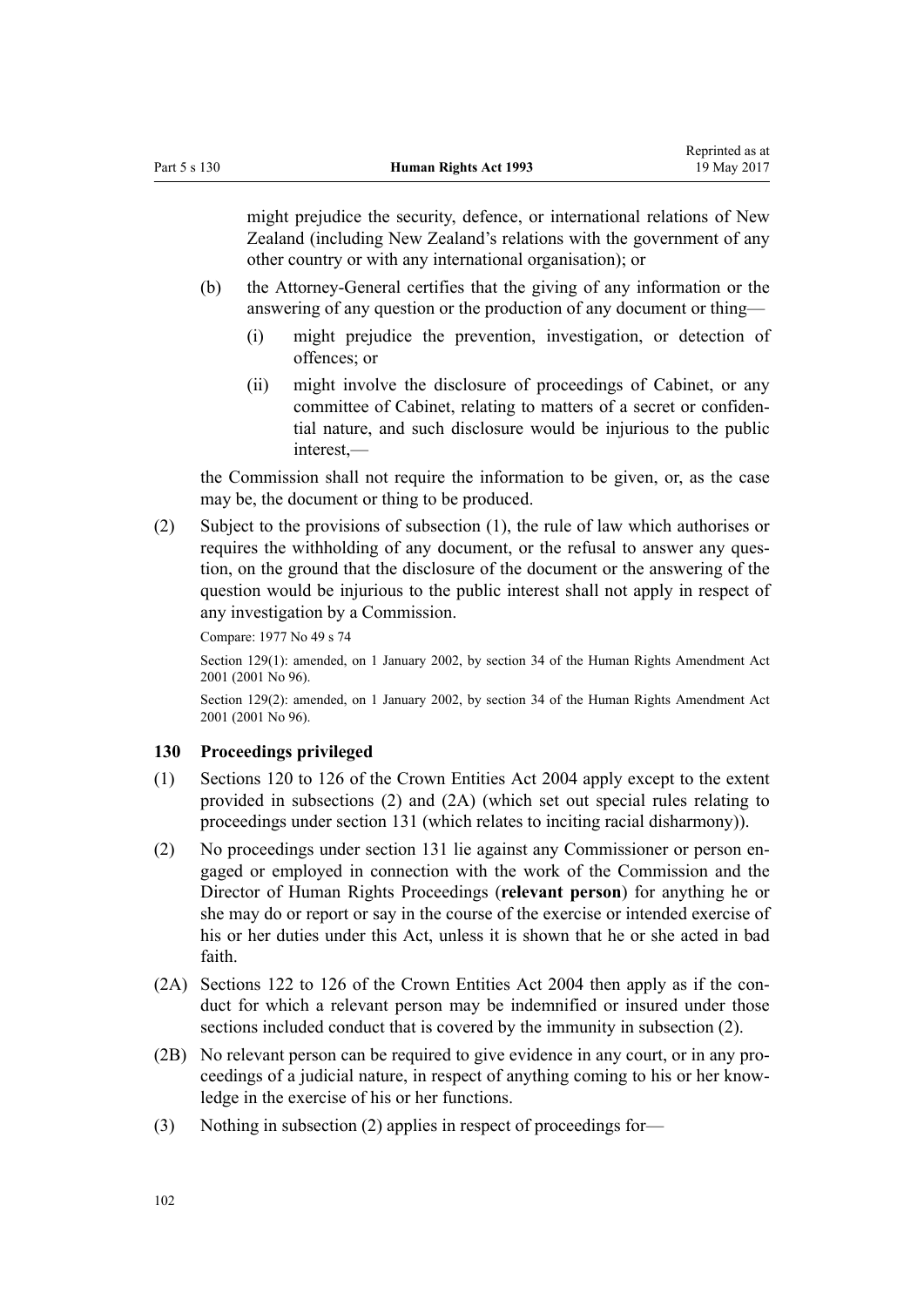- <span id="page-102-0"></span>(a) an offence against [section 78](http://prd-lgnz-nlb.prd.pco.net.nz/pdflink.aspx?id=DLM328526) or [section 78A\(1\)](http://prd-lgnz-nlb.prd.pco.net.nz/pdflink.aspx?id=DLM328528) or [section 105](http://prd-lgnz-nlb.prd.pco.net.nz/pdflink.aspx?id=DLM328753) or [section](http://prd-lgnz-nlb.prd.pco.net.nz/pdflink.aspx?id=DLM328755) [105A](http://prd-lgnz-nlb.prd.pco.net.nz/pdflink.aspx?id=DLM328755) or [section 105B](http://prd-lgnz-nlb.prd.pco.net.nz/pdflink.aspx?id=DLM328758) of the Crimes Act 1961; or
- (b) the offence of attempting or conspiring to commit an offence against [section 78](http://prd-lgnz-nlb.prd.pco.net.nz/pdflink.aspx?id=DLM328526) or [section 78A\(1\)](http://prd-lgnz-nlb.prd.pco.net.nz/pdflink.aspx?id=DLM328528) or [section 105](http://prd-lgnz-nlb.prd.pco.net.nz/pdflink.aspx?id=DLM328753) or [section 105A](http://prd-lgnz-nlb.prd.pco.net.nz/pdflink.aspx?id=DLM328755) or [section](http://prd-lgnz-nlb.prd.pco.net.nz/pdflink.aspx?id=DLM328758) [105B](http://prd-lgnz-nlb.prd.pco.net.nz/pdflink.aspx?id=DLM328758) of the Crimes Act 1961.
- (4) Anything said or any information supplied or any document or thing produced by any person in the course of any inquiry by, or proceedings before, the Commission or a Commissioner under this Act shall be privileged in the same manner as if the inquiry or proceedings were proceedings in a court.
- (5) For the purposes of [clause 3](http://prd-lgnz-nlb.prd.pco.net.nz/pdflink.aspx?id=DLM281290) of Part 2 of Schedule 1 of the Defamation Act 1992, any report made by the Commission or a Commissioner under this Act shall be deemed to be an official report made by a person holding an inquiry under the authority of the Parliament of New Zealand.

Compare: 1971 No 150 s 20; 1977 No 49 s 76; 1982 No 156 [s 50;](http://prd-lgnz-nlb.prd.pco.net.nz/pdflink.aspx?id=DLM65915) 1991 No 126 s 29; 1993 No 35 s 6

Section 130(1): substituted, on 25 January 2005, by [section 200](http://prd-lgnz-nlb.prd.pco.net.nz/pdflink.aspx?id=DLM331111) of the Crown Entities Act 2004 (2004 No 115).

Section 130(2): substituted, on 25 January 2005, by [section 200](http://prd-lgnz-nlb.prd.pco.net.nz/pdflink.aspx?id=DLM331111) of the Crown Entities Act 2004 (2004 No 115).

Section 130(2A): inserted, on 25 January 2005, by [section 200](http://prd-lgnz-nlb.prd.pco.net.nz/pdflink.aspx?id=DLM331111) of the Crown Entities Act 2004 (2004 No 115).

Section 130(2B): inserted, on 25 January 2005, by [section 200](http://prd-lgnz-nlb.prd.pco.net.nz/pdflink.aspx?id=DLM331111) of the Crown Entities Act 2004 (2004 No 115).

Section 130(4): amended, on 1 January 2002, by [section 35\(b\)](http://prd-lgnz-nlb.prd.pco.net.nz/pdflink.aspx?id=DLM122185) of the Human Rights Amendment Act 2001 (2001 No 96).

# **Part 6 Inciting racial disharmony**

## **131 Inciting racial disharmony**

- (1) Every person commits an offence and is liable on conviction to imprisonment for a term not exceeding 3 months or to a fine not exceeding \$7,000 who, with intent to excite hostility or ill-will against, or bring into contempt or ridicule, any group of persons in New Zealand on the ground of the colour, race, or ethnic or national origins of that group of persons,—
	- (a) publishes or distributes written matter which is threatening, abusive, or insulting, or broadcasts by means of radio or television words which are threatening, abusive, or insulting; or
	- (b) uses in any public place (as defined in [section 2\(1\)](http://prd-lgnz-nlb.prd.pco.net.nz/pdflink.aspx?id=DLM53387) of the Summary Offences Act 1981), or within the hearing of persons in any such public place, or at any meeting to which the public are invited or have access, words which are threatening, abusive, or insulting,—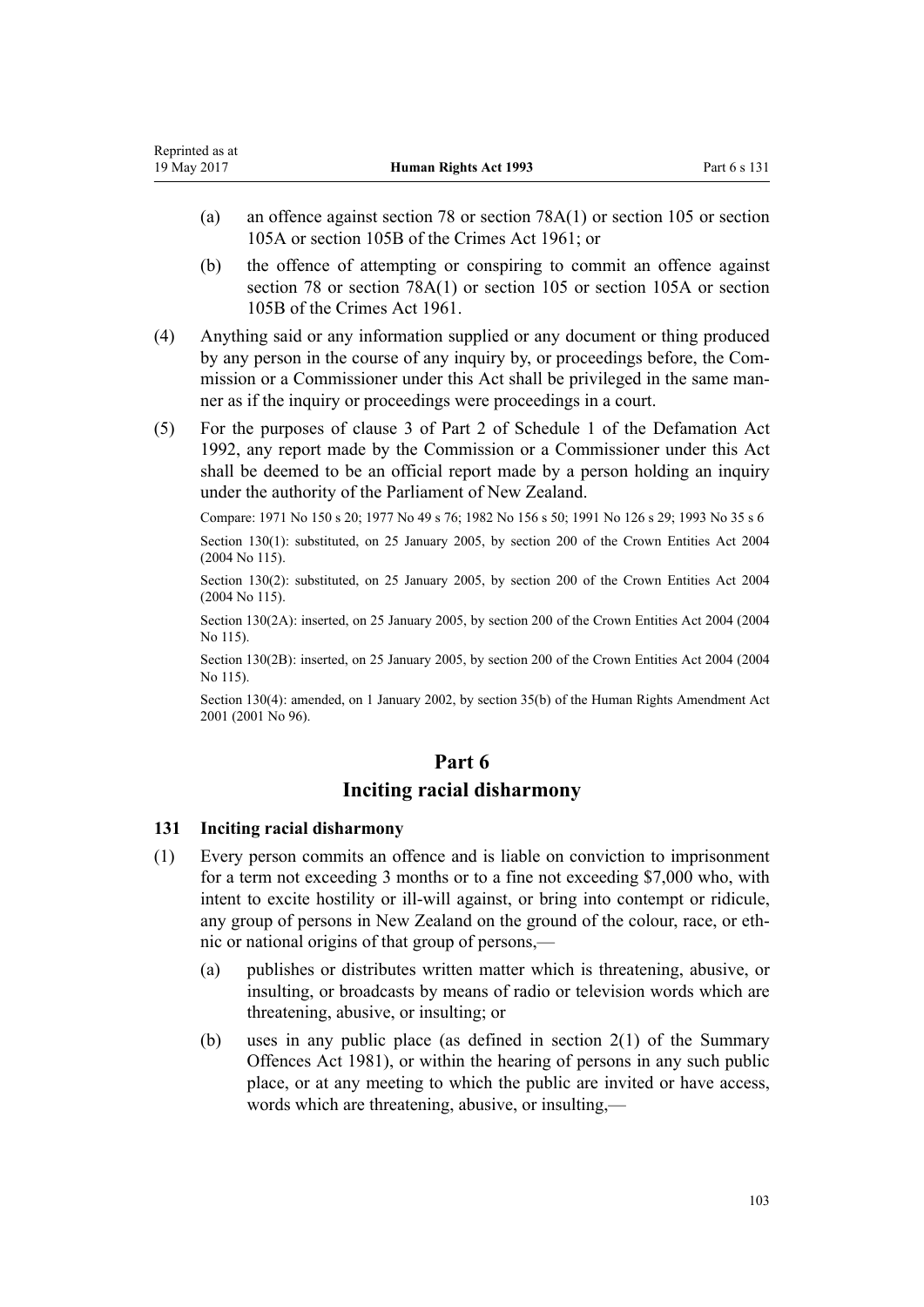being matter or words likely to excite hostility or ill-will against, or bring into contempt or ridicule, any such group of persons in New Zealand on the ground of the colour, race, or ethnic or national origins of that group of persons.

(2) For the purposes of this section, **publishes** or **distributes** and **written matter** have the meaning given to them in [section 61](#page-49-0).

Compare: 1971 No 150 s 25; 1977 No 49 s 86

Section 131(1): amended, on 1 July 2013, by [section 413](http://prd-lgnz-nlb.prd.pco.net.nz/pdflink.aspx?id=DLM3360714) of the Criminal Procedure Act 2011 (2011 No 81).

#### **132 No prosecution without Attorney-General's consent**

No prosecution for an offence against [section 131](#page-102-0) shall be instituted without the consent of the Attorney-General.

Compare: 1971 No 150 s 26

# **Part 7 Miscellaneous provisions**

### **133 Licences and registration**

- (1) Where any person is licensed or registered under any enactment to carry on any occupation or activity or where any premises or vehicle are registered or licensed for any purpose under any enactment, and where the person or other authority authorised to renew, revoke, cancel, or review any such licence or registration is satisfied—
	- (a) that in the carrying on of the occupation or activity; or
	- (b) that in the use of the premises or vehicle,—

there has been a breach of any of the provisions of [Part 2,](#page-28-0) the person or authority, in addition to any other powers which that person or authority has, but subject to subsection (2), may refuse to renew or may revoke or cancel any such licence or registration, as the case may require, or may impose any other penalty authorised by the enactment, whether by way of censure, fine, or otherwise.

- (2) Any procedural requirements of the enactment, including any whereby a complaint is a prerequisite to the exercise by the person or authority of its powers under the enactment, shall be observed.
- (3) In any case in which any of the powers conferred by subsection (1) are exercised,—
	- (a) the person or authority shall in giving its decision state that the decision is being made pursuant to subsection (1); and
	- (b) any person who would have been entitled to appeal against that decision if it had been made on other grounds shall be entitled to appeal against the decision made pursuant to subsection (1).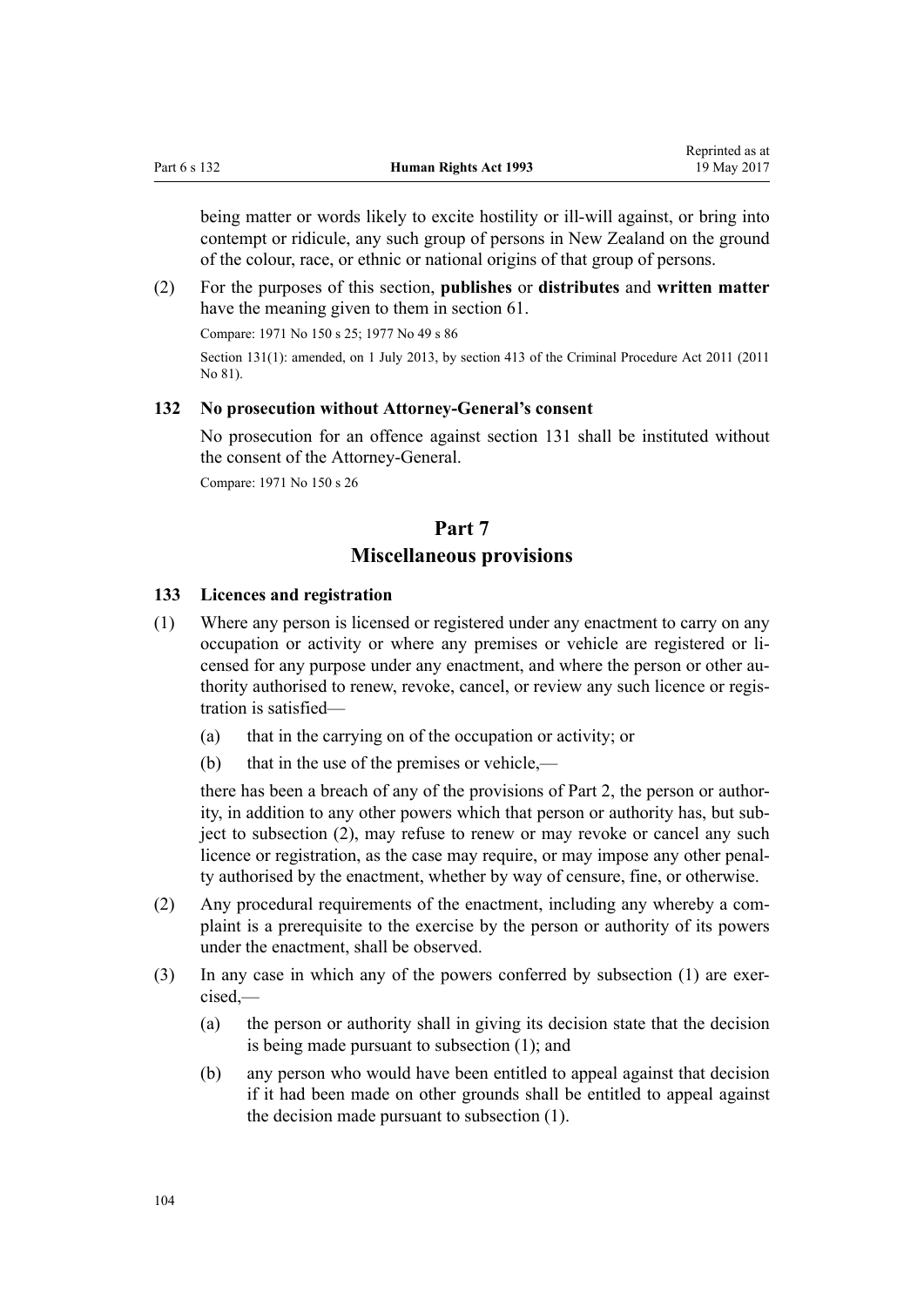(4) In this section, the term **enactment** means any provision of any Act, regulations, or bylaws. Compare: 1971 No 150 s 23

### **134 Access by the public to places, vehicles, and facilities**

- (1) Every person commits an offence who—
	- (a) refuses to allow any other person access to or use of any place or vehicle which members of the public are entitled or allowed to enter or use; or
	- (b) refuses any other person the use of any facilities in that place or vehicle which are available to members of the public; or
	- (c) requires any other person to leave or to cease to use that place or vehicle or those facilities,—

when that refusal or requirement is in breach of any of the provisions of [Part 2.](#page-28-0)

- (2) Every person who commits an offence against this section is liable on conviction to a fine not exceeding \$3,000.
- (3) In this section, the term **vehicle** includes a vessel, an aircraft, or a hovercraft.

Compare: 1971 No 150 s 24; 1977 No 49 s 86

Section 134(2): amended, on 1 July 2013, by [section 413](http://prd-lgnz-nlb.prd.pco.net.nz/pdflink.aspx?id=DLM3360714) of the Criminal Procedure Act 2011 (2011 No 81).

## **135 No prosecution without Attorney-General's consent**

No prosecution for an offence against section 134 shall be instituted without the consent of the Attorney-General.

Compare: 1971 No 150 s 26

## **136 Condition in restraint of marriage, civil union, or de facto relationship**

A condition, whether oral or contained in a deed, will, or other instrument, which restrains or has the effect of restraining a person from marrying or entering into a civil union or de facto relationship shall be void if the person or class of person whom the person subject to the condition may or may not marry or enter into a civil union or de facto relationship with is identified or defined, expressly or by implication, by reference to the colour, race, or ethnic or national origins of the person or class of person.

Compare: 1971 No 150 s 27(1)

Section 136 heading: amended, on 20 September 2007, by [section 4\(1\)](http://prd-lgnz-nlb.prd.pco.net.nz/pdflink.aspx?id=DLM968354) of the Human Rights Amendment Act 2007 (2007 No 64).

Section 136: amended, on 20 September 2007, by [section 4\(2\)](http://prd-lgnz-nlb.prd.pco.net.nz/pdflink.aspx?id=DLM968354) of the Human Rights Amendment Act 2007 (2007 No 64).

Section 136: amended, on 20 September 2007, by [section 4\(3\)](http://prd-lgnz-nlb.prd.pco.net.nz/pdflink.aspx?id=DLM968354) of the Human Rights Amendment Act 2007 (2007 No 64).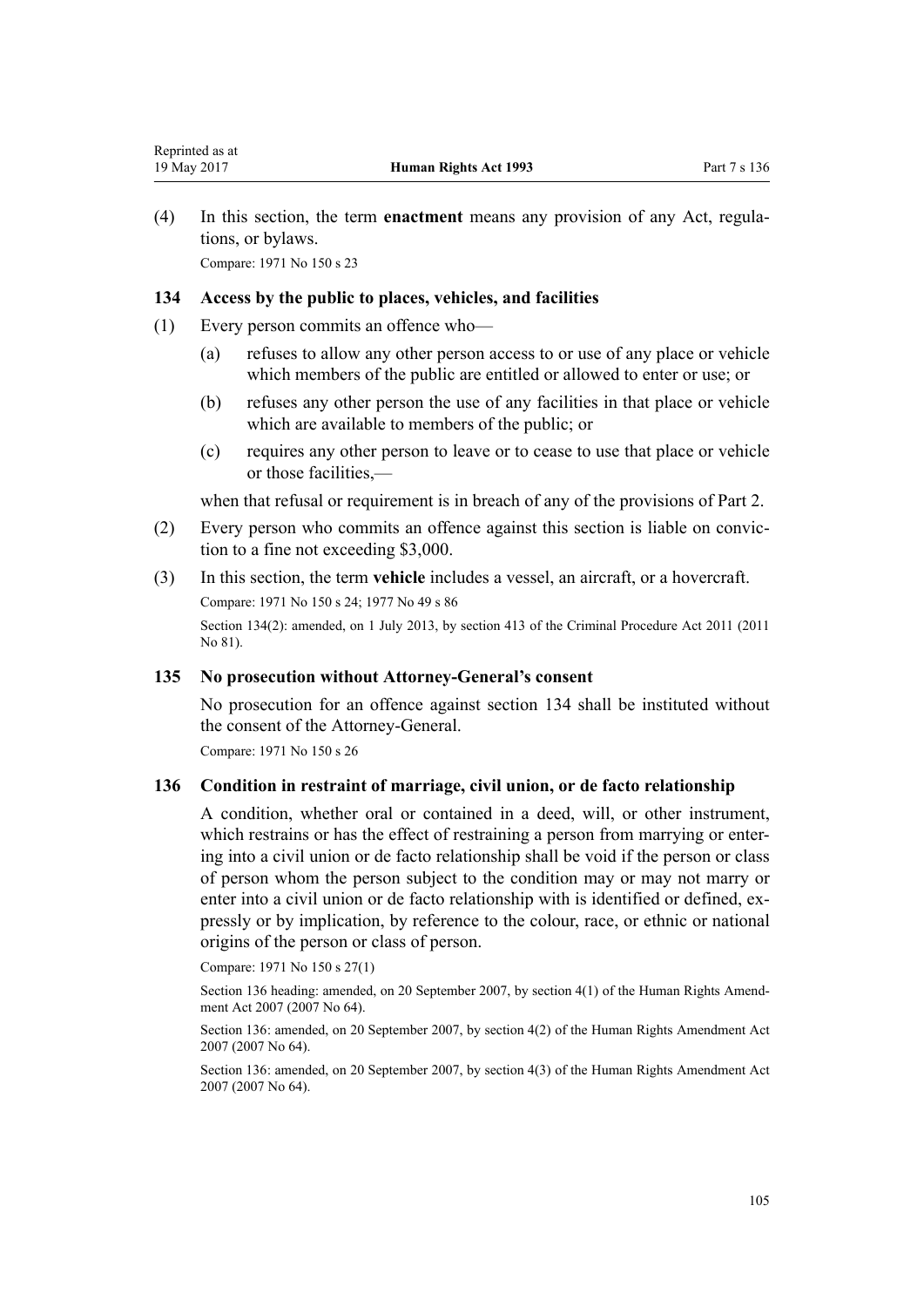#### **137 Advisors to be officials**

- (1) Every person engaged by the Commission in connection with its work is an official for the purposes of [sections 105](http://prd-lgnz-nlb.prd.pco.net.nz/pdflink.aspx?id=DLM328753) and [105A](http://prd-lgnz-nlb.prd.pco.net.nz/pdflink.aspx?id=DLM328755) of the Crimes Act 1961.
- (2) This section does not limit [section 135](http://prd-lgnz-nlb.prd.pco.net.nz/pdflink.aspx?id=DLM330503) of the Crown Entities Act 2004.

Section 137: substituted, on 25 January 2005, by [section 200](http://prd-lgnz-nlb.prd.pco.net.nz/pdflink.aspx?id=DLM331111) of the Crown Entities Act 2004 (2004 No 115).

## **138 No adverse statement**

The Commission must not, in any report or statement made pursuant to this Act, make any comment that is adverse to any person unless that person has been given an opportunity to be heard.

Compare: 1977 No 49 s 78(2); 1991 No 126 s 32

Section 138: amended, on 1 January 2002, by [section 36](http://prd-lgnz-nlb.prd.pco.net.nz/pdflink.aspx?id=DLM122187) of the Human Rights Amendment Act 2001 (2001 No 96).

#### **139 Restriction on delegation**

- (1) The Commission may not delegate the powers or functions in [section 7](#page-15-0) or [sec](#page-58-0)[tion 76](#page-58-0).
- (2) In other respects, [section 73](http://prd-lgnz-nlb.prd.pco.net.nz/pdflink.aspx?id=DLM330308) of the Crown Entities Act 2004 applies.

Section 139: substituted, on 25 January 2005, by [section 200](http://prd-lgnz-nlb.prd.pco.net.nz/pdflink.aspx?id=DLM331111) of the Crown Entities Act 2004 (2004 No 115).

### **140 Delegation of powers by Chief Commissioner**

- (1) The Chief Human Rights Commissioner may, in writing signed by him or her, delegate to an officer or employee of the Commission any of the Chief Commissioner's functions or powers under this Act, except this power of delegation and the power to make a report under this Act.
- (2) A delegation under this section—
	- (a) may be made to a specified person or to the holder for the time being of a specified office or to the holders of offices of a specified class; and
	- (b) may be made subject to any restrictions or conditions the Chief Commissioner thinks fit; and
	- (c) may be made either generally or in relation to any particular case or class of cases; and
	- (d) is revocable at will and, until revoked, continues in force according to its tenor.
- (3) If a function or power is delegated under this section, the performance or exercise of the function or power must not be inconsistent with determinations of the Commission under [section 7](#page-15-0).
- (4) If a function or power is delegated under this section and the Chief Commissioner by whom it was made ceases to hold office, the delegation continues to have effect as if it were made by his or her successor.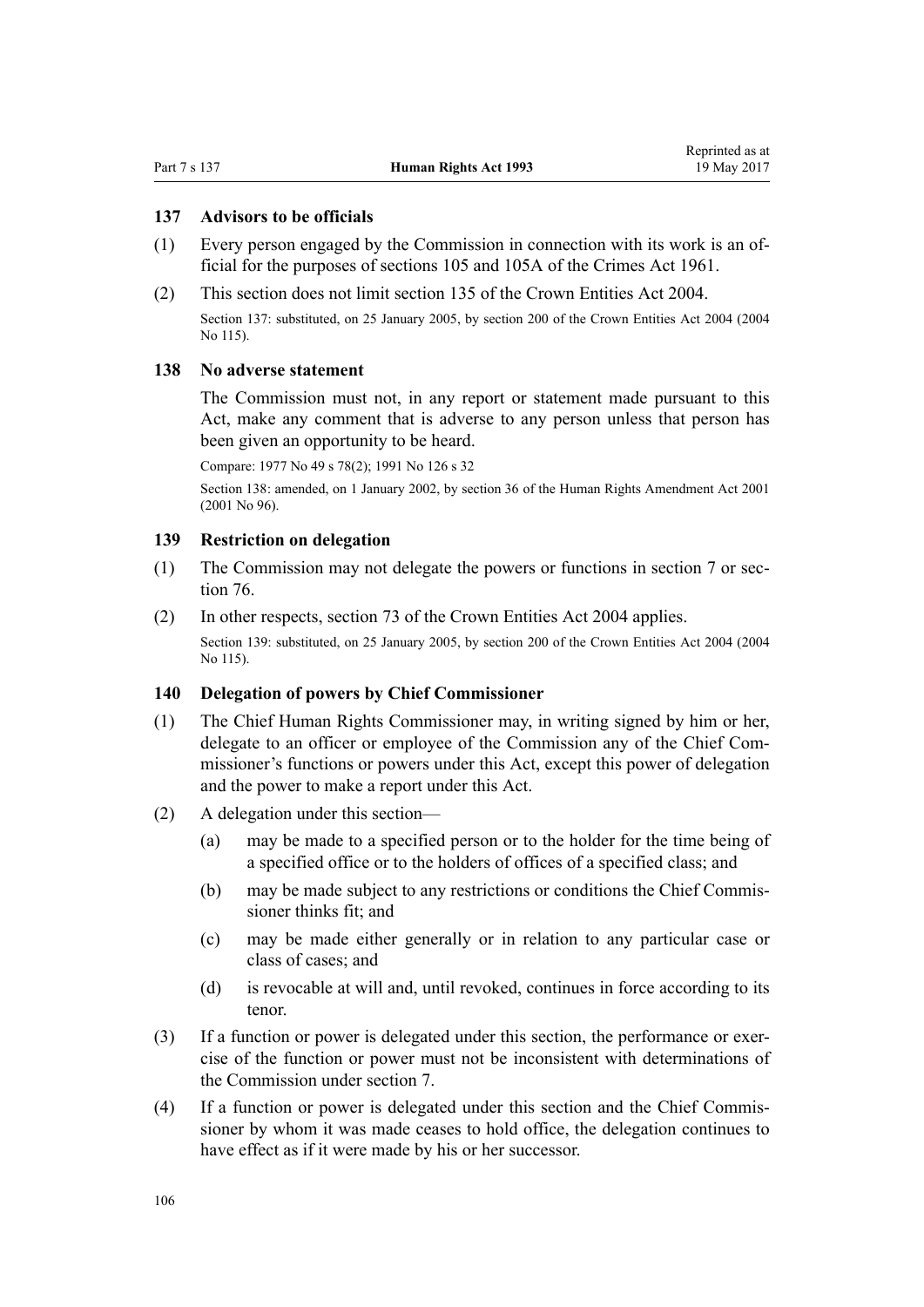| Reprinted as at |                              |              |
|-----------------|------------------------------|--------------|
| 19 May 2017     | <b>Human Rights Act 1993</b> | Part 7 s 142 |

- (5) A person purporting to exercise a function or power of the Chief Commissioner by virtue of a delegation under this section must, when required to do so, produce evidence of the person's authority to exercise the power.
- (6) [Sections 62 to 72](http://prd-lgnz-nlb.prd.pco.net.nz/pdflink.aspx?id=DLM329995) of the Crown Entities Act 2004 apply to a delegate under this section as if the delegate were a member and as if the disclosure must be made to the Commission and with other necessary modifications.
- (7) [Sections 74 to 76](http://prd-lgnz-nlb.prd.pco.net.nz/pdflink.aspx?id=DLM330309) of the Crown Entities Act 2004 do not apply to a delegation under this section.

Compare: 1977 No 49 s 80

Section 140: substituted, on 1 January 2002, by [section 37](http://prd-lgnz-nlb.prd.pco.net.nz/pdflink.aspx?id=DLM122188) of the Human Rights Amendment Act 2001 (2001 No 96).

Section 140 heading: amended, on 15 June 2016, by [section 16\(1\)](http://prd-lgnz-nlb.prd.pco.net.nz/pdflink.aspx?id=DLM4097530) of the Human Rights Amendment Act 2016 (2016 No 28).

Section 140(1): amended, on 15 June 2016, by [section 16\(2\)\(a\)](http://prd-lgnz-nlb.prd.pco.net.nz/pdflink.aspx?id=DLM4097530) of the Human Rights Amendment Act 2016 (2016 No 28).

Section 140(1): amended, on 15 June 2016, by [section 16\(2\)\(b\)](http://prd-lgnz-nlb.prd.pco.net.nz/pdflink.aspx?id=DLM4097530) of the Human Rights Amendment Act 2016 (2016 No 28).

Section 140(2)(b): amended, on 15 June 2016, by [section 16\(3\)](http://prd-lgnz-nlb.prd.pco.net.nz/pdflink.aspx?id=DLM4097530) of the Human Rights Amendment Act 2016 (2016 No 28).

Section 140(4): amended, on 15 June 2016, by [section 16\(4\)](http://prd-lgnz-nlb.prd.pco.net.nz/pdflink.aspx?id=DLM4097530) of the Human Rights Amendment Act 2016 (2016 No 28).

Section 140(5): amended, on 15 June 2016, by [section 16\(5\)](http://prd-lgnz-nlb.prd.pco.net.nz/pdflink.aspx?id=DLM4097530) of the Human Rights Amendment Act 2016 (2016 No 28).

Section 140(6): added, on 25 January 2005, by [section 200](http://prd-lgnz-nlb.prd.pco.net.nz/pdflink.aspx?id=DLM331111) of the Crown Entities Act 2004 (2004 No 115).

Section 140(7): added, on 25 January 2005, by [section 200](http://prd-lgnz-nlb.prd.pco.net.nz/pdflink.aspx?id=DLM331111) of the Crown Entities Act 2004 (2004 No 115).

#### **141 Annual report**

#### *[Repealed]*

Section 141: repealed, on 25 January 2005, by [section 200](http://prd-lgnz-nlb.prd.pco.net.nz/pdflink.aspx?id=DLM331111) of the Crown Entities Act 2004 (2004 No 115).

#### **141A Certain acts not to be questioned**

### *[Repealed]*

Section 141A: repealed (but continuing to apply, as if had not been repealed, in relation to action undertaken before its repeal), on 15 June 2016, by [section 17\(1\)](http://prd-lgnz-nlb.prd.pco.net.nz/pdflink.aspx?id=DLM4097531) of the Human Rights Amendment Act 2016 (2016 No 28).

#### **142 Money to be appropriated by Parliament for purposes of this Act**

#### *[Repealed]*

Section 142: repealed, on 25 January 2005, by [section 200](http://prd-lgnz-nlb.prd.pco.net.nz/pdflink.aspx?id=DLM331111) of the Crown Entities Act 2004 (2004 No 115).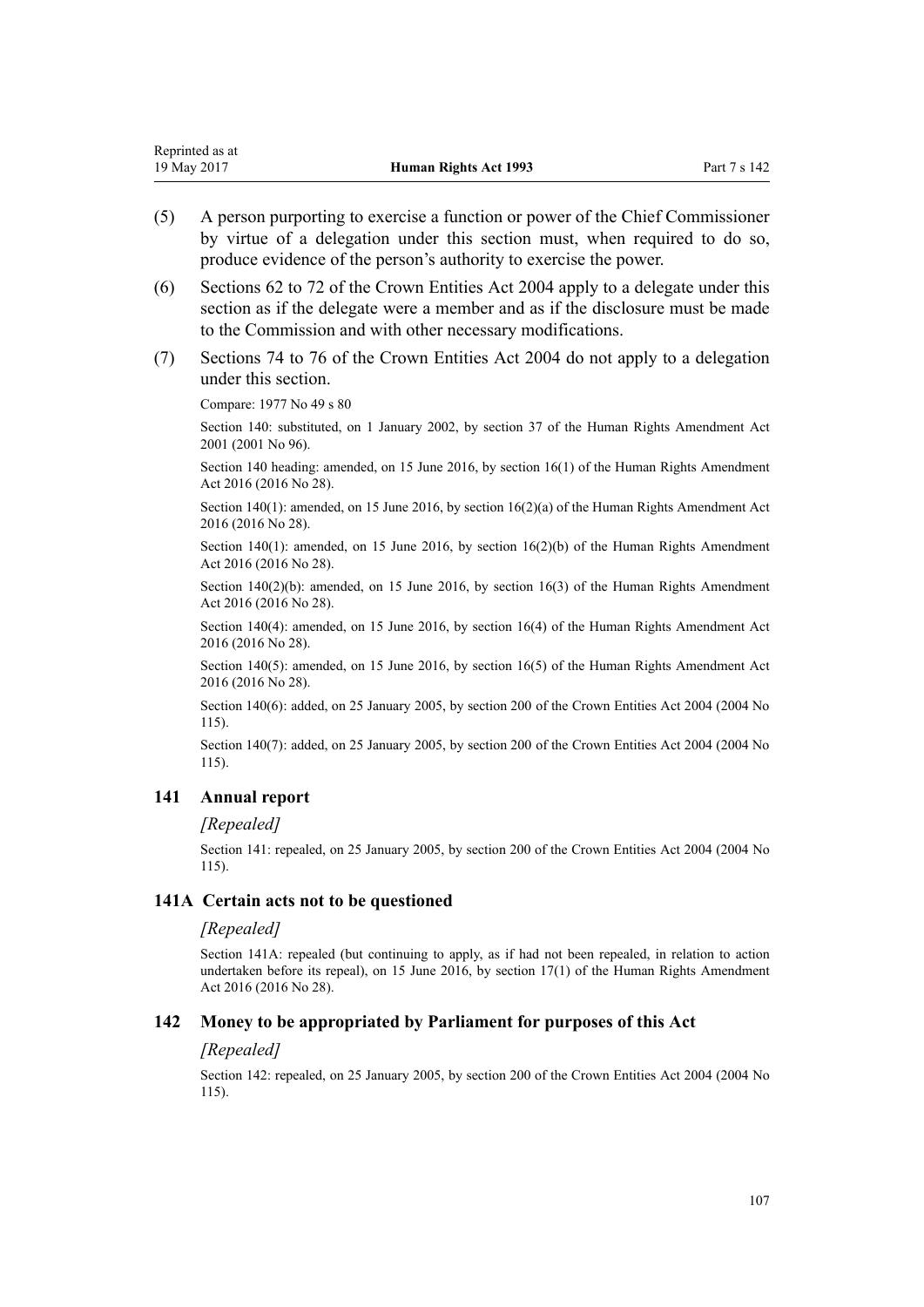### <span id="page-107-0"></span>**143 Offences**

Every person commits an offence against this Act and is liable on conviction to a fine not exceeding \$3,000 who—

- (a) without lawful justification or excuse, wilfully obstructs, hinders, or resists the Commission or a Commissioner or any other person in the exercise of its or his or her powers under this Act:
- (b) without lawful justification or excuse, refuses or wilfully fails to comply with any lawful requirement of the Commission or a Commissioner or any other person under this Act:
- (c) makes any false statement knowing it to be false or intentionally misleads or attempts to mislead the Commission or a Commissioner or any other person in the exercise of its or his or her powers under this Act.

Compare: 1971 No 150 s 29; 1977 No 49 s 84

Section 143: amended, on 1 July 2013, by [section 413](http://prd-lgnz-nlb.prd.pco.net.nz/pdflink.aspx?id=DLM3360714) of the Criminal Procedure Act 2011 (2011 No 81).

## **144 Regulations**

- (1) The Governor-General may from time to time, by Order in Council, make regulations for all or any of the following purposes:
	- (a) prescribing the procedure to be followed under this Act in respect of complaints to and proceedings before the Commission or in respect of proceedings before the Tribunal:
	- (b) prescribing forms for the purposes of this Act, and requiring the use of such forms:
	- (c) providing for such matters as are contemplated by or necessary for giving full effect to this Act and for its due administration.
- (2) For the avoidance of doubt, it is hereby declared that the power conferred by subsection (1) to make regulations in respect of proceedings before the Tribunal includes power to make regulations in respect of proceedings in connection with the exercise or performance of any function, power, or duty conferred or imposed on the Tribunal by or under any other enactment.

Compare: 1977 No 49 s 85(1)

Section 144(1)(a): amended, on 1 January 2002, by [section 39](http://prd-lgnz-nlb.prd.pco.net.nz/pdflink.aspx?id=DLM122193) of the Human Rights Amendment Act 2001 (2001 No 96).

Section 144(2): added, on 21 October 1994, by [section 82](http://prd-lgnz-nlb.prd.pco.net.nz/pdflink.aspx?id=DLM334188) of the Health and Disability Commissioner Act 1994 (1994 No 88).

## **145 Related amendments to other enactments**

#### *[Repealed]*

Section 145: repealed, on 1 January 2002, by [section 40](http://prd-lgnz-nlb.prd.pco.net.nz/pdflink.aspx?id=DLM122194) of the Human Rights Amendment Act 2001 (2001 No 96).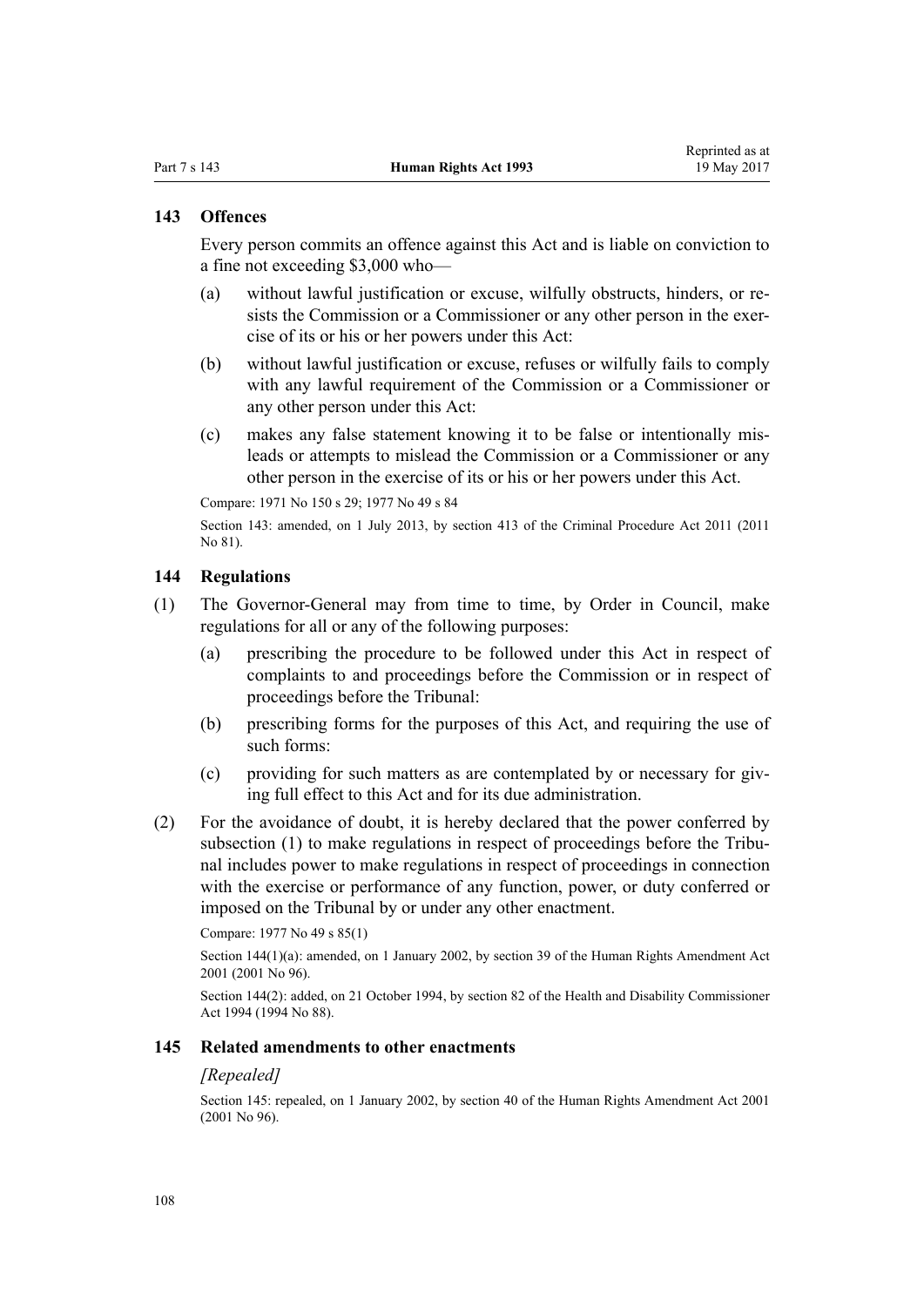#### <span id="page-108-0"></span>**146 Repeals**

#### *[Repealed]*

Section 146: repealed, on 1 January 2002, by [section 40](http://prd-lgnz-nlb.prd.pco.net.nz/pdflink.aspx?id=DLM122194) of the Human Rights Amendment Act 2001 (2001 No 96).

#### **147 Revocation**

#### *[Repealed]*

Section 147: repealed, on 1 January 2002, by [section 40](http://prd-lgnz-nlb.prd.pco.net.nz/pdflink.aspx?id=DLM122194) of the Human Rights Amendment Act 2001 (2001 No 96).

### *Transitional provisions*

Heading: substituted, on 1 January 2002, by [section 40](http://prd-lgnz-nlb.prd.pco.net.nz/pdflink.aspx?id=DLM122194) of the Human Rights Amendment Act 2001 (2001 No 96).

# **148 Former office of Commissioner abolished**

- (1) The office of Commissioner under [section 7\(1\)](#page-15-0) (as it read immediately before the commencement of this section) is abolished.
- (2) No person is entitled to compensation for loss of office as a Commissioner under subsection (1).

Section 148: substituted, on 1 January 2002, by [section 40](http://prd-lgnz-nlb.prd.pco.net.nz/pdflink.aspx?id=DLM122194) of the Human Rights Amendment Act 2001 (2001 No 96).

### **148A Certain former Commissioners to be transitional members of Commission**

- (1) The person who, immediately before the commencement of this section, held office as Chief Commissioner under section  $7(1)(a)$  (as it read immediately before the commencement of this section) is taken to have been appointed to the office of Chief Commissioner under [section 8\(1\)\(a\)](#page-15-0) (as substituted by [section 5](http://prd-lgnz-nlb.prd.pco.net.nz/pdflink.aspx?id=DLM121843) of the Human Rights Amendment Act 2001).
- (2) The person who, immediately before the commencement of this section, held office as the Race Relations Conciliator is taken to have been appointed to the office of Race Relations Commissioner under [section 8\(1\)\(b\)](#page-15-0) (as substituted by [section 5](http://prd-lgnz-nlb.prd.pco.net.nz/pdflink.aspx?id=DLM121843) of the Human Rights Amendment Act 2001).
- (3) Every person who, immediately before the commencement of this section, held office as Commissioner under [section 7\(1\)\(e\)](#page-15-0) (as it read immediately before the commencement of this section) is taken to have been appointed to the office of Commissioner under section  $8(1)(d)$  (as substituted by [section 5](http://prd-lgnz-nlb.prd.pco.net.nz/pdflink.aspx?id=DLM121843) of the Human Rights Amendment Act 2001).
- (4) The Privacy Commissioner appointed under the [Privacy Act 1993](http://prd-lgnz-nlb.prd.pco.net.nz/pdflink.aspx?id=DLM296638) and the Commissioner appointed to be Proceedings Commissioner under [section](#page-15-0) [7\(1\)\(d\)](#page-15-0) (as it read before the commencement of the [Human Rights Amendment](http://prd-lgnz-nlb.prd.pco.net.nz/pdflink.aspx?id=DLM121284) [Act 2001](http://prd-lgnz-nlb.prd.pco.net.nz/pdflink.aspx?id=DLM121284)) cease to be Human Rights Commissioners on the commencement of this section.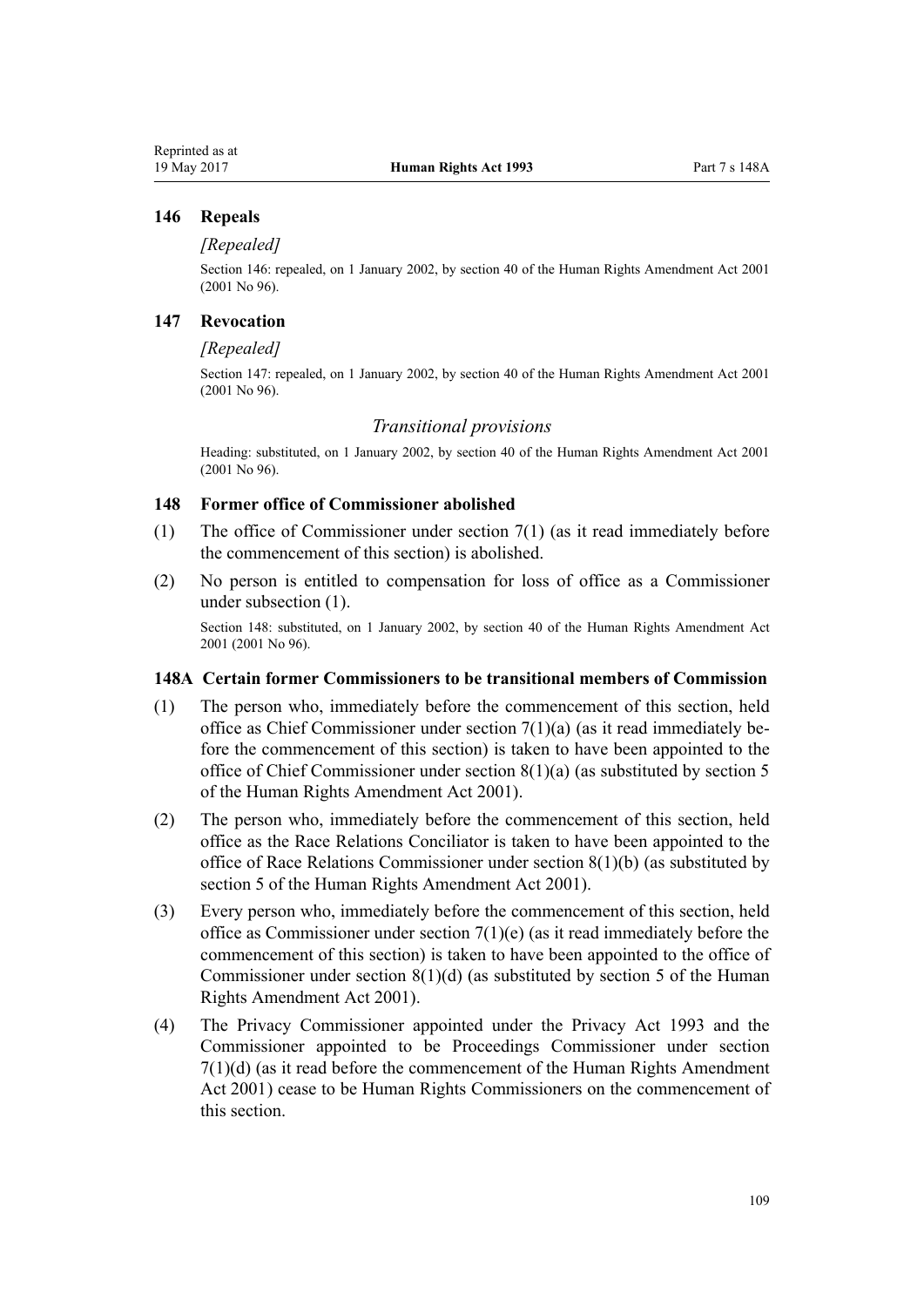(5) Every person who is taken to have been appointed to the office of Commissioner under this section is appointed on the same terms and conditions and for the remainder of the term for which the person was appointed under [section](#page-15-0) [7\(1\)](#page-15-0) (as it read immediately before the commencement of this section).

Section 148A: inserted, on 1 January 2002, by [section 40](http://prd-lgnz-nlb.prd.pco.net.nz/pdflink.aspx?id=DLM122194) of the Human Rights Amendment Act 2001 (2001 No 96).

# *Race Relations Conciliator*

Heading: inserted, on 1 January 2002, by [section 40](http://prd-lgnz-nlb.prd.pco.net.nz/pdflink.aspx?id=DLM122194) of the Human Rights Amendment Act 2001 (2001 No 96).

### **148B Assets and liabilities vest in Commission**

On the commencement of this section, the assets and liabilities of the Race Relations Conciliator vest in the Commission.

Section 148B: inserted, on 1 January 2002, by [section 40](http://prd-lgnz-nlb.prd.pco.net.nz/pdflink.aspx?id=DLM122194) of the Human Rights Amendment Act 2001 (2001 No 96).

#### **148C References to Race Relations Conciliator**

- (1) From the commencement of this section, unless the context otherwise requires, every reference to the Race Relations Conciliator in any instrument, document, or notice is to be read as a reference to the Race Relations Commissioner.
- (2) Despite subsection (1), every reference to the Race Relations Conciliator in any contract or other instrument, document, or notice that creates, or is evidence of, an asset or liability, must be read as a reference to the Commission.

Section 148C: inserted, on 1 January 2002, by [section 40](http://prd-lgnz-nlb.prd.pco.net.nz/pdflink.aspx?id=DLM122194) of the Human Rights Amendment Act 2001 (2001 No 96).

#### **148D Proceedings**

Any proceedings to which the Race Relations Conciliator was a party or that he or she was considering bringing, before the commencement of this section, may be brought, continued, completed, and enforced by or against the Commission.

Section 148D: inserted, on 1 January 2002, by [section 40](http://prd-lgnz-nlb.prd.pco.net.nz/pdflink.aspx?id=DLM122194) of the Human Rights Amendment Act 2001 (2001 No 96).

#### **148E Commission to arrange final audited accounts**

The Commission must perform the duties that the Race Relations Conciliator would have had to perform under [section 41](http://prd-lgnz-nlb.prd.pco.net.nz/pdflink.aspx?id=DLM162420) of the Public Finance Act 1989 if the [Human Rights Amendment Act 2001](http://prd-lgnz-nlb.prd.pco.net.nz/pdflink.aspx?id=DLM121284) had not been enacted, for the period beginning on 1 July 2001 and ending with the close of 31 December 2001.

Section 148E: inserted, on 1 January 2002, by [section 40](http://prd-lgnz-nlb.prd.pco.net.nz/pdflink.aspx?id=DLM122194) of the Human Rights Amendment Act 2001 (2001 No 96).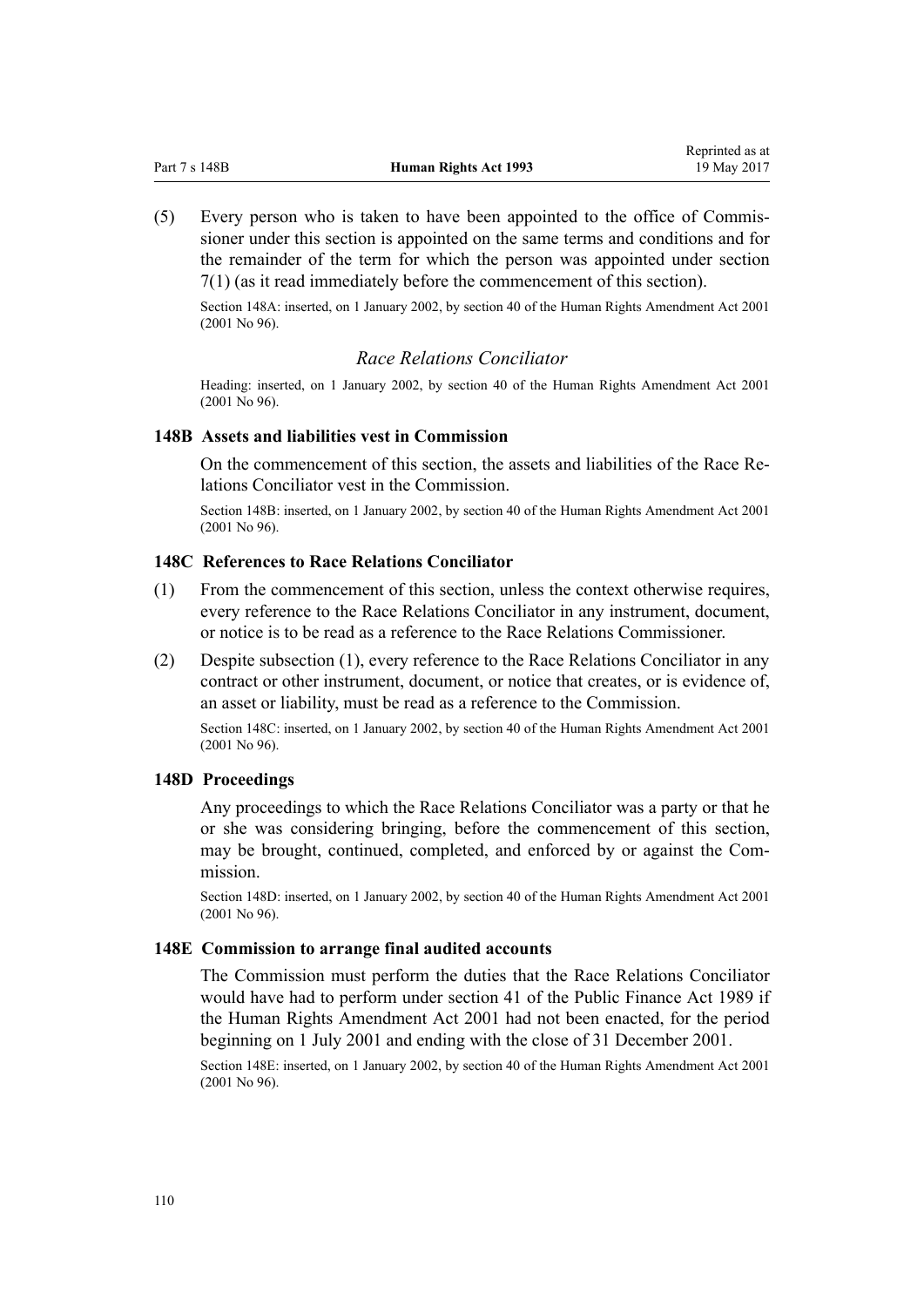# **148F All employees transferred to Commission**

- (1) Every person employed by the Race Relations Conciliator immediately before the commencement of this section is, on and from that date, an employee of the Commission on the same terms and conditions that applied to the employee immediately before that date.
- (2) For the purposes of every enactment, law, contract, and agreement relating to the employment of the employee,—
	- (a) the contract of employment of that employee is taken to be unbroken; and
	- (b) the employee's period of service with the Race Relations Conciliator and every other period of service of that employee that is recognised by the Race Relations Conciliator as continuous service is taken to have been a period of service with the Commission.
- (3) A person to whom subsection (1) applies is not entitled to any compensation just because the person has ceased to be an employee of the Race Relations Conciliator.

Section 148F: inserted, on 1 January 2002, by [section 40](http://prd-lgnz-nlb.prd.pco.net.nz/pdflink.aspx?id=DLM122194) of the Human Rights Amendment Act 2001 (2001 No 96).

# *Proceedings Commissioner*

Heading: inserted, on 1 January 2002, by [section 40](http://prd-lgnz-nlb.prd.pco.net.nz/pdflink.aspx?id=DLM122194) of the Human Rights Amendment Act 2001 (2001 No 96).

# **148G Proceedings Commissioner**

- (1) The person who, immediately before the commencement of this section, held office as the Proceedings Commissioner under [section 7\(1\)\(d\)](#page-15-0) (as it read immediately before the commencement of this section) is taken to have been appointed to the office of Director of Human Rights Proceedings under [section 20A](#page-23-0) (as substituted by [section 5](http://prd-lgnz-nlb.prd.pco.net.nz/pdflink.aspx?id=DLM121843) of the Human Rights Amendment Act 2001).
- (2) The Director of Human Rights Proceedings is appointed on the same terms and conditions and for the remainder of the term for which he or she was appointed Proceedings Commissioner.

Section 148G: inserted, on 1 January 2002, by [section 40](http://prd-lgnz-nlb.prd.pco.net.nz/pdflink.aspx?id=DLM122194) of the Human Rights Amendment Act 2001 (2001 No 96).

# **148H References to Proceedings Commissioner**

From the commencement of this section, unless the context otherwise requires, every reference to the Proceedings Commissioner in any instrument, document, or notice is to be read as a reference to the Director.

Section 148H: inserted, on 1 January 2002, by [section 40](http://prd-lgnz-nlb.prd.pco.net.nz/pdflink.aspx?id=DLM122194) of the Human Rights Amendment Act 2001 (2001 No 96).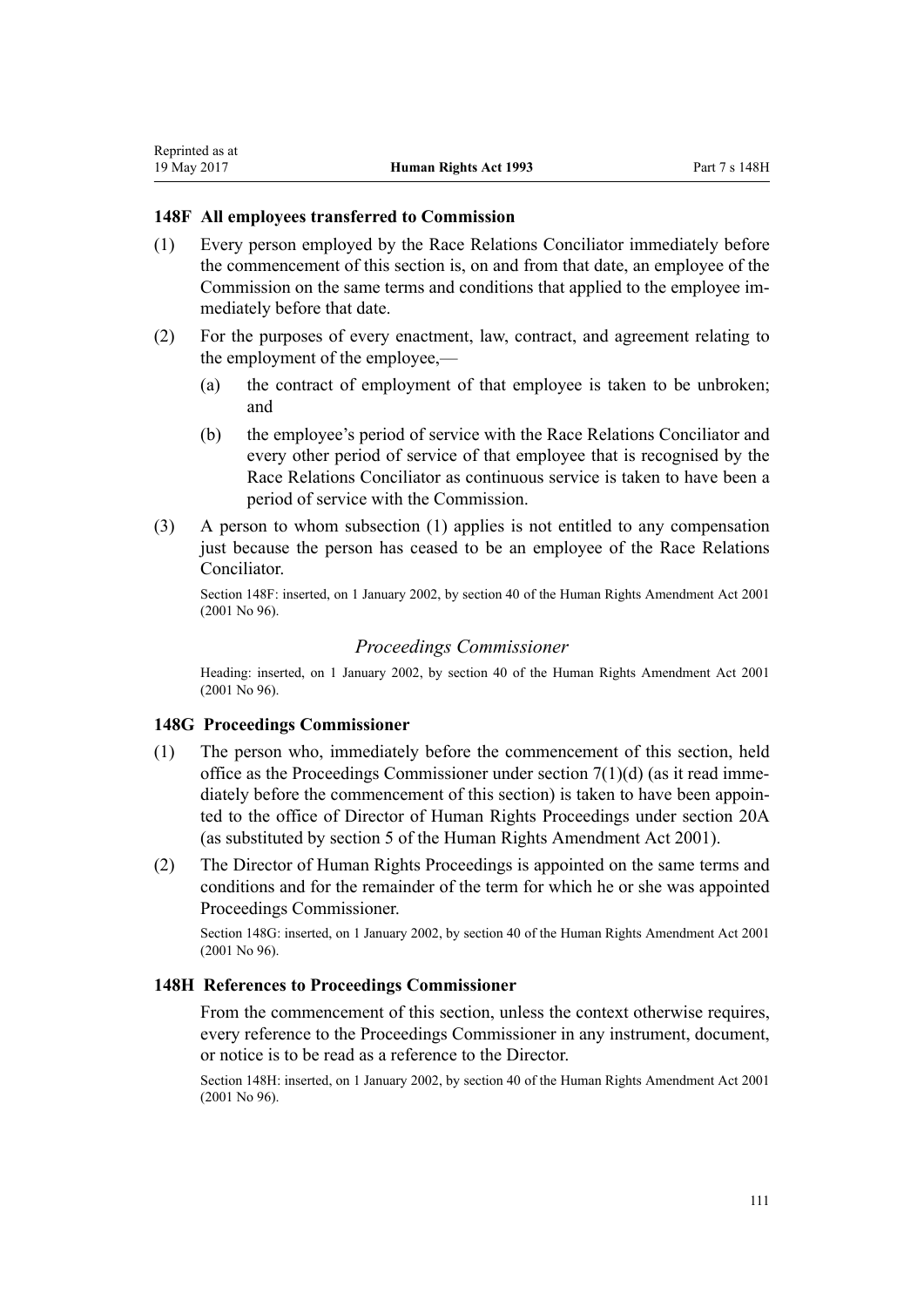# **148I Proceedings to which Proceedings Commissioner party**

- (1) Proceedings to which the Proceedings Commissioner was a party or that he or she was considering bringing, before the commencement of this section—
	- (a) must be brought, continued, completed, and enforced by the Director; and
	- (b) may be brought, continued, completed, and enforced against the Director.
- (2) [Sections 86 to 92](#page-64-0), [95,](#page-82-0) and [97](#page-82-0) (as they read immediately before the commencement of this section) apply (with any necessary modifications) to any proceedings to which the Proceedings Commissioner was a party before the commencement of this section as if—
	- (a) the Director were the Proceedings Commissioner; and
	- (b) the Office of Human Rights Proceedings were the Commission; and
	- (c) the Human Rights Review Tribunal were the Complaints Review Tribunal.

Section 148I: inserted, on 1 January 2002, by [section 40](http://prd-lgnz-nlb.prd.pco.net.nz/pdflink.aspx?id=DLM122194) of the Human Rights Amendment Act 2001 (2001 No 96).

# **148J Complaints referred to Proceedings Commissioner for decision as to proceedings**

- (1) Subsection (2) applies—
	- (a) if a complaint is referred to the Proceedings Commissioner under [section](#page-57-0)  $75(g)$  (as it read immediately before the commencement of this section), but no proceedings have been instituted by the Proceedings Commissioner: or
	- (b) if the Proceedings Commissioner was required to decide whether to institute proceedings against a party to a settlement under [section 82\(1\)\(c\)](#page-62-0) (as it read immediately before the commencement of this section), but no proceedings were instituted by the Proceedings Commissioner before the commencement of this section.
- (2) If this subsection applies,—
	- (a) if the Commissioner has not made a decision on whether to institute proceedings, the Director must decide, under [section 90\(1\)\(c\)](#page-65-0), whether to provide representation in relation to the complaint:
	- (b) if the Commissioner has made a decision to institute proceedings, the Director must provide representation for the complainant or aggrieved party (as the case may be) in the proceedings:
	- (c) if the Commissioner has made a decision not to institute proceedings, that decision is deemed to have been made by the Director.

Section 148J: inserted, on 1 January 2002, by [section 40](http://prd-lgnz-nlb.prd.pco.net.nz/pdflink.aspx?id=DLM122194) of the Human Rights Amendment Act 2001 (2001 No 96).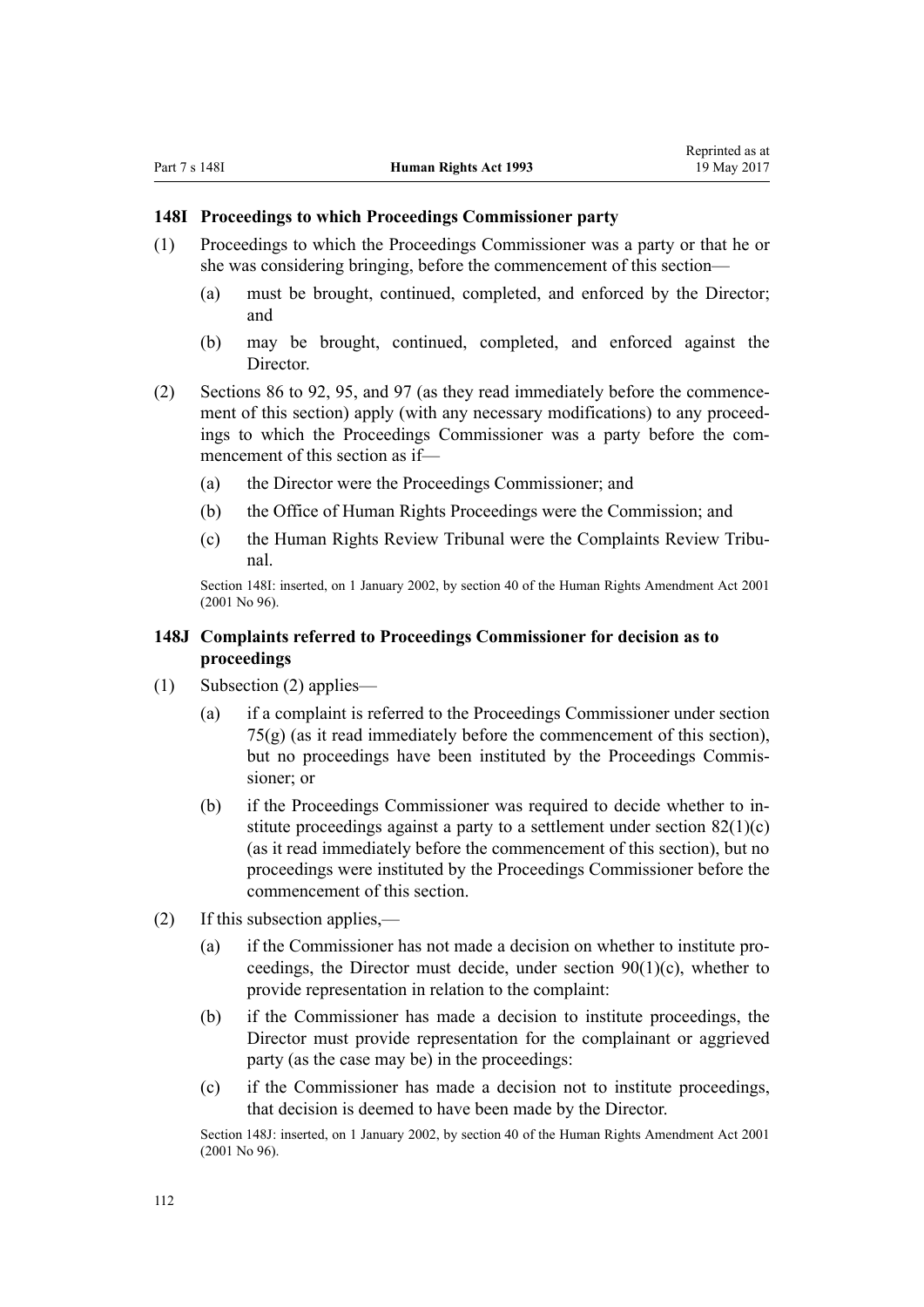#### **148K Transfer of employees from Commission to Office**

Reprinted as at

- (1) The Commission and the Office of Human Rights Proceedings may, after consulting the employee concerned, agree to the transfer of an employee from the Commission to the Office of Human Rights Proceedings on the same terms and conditions that applied to the employee immediately before the date of transfer.
- (2) For the purposes of every enactment, law, contract, and agreement relating to the employment of the employee,—
	- (a) the contract of employment of that employee is taken to have been unbroken; and
	- (b) the employee's period of service with the Commission, and every other period of service of that employee that is recognised by the Commission as continuous service, is taken to have been a period of service with the Office of Human Rights Proceedings.
- (3) An employee of the Commission who is transferred to the Office of Human Rights Proceedings under subsection (1) is not entitled to any compensation just because—
	- (a) the position held by the employee with the Commission has ceased to exist; or
	- (b) the person has ceased (as a result of the transfer) to be an employee of the Commission.

Section 148K: inserted, on 1 January 2002, by [section 40](http://prd-lgnz-nlb.prd.pco.net.nz/pdflink.aspx?id=DLM122194) of the Human Rights Amendment Act 2001 (2001 No 96).

#### *Complaints Division*

Heading: inserted, on 1 January 2002, by [section 40](http://prd-lgnz-nlb.prd.pco.net.nz/pdflink.aspx?id=DLM122194) of the Human Rights Amendment Act 2001 (2001 No 96).

#### **148L Complaints Division abolished**

The Complaints Division of the Commission is abolished.

Section 148L: inserted, on 1 January 2002, by [section 40](http://prd-lgnz-nlb.prd.pco.net.nz/pdflink.aspx?id=DLM122194) of the Human Rights Amendment Act 2001 (2001 No 96).

# **148M Outstanding complaints to be dealt with by Commission under new procedure**

- (1) A complaint lodged with the Complaints Division before the commencement of this Act must be dealt with by the Commission under [Part 3](#page-57-0) (as substituted by [section 9](http://prd-lgnz-nlb.prd.pco.net.nz/pdflink.aspx?id=DLM121897) of the Human Rights Amendment Act 2001) as if the complaint were made to the Commission under [section 76\(2\)\(a\)](#page-58-0).
- (2) For the purposes of subsection (1),—
	- (a) if the Complaints Division has called a conciliation conference under [section 80\(1\)](#page-61-0) (as it read immediately before the commencement of this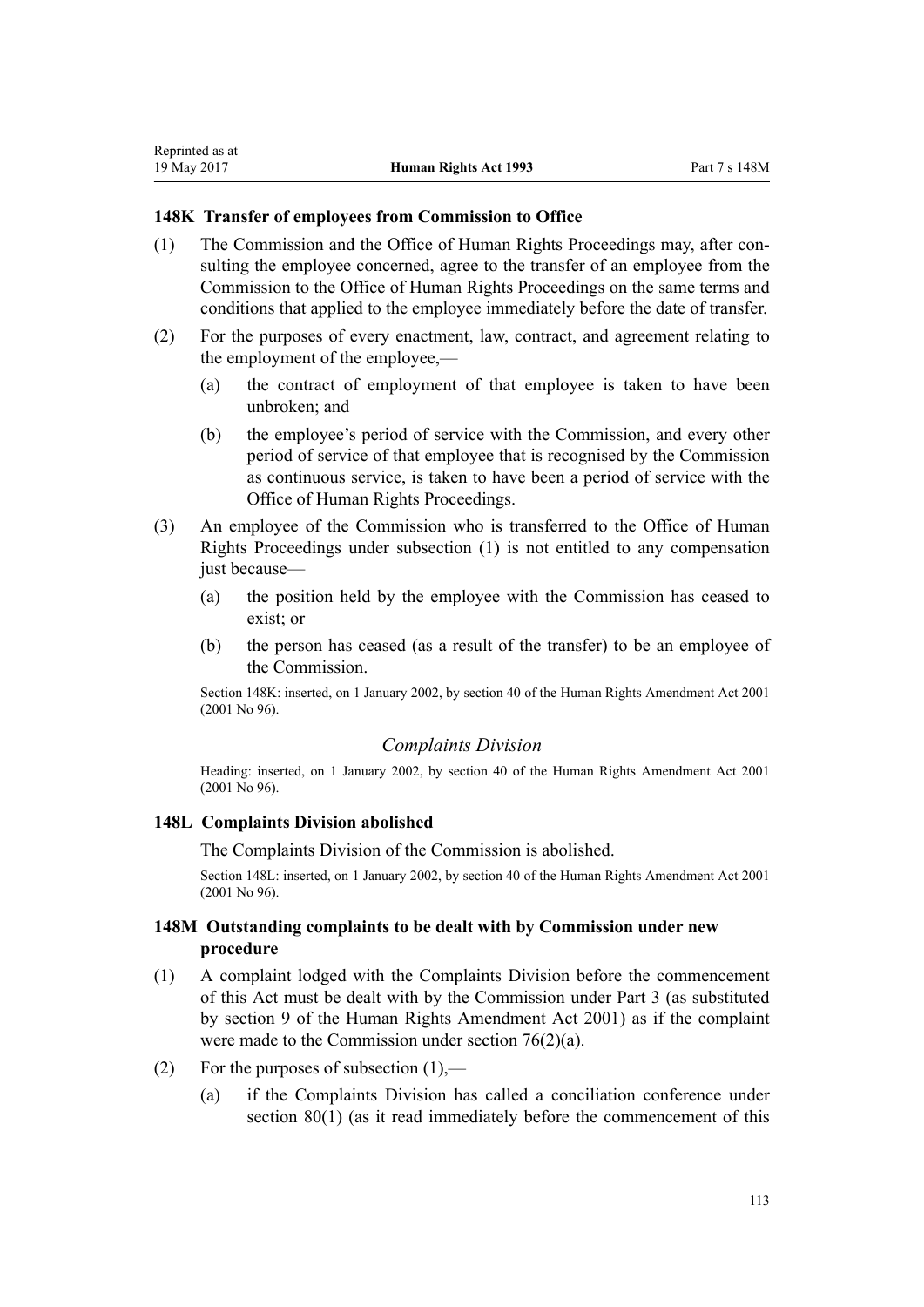section) but the conference has not taken place, the Commission must instead offer to convene a dispute resolution meeting; and

- (b) if [section 79\(2\)](#page-59-0) applies to the complaint, the Commission must inform the Attorney-General of the details of the complaint as soon as practicable.
- (3) Despite subsection (1), if, in relation to a complaint, the Complaints Division has decided not to investigate the complaint further under [section 76\(1\)](#page-58-0) or [sec](#page-58-0)[tion 77\(1\)\(a\)](#page-58-0) (as they read immediately before the commencement of this section), the Commission must take no action or further action in relation to the complaint.

Section 148M: inserted, on 1 January 2002, by [section 40](http://prd-lgnz-nlb.prd.pco.net.nz/pdflink.aspx?id=DLM122194) of the Human Rights Amendment Act 2001 (2001 No 96).

# **148N Breaches of Part 1A**

No act or omission that occurred before 1 January 2002 is capable of being in breach of [Part 1A](#page-26-0) unless—

- (a) the act or omission continues on or after 1 January 2002; or
- (b) in the case of an enactment, the enactment is in force on or after 1 January 2002.

Section 148N: inserted, on 1 January 2002, by [section 40](http://prd-lgnz-nlb.prd.pco.net.nz/pdflink.aspx?id=DLM122194) of the Human Rights Amendment Act 2001 (2001 No 96).

# **148O Complaints about breaches of Part 1A**

- (1) Despite [section 76](#page-58-0), the Commission is not under a duty to receive or assess any complaint alleging a breach of [Part 1A](#page-26-0) that is made to the Commission before 1 April 2002.
- (2) The Commission is not under a duty to receive or assess any complaint alleging that an act or omission that occurred before 1 January 2002 and that ceased to continue or to be in force before 1 January 2002 is in breach of [Part 1A.](#page-26-0) Section 148O: inserted, on 1 January 2002, by [section 40](http://prd-lgnz-nlb.prd.pco.net.nz/pdflink.aspx?id=DLM122194) of the Human Rights Amendment Act 2001 (2001 No 96).

# *Savings*

# **149 Special provisions in relation to written employment contracts in force on 1 April 1992**

- (1) This section applies to every employment contract (whether a collective employment contract or an individual employment contract) that—
	- (a) is in writing; and
	- (b) was in force on 1 April 1992; and
	- (c) specifies an age at which an employee is required to retire.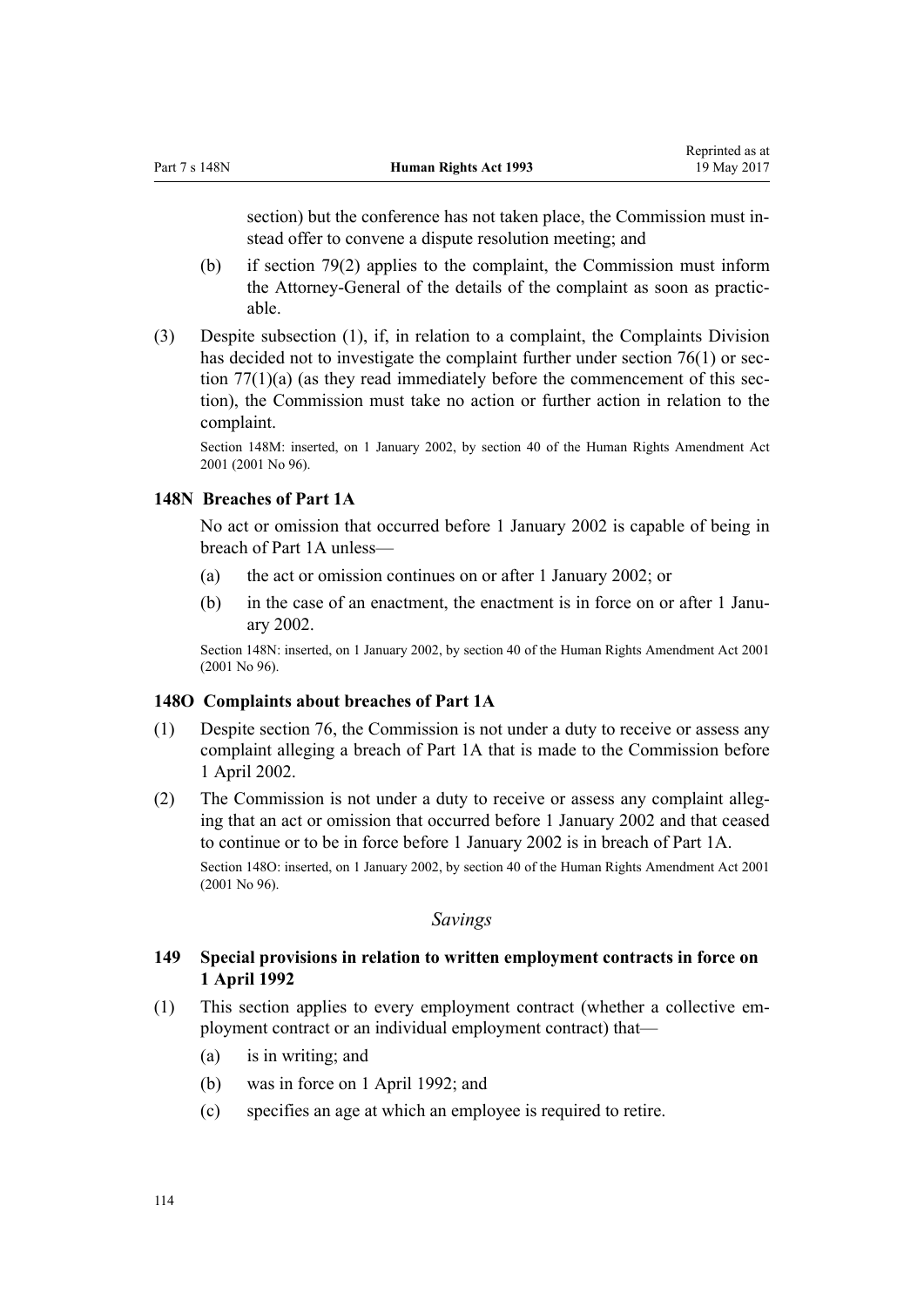| Reprinted as at |                       |              |
|-----------------|-----------------------|--------------|
| 19 May 2017     | Human Rights Act 1993 | Part 7 s 153 |

- (2) Where the parties to an employment contract to which this section applies agree in writing, at any time on or after 1 April 1992, to confirm or vary the age specified in the employment contract, the age, as so confirmed or varied, shall have effect notwithstanding [section 22](#page-31-0).
- (3) Where the parties to an employment contract to which this section applies have not agreed in writing to confirm or vary the age specified in the employment contract, [section 22](#page-31-0) shall apply in relation to that employment contract.
- (4) Where, as at 1 April 1992, the age at which an employer is required to retire, under a term of that employee's employment contract, was specified only in a document that sets out the employer's policy on the retirement ages of the employer's employees or any of them, this section shall not apply in relation to that employee's employment contract.

Compare: 1977 No 49 s 15C; 1992 No 16 s 4

## **150 Charitable instruments**

- (1) Nothing in this Act shall apply—
	- (a) to any provision in an existing or future will, deed, or other instrument where that provision confers charitable benefits, or enables charitable benefits to be conferred, on persons against whom discrimination is unlawful by virtue of [Part 2](#page-28-0); or
	- (b) to any act done in order to comply with any provision described in paragraph (a).
- (2) For the purposes of this section, **charitable benefits** means benefits for purposes that are charitable in accordance with the law of New Zealand.

Compare: 1971 No 150 s 36(1); 1977 No 49 s 91(1); 1983 No 56 s 18(1)

#### **151 Other enactments and actions not affected**

#### *[Repealed]*

Section 151: repealed, on 1 January 2002, by [section 41](http://prd-lgnz-nlb.prd.pco.net.nz/pdflink.aspx?id=DLM122515) of the Human Rights Amendment Act 2001 (2001 No 96).

# **152 Expiry of section 151**

#### *[Repealed]*

Section 152: repealed, on 1 January 2002, by [section 41](http://prd-lgnz-nlb.prd.pco.net.nz/pdflink.aspx?id=DLM122515) of the Human Rights Amendment Act 2001 (2001 No 96).

# **153 Savings**

(1) Nothing in this Act affects the right to bring any proceedings, whether civil or criminal, that may be brought other than under this Act, but, in assessing any damages to be awarded to or on behalf of any person under this Act or otherwise, a court must take account of any damages already awarded to or on behalf of that person in respect of the same cause of action.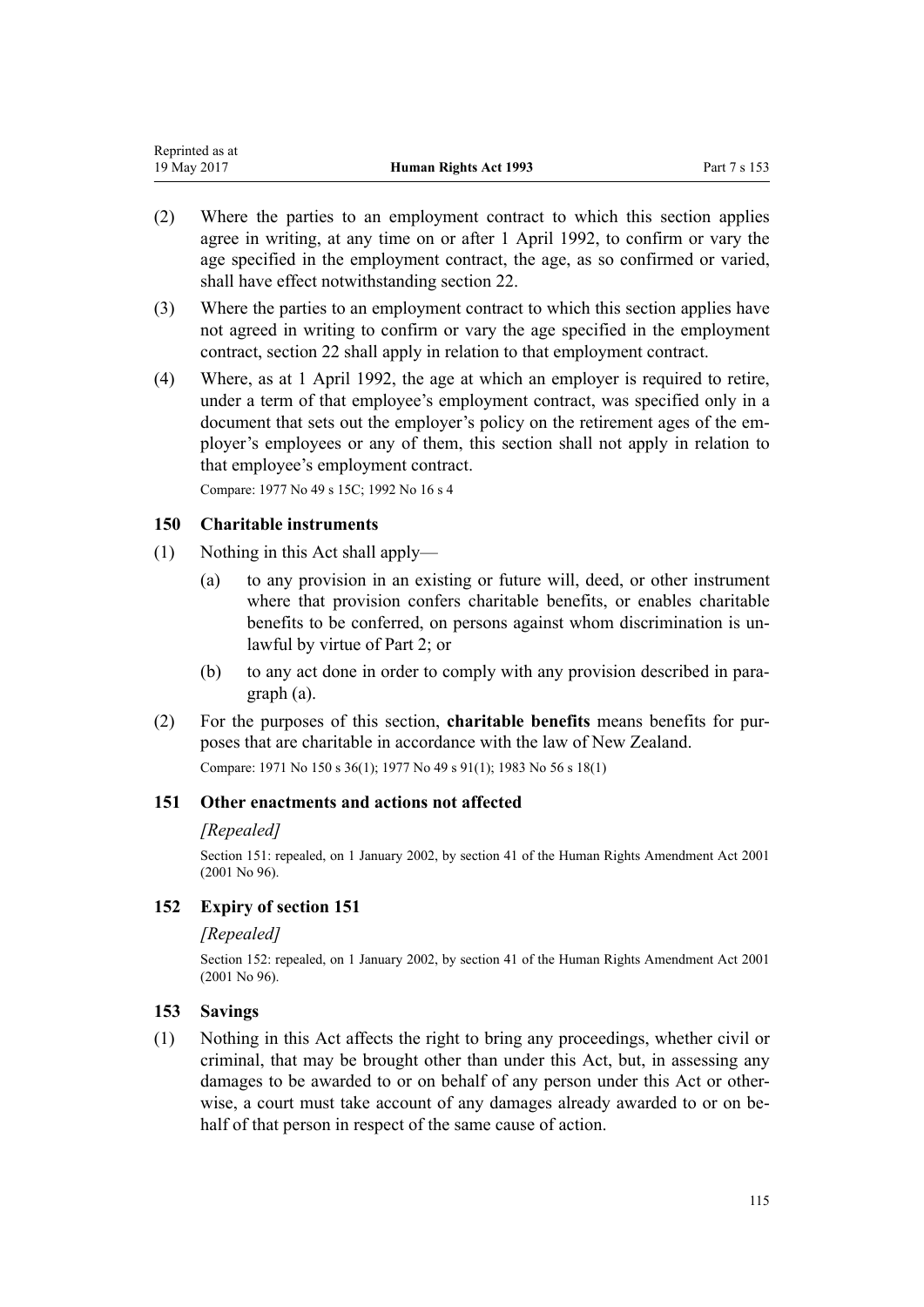| Part 7 s 153 | <b>Human Rights Act 1993</b> | 19 May 2017 |
|--------------|------------------------------|-------------|
|              |                              |             |

Reprinted as at

- (2) Subject to the [Illegal Contracts Act 1970](http://prd-lgnz-nlb.prd.pco.net.nz/pdflink.aspx?id=DLM396434), no proceedings, civil or criminal, shall lie against any person, except as provided by this Act, in respect of any act or omission which is unlawful by virtue only of any of the provisions of [Part 2](#page-28-0).
- (3) Nothing in this Act shall affect any enactment or rule of law, or any policy or administrative practice of the Government of New Zealand, that—
	- (a) *[Repealed]*
	- (b) distinguishes between New Zealand citizens and other persons, or between British subjects or Commonwealth citizens and aliens.
- (4) *[Repealed]*

Compare: 1971 No 150 s 37; 1977 No 49 ss 86, 93

Section 153(1): amended, on 1 January 2002, by [section 42\(1\)\(a\)](http://prd-lgnz-nlb.prd.pco.net.nz/pdflink.aspx?id=DLM122516) of the Human Rights Amendment Act 2001 (2001 No 96).

Section 153(1): amended, on 1 January 2002, by [section 42\(1\)\(b\)](http://prd-lgnz-nlb.prd.pco.net.nz/pdflink.aspx?id=DLM122516) of the Human Rights Amendment Act 2001 (2001 No 96).

Section 153(1): amended, on 1 January 2002, by section  $42(1)(c)$  of the Human Rights Amendment Act 2001 (2001 No 96).

Section 153(3)(a): repealed, on 1 January 2002, by [section 42\(2\)](http://prd-lgnz-nlb.prd.pco.net.nz/pdflink.aspx?id=DLM122516) of the Human Rights Amendment Act 2001 (2001 No 96).

Section 153(4): repealed, on 1 January 2002, by [section 42\(2\)](http://prd-lgnz-nlb.prd.pco.net.nz/pdflink.aspx?id=DLM122516) of the Human Rights Amendment Act 2001 (2001 No 96).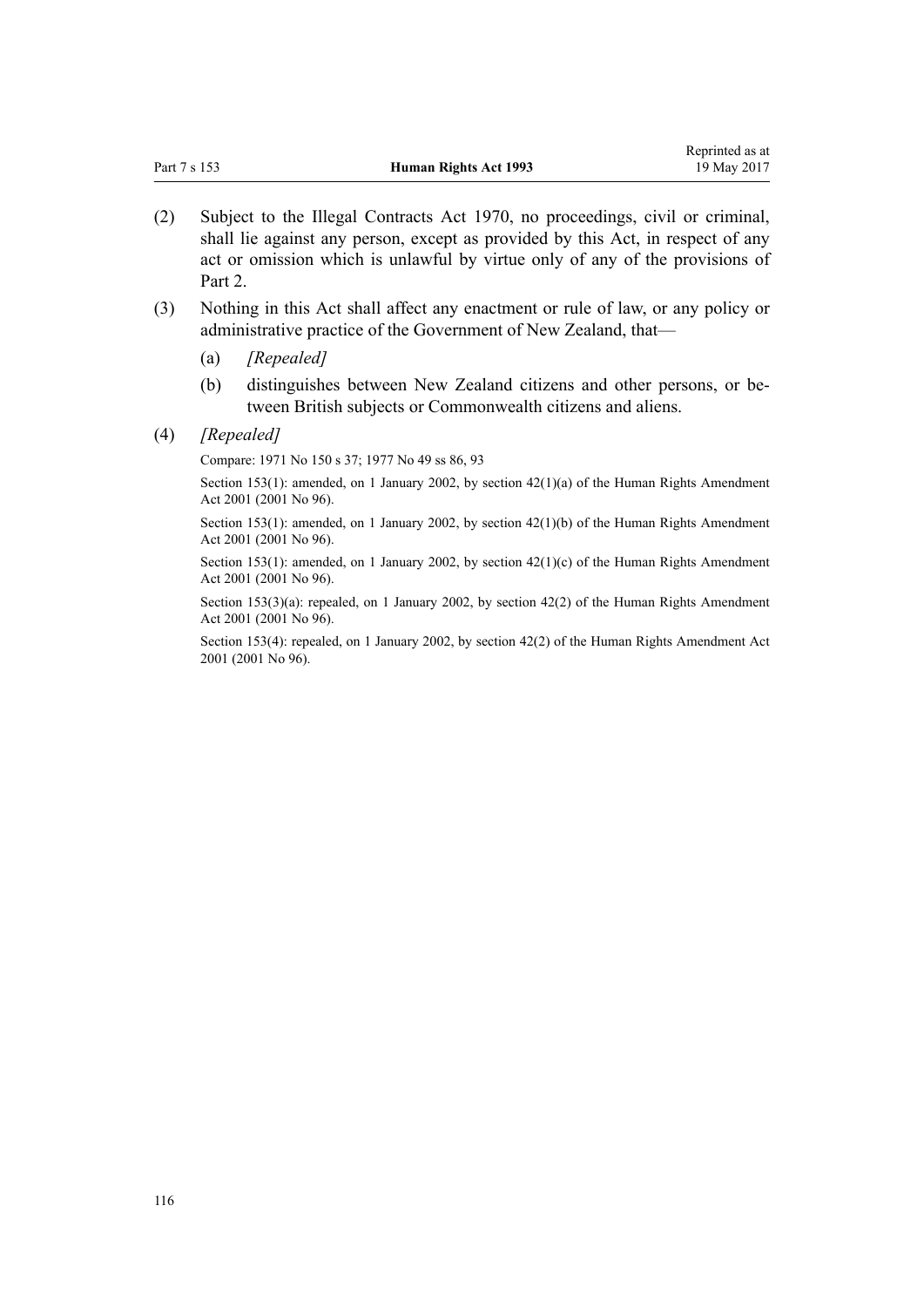# **Schedule 1AA Transitional, savings, and related provisions**

[s 2A](#page-10-0)

Schedule 1AA: inserted, on 15 June 2016, by [section 18](http://prd-lgnz-nlb.prd.pco.net.nz/pdflink.aspx?id=DLM6069203) of the Human Rights Amendment Act 2016 (2016 No 28).

*Human Rights Amendment Act 2016: transitional provisions*

# **1 Human Rights Amendment Act 2016: transitional provisions**

- (1) The provisions in subclauses (2) to (5) are transitional provisions for the [Human Rights Amendment Act 2016](http://prd-lgnz-nlb.prd.pco.net.nz/pdflink.aspx?id=DLM4097502) (the **Amendment Act**).
- (2) On the commencement of the Amendment Act (**commencement**),—
	- (a) the Commissioner who immediately before commencement was the Equal Employment Opportunities Commissioner is the Commissioner appointed, as required by section  $8(1A)(b)$  of this Act, to lead the work of the Commission in the priority area of equal employment opportunities (including pay equity); and
	- (b) the Commissioner who immediately before commencement was the Race Relations Commissioner is the Commissioner appointed, as required by section  $8(1A)(c)$  of this Act, to lead the work of the Commission in the priority area of race relations.
- (3) The requirement in section  $8(1)(b)$  of this Act that there must not be more than 4 other Commissioners does not affect the appointment of Commissioners holding office on the commencement of the Amendment Act and any such Commissioner continues to hold office until the end of his or her term or until he or she ceases to hold office under [section 45](http://prd-lgnz-nlb.prd.pco.net.nz/pdflink.aspx?id=DLM329972) of the Crown Entities Act 2004.
- (4) The requirement in section  $8(1)(b)$  of this Act that there must not be more than 4 other Commissioners—
	- (a) does not apply to the exercise of the power to appoint the first person to lead the work of the Commission in the priority area of disability rights; but
	- (b) does apply to any reappointment of the first person appointed, or any extension of his or her appointment.
- (5) A reference in any instrument, document, or notice to the Equal Employment Opportunities Commissioner or the Race Relations Commissioner must be read as a reference, respectively, to the person leading the work of the Commission in the priority area of equal employment opportunities (including pay equity) or the person leading the work of the Commission in the priority area of race relations, as the case may be.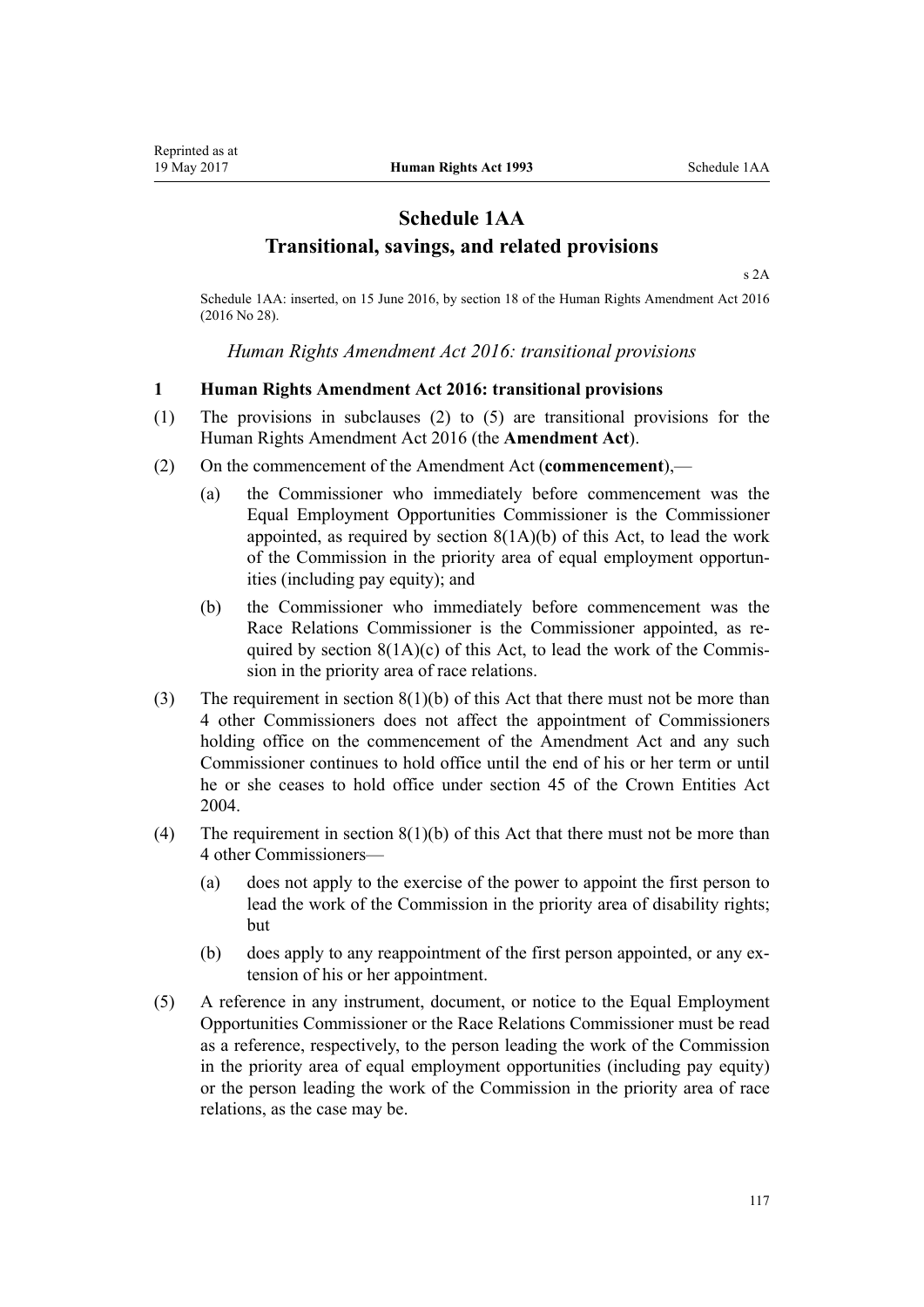# **Schedule 1**

# **Administrative provisions applying in respect of Commission**

[s 20H\(1\)](#page-26-0)

Schedule 1: substituted, on 1 January 2002, by [section 43](http://prd-lgnz-nlb.prd.pco.net.nz/pdflink.aspx?id=DLM122517) of the Human Rights Amendment Act 2001 (2001 No 96).

# **1 General manager: appointment, term of office, and conditions**

- (1) The general manager—
	- (a) is appointed by the Chief Human Rights Commissioner, after consultation with the Commission, under [section 18,](#page-22-0) and his or her office is a full-time one; and
	- (b) holds the office for the term (not longer than 5 years) and under the conditions specified in his or her appointment; and
	- (c) may, from time to time, be reappointed; and
	- (d) unless he or she sooner vacates or no longer holds or is removed from the office, continues in it until his or her successor comes into it, even though the term for which he or she was appointed has expired.
- (2) Subclause (1) is subject to [section 117](http://prd-lgnz-nlb.prd.pco.net.nz/pdflink.aspx?id=DLM330367) of the Crown Entities Act 2004.
- (3) In the case of absence from duty of the general manager (for any reason) or on the occurrence of a vacancy in that position (for any reason) and while the absence or vacancy continues, all or any of the powers and duties of the general manager may be exercised and performed by any other employee of the Commission for the time being directed by the Chief Commissioner (after consultation by the Chief Commissioner with the Commission) to exercise and perform them, whether the direction has been given before the absence or vacancy occurs or while it continues.
- (4) No direction given under subclause (3) and no acts done by any employee of the Commission acting under that direction may in any proceedings be questioned on the ground that—
	- (a) the occasion for the direction had not arisen or had ceased; or
	- (b) that the employee has not been appointed to the position of general manager.

Schedule 1 clause 1(2): substituted, on 25 January 2005, by [section 200](http://prd-lgnz-nlb.prd.pco.net.nz/pdflink.aspx?id=DLM331111) of the Crown Entities Act 2004 (2004 No 115).

# **2 Staff**

#### *[Repealed]*

Schedule 1 clause 2: repealed, on 25 January 2005, by [section 200](http://prd-lgnz-nlb.prd.pco.net.nz/pdflink.aspx?id=DLM331111) of the Crown Entities Act 2004 (2004 No 115).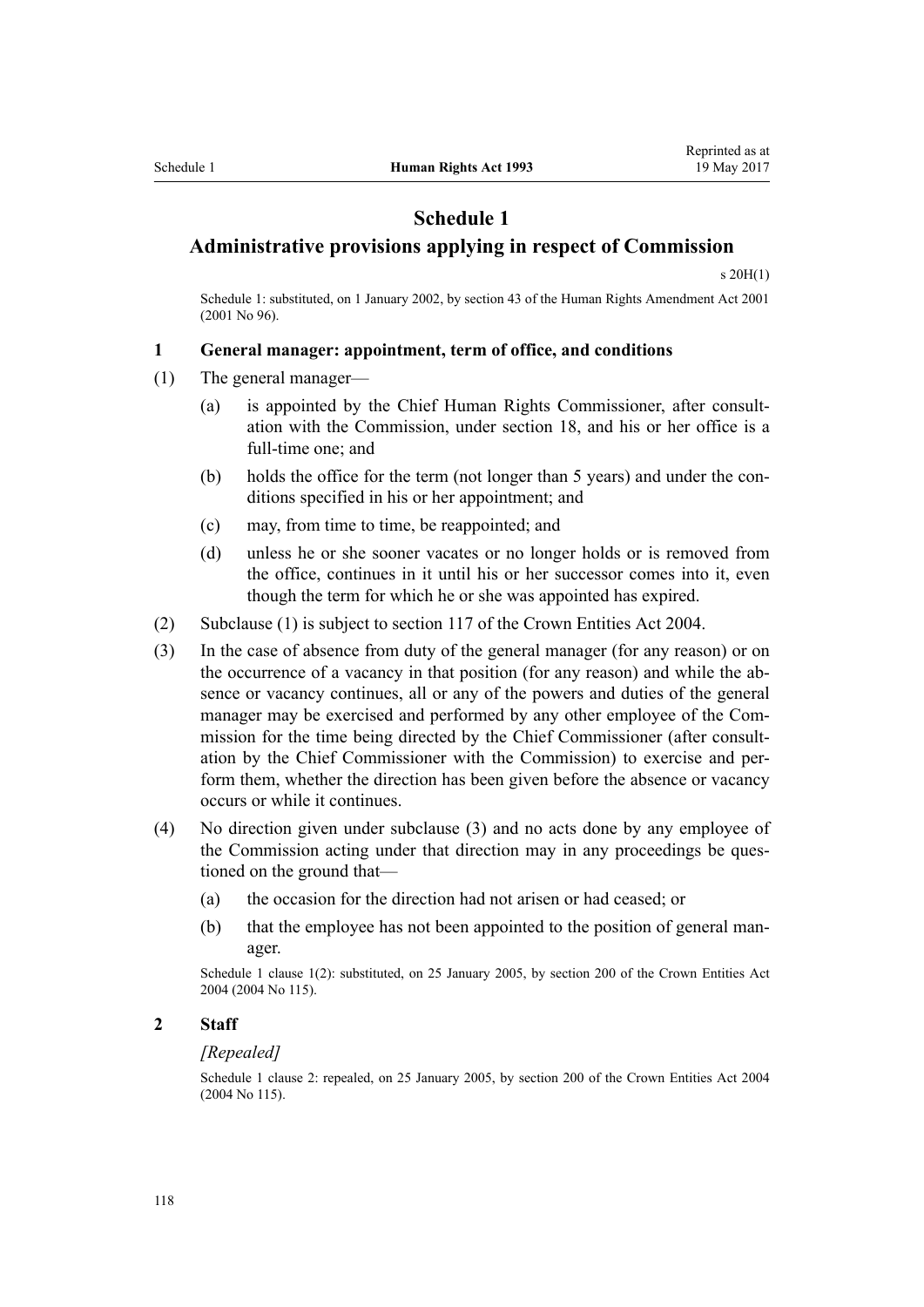# **3 Employment principles**

#### *[Repealed]*

Schedule 1 clause 3: repealed, on 25 January 2005, by [section 200](http://prd-lgnz-nlb.prd.pco.net.nz/pdflink.aspx?id=DLM331111) of the Crown Entities Act 2004 (2004 No 115).

### **4 Appointment of experts**

#### *[Repealed]*

Schedule 1 clause 4: repealed, on 25 January 2005, by [section 200](http://prd-lgnz-nlb.prd.pco.net.nz/pdflink.aspx?id=DLM331111) of the Crown Entities Act 2004 (2004 No 115).

## **5 Salaries and allowances**

#### *[Repealed]*

Schedule 1 clause 5: repealed, on 25 January 2005, by [section 200](http://prd-lgnz-nlb.prd.pco.net.nz/pdflink.aspx?id=DLM331111) of the Crown Entities Act 2004 (2004 No 115).

### **6 Superannuation or retiring allowances**

- (1) For the purpose of providing superannuation or retiring allowances for the Commissioners, the Commission may, out of the funds of the Commission, make payments to or subsidise any retirement scheme (within the meaning of [section 6\(1\)](http://prd-lgnz-nlb.prd.pco.net.nz/pdflink.aspx?id=DLM4090590) of the Financial Markets Conduct Act 2013).
- (2) Despite anything in this Act, any person who, immediately before being appointed as a Commissioner or the general manager or, as the case may be, becoming an employee of the Commission, is a contributor to the Government Superannuation Fund under [Part 2](http://prd-lgnz-nlb.prd.pco.net.nz/pdflink.aspx?id=DLM446395) or [Part 2A](http://prd-lgnz-nlb.prd.pco.net.nz/pdflink.aspx?id=DLM446842) of the Government Superannuation Fund Act 1956 is deemed to be, for the purposes of the [Government](http://prd-lgnz-nlb.prd.pco.net.nz/pdflink.aspx?id=DLM446000) [Superannuation Fund Act 1956](http://prd-lgnz-nlb.prd.pco.net.nz/pdflink.aspx?id=DLM446000), employed in the Government service so long as that person continues to hold office as a Commissioner or the general manager or, as the case may be, to be an employee of the Commission, and that Act applies to that person in all respects as if that person's service as a Commissioner or the general manager or, as the case may be, as an employee of that kind were Government service.
- (3) For the purpose of applying the [Government Superannuation Fund Act 1956](http://prd-lgnz-nlb.prd.pco.net.nz/pdflink.aspx?id=DLM446000), in accordance with subclause (2), to a person who holds office as a Commissioner or the general manager or, as the case may be, is in the service of the Commission as an employee and (in any such case) is a contributor to the Government Superannuation Fund, **controlling authority**, in relation to the person, means the Commission.

Schedule 1 clause 6(1): amended, on 1 December 2014, by [section 150](http://prd-lgnz-nlb.prd.pco.net.nz/pdflink.aspx?id=DLM5561603) of the Financial Markets (Repeals and Amendments) Act 2013 (2013 No 70).

Schedule 1 clause 6(1): amended, on 25 January 2005, by [section 200](http://prd-lgnz-nlb.prd.pco.net.nz/pdflink.aspx?id=DLM331111) of the Crown Entities Act 2004 (2004 No 115).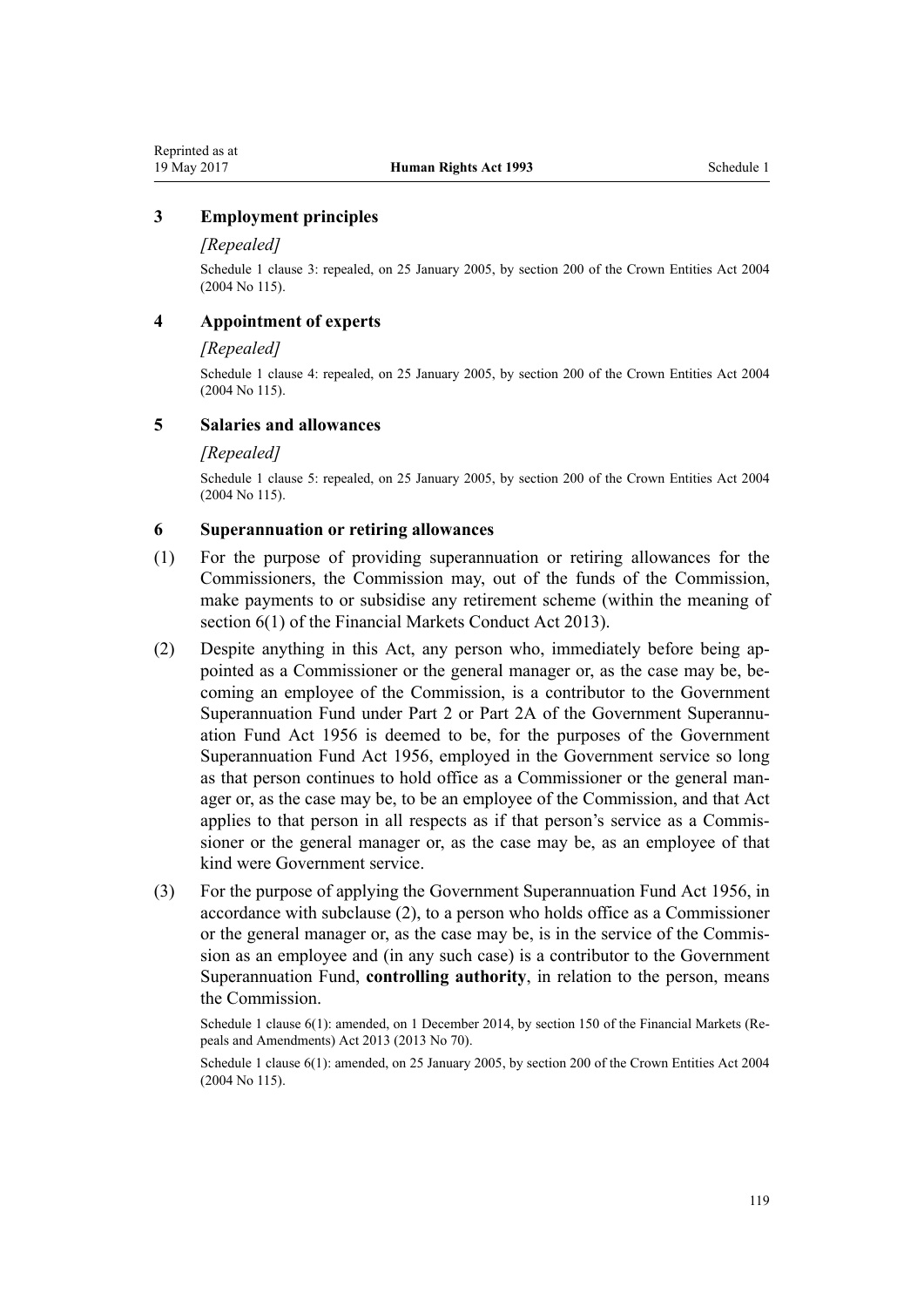# **7 Certain Acts do not apply to staff of Commission**

# *[Repealed]*

Schedule 1 clause 7: repealed, on 25 January 2005, by [section 200](http://prd-lgnz-nlb.prd.pco.net.nz/pdflink.aspx?id=DLM331111) of the Crown Entities Act 2004 (2004 No 115).

#### **8 Services for Commission**

#### *[Repealed]*

Schedule 1 clause 8: repealed, on 25 January 2005, by [section 200](http://prd-lgnz-nlb.prd.pco.net.nz/pdflink.aspx?id=DLM331111) of the Crown Entities Act 2004 (2004 No 115).

#### **9 Funds of Commission**

#### *[Repealed]*

Schedule 1 clause 9: repealed, on 25 January 2005, by [section 200](http://prd-lgnz-nlb.prd.pco.net.nz/pdflink.aspx?id=DLM331111) of the Crown Entities Act 2004 (2004 No 115).

# **10 Bank accounts**

#### *[Repealed]*

Schedule 1 clause 10: repealed, on 25 January 2005, by [section 200](http://prd-lgnz-nlb.prd.pco.net.nz/pdflink.aspx?id=DLM331111) of the Crown Entities Act 2004 (2004 No 115).

#### **11 Investment of money**

#### *[Repealed]*

Schedule 1 clause 11: repealed, on 25 January 2005, by [section 200](http://prd-lgnz-nlb.prd.pco.net.nz/pdflink.aspx?id=DLM331111) of the Crown Entities Act 2004 (2004 No 115).

### **12 Borrowing**

#### *[Repealed]*

Schedule 1 clause 12: repealed, on 25 January 2005, by [section 200](http://prd-lgnz-nlb.prd.pco.net.nz/pdflink.aspx?id=DLM331111) of the Crown Entities Act 2004 (2004 No 115).

### **13 Seal**

#### *[Repealed]*

Schedule 1 clause 13: repealed, on 25 January 2005, by [section 200](http://prd-lgnz-nlb.prd.pco.net.nz/pdflink.aspx?id=DLM331111) of the Crown Entities Act 2004 (2004 No 115).

### **14 Tax status**

#### *[Repealed]*

Schedule 1 clause 14: repealed, on 25 January 2005, by [section 200](http://prd-lgnz-nlb.prd.pco.net.nz/pdflink.aspx?id=DLM331111) of the Crown Entities Act 2004 (2004 No 115).

# **15 Crown entity**

### *[Repealed]*

Schedule 1 clause 15: repealed, on 25 January 2005, by [section 200](http://prd-lgnz-nlb.prd.pco.net.nz/pdflink.aspx?id=DLM331111) of the Crown Entities Act 2004 (2004 No 115).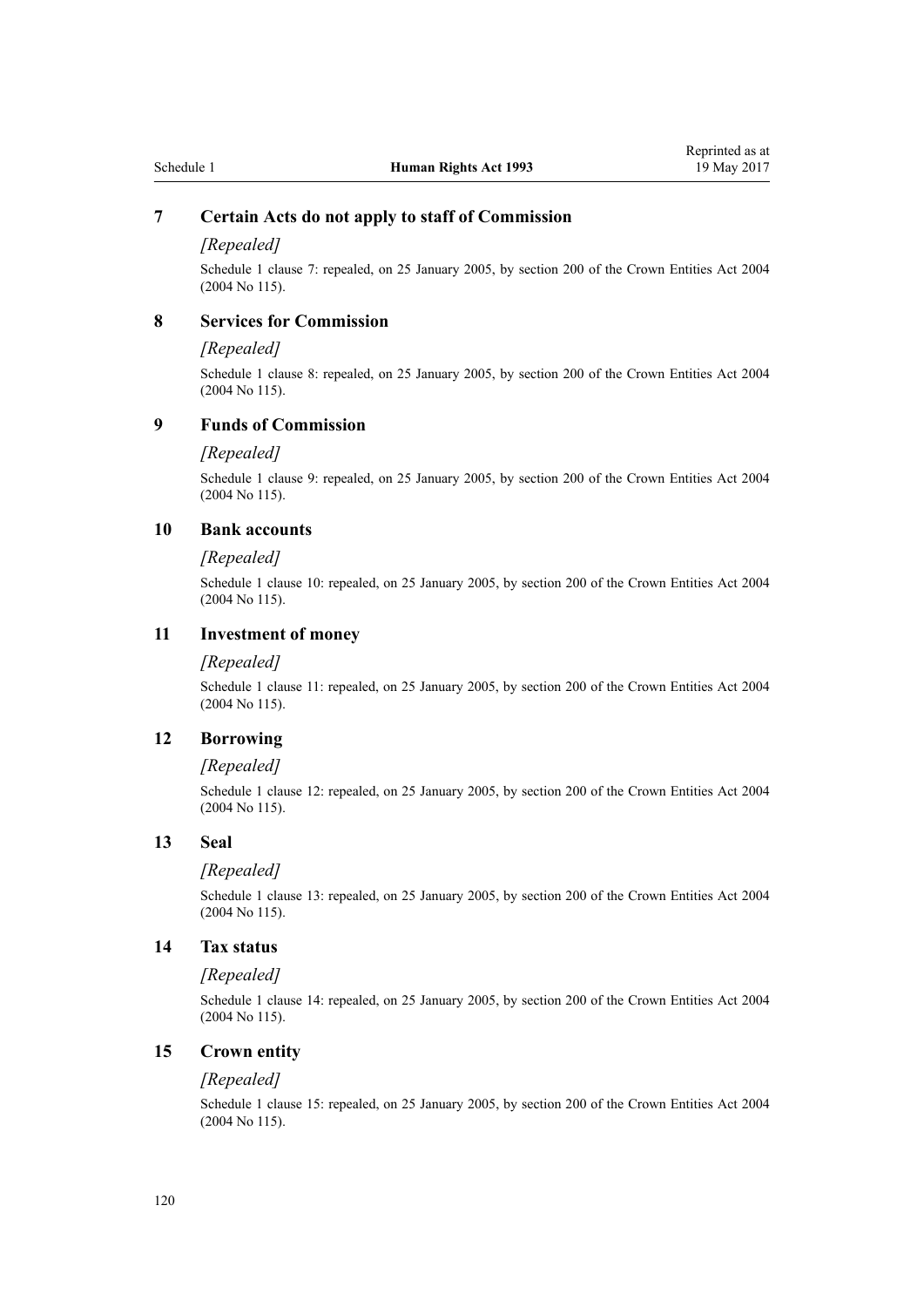# **16 Auditor**

# *[Repealed]*

Schedule 1 clause 16: repealed, on 25 January 2005, by [section 200](http://prd-lgnz-nlb.prd.pco.net.nz/pdflink.aspx?id=DLM331111) of the Crown Entities Act 2004 (2004 No 115).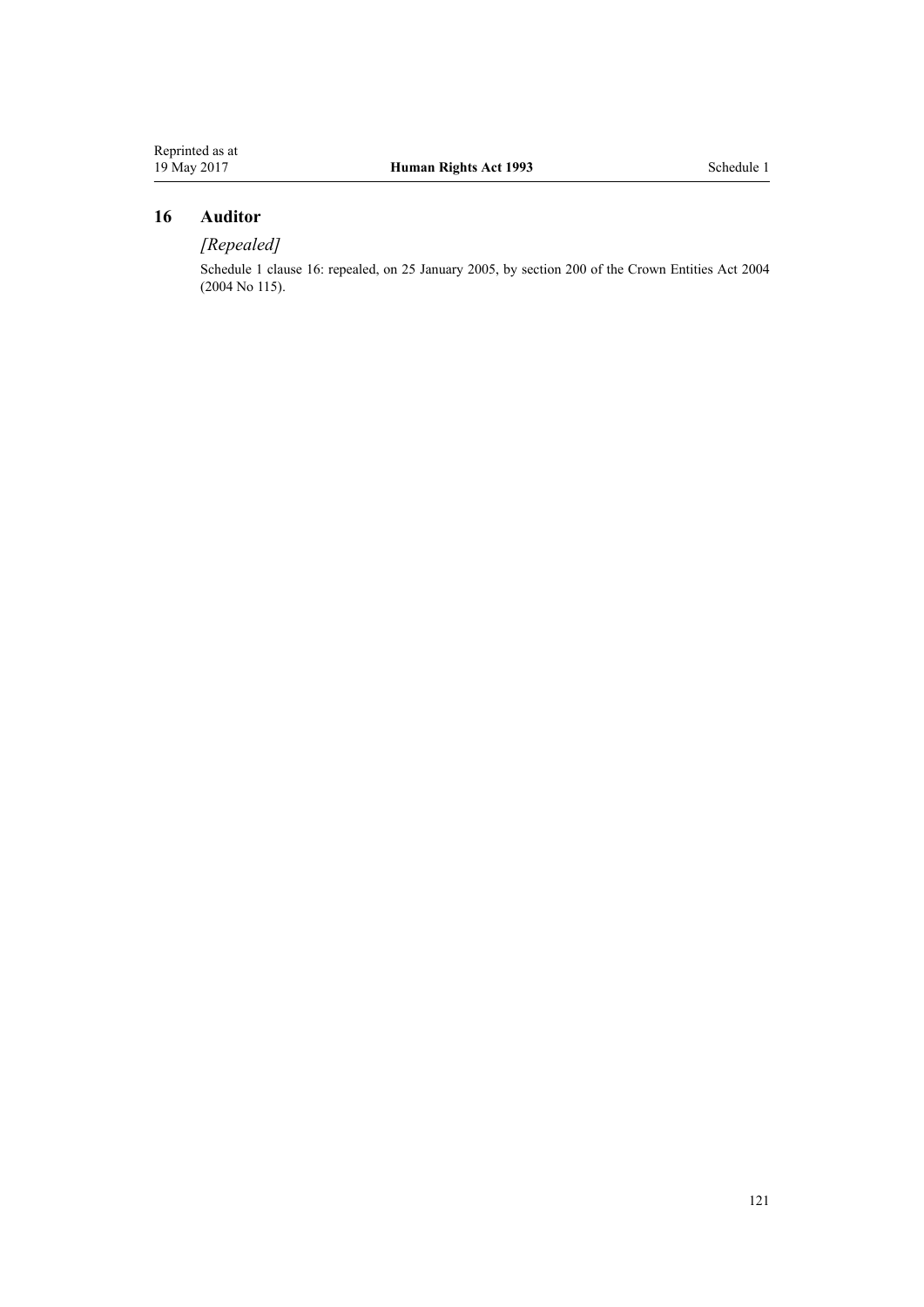# **Schedule 2**

# **Administrative provisions applying in respect of Office of Human Rights Proceedings**

[s 20H\(2\)](#page-26-0)

Schedule 2: substituted, on 1 January 2002, by [section 43](http://prd-lgnz-nlb.prd.pco.net.nz/pdflink.aspx?id=DLM122517) of the Human Rights Amendment Act 2001 (2001 No 96).

# **1 Interpretation**

In this schedule, unless the context otherwise requires,—

**Director** means the Director of Human Rights Proceedings, or alternate Director of Human Rights Proceedings, appointed under [section 20A](#page-23-0)

**functions** include powers or duties

**Office** means the Office of Human Rights Proceedings referred to in [section](#page-22-0) [20.](#page-22-0)

# **2 Staff**

- (1) The Director may, in accordance with this clause, appoint any employees (including acting or temporary or casual employees) that he or she considers necessary for the efficient carrying out of the functions of the Director.
- (2) Employees appointed under this clause are employed on any terms and conditions of employment the Director determines.
- (3) Subclause (2) is subject to [section 116](http://prd-lgnz-nlb.prd.pco.net.nz/pdflink.aspx?id=DLM330366) of the Crown Entities Act 2004, except that the reference in section  $116(1)$  to agreement by a Crown entity must be read as a reference to agreement by the Director.
- (4) *[Repealed]*

Schedule 2 clause 2(3): substituted, on 25 January 2005, by [section 200](http://prd-lgnz-nlb.prd.pco.net.nz/pdflink.aspx?id=DLM331111) of the Crown Entities Act 2004 (2004 No 115).

Schedule 2 clause 2(4): repealed, on 25 January 2005, by [section 200](http://prd-lgnz-nlb.prd.pco.net.nz/pdflink.aspx?id=DLM331111) of the Crown Entities Act 2004 (2004 No 115).

# **3 Employment principles**

# *[Repealed]*

Schedule 2 clause 3: repealed, on 25 January 2005, by [section 200](http://prd-lgnz-nlb.prd.pco.net.nz/pdflink.aspx?id=DLM331111) of the Crown Entities Act 2004 (2004 No 115).

# **4 Appointment of experts**

(1) The Director may, as and when the need arises, appoint any person (other than a Commissioner) who, in the Director's opinion, possesses expert knowledge or is otherwise able to assist in connection with the exercise or performance of the functions of the Director to make such inquiries or to conduct such research or to make such reports or to render such other services as may be necessary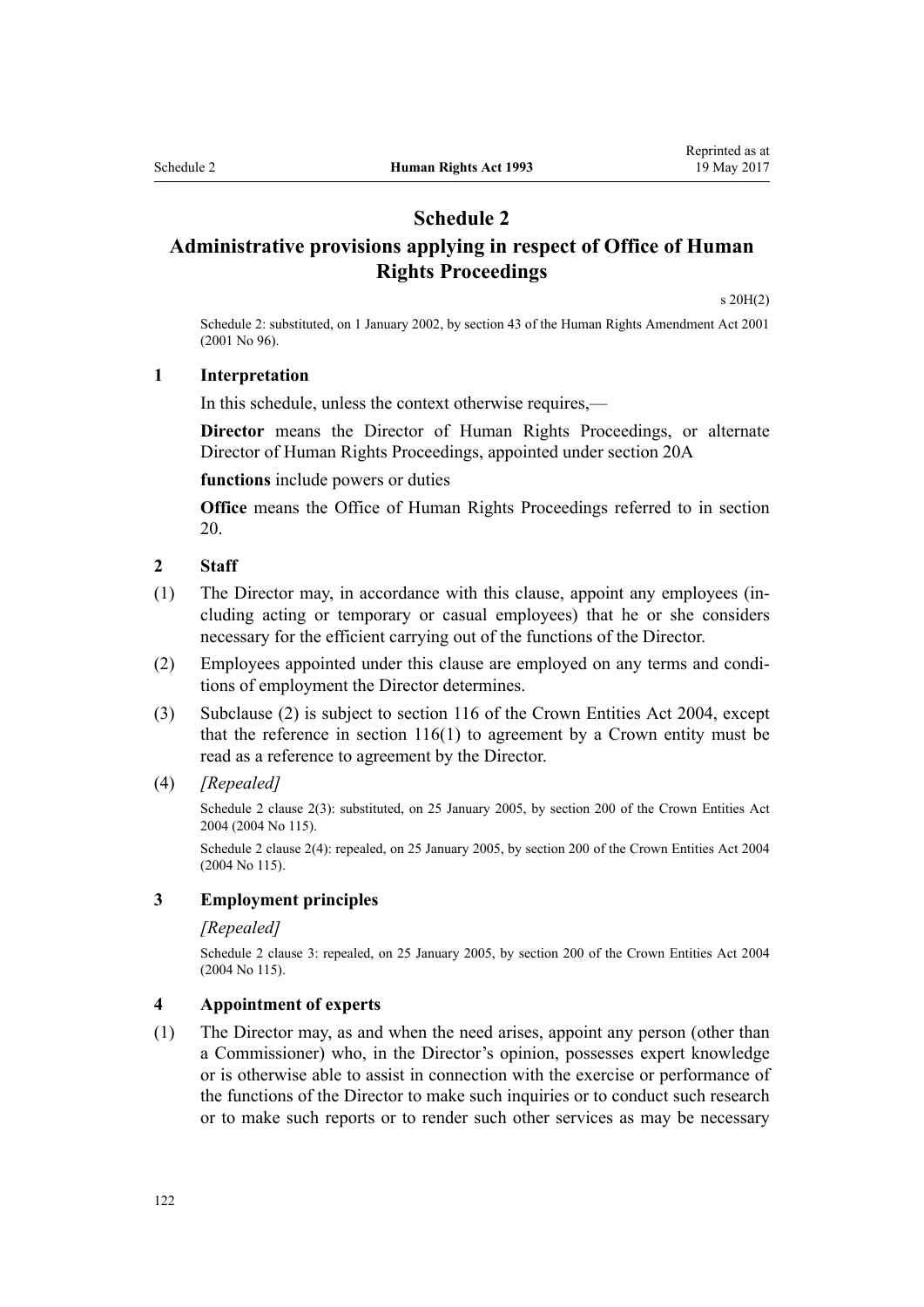for the efficient exercise or performance by the Office of the functions of the Director.

(2) The Office must pay persons appointed under this clause, for services rendered by them, fees or commission or both at such rates as the Director thinks fit, and may separately reimburse them for expenses reasonably incurred in rendering services for the Office.

# **5 Application of Crown Entities Act 2004 to Director**

[Sections 47](http://prd-lgnz-nlb.prd.pco.net.nz/pdflink.aspx?id=DLM329975) and [48](http://prd-lgnz-nlb.prd.pco.net.nz/pdflink.aspx?id=DLM329976) and [120 to 126](http://prd-lgnz-nlb.prd.pco.net.nz/pdflink.aspx?id=DLM330372) of the Crown Entities Act 2004 apply to the Director, with all necessary modifications, as if he or she were a member of the Commission.

Schedule 2 clause 5: substituted, on 25 January 2005, by [section 200](http://prd-lgnz-nlb.prd.pco.net.nz/pdflink.aspx?id=DLM331111) of the Crown Entities Act 2004 (2004 No 115).

## **6 Superannuation or retiring allowances**

- (1) For the purpose of providing superannuation or retiring allowances for the Director, the Office may, out of the funds of the Office, make payments to or subsidise any retirement scheme (within the meaning of [section 6\(1\)](http://prd-lgnz-nlb.prd.pco.net.nz/pdflink.aspx?id=DLM4090590) of the Financial Markets Conduct Act 2013).
- (2) Despite anything in this Act, any person who, immediately before being appointed as the Director or, as the case may be, becoming an employee of the Office, is a contributor to the Government Superannuation Fund under [Part 2](http://prd-lgnz-nlb.prd.pco.net.nz/pdflink.aspx?id=DLM446395) or [Part 2A](http://prd-lgnz-nlb.prd.pco.net.nz/pdflink.aspx?id=DLM446842) of the Government Superannuation Fund Act 1956 is deemed to be, for the purposes of the [Government Superannuation Fund Act 1956](http://prd-lgnz-nlb.prd.pco.net.nz/pdflink.aspx?id=DLM446000), employed in the Government service so long as that person continues to hold office as the Director or, as the case may be, to be an employee of the Office, and that Act applies to that person in all respects as if that person's service as the Director or, as the case may be, as an employee of that kind were Government service.
- (3) For the purpose of applying the [Government Superannuation Fund Act 1956](http://prd-lgnz-nlb.prd.pco.net.nz/pdflink.aspx?id=DLM446000), in accordance with subclause (2), to a person who holds office as the Director or, as the case may be, is in the service of the Office as an employee and (in any such case) is a contributor to the Government Superannuation Fund, **controlling authority**, in relation to the person, means the Office.

Schedule 2 clause 6(1): amended, on 1 December 2014, by [section 150](http://prd-lgnz-nlb.prd.pco.net.nz/pdflink.aspx?id=DLM5561603) of the Financial Markets (Repeals and Amendments) Act 2013 (2013 No 70).

Schedule 2 clause 6(1): amended, on 25 January 2005, by [section 200](http://prd-lgnz-nlb.prd.pco.net.nz/pdflink.aspx?id=DLM331111) of the Crown Entities Act 2004 (2004 No 115).

# **7 Certain Acts do not apply to staff of Office**

#### *[Repealed]*

Schedule 2 clause 7: repealed, on 25 January 2005, by [section 200](http://prd-lgnz-nlb.prd.pco.net.nz/pdflink.aspx?id=DLM331111) of the Crown Entities Act 2004 (2004 No 115).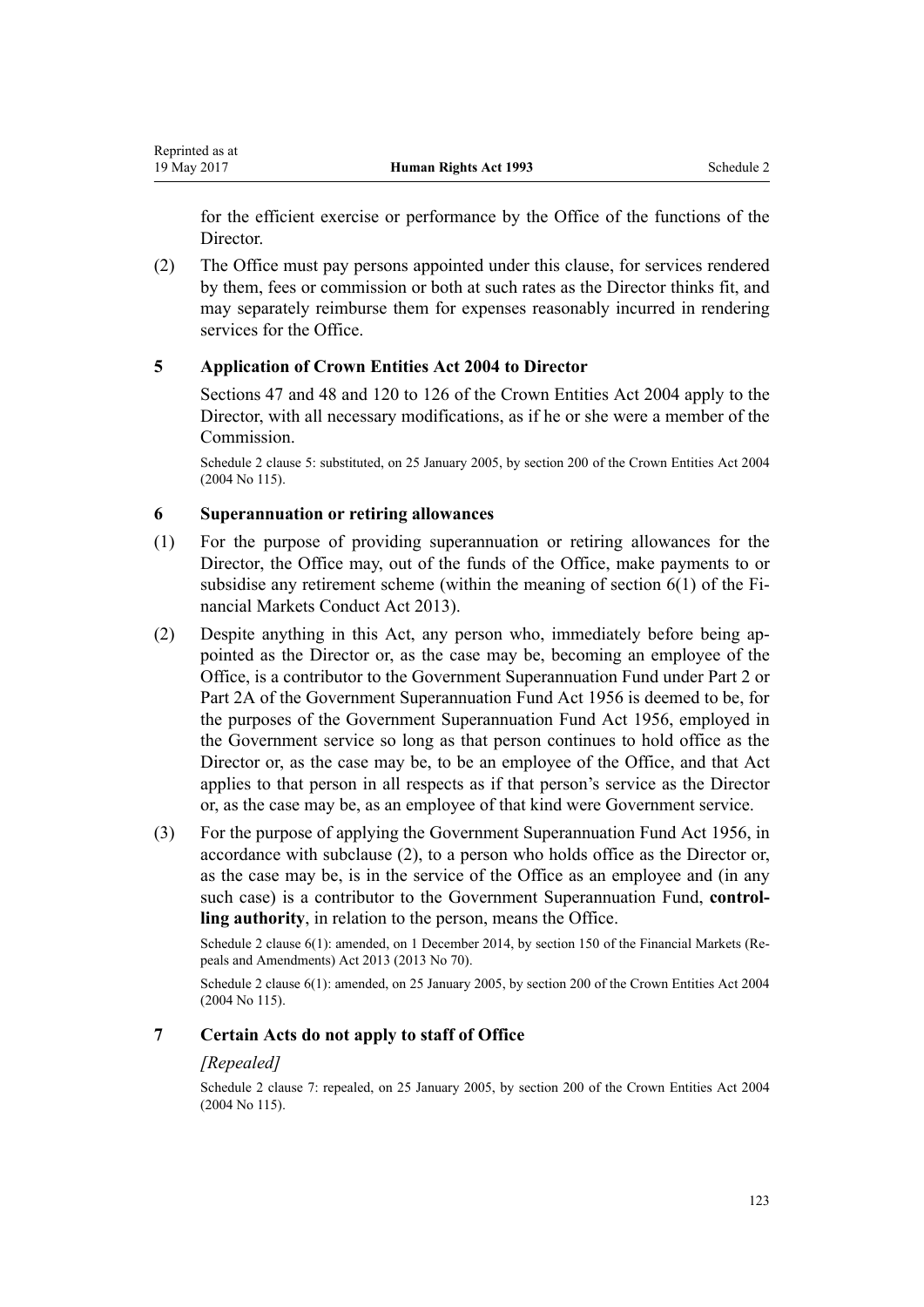# **8 Services for Office**

#### *[Repealed]*

Schedule 2 clause 8: repealed, on 25 January 2005, by [section 200](http://prd-lgnz-nlb.prd.pco.net.nz/pdflink.aspx?id=DLM331111) of the Crown Entities Act 2004 (2004 No 115).

# **9 Funds of Office**

# *[Repealed]*

Schedule 2 clause 9: repealed, on 25 January 2005, by [section 200](http://prd-lgnz-nlb.prd.pco.net.nz/pdflink.aspx?id=DLM331111) of the Crown Entities Act 2004 (2004 No 115).

### **10 Bank accounts**

#### *[Repealed]*

Schedule 2 clause 10: repealed, on 25 January 2005, by [section 200](http://prd-lgnz-nlb.prd.pco.net.nz/pdflink.aspx?id=DLM331111) of the Crown Entities Act 2004 (2004 No 115).

# **11 Investment of money**

## *[Repealed]*

Schedule 2 clause 11: repealed, on 25 January 2005, by [section 200](http://prd-lgnz-nlb.prd.pco.net.nz/pdflink.aspx?id=DLM331111) of the Crown Entities Act 2004 (2004 No 115).

### **12 Address for service**

The address for service of the Director and of the Office is the address of the main premises of the Office.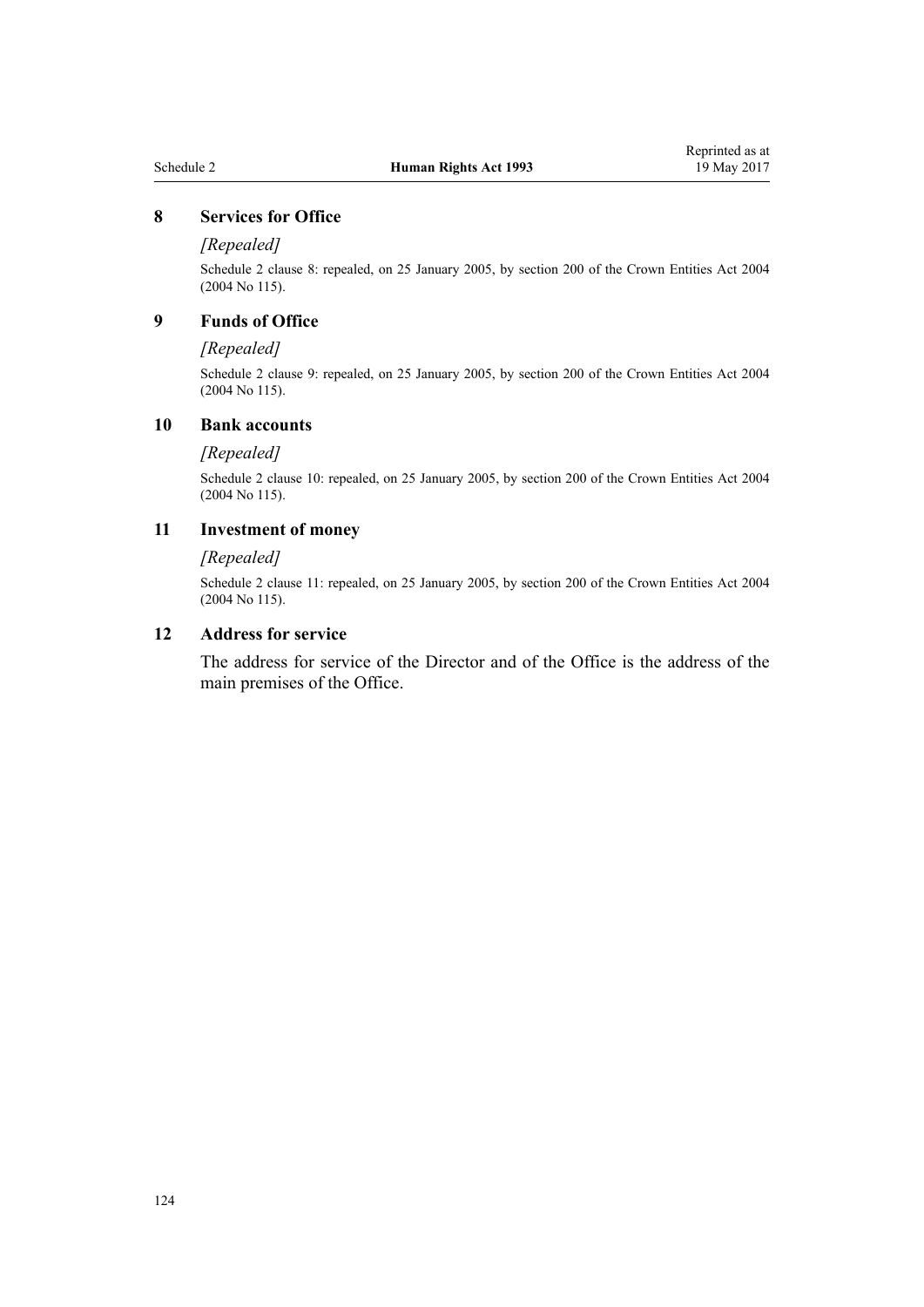# **Schedule 3 Enactments repealed**

*[Repealed]*

[s 146](#page-108-0)

Schedule 3: repealed, on 1 January 2002, by [section 43](http://prd-lgnz-nlb.prd.pco.net.nz/pdflink.aspx?id=DLM122517) of the Human Rights Amendment Act 2001 (2001 No 96).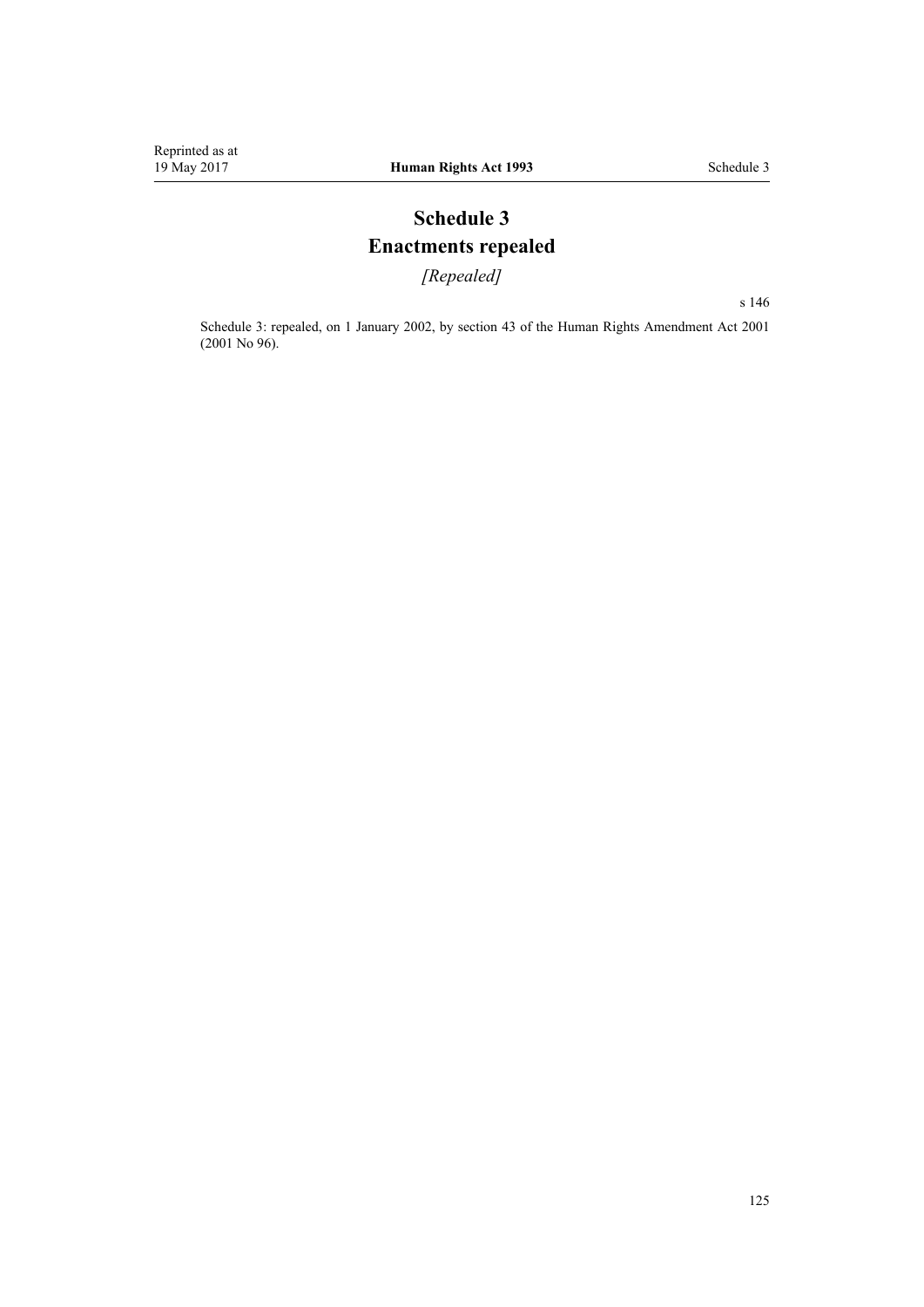# **Human Rights Amendment Act 1994**

| Public Act     | 1994 No 138     |
|----------------|-----------------|
| Date of assent | 9 December 1994 |
| Commencement   | 9 December 1994 |

#### **1 Short Title**

This Act may be cited as the [Human Rights Amendment Act 1994](http://prd-lgnz-nlb.prd.pco.net.nz/pdflink.aspx?id=DLM345299), and shall be read together with and deemed part of the Human Rights Act 1993 (hereinafter referred to as "the principal Act").

*Application of principal Act and Human Rights Commission Act 1977 to superannuation schemes*

# **2 Application of principal Act to superannuation schemes providing benefits on account of marital status**

- (1) Notwithstanding any rule of law, nothing in section 22 or section 44 or section 70 of the principal Act shall prevent, or be taken ever to have prevented, the provisions of a superannuation scheme, or the trustees, the supervisor, or the manager of the scheme, from providing, on the death of a member of the scheme, a benefit for either-
	- (a) the spouse of that member; or
	- (b) the civil union partner or de facto partner of that member,—

without providing a similar or corresponding or equivalent benefit on the death of other members of the scheme.

- (2) Subject to subsection (5), this section applies in respect of superannuation schemes established before or after the commencement of this Act.
- (3) This section applies notwithstanding any judgment, decision, or order of any court or tribunal given or made before or after the commencement of this Act in proceedings commenced before the commencement of this Act.
- (4) Nothing in section 153(1) of the principal Act limits or affects this section.
- (5) Nothing in this section applies to the provision of benefits under a superannuation scheme or by the trustees, the supervisor, or the manager of a scheme in respect of any person who, at any time on or after 1 January 1996, becomes a member of the scheme unless,—
	- (a) immediately before becoming a member, that person was a member of another superannuation scheme that provides or provided, or the trustees, the supervisor, or the manager of which provide or provided, benefits of a kind referred to in paragraph (a) or paragraph (b) of subsection  $(1)$ ; and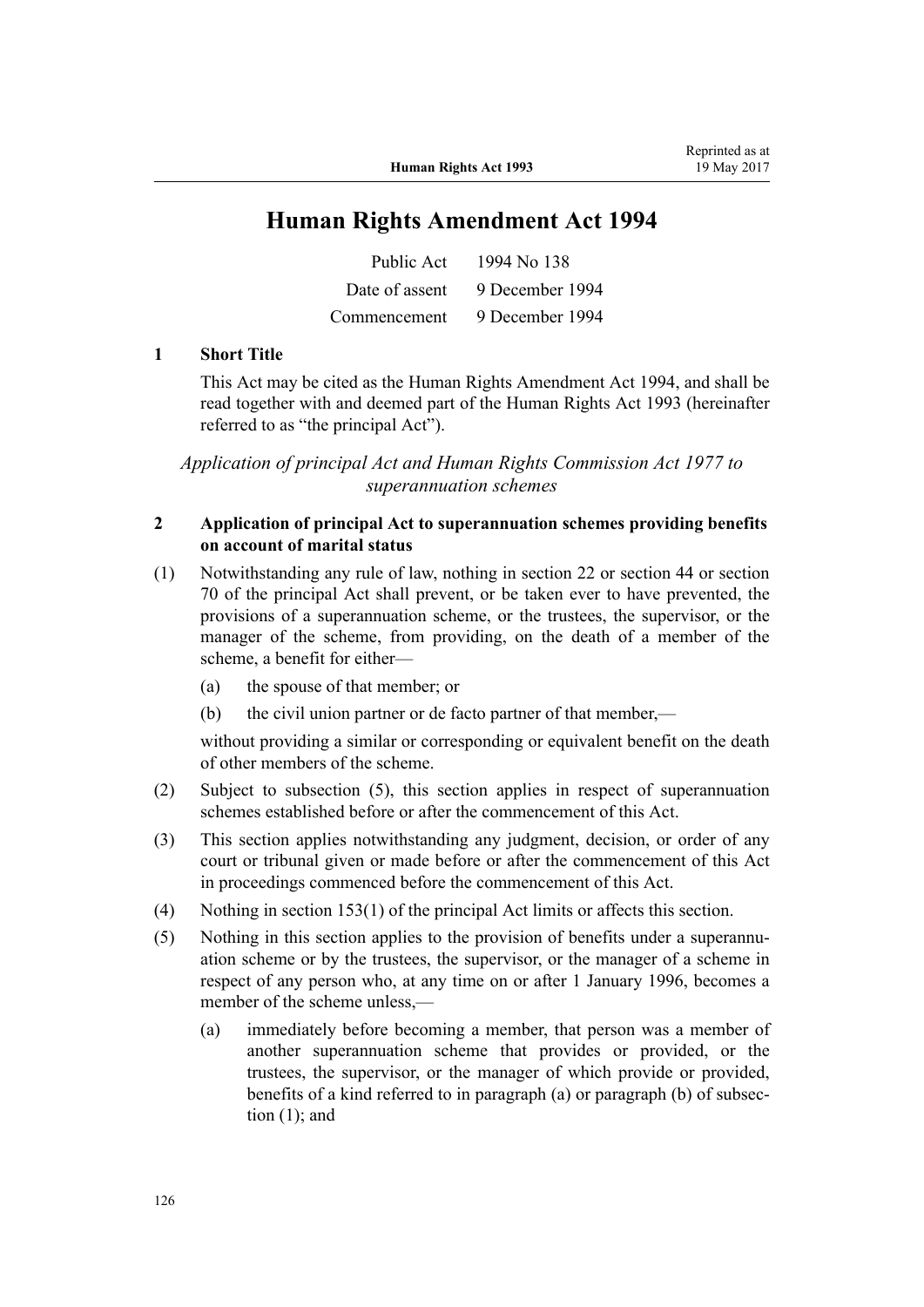- (b) that person became a member of the first-mentioned scheme as a result of a requirement, or the exercise of a right, to leave that other scheme by reason of any merger, takeover, or restructuring of, or reorganisation of the business of, that person's employer.
- (6) Nothing in this section affects the validity of any amendment to the instrument or conditions governing a superannuation scheme made pursuant to section 72 of the principal Act before the commencement of this Act.

Section 2(1): amended, on 1 December 2014, by [section 150](http://prd-lgnz-nlb.prd.pco.net.nz/pdflink.aspx?id=DLM5561603) of the Financial Markets (Repeals and Amendments) Act 2013 (2013 No 70).

Section 2(1)(b): substituted, on 26 April 2005, by [section 7](http://prd-lgnz-nlb.prd.pco.net.nz/pdflink.aspx?id=DLM333795) of the Relationships (Statutory References) Act 2005 (2005 No 3).

Section 2(5): amended, on 1 December 2014, by [section 150](http://prd-lgnz-nlb.prd.pco.net.nz/pdflink.aspx?id=DLM5561603) of the Financial Markets (Repeals and Amendments) Act 2013 (2013 No 70).

Section 2(5)(a): amended, on 1 December 2014, by [section 150](http://prd-lgnz-nlb.prd.pco.net.nz/pdflink.aspx?id=DLM5561603) of the Financial Markets (Repeals and Amendments) Act 2013 (2013 No 70).

# **3 Application of principal Act to superannuation schemes providing benefits for children and dependants**

- (1) For the avoidance of doubt, it is hereby declared that nothing in section 22 or section 44 or section 70 of the principal Act shall prevent, or be taken ever to have prevented, the provisions of a superannuation scheme, or the trustees of the scheme, from providing, on the death of a member of the scheme, a benefit for a child or dependant of that member's family, including a child or dependant belonging to a particular class determined by reference to age, disability, or employment status without providing a similar or corresponding or equivalent benefit on the death of other members of the scheme.
- (2) This section applies in respect of superannuation schemes established before or after the commencement of this Act.
- (3) This section applies notwithstanding any judgment, decision, or order of any court or tribunal given or made before or after the commencement of this Act in proceedings commenced before the commencement of this Act.

# **4 Savings in respect of certain superannuation schemes**

- (1) For the avoidance of doubt, it is hereby declared that nothing in section 22 or section 44 of the principal Act relating to different treatment on the ground of sex or marital status shall apply, or be taken ever to have applied, to—
	- (a) a superannuation scheme to which subsection (2) of section 88 of the Human Rights Commission Act 1977 applied, except in respect of a person who became a member of the scheme on or after 1 April 1980 or to whom amendments to the scheme were applied pursuant to subsection (4) of that section; or
	- (b) a superannuation scheme established as an alternative to making amendments of the kind referred to in subsection (4) of section 88 of the Human Rights Commission Act 1977 to an existing scheme, except in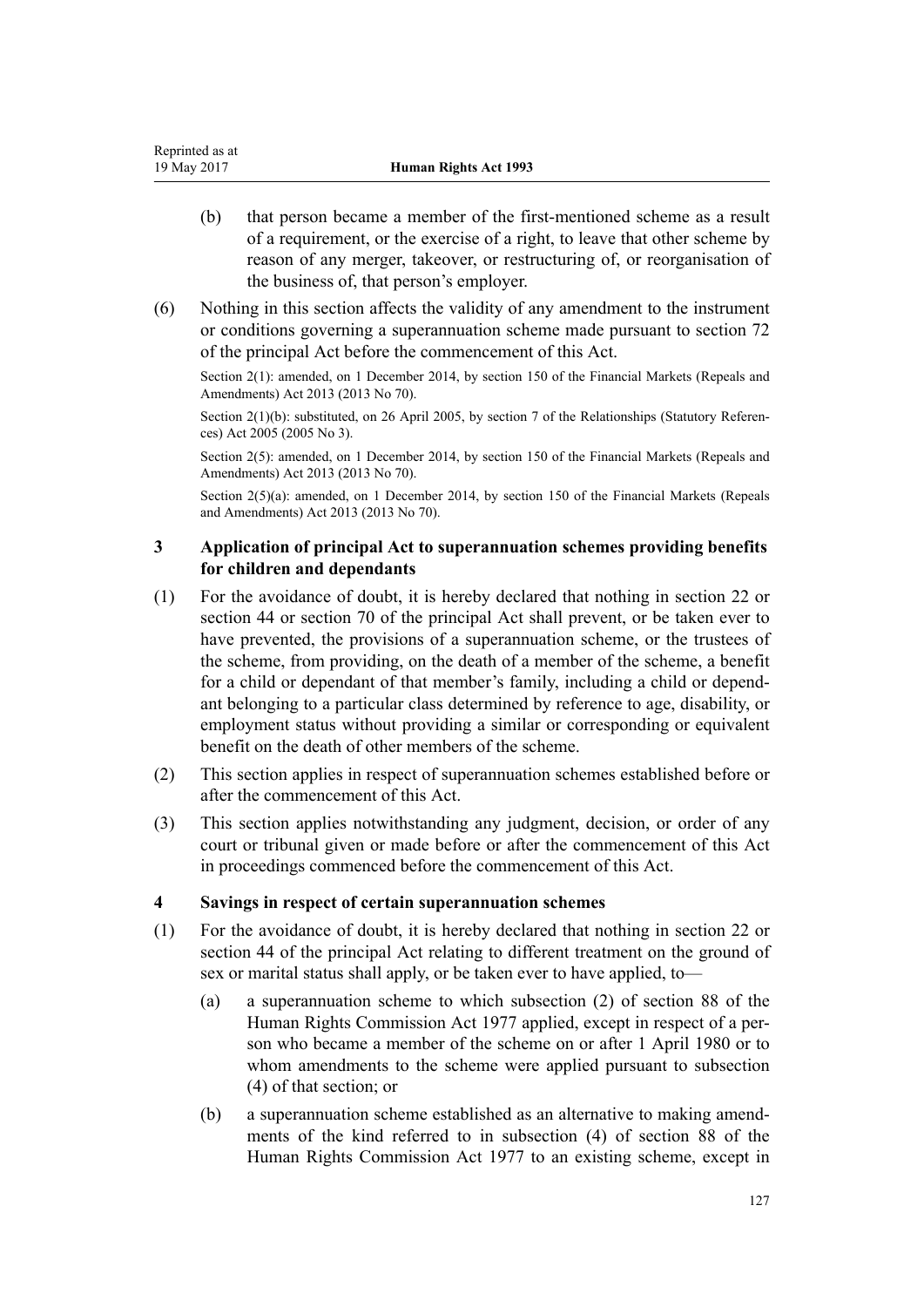respect of a person who became a member of the scheme by virtue of subsections (4) and (5) of that section.

(2) For the avoidance of doubt, it is hereby further declared that where any superannuation scheme was amended for the purpose of ensuring that its operation did not involve a breach of section  $15(1)$  or section  $24(1)$  of the Human Rights Commission Act 1977, nothing in the principal Act, and nothing in those amendments, shall deprive, or be taken ever to have deprived, any person who joined the scheme before the date on which those amendments came into force of any right or option to retire at a particular age or on a particular date or to become entitled under the scheme to a pension or other benefit, unless that person relinquishes that right or option.

# **5 Application of Human Rights Commission Act 1977 to superannuation schemes**

- (1) Notwithstanding any rule of law, nothing in section 15(1) or section 24(1) or section 88 of the Human Rights Commission Act 1977 shall be taken ever to have prevented the provisions of a superannuation scheme, or the trustees of the scheme, from providing, on the death of a member of the scheme, a benefit for either—
	- (a) the spouse of that member; or
	- (b) the civil union partner or de facto partner of that member,—

without providing a similar or corresponding or equivalent benefit on the death of other members of the scheme.

- (2) This section applies notwithstanding any judgment, decision, or order of any court or tribunal given or made before or after the commencement of this Act in proceedings commenced before the commencement of this Act.
- (3) Nothing in section 153(1) of the principal Act limits or affects this section.
- (4) Nothing in this section affects the validity of any amendment to the instrument or conditions governing a superannuation scheme made pursuant to section 90 of the Human Rights Commission Act 1977.

Section 5(1)(b): substituted, on 26 April 2005, by [section 7](http://prd-lgnz-nlb.prd.pco.net.nz/pdflink.aspx?id=DLM333795) of the Relationships (Statutory References) Act 2005 (2005 No 3).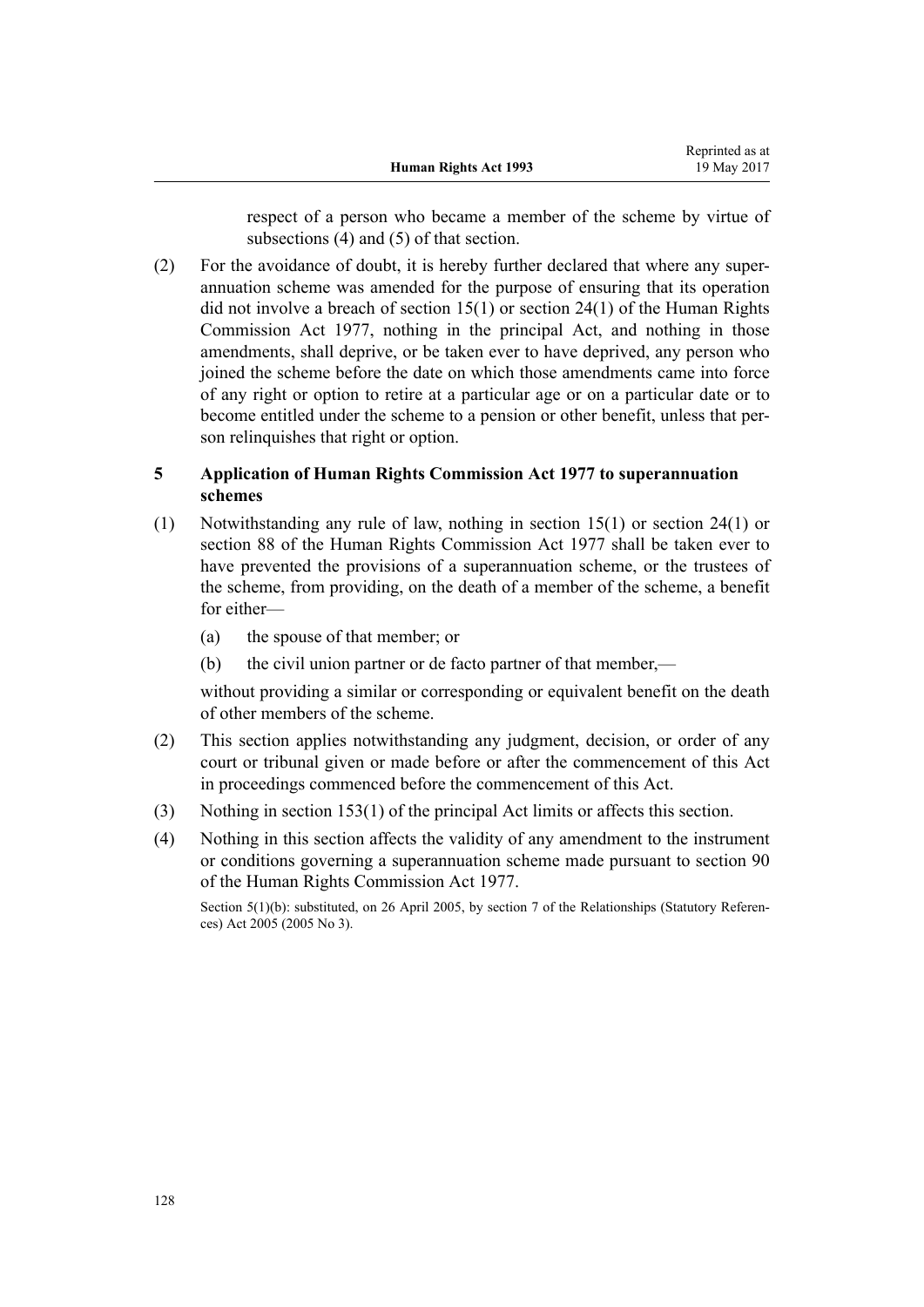## **Reprints notes**

### *1 General*

This is a reprint of the Human Rights Act 1993 that incorporates all the amendments to that Act as at the date of the last amendment to it.

#### *2 Legal status*

Reprints are presumed to correctly state, as at the date of the reprint, the law enacted by the principal enactment and by any amendments to that enactment. [Section 18](http://prd-lgnz-nlb.prd.pco.net.nz/pdflink.aspx?id=DLM2998516) of the Legislation Act 2012 provides that this reprint, published in electronic form, has the status of an official version under [section 17](http://prd-lgnz-nlb.prd.pco.net.nz/pdflink.aspx?id=DLM2998515) of that Act. A printed version of the reprint produced directly from this official electronic version also has official status.

## *3 Editorial and format changes*

Editorial and format changes to reprints are made using the powers under [sec](http://prd-lgnz-nlb.prd.pco.net.nz/pdflink.aspx?id=DLM2998532)[tions 24 to 26](http://prd-lgnz-nlb.prd.pco.net.nz/pdflink.aspx?id=DLM2998532) of the Legislation Act 2012. See also [http://www.pco.parlia](http://www.pco.parliament.govt.nz/editorial-conventions/)[ment.govt.nz/editorial-conventions/](http://www.pco.parliament.govt.nz/editorial-conventions/).

#### *4 Amendments incorporated in this reprint*

Education (Update) Amendment Act 2017 (2017 No 20): [section 161\(1\)](http://prd-lgnz-nlb.prd.pco.net.nz/pdflink.aspx?id=DLM6929049) District Court Act 2016 (2016 No 49): [section 261](http://prd-lgnz-nlb.prd.pco.net.nz/pdflink.aspx?id=DLM6942680) [Human Rights Amendment Act 2016](http://prd-lgnz-nlb.prd.pco.net.nz/pdflink.aspx?id=DLM4097502) (2016 No 28) Harmful Digital Communications Act 2015 (2015 No 63): Part 2 [subpart 3](http://prd-lgnz-nlb.prd.pco.net.nz/pdflink.aspx?id=DLM5711878) Financial Markets (Repeals and Amendments) Act 2013 (2013 No 70): [section 150](http://prd-lgnz-nlb.prd.pco.net.nz/pdflink.aspx?id=DLM5561603) Criminal Procedure Act 2011 (2011 No 81): [section 413](http://prd-lgnz-nlb.prd.pco.net.nz/pdflink.aspx?id=DLM3360714) Financial Markets Authority Act 2011 (2011 No 5): [sections 82,](http://prd-lgnz-nlb.prd.pco.net.nz/pdflink.aspx?id=DLM3231793) [85\(1\)](http://prd-lgnz-nlb.prd.pco.net.nz/pdflink.aspx?id=DLM3231795) Accident Compensation Amendment Act 2010 (2010 No 1): [section 5\(1\)\(b\)](http://prd-lgnz-nlb.prd.pco.net.nz/pdflink.aspx?id=DLM2773701) Policing Act 2008 (2008 No 72): [sections 116\(a\)\(ii\),](http://prd-lgnz-nlb.prd.pco.net.nz/pdflink.aspx?id=DLM1102349) [130\(1\)](http://prd-lgnz-nlb.prd.pco.net.nz/pdflink.aspx?id=DLM1102383) [Human Rights Amendment Act 2008](http://prd-lgnz-nlb.prd.pco.net.nz/pdflink.aspx?id=DLM1582300) (2008 No 65) [Human Rights Amendment Act 2007](http://prd-lgnz-nlb.prd.pco.net.nz/pdflink.aspx?id=DLM968347) (2007 No 64) [Human Rights \(Women in Armed Forces\) Amendment Act 2007](http://prd-lgnz-nlb.prd.pco.net.nz/pdflink.aspx?id=DLM405107) (2007 No 16) Evidence Act 2006 (2006 No 69): [section 216](http://prd-lgnz-nlb.prd.pco.net.nz/pdflink.aspx?id=DLM394552) Insolvency Act 2006 (2006 No 55): [section 445](http://prd-lgnz-nlb.prd.pco.net.nz/pdflink.aspx?id=DLM387857) Prisoners' and Victims' Claims Act 2005 (2005 No 74): section 65 New Zealand Superannuation and Retirement Income Amendment Act 2005 (2005 No 42): [section](http://prd-lgnz-nlb.prd.pco.net.nz/pdflink.aspx?id=DLM346494) [9\(1\)](http://prd-lgnz-nlb.prd.pco.net.nz/pdflink.aspx?id=DLM346494) Relationships (Statutory References) Act 2005 (2005 No 3): [section 7](http://prd-lgnz-nlb.prd.pco.net.nz/pdflink.aspx?id=DLM333795) Crown Entities Act 2004 (2004 No 115): [section 200](http://prd-lgnz-nlb.prd.pco.net.nz/pdflink.aspx?id=DLM331111) Human Rights Amendment Act 2004 (2004 No 88) Building Act 2004 (2004 No 72): [section 414](http://prd-lgnz-nlb.prd.pco.net.nz/pdflink.aspx?id=DLM309090) Supreme Court Act 2003 (2003 No 53): [sections 47, 48\(1\)](http://prd-lgnz-nlb.prd.pco.net.nz/pdflink.aspx?id=DLM214520)